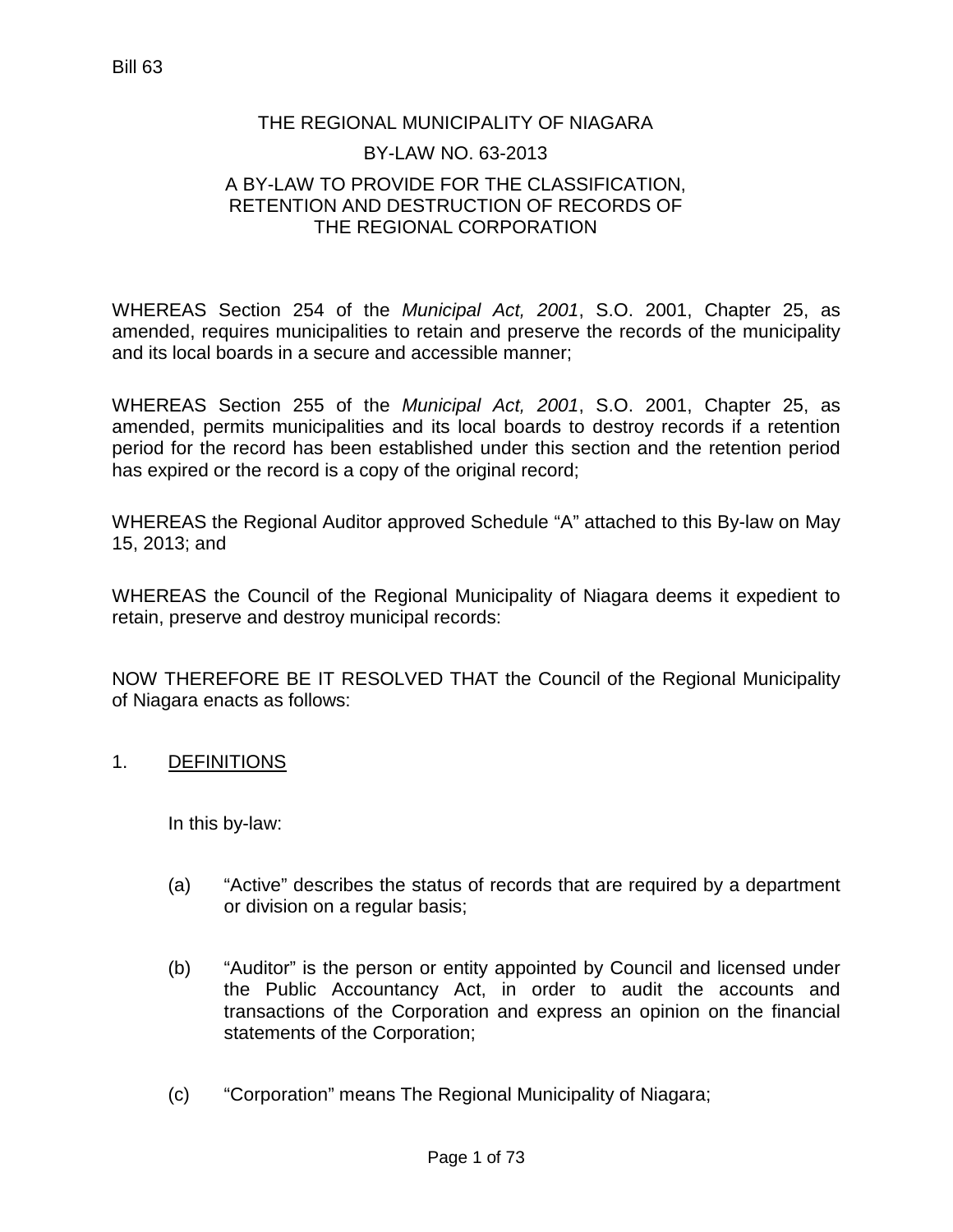- (d) "Current" records were created in the current calendar year;
- (e) "Department Head" means the functioning leader of a Department, usually a Commissioner or Director;
- (f) "Functional" refers to a classification method for organizing records based on the actual business function, activity or transaction type associated with the records. The Niagara Region Records Retention Schedule (Schedule A) is the Corporation's functional classification system;
- (g) "Inactive" describes the status of records that are no longer referred to on a regular basis, but must be retained for operational or legal reasons;
- (h) "Office of Primary Responsibility" refers to the departmental division that has primary responsibility and control of a particular group or type of records, typically being the division where records were initially created or received;
- (i) "Record" means information however recorded or stored, whether in printed form, on film, by electronic means or otherwise, and includes documents, financial statements, minutes, accounts, correspondence, memoranda, plans, maps, drawings, photographs and films; ("document")
- (j) "Records Contact" is a role designated by the Responsible Officer for the purposes of facilitating communication between Information Management Services and staff across the Corporation;
- (k) "Responsible Officer" is responsible for the records under the care and control of a particular departmental division. Typically the "Responsible Officer" is the Divisional Director or designate with signing authority;
- (l) "Retention Period" refers to the length of time records are kept;
- (m) "Transitory Records" are records of a temporary nature regardless of format, typically required for a short time to ensure the completion of a routine action;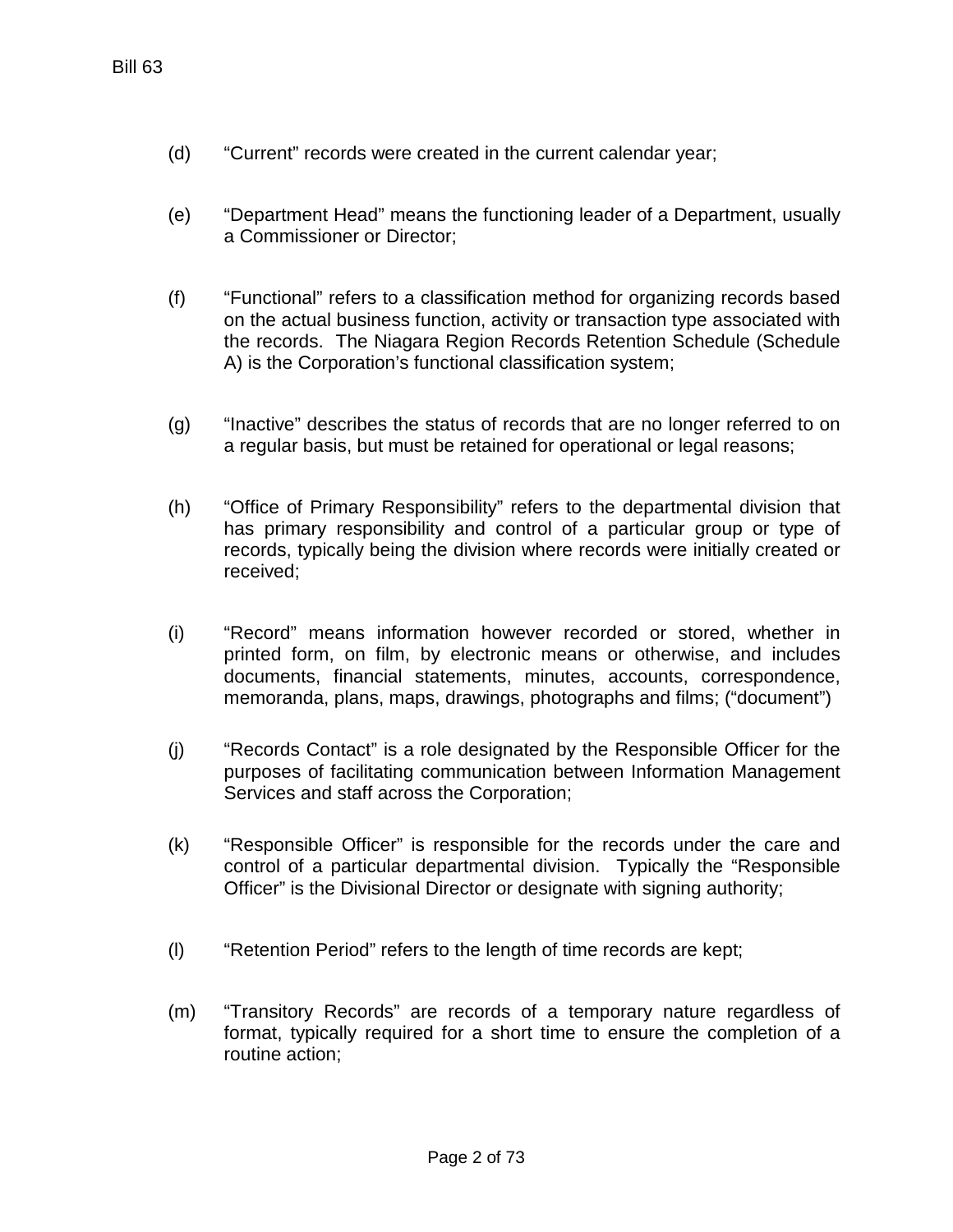- (n) "Trigger" refers to a wide range of circumstances that change the status of records and information from active to inactive;
- (o) "Disposition" is the final stage in the records life cycle.

## 2. DUTIES AND RESPONSIBILITIES OF RESPONSIBLE OFFICERS

- (a) The "Responsible Officer" shall be the Divisional Director and confirmation of this role shall be forwarded to the Manager, Information Management Services. The Director shall also forward the name of a designate Responsible Officer in the event of the Director's absence or unavailability. Should the name of the "Responsible Officer" change it is the Director's responsibility to notify the Manager, Information Management Services accordingly;
- (b) The "Responsible Officer" shall be aware of where all current records and information are stored in his/her division, regardless of format;
- (c) The "Responsible Officer" shall oversee and be responsible for preparing records for transfer to the third party storage provider, in partnership with Information Management Services staff;
- (d) The "Responsible Officer" shall review and approve the destruction of records that have reached their scheduled disposition date. If destruction sign-off is not provided, the "Responsible Officer" shall provide written justification for the request to extend destruction dates.
- (e) Beyond the "Responsible Officer" role, all Niagara Region employees who create, use or maintain corporate records are responsible for contributing to the effective management of those materials.

## 3. RECORD SYMBOLS AND THEIR MEANINGS

- (a) Schedule "A" attached includes letter symbols and specific words which when used in Schedule "A" shall have the following meanings:
	- (i) Retention Triggers whereby the retention period of records is calculated from the occurrence of a trigger event, i.e. the end of a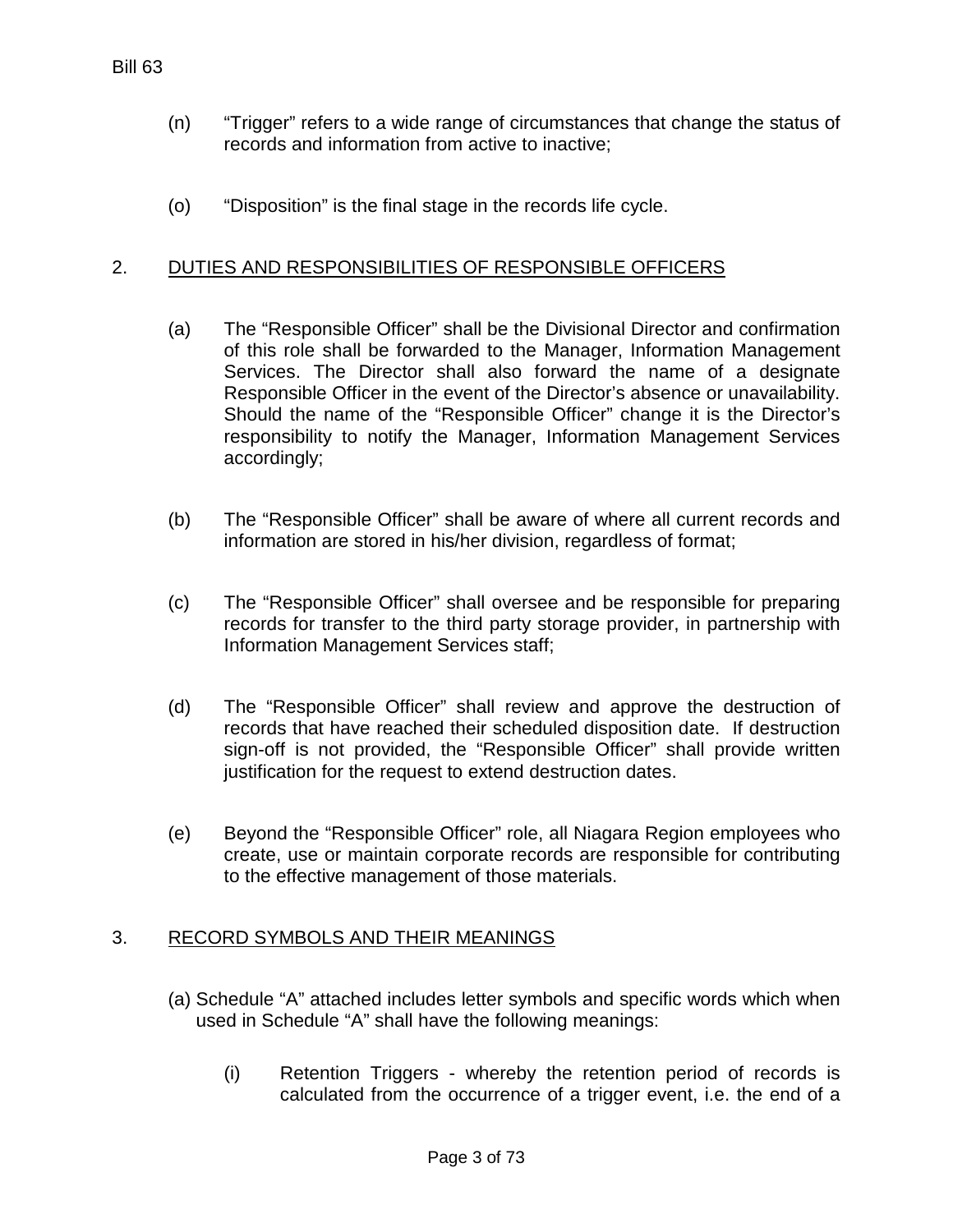contractual obligation or completion of project. Triggers are explained in "Notes" sections of the Records Retention Schedule attached (Schedule A):

"CY" – End of current year

"EP" – End of project or event

"SO" – Superceded or obsolete

"T" – Termination

(ii) Disposition

"D" – Destroy – whereby records are destroyed or deleted permanently.

"P" – Permanent – whereby records are retained indefinitely.

"S" – Selective Retention – whereby records are reviewed at the end of inactive period, and materials may be destroyed or selected for permanent retention at the discretion of the Responsible Officer.

"P\*" – Archival – whereby records are destroyed following a review for archival appraisal, and the removal of any archival material to permanent storage.

(iii) Information Sensitivity Indicators

"A" – indicates that a records series is typically accessible to the public.

"FOI" – stands for "Freedom of Information" and indicates that a formal request under the *Municipal Freedom of Information and Protection of Privacy Act* will be required in order to access these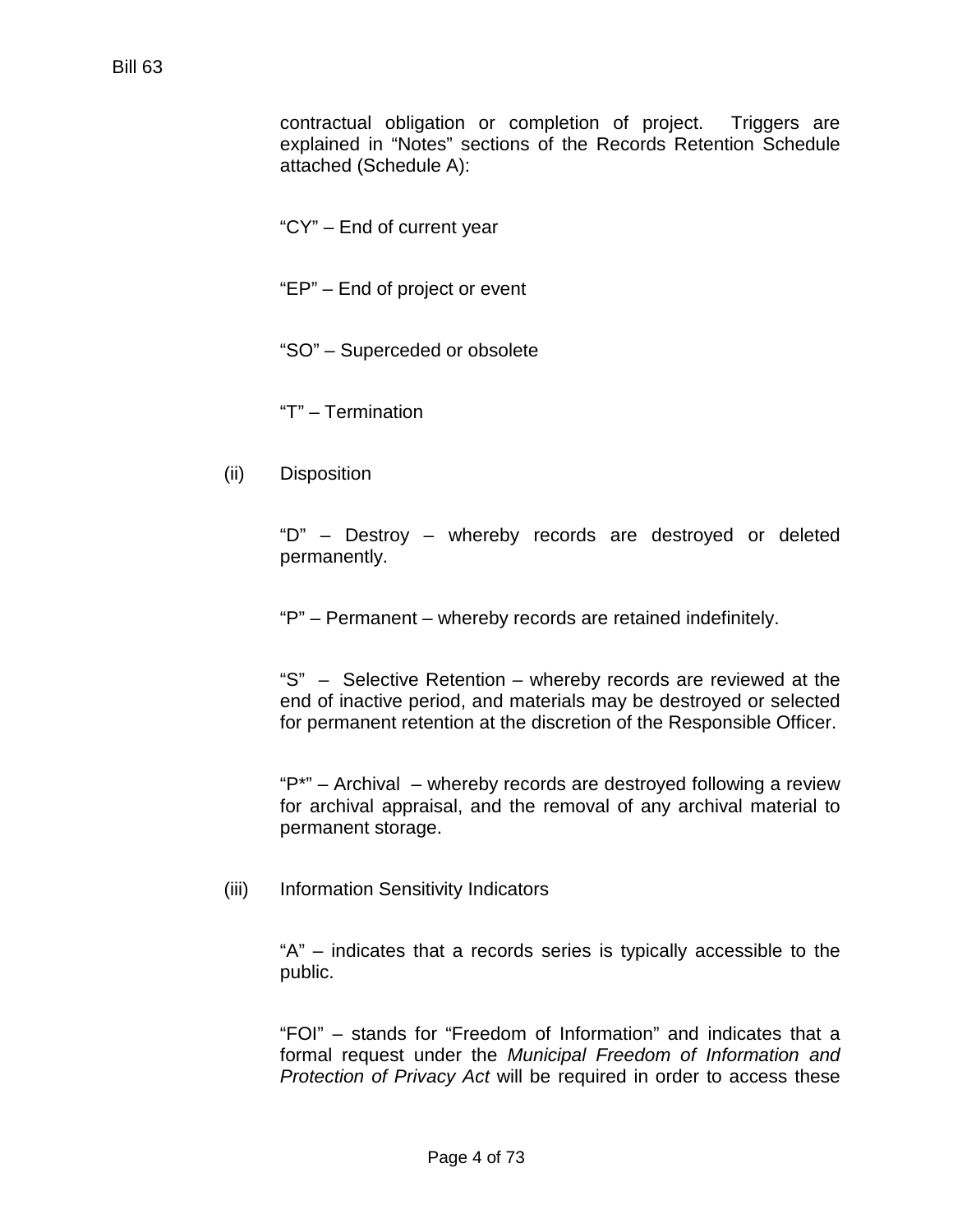records, and that access will be granted according to the Act's limited exemptions from disclosure.

"PIB" – stands for Personal Information Bank, a collection of records considered to be confidential and specifically containing personal and/or personal health information. As with the FOI indicator, a formal request under the *Municipal Freedom of Information and Protection of Privacy Act* will be required in order to access these records, and access will be granted according to the Act's limited exemptions from disclosure.

## 4. CLASSIFICATION AND RETENTION SCHEDULE

- (a) The Corporation will classify, retain and destroy records in accordance with this by-law and the attached Records Retention Schedule (Schedule A).
- (b) When records exist which fall outside of those listed in the Records Retention Schedule (Schedule A), functional classification based on an analysis of the Region's business activities and legislative responsibilities shall be the guiding principle for classifying, retaining, and destroying those records in cooperation with Information Management Services.
- (c) Inactive physical records shall be stored with Niagara Region's third-party storage provider;
- (d) Inactive electronic records may be stored in databases, shared drives, servers or SharePoint sites. Records classifications and retention periods indicated in the Records Retention Schedule (Schedule A) apply equally to paper and electronic inactive records.

#### 5. REPEAL OF BY-LAW

That By-law 52-2010 and its associated Schedule A be and the same is hereby repealed.

#### 6. RELATED CORPORATE POLICIES

That this by-law is in accordance with and reinforces the following Niagara Region corporate policies: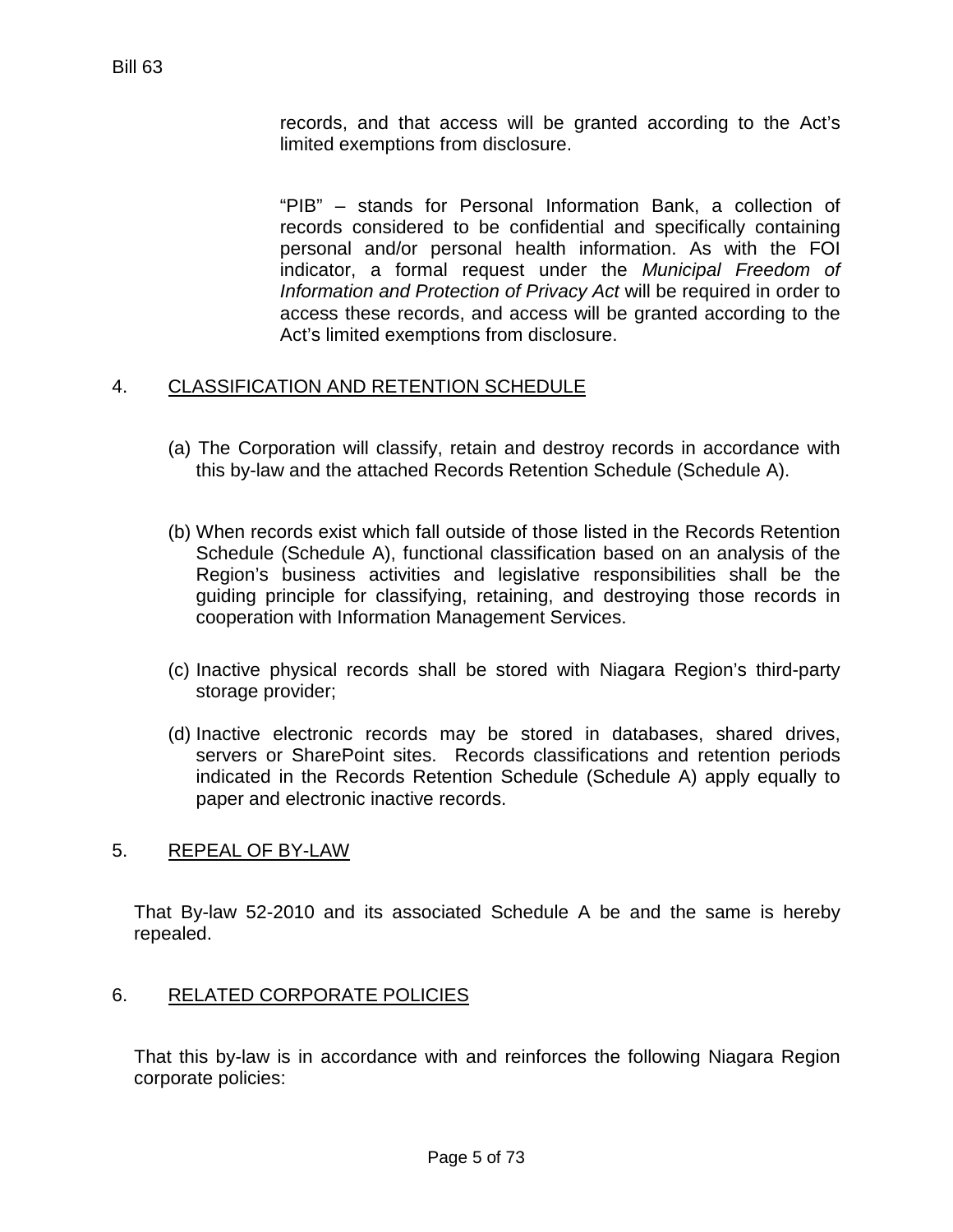- C1-001 Legal Holds and eDiscovery
- C1-002 Archival Acquisition
- C1-003 Records and Information Management
- C3-F03 Information Access and Privacy Protection

## 7. APPROVALS

That this by-law shall come into force upon passage by Council of the Regional Municipality of Niagara.

THE REGIONAL MUNICIPALITY OF NIAGARA

\_\_\_\_\_\_\_\_\_\_\_\_\_\_\_\_\_\_\_\_\_\_\_\_\_\_\_\_\_\_\_\_\_\_\_\_\_\_

\_\_\_\_\_\_\_\_\_\_\_\_\_\_\_\_\_\_\_\_\_\_\_\_\_\_\_\_\_\_\_\_\_\_\_\_\_\_

*Original Signed By:* 

(Gary Burroughs, Regional Chair)

*Original Signed By:* 

(Janet Pilon, Regional Clerk)

Passed: June 20, 2013

This Bill and its attachments were reviewed and endorsed on the 15th day of May, 2013, by KPMG LLP.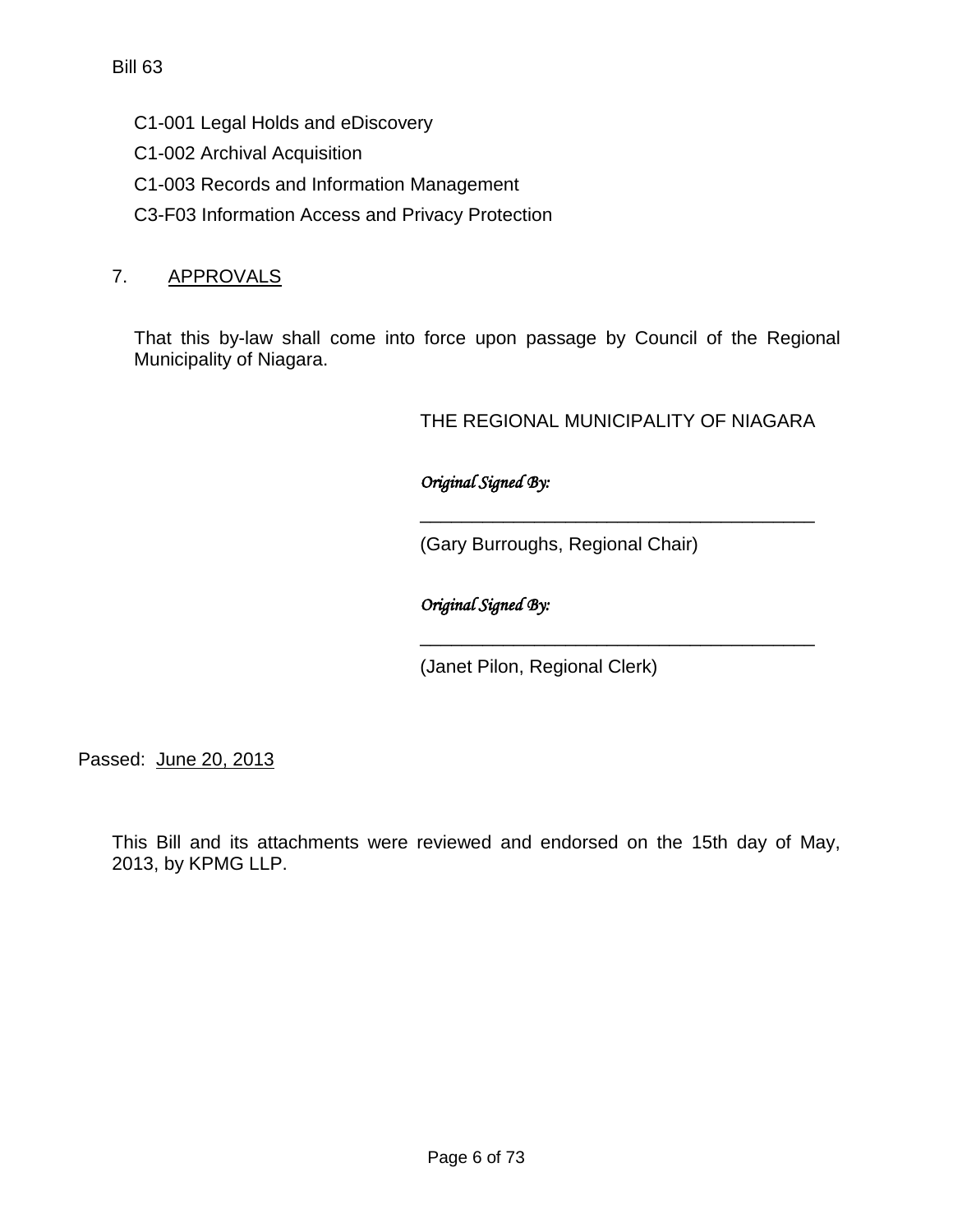# Niagara / / Region

#### **RECORDS RETENTION SCHEDULE** (By-law 63-2013, Schedule A)

| A |  |
|---|--|
| C |  |
| D |  |
| Е |  |
| F |  |
| Н |  |
| L |  |
| M |  |
| O |  |
| P |  |
| R |  |
| S |  |
| Τ |  |
|   |  |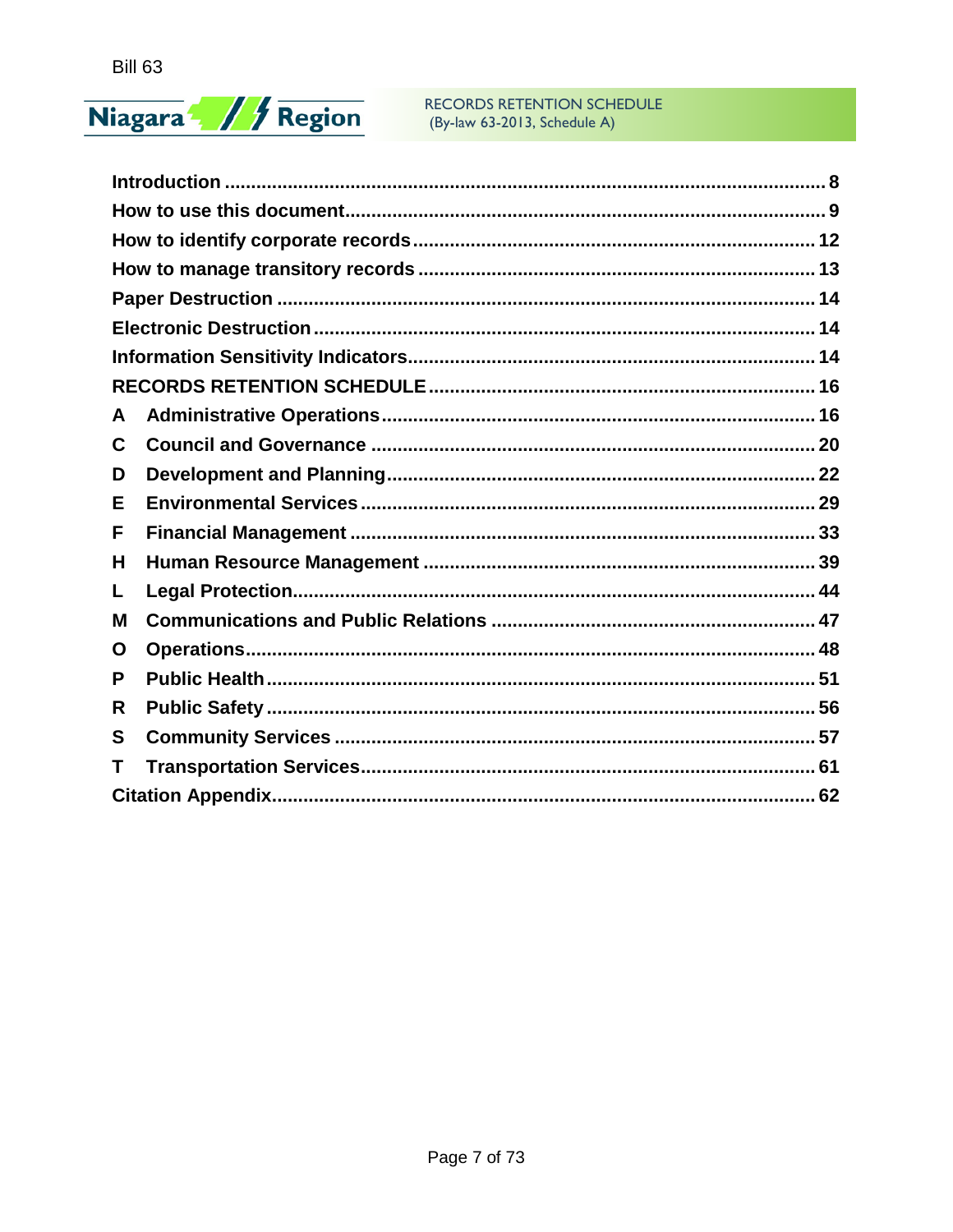## <span id="page-7-0"></span>**Introduction**

Schedule A of By-law 63-2013 (henceforth referred to as the Records Retention Schedule) is a functional system for classifying and retaining all corporate records created and used in Niagara Region departments and divisions, regardless of format. It is based on directions, recommendations and best practices from a variety of sources, including:

- Federal and Provincial legislation
- Industry standards and associations, i.e. Ontario College of Physicians and Surgeons
- Association of Records Managers and Administrators (ARMA) International
- Generally Accepted Recordkeeping Principles
- Canadian Standards Association Privacy Code
- Association of Local Public Health Administrators (alPHa)
- Ongoing consultation with Niagara Region staff
- Business analysis of Niagara Region processes

The Records Retention Schedule performs 4 functions:

- Inventories corporate record types created and used by Niagara Region
- Indicates retention standards for all record types
- Indicates records series that include Personal Information Banks
- Indicates series to which Routine Disclosure and/or Open Data principles may apply

Corporate records must be classified or 'tagged' with file codes based on their associated business functions and activities*,* regardless of format, in order to indicate how long those records should be kept. Keeping everything forever is not effective, economical or legally wise, and the Records Retention Schedule guards against this practice.

The Records Retention Schedule applies equally to paper and electronic records.

The classifications contained in this schedule work in partnership with divisional file plans and operational systems for organizing information. Below is an example of how divisional filing conventions or unique file numbers may be added after the corporate primary and secondary level codes, or vice versa – with divisional file numbers preceding primary and secondary classification.

#### \* i.e. Capital Projects

\* i.e. Client Files

**S.04.03 SMITH, John** 

 $0.01.04$  08 99 31001

08 represents the municipality 99 represents the division 31001 represents the capital project ID

Last name first Birth date or anonymous identifier may be used

Each corporate records classification begins with a combination of letters and numbers, including: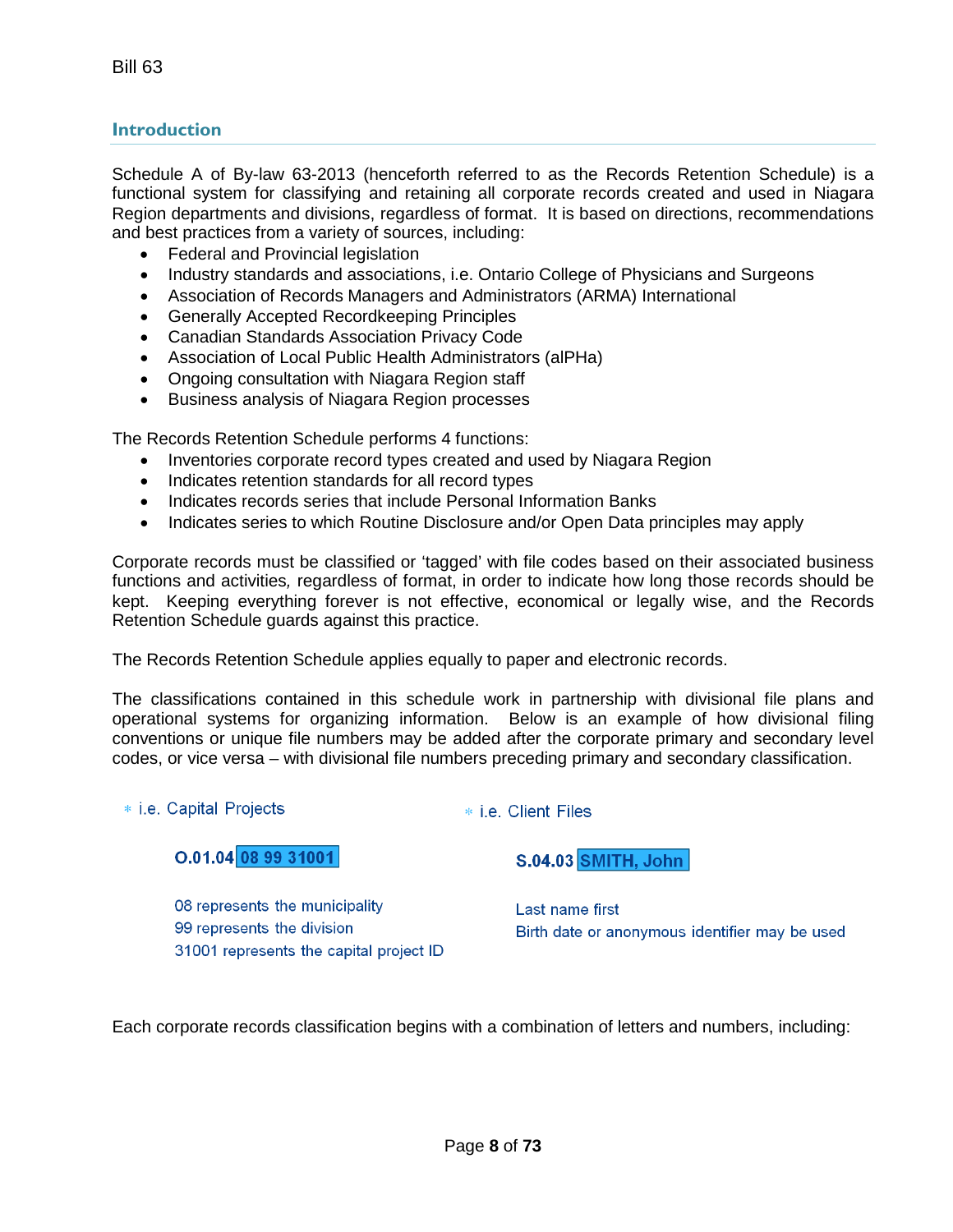Bill 63

#### **Primary Classification:** Categories reflecting broad business activities

- A Administrative Operations<br>C Council and Governance
- C Council and Governance<br>D Development and Plannin
- D Development and Planning<br>E Environmental Services
- E Environmental Services<br>F Financial Management
- **Financial Management**
- H Human Resource Management
- L Legal Protection
- M Communications and Public Relations
- O Operations<br>P Public Heal
- P Public Health Promotion and Protection<br>R Public Safety
- R Public Safety<br>S Community S
- S Community Services<br>T Transportation Servic
- **Transportation Services**

**Secondary Classification:** Number-based categories that represent more specific functions, i.e. A.01 – Associations

**Tertiary Classification:** A further level of numeric classification that may be applied, usually relating to a specific project, action, or event. Tertiary classifications are the most specific of all three levels, and are gradually being phased out of the retention schedule.

The Niagara Region Records Retention By-Law and Schedule currently applies retention periods at the secondary and tertiary file code levels.

It is very important to classify corporate records and information in order to indicate accurate retention periods for future reference. Departments and divisions are free to develop unique organizational systems for paper or electronic filing based on operational needs, but must do so in consultation with Information Management Services. Please contact [ims@niagararegion.ca](mailto:ims@niagararegion.ca) for more information on how to construct a file plan that works in tandem with the Records Retention Schedule.

Legislative citations regarding records retention are provided in the Citation Appendix below, including full text excerpts from [www.e-laws.gov.on.ca.](http://www.e-laws.gov.on.ca/) Copies of non-legislative documentation of retention period origins may be obtained from Information Management Services.

This document also works in partnership with all existing corporate policies related to information management, including but not limited to:

- C1-001 Legal Holds and e-Discovery
- C1-002 Archival Acquisition
- C1-003 Records and Information Management
- C3-F03 Information Access and Privacy Protection

#### <span id="page-8-0"></span>**How to use this document**

Review this online Classification Overview for a quick summary of different areas and record types in the Records Retention Schedule:

<http://prezi.com/ivubwy4v7hf9/records-classification-niagara-region/>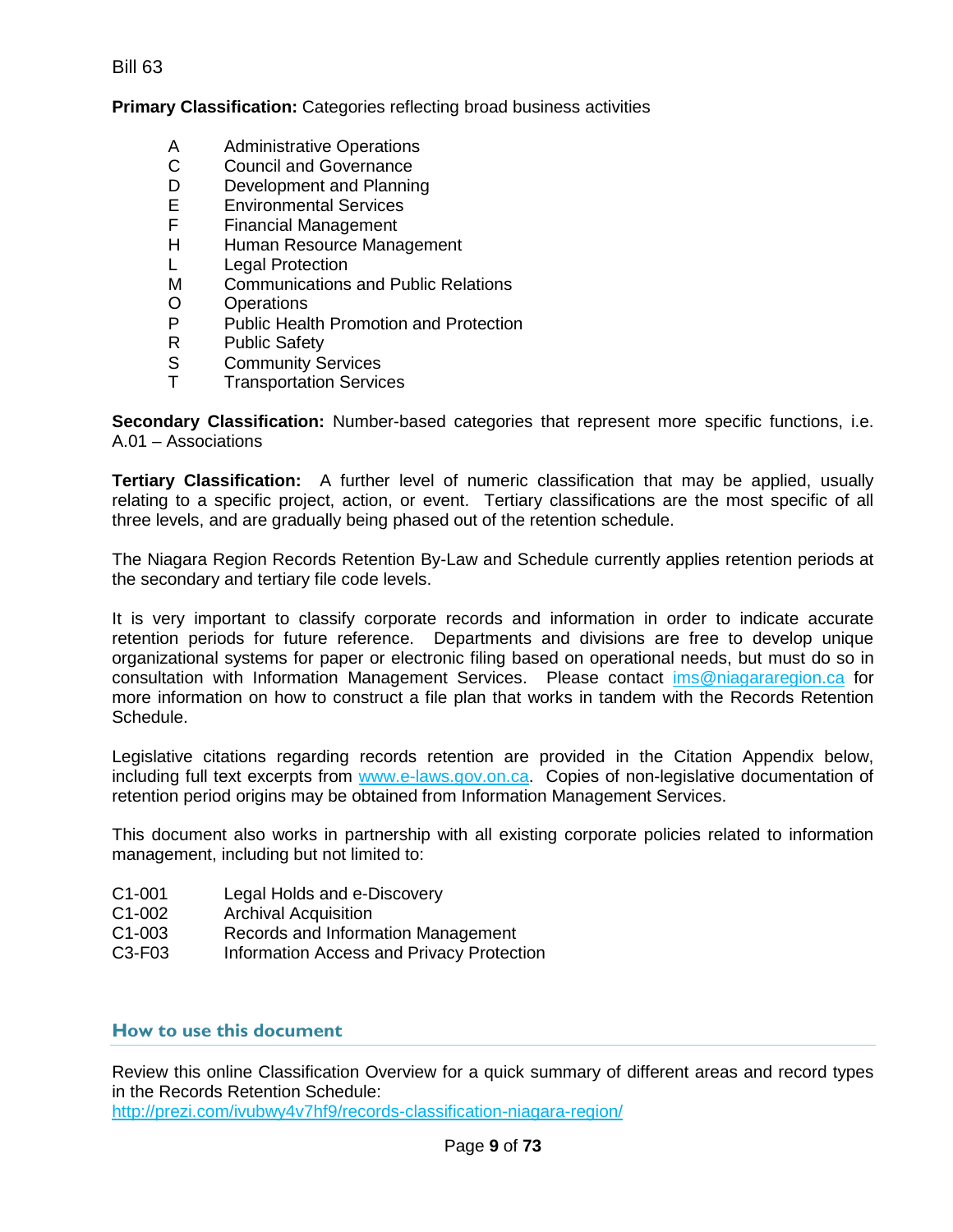The following table presents a similar overview. This table offers a general overview of record types and business activities covered by the Records Retention Schedule. Please see Schedule A for more detailed information on the classification codes and retention periods that are required:

| <b>Primary</b> | <b>Title</b>                     | <b>Contents Summary</b>                                                                                                                                                                                                                                                                   |
|----------------|----------------------------------|-------------------------------------------------------------------------------------------------------------------------------------------------------------------------------------------------------------------------------------------------------------------------------------------|
| A              | <b>Administrative Operations</b> | <b>Access and Privacy</b><br><b>General Administrative Activities</b><br><b>Information Management and Technology</b><br><b>Policies and Procedures</b><br><b>POA Courts</b><br><b>Print and Mail</b><br><b>Quality Assurance</b><br><b>Records Management</b><br><b>Staff Committees</b> |
| С              | <b>Council and Governance</b>    | Agencies, Boards and Commissions<br><b>By-Laws</b><br><b>Elections</b><br><b>Intergovernmental Relations</b><br><b>Regional Council</b><br><b>Strategic Planning</b>                                                                                                                      |
| D              | <b>Development and Planning</b>  | <b>Community Development</b><br><b>Land Use Planning</b><br><b>Mapping</b><br><b>Official Plans</b><br><b>Regional Policy Plan</b><br>Variances<br>Zoning                                                                                                                                 |
| Е              | <b>Environmental Services</b>    | <b>Environmental Assessments</b><br><b>Environmental Laboratory</b><br><b>Energy Management</b><br><b>Water and Wastewater</b><br><b>Waste Management</b>                                                                                                                                 |
| F              | <b>Financial Management</b>      | <b>Audits</b><br>Attendance<br><b>Banking</b><br><b>Budgets</b><br><b>Debt Management</b><br><b>Expenses</b><br><b>Financial Reporting</b><br><b>Fixed Assets</b><br>Payroll<br>Purchasing<br><b>Revenues</b><br><b>Surplus Property</b><br><b>Tax Filing</b>                             |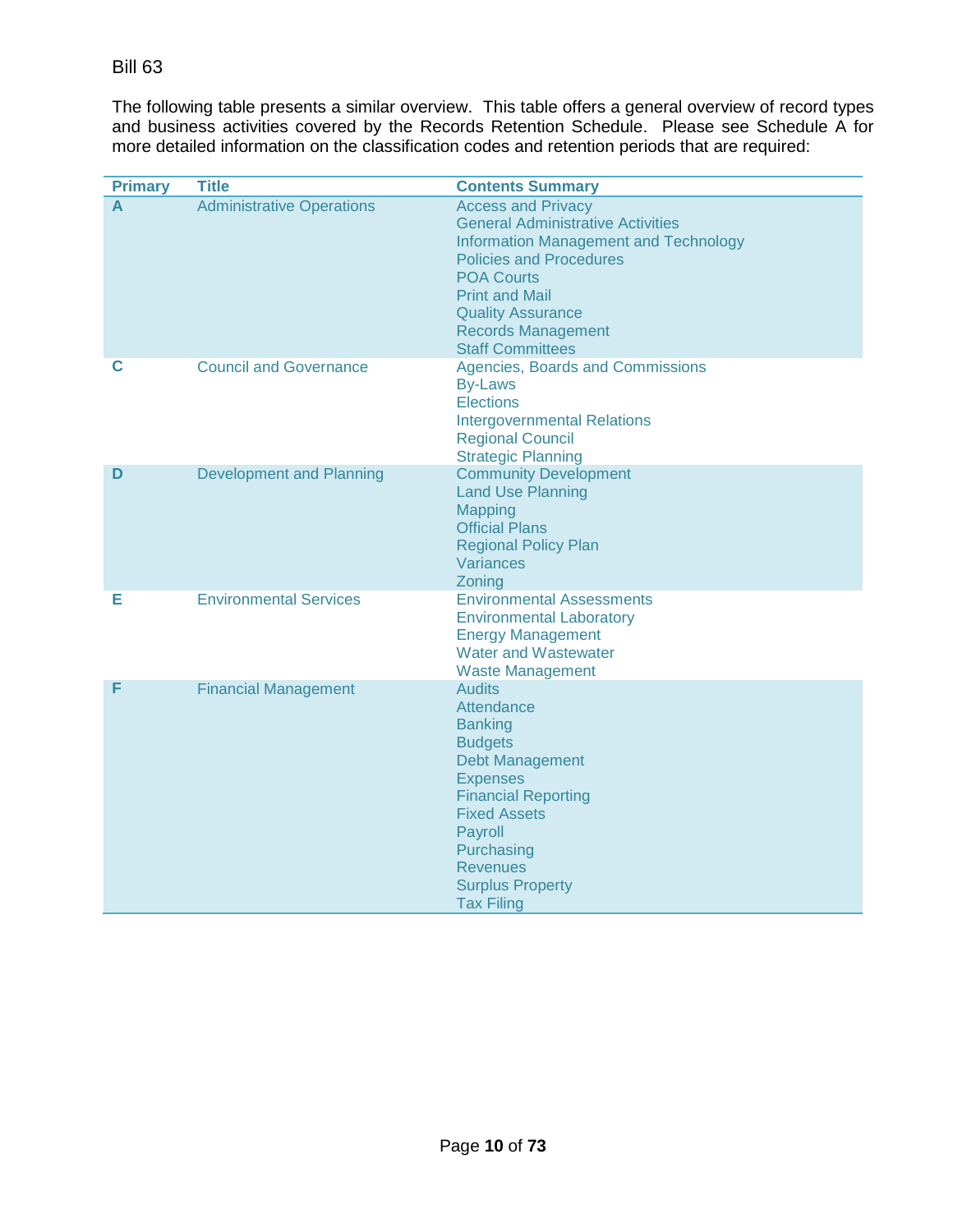| н  | <b>Human Resource Management</b> | <b>Benefits</b><br><b>Compensation</b>                         |
|----|----------------------------------|----------------------------------------------------------------|
|    |                                  | <b>Employee Records</b><br><b>Health and Safety</b>            |
|    |                                  | <b>Negotiations</b>                                            |
|    |                                  | <b>Performance</b>                                             |
|    |                                  | <b>Staffing</b><br><b>Training and Development</b>             |
|    |                                  | <b>WSIB</b>                                                    |
| L  | <b>Legal Protection</b>          | <b>Agreements</b>                                              |
|    |                                  | <b>Dispute Resolution</b><br><b>Insurance Claims</b>           |
|    |                                  | Legislation                                                    |
|    |                                  | Litigation                                                     |
|    |                                  | <b>Property Interests</b><br><b>Risk Management</b>            |
| Μ  | <b>Communications and</b>        | <b>Corporate Archives</b>                                      |
|    | <b>Public Relations</b>          | <b>Graphic Design</b>                                          |
|    |                                  | <b>Niagara Region History</b>                                  |
| O  | <b>Operations</b>                | <b>Publications</b><br><b>Capital Projects</b>                 |
|    |                                  | <b>Dispatch</b>                                                |
|    |                                  | <b>Facility Maintenance</b>                                    |
|    |                                  | <b>Permits</b><br><b>Service Logs</b>                          |
| Р  | <b>Public Health</b>             | <b>Accreditation</b>                                           |
|    |                                  | <b>Client Files</b>                                            |
|    |                                  | <b>Environmental Health Inspections</b><br>Epidemiology        |
|    |                                  | <b>Medical Officer of Health</b>                               |
|    |                                  | <b>Program Operations</b>                                      |
| R. | <b>Public Safety</b>             | <b>By-Law Enforcement</b>                                      |
|    |                                  | <b>Emergency Operation Centre</b><br><b>Emergency Response</b> |
|    |                                  | <b>EMS</b>                                                     |
|    |                                  | <b>Part VIII Inspections</b>                                   |
| S  | <b>Community Services</b>        | <b>Children's Services</b><br><b>Client Files</b>              |
|    |                                  | <b>Eligibility Reviews</b>                                     |
|    |                                  | <b>Long Term Care Resident Files</b>                           |
|    |                                  | <b>Program Operations</b><br>SAEO and OW                       |
| т  | <b>Transportation Services</b>   | Fleet                                                          |
|    |                                  | <b>Regional Roads</b>                                          |
|    |                                  | <b>Road Maintenance</b><br><b>Traffic</b>                      |
|    |                                  | <b>Transit</b>                                                 |

Press **Ctrl + F** to search the retention schedule in any area for particular words or phrases.

It is highly recommended that staff maintain a summary or 'cheat sheet' of the top five to ten most common record types created and used in each business section. For example, nearly every division will have some administrative records, i.e. staff meeting minutes (A.03); budget submissions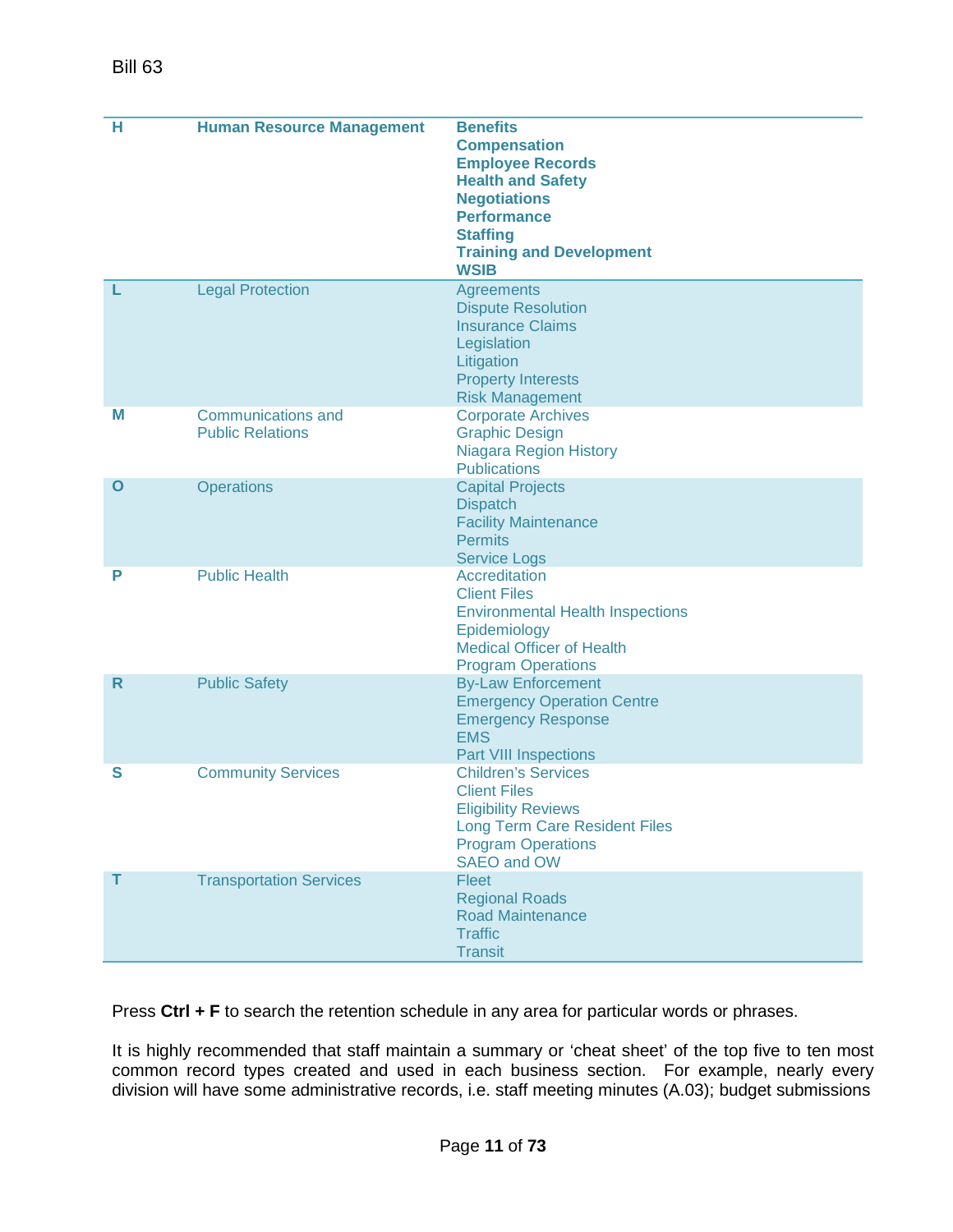Bill 63

(F.01); attendance reporting (F.07.21) or employee records (H.01). By summarizing those codes in a short list for quick reference, the Records Retention Schedule will be easier to use in its entirety.

Here is an example of what a sample 'records cheat sheet' might look like:

| <b>Type of Record</b> | <b>Records</b><br><b>Retention</b><br><b>By-Law Code</b> | <b>Divisional</b><br>Keywords or<br><b>File Codes</b> | <b>Retention Period</b> | <b>Notes</b>                            |
|-----------------------|----------------------------------------------------------|-------------------------------------------------------|-------------------------|-----------------------------------------|
| Staff meeting minutes | A.03                                                     | <b>IGC: Staff Meetings</b>                            | Current Year + 4        | Originals are kept<br>with minute taker |
| Time and Attendance   | F.07.21                                                  | e-Form requests and<br>approvals                      | Current Year + 3        | Originals are kept<br>by Kronos encoder |

If you require assistance in creating a summary for staff, or wish to submit a request for changes to the Records Retention By-Law, please contact [ims@niagararegion.ca.](mailto:ims@niagararegion.ca)

## <span id="page-11-0"></span>**How to identify corporate records**

A corporate record provides unique evidence of a business activity or transaction, regardless of format. Corporate records are retained to prove that something happened, and to fulfill future obligations which may be legal, financial or operational. Corporate records may exist as paper, photographs, video, voicemail, email, shared drive contents, USB key contents, SharePoint sites, OneNote notebooks, PDFs, instant messages, and database contents. Here are some examples:



- Unique, original, official
- Personal or commercial
- Available elsewhere, irrelevant

Niagara Region considers information to be a corporate record when it meets one or all of several conditions, i.e. when the information:

- is required to support business operations
- documents and provides evidence of a business transaction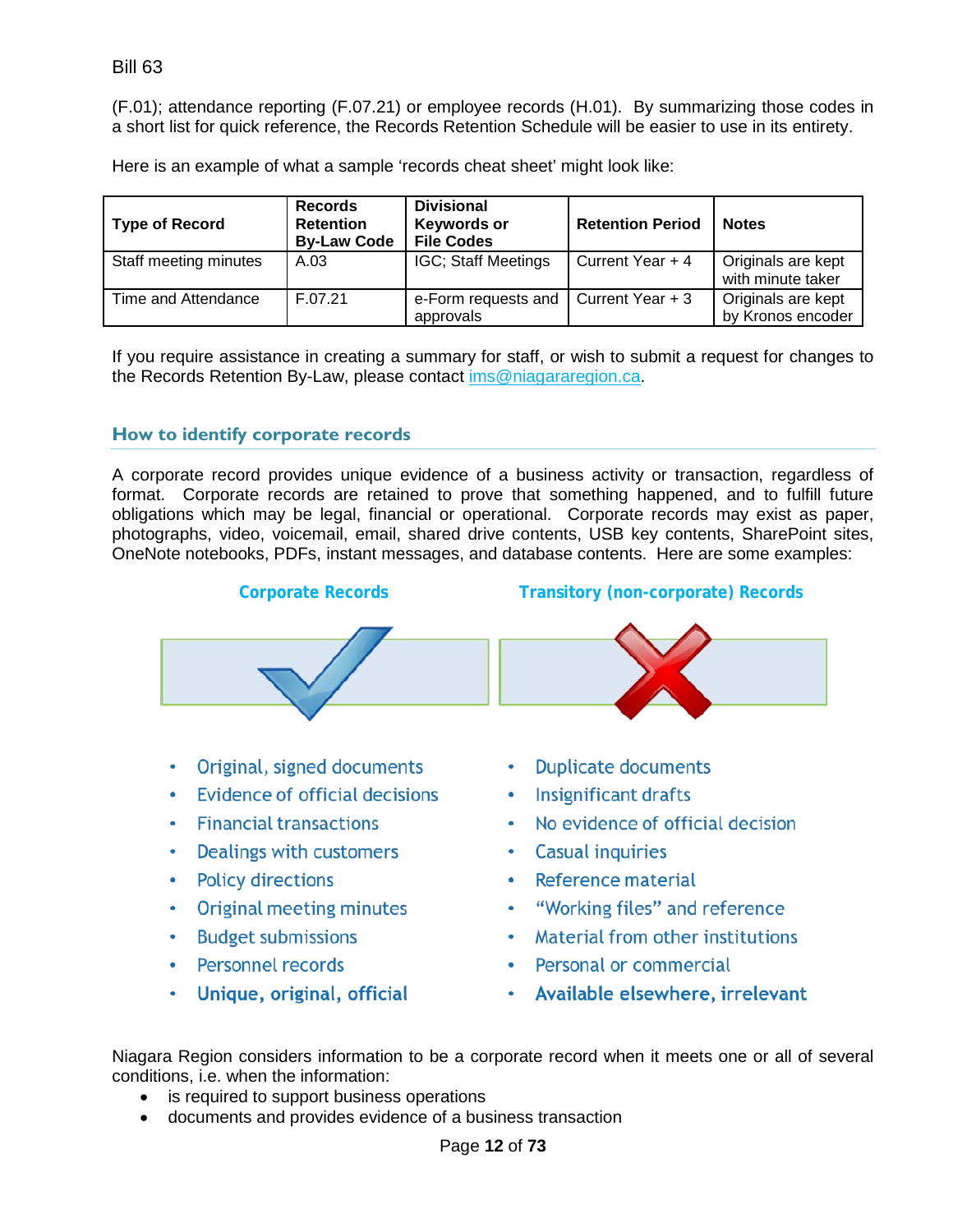- must be retained according to legislation
- protects the rights of citizens and/or the organization
- shows evidence of compliance with established standards or legal requirements
- will have some future business, financial, legal, research or archival value

#### <span id="page-12-0"></span>**How to manage transitory records**

Once created, transitory (non-corporate) records typically have a limited value and should only be retained for a short period of time. Regular disposal of transitory records will make daily operations more efficient, reduce clutter and storage space requirements, and facilitate search.

If recorded information has only an immediate or short-term value to an organization and will not be required again after it is obsolete, it may be disposed of immediately after use. Likewise, if individual employees have created or retained information for their own particular reference purposes, that information should be destroyed when it is no longer useful or meaningful.

If recorded information is expected to have some future business, financial, legal, research or archival value, then it should be retained as a corporate record. When in doubt, treat the information as a corporate record.



In some particular situations, transitory records must be retained. For example, if a Freedom of Information request is received on a subject that pertains to transitory records, the associated transitory records must be provided as part of the legislated request and appeal process and retained until that process is complete. Similarly, legal holds may also apply to transitory records. Contact the Freedom of Information Coordinator at x3741 for more information on Legal Holds, eDiscovery and the FOI process.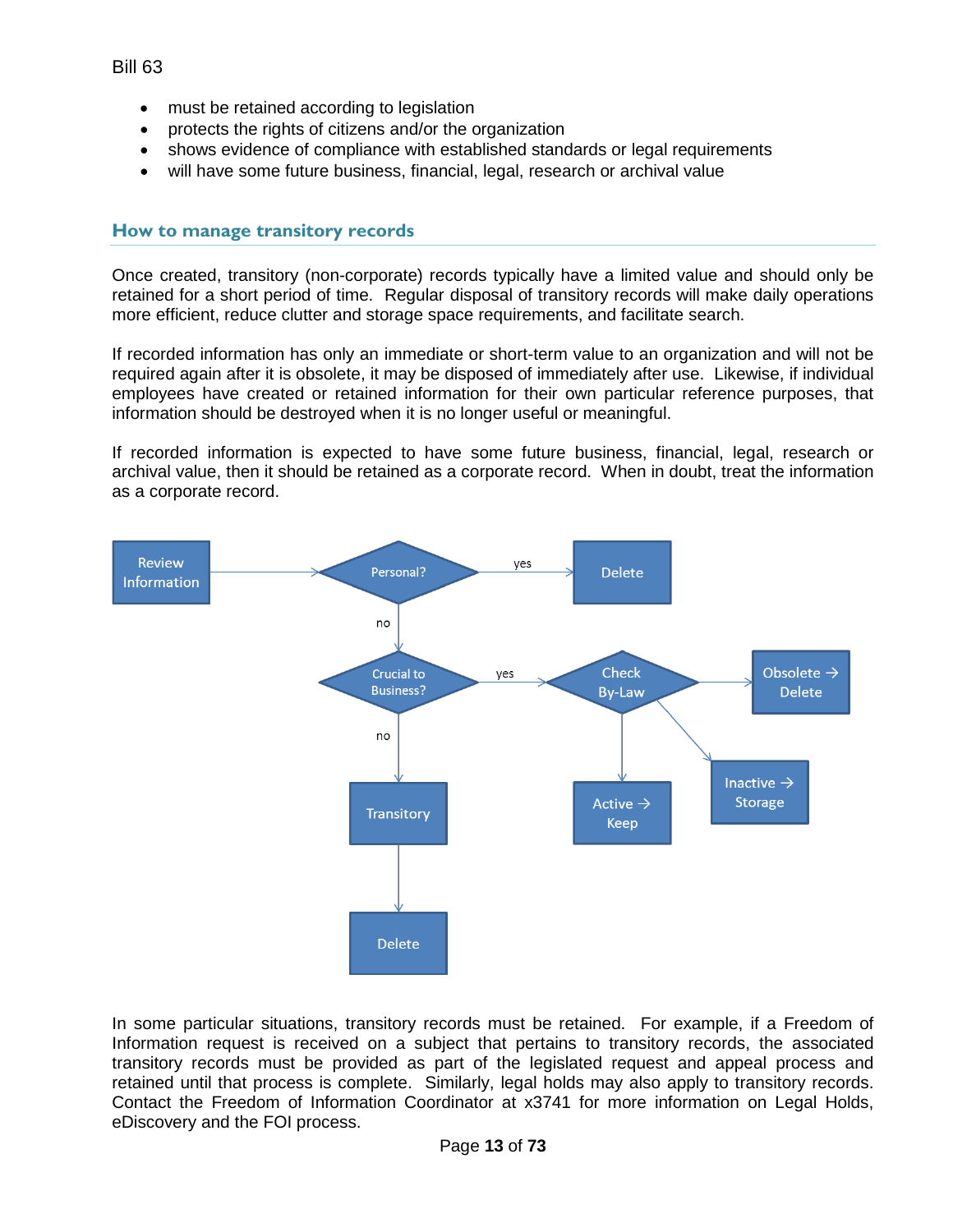Any transitory paper record that contains personal, personal health or confidential information must be destroyed securely using cross-cut shredders or an on-site shredding service certified by the National Association of Information Destruction (NAID).

#### <span id="page-13-0"></span>**Paper Destruction**

When inactive records are transferred off-site for long term storage or designated for long-term electronic storage, signing authority for final disposition remains with the Niagara Region division originally responsible for creating and/or receiving those particular records.

Inactive records will not be destroyed, deleted or reclassified without sign-off and approval from the originating division.

When inactive records come due for destruction or selective destruction, Information Management Services will prepare and submit a "Destruction Summary" to divisional management for review and approval. Actual destruction will only proceed after divisional approval is received.

#### <span id="page-13-1"></span>**Electronic Destruction**

The formal corporate records destruction process may also be applied to a shared drive environment, using the same "Destruction Summary" model with divisional signing authority. Contact [ims@niagararegion.ca](mailto:ims@niagararegion.ca) for more details.

Committee Memorandum [CSC 13-2012](http://collaboration.rmon.pri/Chair/council/2012/Council%20Documents/OCRBW-csc%2013-20122012-02-07%20102041.pdf) explains in detail the current procedures adopted by IT Solutions for retention of electronic communications and shared drive contents. Computer backup tapes are retained based on when the backup is performed, and at the end of that period are wiped and reused:

| <b>Backup Period</b>      | <b>Retention Period</b> |
|---------------------------|-------------------------|
| End of day (Nightly)      | 2 weeks                 |
| End of week (Weekly)      | 8 weeks                 |
| End of month (Monthly)    | vear                    |
| End of Year (December 31) | 5 vears                 |

#### <span id="page-13-2"></span>**Information Sensitivity Indicators**

Some corporate information is publicly accessible under Routine Disclosure and Open Data procedures. For example, the minutes of Regional Council open sessions and final budget documents are consistently available to the public upon request.

In contrast, Niagara Region also manages several Personal Information Banks (PIBs) as directed by s.34(1-2) of the *Municipal Freedom of Information and Protection of Privacy Act* (MFIPPA). Any compilation of personal or personal health information that is collected for a specific purpose may constitute a PIB.

Under MFIPPA and Ontario's *Personal Health Information Protection Act*, Niagara Region must make every effort possible to protect confidential information held within its custody.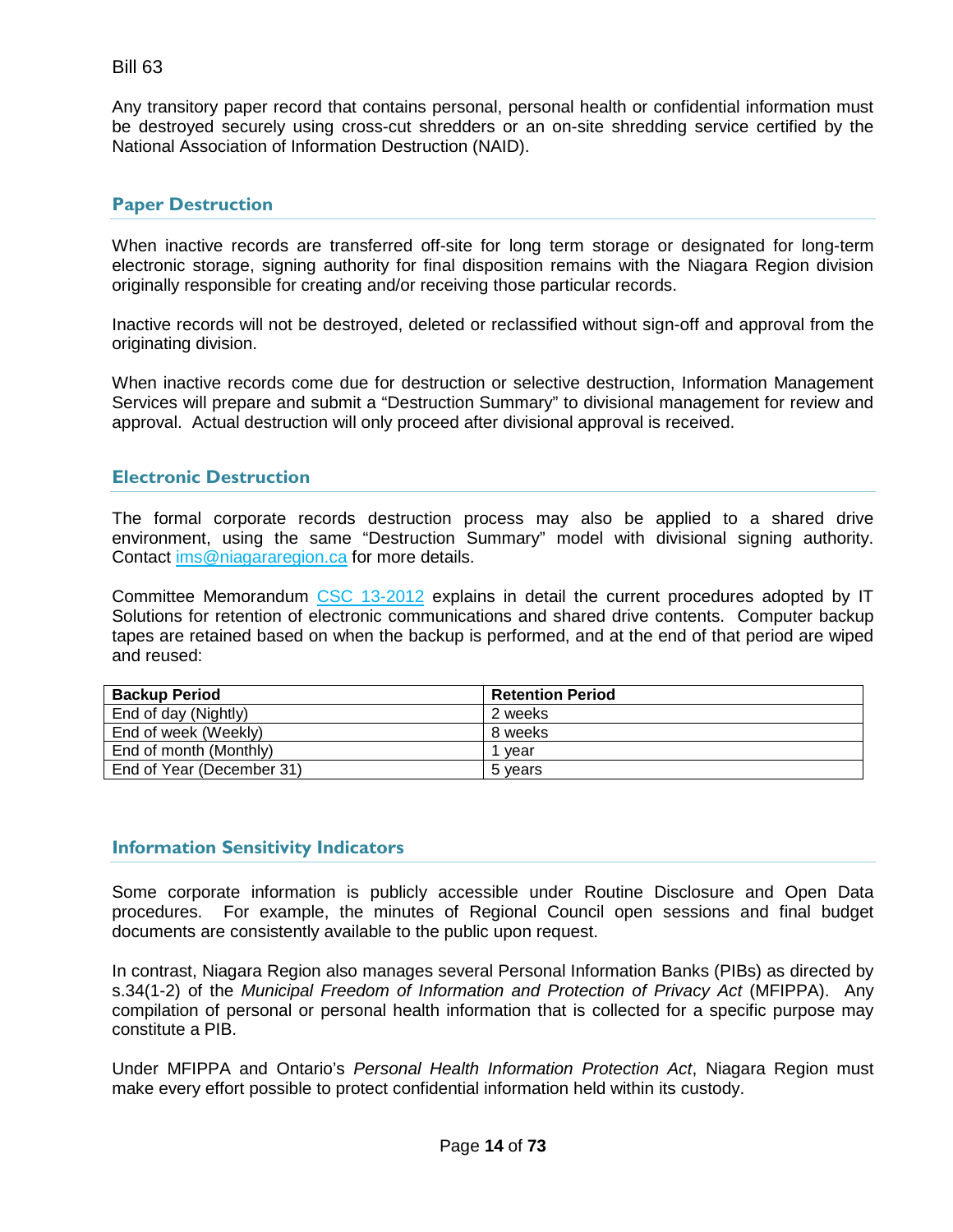Corporate Records and Information Services has therefore developed three information sensitivity categories intended to remind employees of these obligations:

- **A** Indicates that a records series is typically accessible to the public.
- **FOI** Stands for "Freedom of Information" and indicates that a formal request under the *Municipal Freedom of Information and Protection of Privacy Act* is required in order to access these records, and that access will be granted only according to the Act's limited exemptions from disclosure.
- **PIB** Stands for Personal Information Bank, a collection of records considered to be confidential and specifically containing personal and/or personal health information. As with the FOI indicator, a formal request under the *Municipal Freedom of Information and Protection of Privacy Act* or the *Personal Health Information Protection Act* will be required in order to access these records, and access will be granted according to the Act's limited exemptions from disclosure.

| <b>Classification</b> | Years<br>Active | Years<br><b>Inactive</b> | <b>Disposition</b> | <b>Sensitivity</b> |
|-----------------------|-----------------|--------------------------|--------------------|--------------------|
| A.01 - Associations   | $CY+1$          |                          |                    |                    |
|                       |                 |                          |                    |                    |

**Careful consideration of legal obligations under MFIPPA, PHIPA and other legislation is required before any record is publically released or disclosed.** For assistance, consultation and training opportunities, contact the Information and Privacy Analyst at x3273.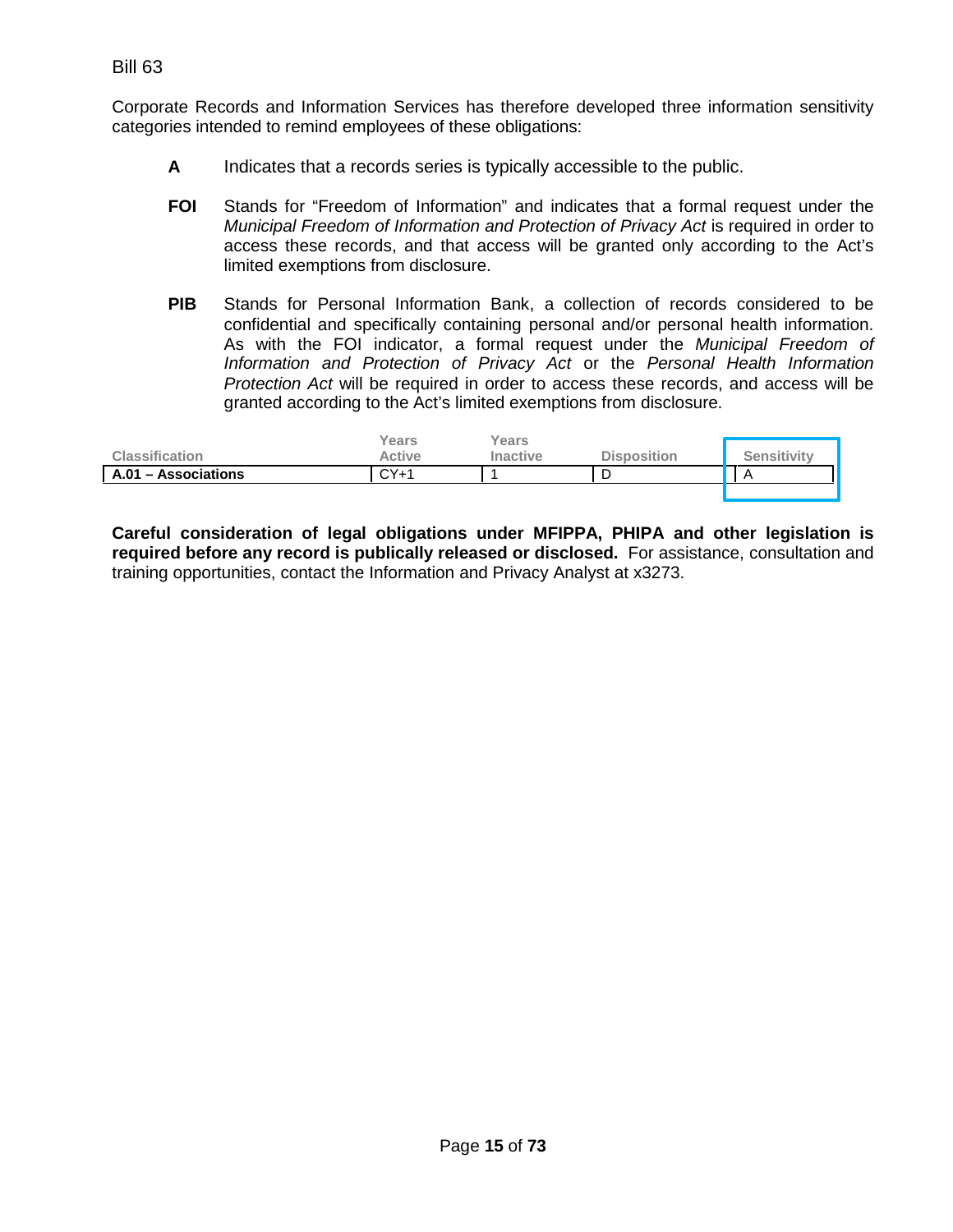

## **RECORDS RETENTION SCHEDULE**

## **A Administrative Operations**

<span id="page-15-1"></span><span id="page-15-0"></span>

|                                                                                                                                                     | Years                                                                                        | Years                                     |                                                                                |                    |            |
|-----------------------------------------------------------------------------------------------------------------------------------------------------|----------------------------------------------------------------------------------------------|-------------------------------------------|--------------------------------------------------------------------------------|--------------------|------------|
| <b>Classification</b>                                                                                                                               | <b>Active</b>                                                                                | Inactive                                  | <b>Disposition</b>                                                             | <b>Sensitivity</b> | Citation # |
| A.00 - Administrative Operations                                                                                                                    | $CY+1$                                                                                       |                                           | D                                                                              | <b>FOI</b>         |            |
| Daily operational and administrative activities across all departments and divisions.                                                               |                                                                                              |                                           |                                                                                |                    |            |
| Includes                                                                                                                                            | Excludes                                                                                     |                                           |                                                                                |                    |            |
| General correspondence; transitory records; working copies; fax                                                                                     |                                                                                              |                                           | Consultant Inquiries & Offers of Service (use F.08 - Purchasing)               |                    |            |
| transmission confirmation                                                                                                                           |                                                                                              |                                           |                                                                                |                    |            |
|                                                                                                                                                     |                                                                                              |                                           |                                                                                |                    |            |
|                                                                                                                                                     | Years                                                                                        | Years                                     |                                                                                |                    |            |
| <b>Classification</b>                                                                                                                               | <b>Active</b>                                                                                | Inactive                                  | <b>Disposition</b>                                                             | <b>Sensitivity</b> | Citation # |
| A.01 - Associations                                                                                                                                 | $CY+1$                                                                                       |                                           | D                                                                              | A                  |            |
| Involvement and affiliation with institutional and/or governmental organizations with whom Niagara Region departments or employees hold membership. |                                                                                              |                                           |                                                                                |                    |            |
| Includes                                                                                                                                            | Excludes<br>Union/Non-Union Membership (use H.04.01 - Negotiations and Interest Arbitration) |                                           |                                                                                |                    |            |
| Association correspondence; membership lists; terms of reference;                                                                                   |                                                                                              |                                           |                                                                                |                    |            |
| AMCTO, CAMA, OPPI etc.                                                                                                                              |                                                                                              |                                           |                                                                                |                    |            |
|                                                                                                                                                     |                                                                                              |                                           |                                                                                |                    |            |
| <b>Classification</b>                                                                                                                               | Years<br><b>Active</b>                                                                       | Years<br><b>Inactive</b>                  |                                                                                |                    |            |
|                                                                                                                                                     |                                                                                              |                                           | <b>Disposition</b><br>D                                                        | <b>Sensitivity</b> | Citation # |
| A.02 - Event Coordination                                                                                                                           | $CY+1$                                                                                       | 2                                         |                                                                                | A                  |            |
| Organizing and coordinating professional events at Niagara Region, i.e. conferences; trade shows; delegations.                                      |                                                                                              |                                           |                                                                                |                    |            |
| Includes                                                                                                                                            | Excludes                                                                                     |                                           |                                                                                |                    |            |
| Invitations; agendas; guest lists; program plans; attendees; itineraries;                                                                           | Training materials and other learning resources (use H.05 - Training & Development);         |                                           |                                                                                |                    |            |
|                                                                                                                                                     |                                                                                              |                                           |                                                                                |                    |            |
| reservations                                                                                                                                        |                                                                                              | Expenses (use F.02 - Financial Reporting) |                                                                                |                    |            |
|                                                                                                                                                     |                                                                                              |                                           |                                                                                |                    |            |
|                                                                                                                                                     | Years                                                                                        | Years                                     |                                                                                |                    |            |
| <b>Classification</b>                                                                                                                               | <b>Active</b>                                                                                | <b>Inactive</b>                           | <b>Disposition</b>                                                             | <b>Sensitivity</b> | Citation # |
| A.03 - Employee Committees and Collaboration                                                                                                        | $CY+1$                                                                                       | 3                                         | S                                                                              | <b>FOI</b>         |            |
| Ongoing operations, meetings, mandates and collaborative activities of staff-based committees, working groups, and work teams.                      |                                                                                              |                                           |                                                                                |                    |            |
| <b>Includes</b>                                                                                                                                     | <b>Excludes</b>                                                                              |                                           |                                                                                |                    |            |
| Meeting minutes (final, original, approved); agendas; presentations                                                                                 |                                                                                              |                                           | Regional Council and its Standing Committees (use C.02 - Council and Committee |                    |            |
| received; terms of reference; membership lists                                                                                                      | Proceedings                                                                                  |                                           |                                                                                |                    |            |
| <b>Notes</b><br>Originals are retained by the official minute-taker for committee, team or group.                                                   |                                                                                              |                                           |                                                                                |                    |            |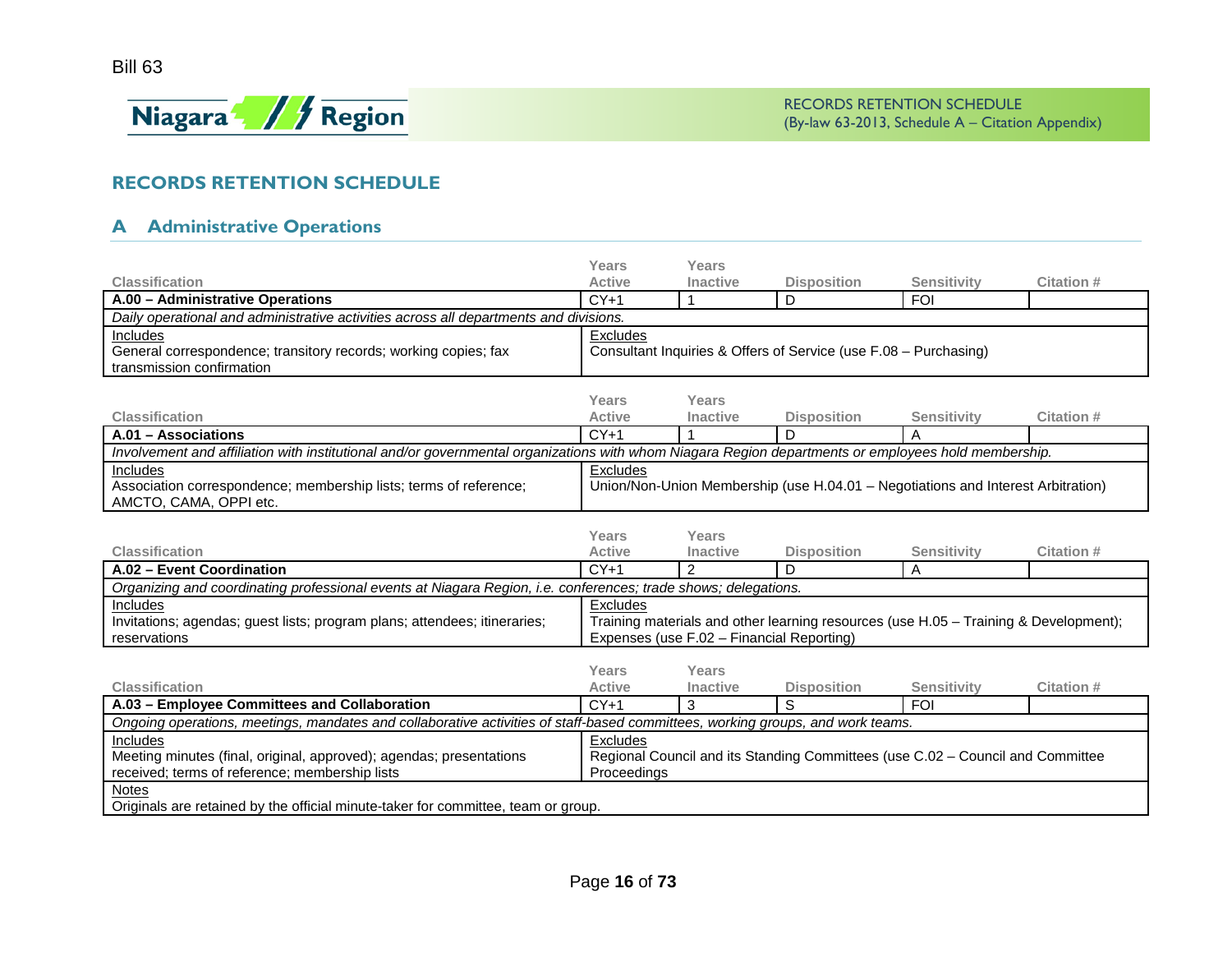

|                                                                                                                                                                  | <b>Years</b>  | <b>Years</b>                        |                                                                                           |                    |                  |  |
|------------------------------------------------------------------------------------------------------------------------------------------------------------------|---------------|-------------------------------------|-------------------------------------------------------------------------------------------|--------------------|------------------|--|
| <b>Classification</b>                                                                                                                                            | <b>Active</b> | <b>Inactive</b>                     | <b>Disposition</b>                                                                        | <b>Sensitivity</b> | Citation #       |  |
| A.04 - Information Systems and Technology Management                                                                                                             | <b>SO</b>     | 2                                   | D                                                                                         | <b>FOI</b>         |                  |  |
| Developing, analyzing, using and managing information systems and associated technology.                                                                         |               |                                     |                                                                                           |                    |                  |  |
| <b>Includes</b>                                                                                                                                                  | Excludes      |                                     |                                                                                           |                    |                  |  |
| User requirements; system design; hardware/software specifications; user                                                                                         |               |                                     | Geographic Information Systems (use D.07 - Mapping); Vendor Selection &                   |                    |                  |  |
| manuals; telecommunications; security safeguards; encryption                                                                                                     |               | Procurement (use F.08 - Purchasing) |                                                                                           |                    |                  |  |
| technology; imaging technology, i.e. print, photocopy, fax, scan                                                                                                 |               |                                     |                                                                                           |                    |                  |  |
| <b>Notes</b>                                                                                                                                                     |               |                                     |                                                                                           |                    |                  |  |
| Trigger = Technology and/or equipment superseded or obsolete, system retired or uninstalled.                                                                     |               |                                     |                                                                                           |                    |                  |  |
|                                                                                                                                                                  |               |                                     |                                                                                           |                    |                  |  |
|                                                                                                                                                                  | Years         | Years                               |                                                                                           |                    |                  |  |
| <b>Classification</b>                                                                                                                                            | <b>Active</b> | Inactive                            | <b>Disposition</b>                                                                        | <b>Sensitivity</b> | <b>Citation#</b> |  |
| A.05 - Policies and Procedures                                                                                                                                   | <b>SO</b>     | N/A                                 | P                                                                                         | A                  |                  |  |
| Approving and making available all corporate and departmental policies and procedures, along with information documenting the standards, guidelines and          |               |                                     |                                                                                           |                    |                  |  |
| responsibilities required of all Niagara Region employees at the corporate, departmental, divisional and program level.                                          |               |                                     |                                                                                           |                    |                  |  |
| <b>Includes</b>                                                                                                                                                  | Excludes      |                                     |                                                                                           |                    |                  |  |
| Procedural manuals; corporate policy manual; staff directives; corporate                                                                                         |               |                                     | Public Health accreditation (use P.01.04 - Accreditation); draft policies and procedures; |                    |                  |  |
| guidelines; retired and superseded policies                                                                                                                      |               |                                     | external policies and procedures unless they apply directly to Niagara Region operations  |                    |                  |  |
| Notes                                                                                                                                                            |               |                                     |                                                                                           |                    |                  |  |
| SO = Policy replaced, rescinded, deleted, retired or superseded                                                                                                  |               |                                     |                                                                                           |                    |                  |  |
|                                                                                                                                                                  | <b>Years</b>  | Years                               |                                                                                           |                    |                  |  |
| <b>Classification</b>                                                                                                                                            | <b>Active</b> | <b>Inactive</b>                     | <b>Disposition</b>                                                                        | <b>Sensitivity</b> | Citation #       |  |
| A.06 - Records and Information Management                                                                                                                        | $CY+1$        | N/A                                 | P                                                                                         | <b>FOI</b>         |                  |  |
| Managing corporate information assets, regardless of format. Includes administration of the corporate-wide records and information management program, including |               |                                     |                                                                                           |                    |                  |  |
| the Corporate Records Management System.                                                                                                                         |               |                                     |                                                                                           |                    |                  |  |
| Includes                                                                                                                                                         | Excludes      |                                     |                                                                                           |                    |                  |  |
| File plans; finding aids; records retention schedule development; advice                                                                                         |               |                                     | Records Retention By-Law (use L.02 - Legislative Development and/or C.01 - By-Laws)       |                    |                  |  |
| and consultation; transfer and retrievals; Corporate Records Management                                                                                          |               |                                     |                                                                                           |                    |                  |  |
| System: Certificates of Destruction: records inventories                                                                                                         |               |                                     |                                                                                           |                    |                  |  |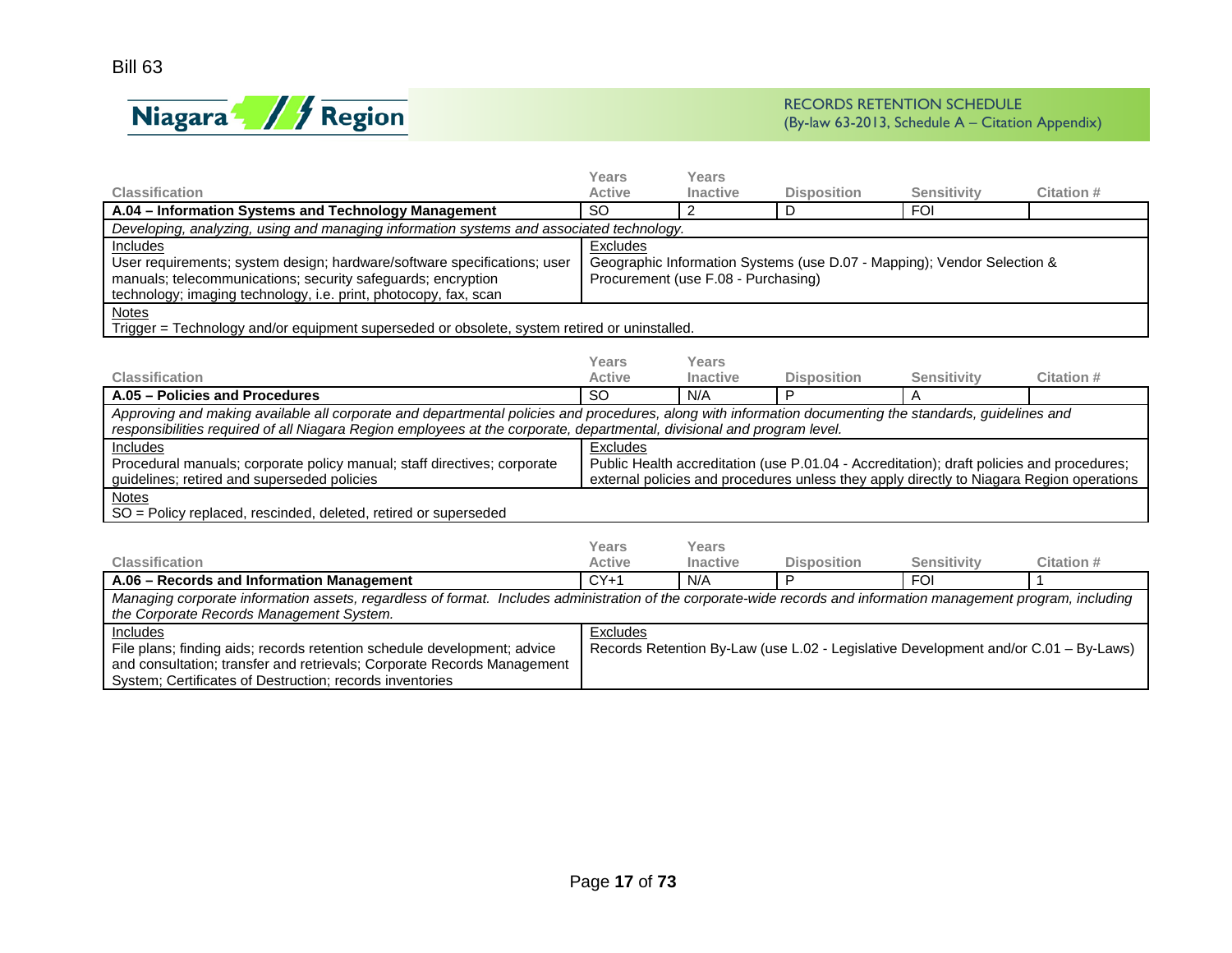

|                                                                                                                                                                             | Years         | Years           |                                                                                     |                    |                  |  |
|-----------------------------------------------------------------------------------------------------------------------------------------------------------------------------|---------------|-----------------|-------------------------------------------------------------------------------------|--------------------|------------------|--|
| <b>Classification</b>                                                                                                                                                       | <b>Active</b> | Inactive        | <b>Disposition</b>                                                                  | <b>Sensitivity</b> | Citation #       |  |
| A.07 - Information Access and Privacy Protection                                                                                                                            | T or CY+1     | 5               | D                                                                                   | <b>FOI</b>         | 2                |  |
| Receiving, completing, managing and reporting formal and informal requests under the Municipal Freedom of Information and Protection of Privacy Act and the                 |               |                 |                                                                                     |                    |                  |  |
| Personal Health Information Protection Act.                                                                                                                                 |               |                 |                                                                                     |                    |                  |  |
| Includes                                                                                                                                                                    | Excludes      |                 |                                                                                     |                    |                  |  |
| MFIPPA and PHIPA request files; IPC appeals and complaints; annual                                                                                                          |               |                 | Duplicate records of information released (transitory - require secure destruction) |                    |                  |  |
| reporting to IPC; third party representations; informal requests and                                                                                                        |               |                 |                                                                                     |                    |                  |  |
| inquiries; privacy breach reports and follow up; request database records                                                                                                   |               |                 |                                                                                     |                    |                  |  |
| <b>Notes</b>                                                                                                                                                                |               |                 |                                                                                     |                    |                  |  |
| T = Closure of request file, if not closed by end of current year.                                                                                                          |               |                 |                                                                                     |                    |                  |  |
|                                                                                                                                                                             |               |                 |                                                                                     |                    |                  |  |
|                                                                                                                                                                             | Years         | Years           |                                                                                     |                    |                  |  |
| <b>Classification</b>                                                                                                                                                       | <b>Active</b> | Inactive        | <b>Disposition</b>                                                                  | <b>Sensitivity</b> | <b>Citation#</b> |  |
| A.10 - Printing and Mailing                                                                                                                                                 | $CY+1$        |                 | D                                                                                   | <b>FOI</b>         |                  |  |
| Producing print materials internally, along with the receiving, sorting and sending of external mail items; application of postage; courier services and inter-office mail. |               |                 |                                                                                     |                    |                  |  |
| Includes                                                                                                                                                                    | Excludes      |                 |                                                                                     |                    |                  |  |
| Print requisitions; registered mail and courier documentation; mail logs                                                                                                    |               |                 | Duplicate records of paper orders and postage costs (transitory)                    |                    |                  |  |
| <b>Notes</b>                                                                                                                                                                |               |                 |                                                                                     |                    |                  |  |
| Print requisitions are typically stored on Sherpa.                                                                                                                          |               |                 |                                                                                     |                    |                  |  |
|                                                                                                                                                                             |               |                 |                                                                                     |                    |                  |  |
|                                                                                                                                                                             | Years         | Years           |                                                                                     |                    |                  |  |
| <b>Classification</b>                                                                                                                                                       | <b>Active</b> | <b>Inactive</b> | <b>Disposition</b>                                                                  | <b>Sensitivity</b> | Citation #       |  |
| A.13 - Provincial Offences Court                                                                                                                                            | T             | $\overline{7}$  | D                                                                                   | <b>FOI</b>         | 3                |  |
| Ongoing operations of the POA courts. Includes court proceedings related to POA administration, Environmental Health inspections and Tobacco By-Law                         |               |                 |                                                                                     |                    |                  |  |
| enforcement.                                                                                                                                                                |               |                 |                                                                                     |                    |                  |  |
| Includes                                                                                                                                                                    | Excludes      |                 |                                                                                     |                    |                  |  |
| Control sheets; preliminary enforcement lists; appeal documentation and                                                                                                     |               |                 | All other administrative operations (use A.00); POA write-offs (use A.13.04)        |                    |                  |  |
| correspondence; Certificates of Offence Pt. I & II (Non-Accident Related);                                                                                                  |               |                 | Non-court proceedings and processes related to Tobacco By-Law (use R.01 - By-Law    |                    |                  |  |
| Court tapes; intake tapes; transcripts; Certificates of Offence Pt. I                                                                                                       | Enforcement)  |                 |                                                                                     |                    |                  |  |
| (Accident Related) & Pt. III "Informations"; Certificates Requesting                                                                                                        |               |                 |                                                                                     |                    |                  |  |
| Conviction (Parking); search warrants; court dockets; RICO reports                                                                                                          |               |                 |                                                                                     |                    |                  |  |
| <b>Notes</b>                                                                                                                                                                |               |                 |                                                                                     |                    |                  |  |
| $T = Case$ completed and all applicable fines paid.                                                                                                                         |               |                 |                                                                                     |                    |                  |  |
| Disclosure briefs are prepared by Niagara Region Police Services and retained by Niagara Region.                                                                            |               |                 |                                                                                     |                    |                  |  |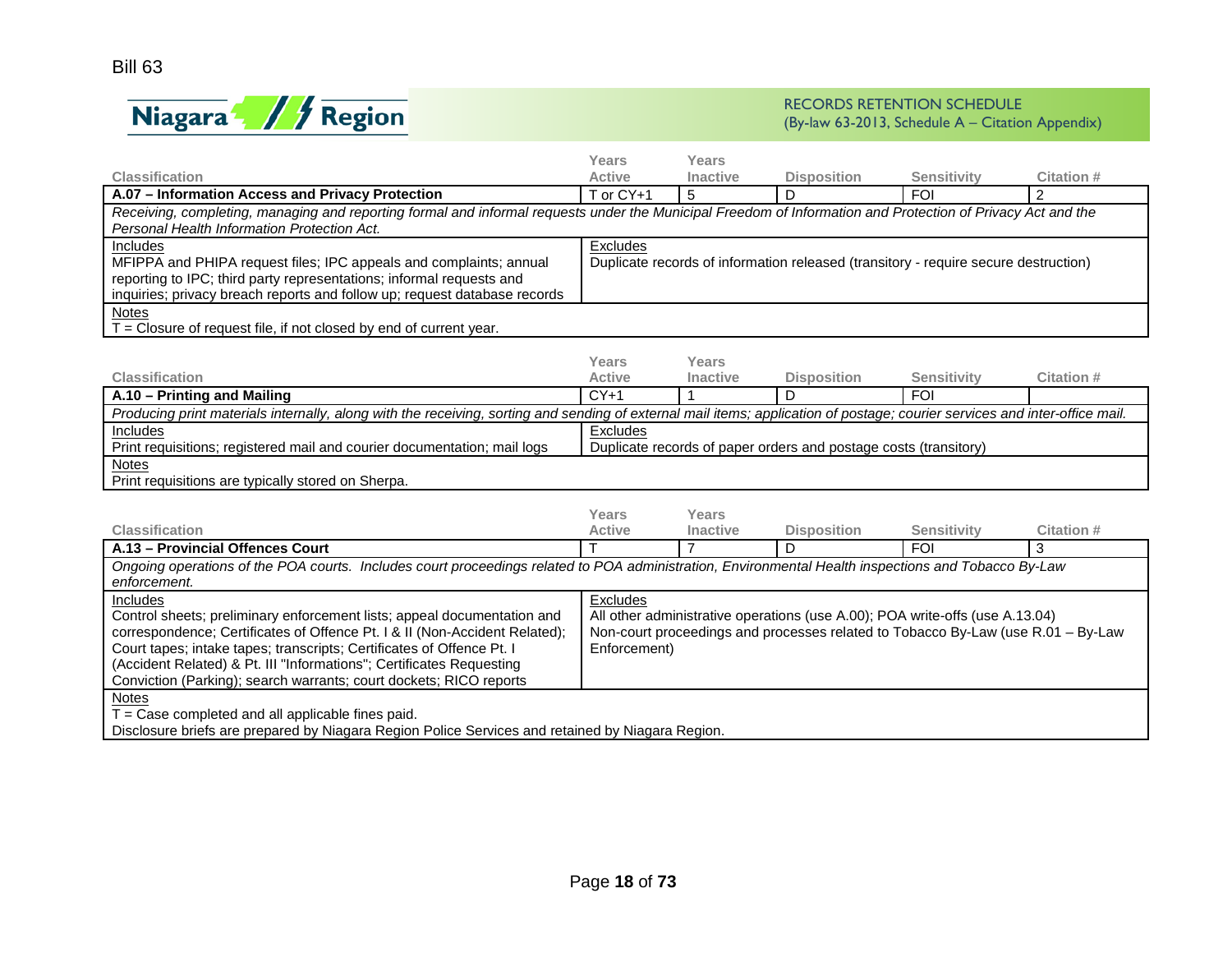

|                                                                          | Years           | Years           |                                                                  |                    |                   |
|--------------------------------------------------------------------------|-----------------|-----------------|------------------------------------------------------------------|--------------------|-------------------|
| <b>Classification</b>                                                    | <b>Active</b>   | <b>Inactive</b> | <b>Disposition</b>                                               | <b>Sensitivity</b> | Citation #        |
| A.13.04 - POA Write-Offs                                                 |                 | N/A             | P                                                                | <b>FOI</b>         | 3                 |
| Writing off payments and related processes for the POA Courts.           |                 |                 |                                                                  |                    |                   |
| Includes                                                                 | <b>Excludes</b> |                 |                                                                  |                    |                   |
| POA write-offs; purge reports                                            |                 |                 |                                                                  |                    |                   |
| <b>Notes</b>                                                             |                 |                 |                                                                  |                    |                   |
| $T =$ Date of write-off                                                  |                 |                 |                                                                  |                    |                   |
|                                                                          |                 |                 |                                                                  |                    |                   |
|                                                                          | Years           | Years           |                                                                  |                    |                   |
| <b>Classification</b>                                                    | <b>Active</b>   | <b>Inactive</b> | <b>Disposition</b>                                               | <b>Sensitivity</b> | <b>Citation #</b> |
| A.14 - Quality Management                                                | $T+1$           | 3               | S                                                                | A                  |                   |
| Measuring service quality, efficiency, effectiveness and affordability.  |                 |                 |                                                                  |                    |                   |
| Includes                                                                 | Excludes        |                 |                                                                  |                    |                   |
| Client, customer and employee surveys, i.e. quality of service received; |                 |                 | Consultant Inquiries & Offers of Service (use F.08 - Purchasing) |                    |                   |
| Key Performance Indicators; corporate dashboard; benchmarking; Lean      |                 |                 |                                                                  |                    |                   |
| Methodology applications; RRIT; internal service level agreements        |                 |                 |                                                                  |                    |                   |
| Notes                                                                    |                 |                 |                                                                  |                    |                   |
| $T =$ Completion of quality management process                           |                 |                 |                                                                  |                    |                   |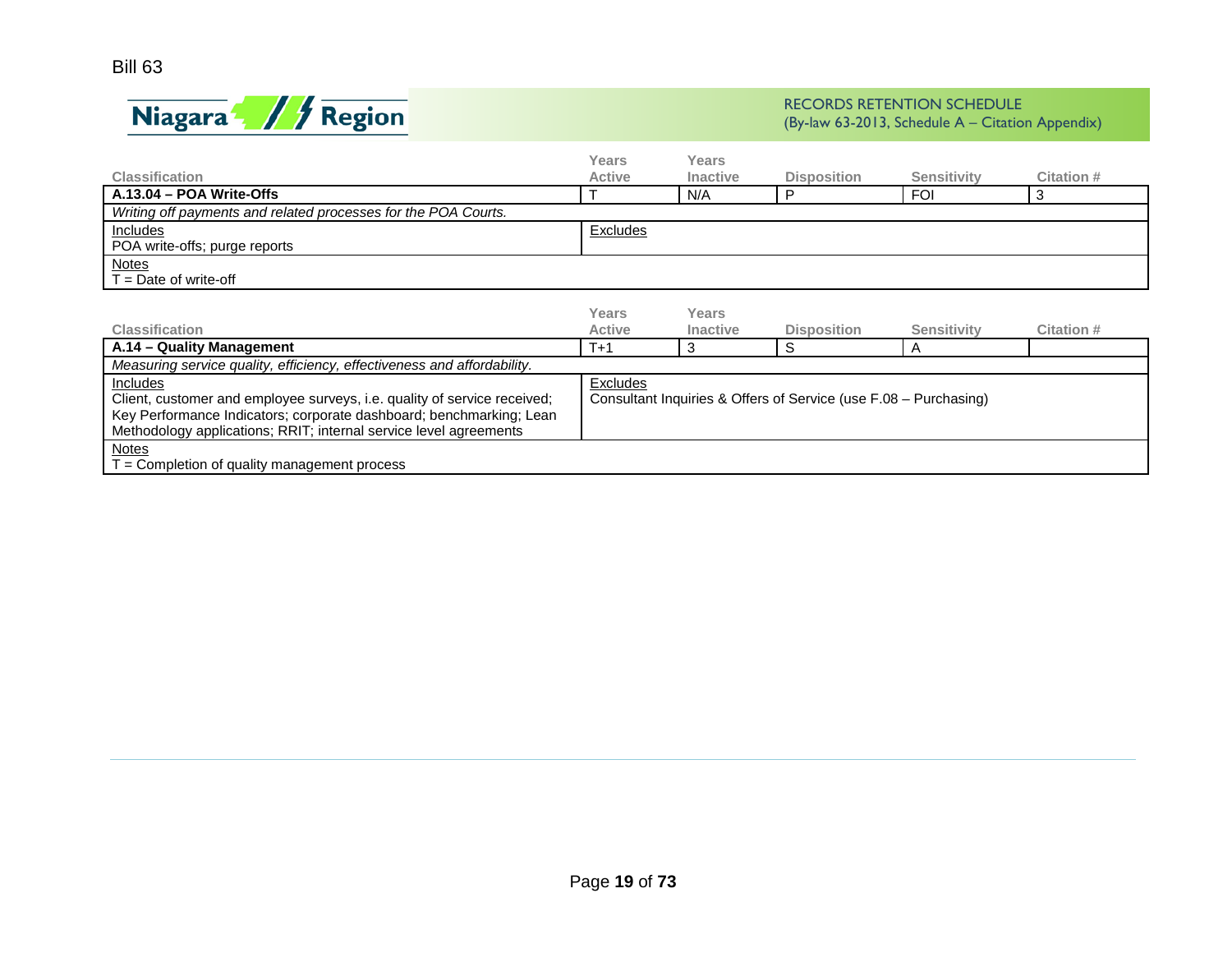

## **C Council and Governance**

<span id="page-19-0"></span>

|                                                                                                                                                                     | Years                                                                                   | Years                                |                                                               |                                                                                       |                                                                                            |
|---------------------------------------------------------------------------------------------------------------------------------------------------------------------|-----------------------------------------------------------------------------------------|--------------------------------------|---------------------------------------------------------------|---------------------------------------------------------------------------------------|--------------------------------------------------------------------------------------------|
| <b>Classification</b>                                                                                                                                               | <b>Active</b>                                                                           | <b>Inactive</b>                      | <b>Disposition</b>                                            | <b>Sensitivity</b>                                                                    | <b>Citation#</b>                                                                           |
| C.00 - Council Administration                                                                                                                                       | $CY+1$                                                                                  | $\overline{2}$                       | S                                                             | Α                                                                                     |                                                                                            |
| Administrative activities related to the operation of Regional Council and its Standing and Advisory Committees.                                                    |                                                                                         |                                      |                                                               |                                                                                       |                                                                                            |
| Includes                                                                                                                                                            | Excludes                                                                                |                                      |                                                               |                                                                                       |                                                                                            |
| Resolutions and correspondence processed and addressed by or                                                                                                        |                                                                                         |                                      |                                                               |                                                                                       |                                                                                            |
| delivered to Council.                                                                                                                                               |                                                                                         |                                      |                                                               |                                                                                       |                                                                                            |
|                                                                                                                                                                     |                                                                                         |                                      |                                                               |                                                                                       |                                                                                            |
|                                                                                                                                                                     | Years                                                                                   | Years                                |                                                               |                                                                                       |                                                                                            |
| <b>Classification</b>                                                                                                                                               | Active                                                                                  | <b>Inactive</b>                      | <b>Disposition</b>                                            | <b>Sensitivity</b>                                                                    | Citation #                                                                                 |
| $C.01 - By-Laws$                                                                                                                                                    | <b>SO</b>                                                                               | N/A                                  | $P^*$                                                         | Α                                                                                     | 1, 4                                                                                       |
| Original, signed and certified by-laws, as approved by Regional Council.                                                                                            |                                                                                         |                                      |                                                               |                                                                                       |                                                                                            |
| Includes                                                                                                                                                            | Excludes                                                                                |                                      |                                                               |                                                                                       |                                                                                            |
| Original, signed and certified by-laws, as approved by Regional Council;                                                                                            | By-law development and draft by-laws; duplicate by-laws; working papers and draft Bills |                                      |                                                               |                                                                                       |                                                                                            |
| superceded or rescinded by-laws (original, signed or certified)                                                                                                     |                                                                                         | (use L.02 - Legislative Development) |                                                               |                                                                                       |                                                                                            |
|                                                                                                                                                                     |                                                                                         | <b>Years</b>                         |                                                               |                                                                                       |                                                                                            |
| Classification                                                                                                                                                      | <b>Years</b><br><b>Active</b>                                                           | Inactive                             | <b>Disposition</b>                                            | <b>Sensitivity</b>                                                                    | <b>Citation #</b>                                                                          |
| C.02 - Council and Committee Proceedings                                                                                                                            | $CY+2$                                                                                  | N/A                                  | $\overline{P^*}$                                              | <b>FOI</b>                                                                            | 1, 4                                                                                       |
| Meeting and decision-making procedures of Regional Council and Standing Committees, including all standing; ad hoc; special purposes and advisory committees        |                                                                                         |                                      |                                                               |                                                                                       |                                                                                            |
| reporting directly to Regional Council.                                                                                                                             |                                                                                         |                                      |                                                               |                                                                                       |                                                                                            |
| Includes                                                                                                                                                            | Excludes                                                                                |                                      |                                                               |                                                                                       |                                                                                            |
| Final, approved minutes of Regional Council and Standing Committees in                                                                                              |                                                                                         |                                      |                                                               | Draft minutes and working notes (use C.02.02 - Legislative Support); minutes of any   |                                                                                            |
| open and closed sessions; staff reports, correspondence and presentation                                                                                            |                                                                                         |                                      |                                                               | committee or group not reporting directly to Council; minutes of all staff-directed   |                                                                                            |
| materials discussed in session; A/V & DVD recordings of Regional Council                                                                                            |                                                                                         |                                      | committees (use A.03 - Employee Committees and Collaboration) |                                                                                       |                                                                                            |
| in open session (see notes)                                                                                                                                         |                                                                                         |                                      |                                                               |                                                                                       |                                                                                            |
| Notes                                                                                                                                                               |                                                                                         |                                      |                                                               |                                                                                       |                                                                                            |
| The retention period for digital audio recordings of Council is dependent on server capacity as determined by IT Solutions.                                         |                                                                                         |                                      |                                                               |                                                                                       |                                                                                            |
|                                                                                                                                                                     |                                                                                         |                                      |                                                               |                                                                                       |                                                                                            |
|                                                                                                                                                                     | <b>Years</b>                                                                            | <b>Years</b>                         |                                                               |                                                                                       |                                                                                            |
| <b>Classification</b>                                                                                                                                               | <b>Active</b>                                                                           | Inactive                             | <b>Disposition</b>                                            | <b>Sensitivity</b>                                                                    | <b>Citation #</b>                                                                          |
| C.02.02 - Legislative Support                                                                                                                                       | $CY+1$                                                                                  | 5                                    | $\mathsf{D}$                                                  | A                                                                                     |                                                                                            |
| Legislative support for Regional Council and Standing Committees, including minute and agenda preparation; procedural by-law confirmations; and related activities. |                                                                                         |                                      |                                                               |                                                                                       |                                                                                            |
| <b>Includes</b>                                                                                                                                                     | Excludes                                                                                |                                      |                                                               |                                                                                       |                                                                                            |
| Agendas; attendance records; notices sent to members of Regional                                                                                                    |                                                                                         |                                      |                                                               | Final, approved meeting minutes (use C.02 - Council and Committee Proceedings);       |                                                                                            |
| Council and Standing Committees; working notes; draft minutes;                                                                                                      |                                                                                         |                                      |                                                               |                                                                                       | minutes of any committee or organization not reporting directly to Council; minutes of all |
| Legislative Assistant notebooks (see notes)                                                                                                                         |                                                                                         |                                      |                                                               |                                                                                       | staff-directed committees (use A.03 - Employee Committees and Collaboration); minutes      |
|                                                                                                                                                                     |                                                                                         |                                      |                                                               | of lower tier municipalities, sent as reference copies to Niagara Region (transitory) |                                                                                            |
| <b>Notes</b>                                                                                                                                                        |                                                                                         |                                      |                                                               |                                                                                       |                                                                                            |
| Legislative Assistant notebooks are retained for 6 months from date of completion, then securely destroyed.                                                         |                                                                                         |                                      |                                                               |                                                                                       |                                                                                            |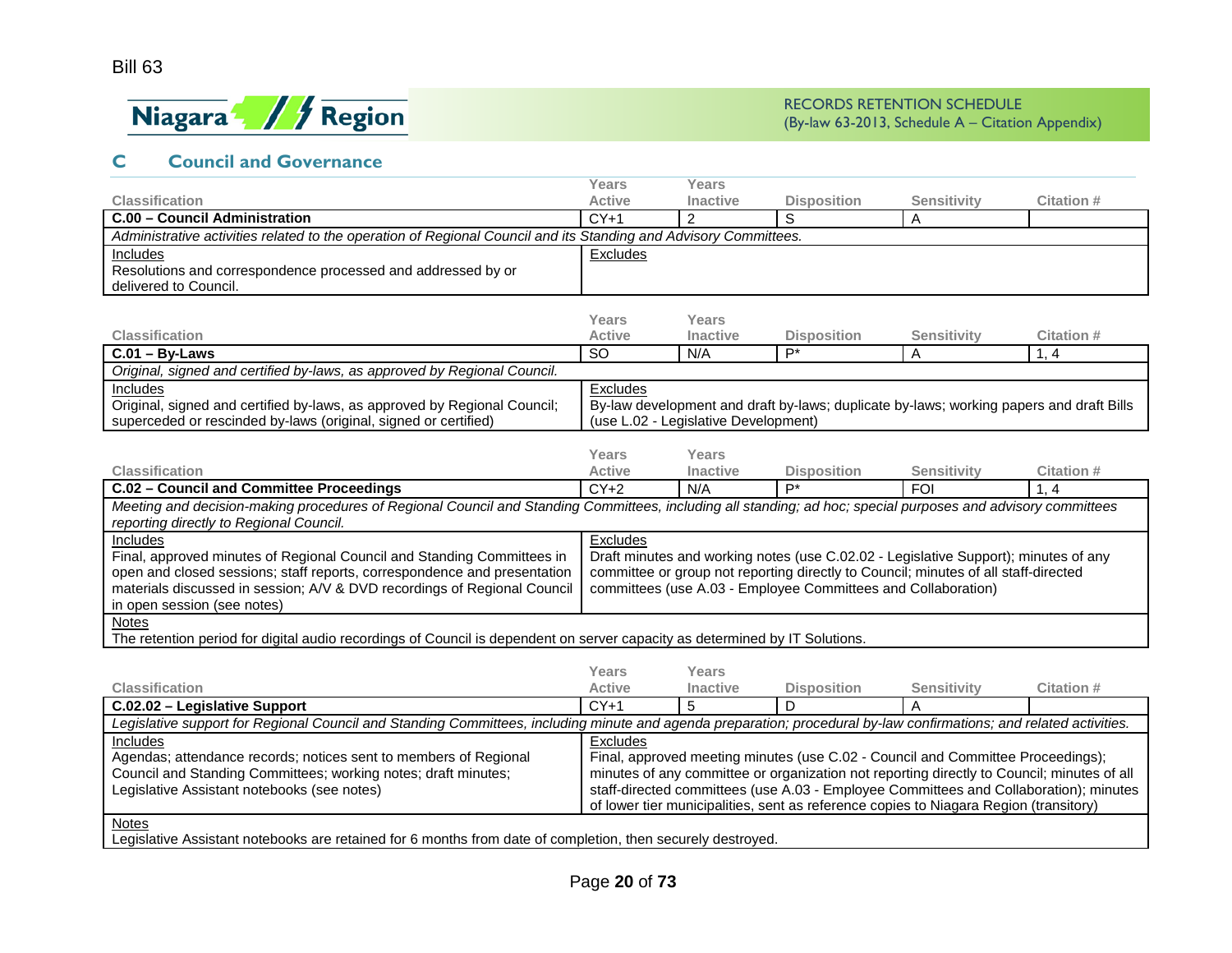

|                                                                                                                                                             | Years                                                                                  | <b>Years</b>                            |                                                                                       |                    |                                                                                       |  |
|-------------------------------------------------------------------------------------------------------------------------------------------------------------|----------------------------------------------------------------------------------------|-----------------------------------------|---------------------------------------------------------------------------------------|--------------------|---------------------------------------------------------------------------------------|--|
| <b>Classification</b>                                                                                                                                       | <b>Active</b>                                                                          | Inactive                                | <b>Disposition</b>                                                                    | <b>Sensitivity</b> | Citation #                                                                            |  |
| C.03 - Strategic and Organizational Planning                                                                                                                | $EP+1$                                                                                 | 5                                       | S                                                                                     | A                  |                                                                                       |  |
| Strategic and organizational planning for the effectiveness of Niagara Region at the corporate, departmental, divisional and program levels.                |                                                                                        |                                         |                                                                                       |                    |                                                                                       |  |
| Includes                                                                                                                                                    | Excludes                                                                               |                                         |                                                                                       |                    |                                                                                       |  |
| Organizational charts; corporate structure models and diagrams;                                                                                             |                                                                                        |                                         | Measurement and/or evaluation methods; metrics and other benchmarking initiatives     |                    |                                                                                       |  |
| organizational reviews and design; functional responsibilities; strategic                                                                                   |                                                                                        | (use A.13 - Quality Management)         |                                                                                       |                    |                                                                                       |  |
| plans                                                                                                                                                       |                                                                                        |                                         |                                                                                       |                    |                                                                                       |  |
| <b>Notes</b>                                                                                                                                                |                                                                                        |                                         |                                                                                       |                    |                                                                                       |  |
| EP = End of strategic planning project, finalization of strategic or operational plan, retirement or replacement of plan.                                   |                                                                                        |                                         |                                                                                       |                    |                                                                                       |  |
|                                                                                                                                                             |                                                                                        |                                         |                                                                                       |                    |                                                                                       |  |
|                                                                                                                                                             | Years                                                                                  | Years                                   |                                                                                       |                    |                                                                                       |  |
| <b>Classification</b>                                                                                                                                       | <b>Active</b>                                                                          | <b>Inactive</b>                         | <b>Disposition</b>                                                                    | Sensitivity        | Citation #                                                                            |  |
| C.04 - Agencies, Boards and Commissions                                                                                                                     | $CY+1$                                                                                 | N/A                                     | P                                                                                     | <b>FOI</b>         | 5                                                                                     |  |
| Relations with all agencies, boards and commissions (ABCs) linked with Niagara Region, primarily Niagara Peninsula Conservation Authority; Niagara Regional |                                                                                        |                                         |                                                                                       |                    |                                                                                       |  |
| Police Service; Niagara Regional Housing; Niagara Escarpment Commission.                                                                                    |                                                                                        |                                         |                                                                                       |                    |                                                                                       |  |
| Includes                                                                                                                                                    | Excludes                                                                               |                                         |                                                                                       |                    |                                                                                       |  |
| Original ABC correspondence; original minutes; reports issued by Niagara                                                                                    |                                                                                        |                                         | Duplicate minutes, agendas and proceedings created by the ABC; all records related to |                    |                                                                                       |  |
| Region pertaining to relationship with ABCs and not delivered as staff<br>reports to Council or Committee                                                   |                                                                                        |                                         |                                                                                       |                    | hearings, decisions, development and assessments carried out by the Ontario Municipal |  |
|                                                                                                                                                             |                                                                                        | Board (use D.10 - Local Official Plans) |                                                                                       |                    |                                                                                       |  |
| <b>Notes</b><br>A copy of NRH minutes is included in the Council Blue Book as prepared by the Office of the Regional Clerk.                                 |                                                                                        |                                         |                                                                                       |                    |                                                                                       |  |
|                                                                                                                                                             |                                                                                        |                                         |                                                                                       |                    |                                                                                       |  |
|                                                                                                                                                             | Years                                                                                  | Years                                   |                                                                                       |                    |                                                                                       |  |
| <b>Classification</b>                                                                                                                                       | <b>Active</b>                                                                          | <b>Inactive</b>                         | <b>Disposition</b>                                                                    | <b>Sensitivity</b> | <b>Citation#</b>                                                                      |  |
| C.06 - Elections and Council Changeover                                                                                                                     | $EP+1$                                                                                 | N/A                                     | $P^*$                                                                                 | A                  | 6                                                                                     |  |
| Process management, record-keeping and changeover activities for municipal elections and related impacts on Niagara Region Council.                         |                                                                                        |                                         |                                                                                       |                    |                                                                                       |  |
| Includes                                                                                                                                                    | Excludes                                                                               |                                         |                                                                                       |                    |                                                                                       |  |
| Official election results; triple majority numbers; declarations of Election of                                                                             |                                                                                        |                                         |                                                                                       |                    | All non-election related governance and governmental relations (use C.13 - Government |  |
| Certified Candidates; Declarations of Office for new Council; by-election                                                                                   |                                                                                        | Relations); election ballots            |                                                                                       |                    |                                                                                       |  |
| results                                                                                                                                                     |                                                                                        |                                         |                                                                                       |                    |                                                                                       |  |
|                                                                                                                                                             |                                                                                        |                                         |                                                                                       |                    |                                                                                       |  |
|                                                                                                                                                             | Years                                                                                  | Years                                   |                                                                                       |                    |                                                                                       |  |
| <b>Classification</b>                                                                                                                                       | <b>Active</b>                                                                          | <b>Inactive</b>                         | <b>Disposition</b>                                                                    | <b>Sensitivity</b> | Citation #                                                                            |  |
| C.13 - Intergovernment Relations                                                                                                                            | $CY+1$                                                                                 | $\overline{7}$                          | D                                                                                     | $F$ OI             |                                                                                       |  |
| Relations with and between all levels of government, including interactions regarding downloading of services, amalgamation, annexation and funding.        |                                                                                        |                                         |                                                                                       |                    |                                                                                       |  |
| Includes                                                                                                                                                    | Excludes                                                                               |                                         |                                                                                       |                    |                                                                                       |  |
| Original correspondence across different levels of government; inter-                                                                                       | Organizational restructuring (use C.03 - Strategic Planning); Descriptions of external |                                         |                                                                                       |                    |                                                                                       |  |
| municipal relations; relations with lower tier municipalities in Niagara<br>government programs administered by Niagara Region                              |                                                                                        |                                         |                                                                                       |                    |                                                                                       |  |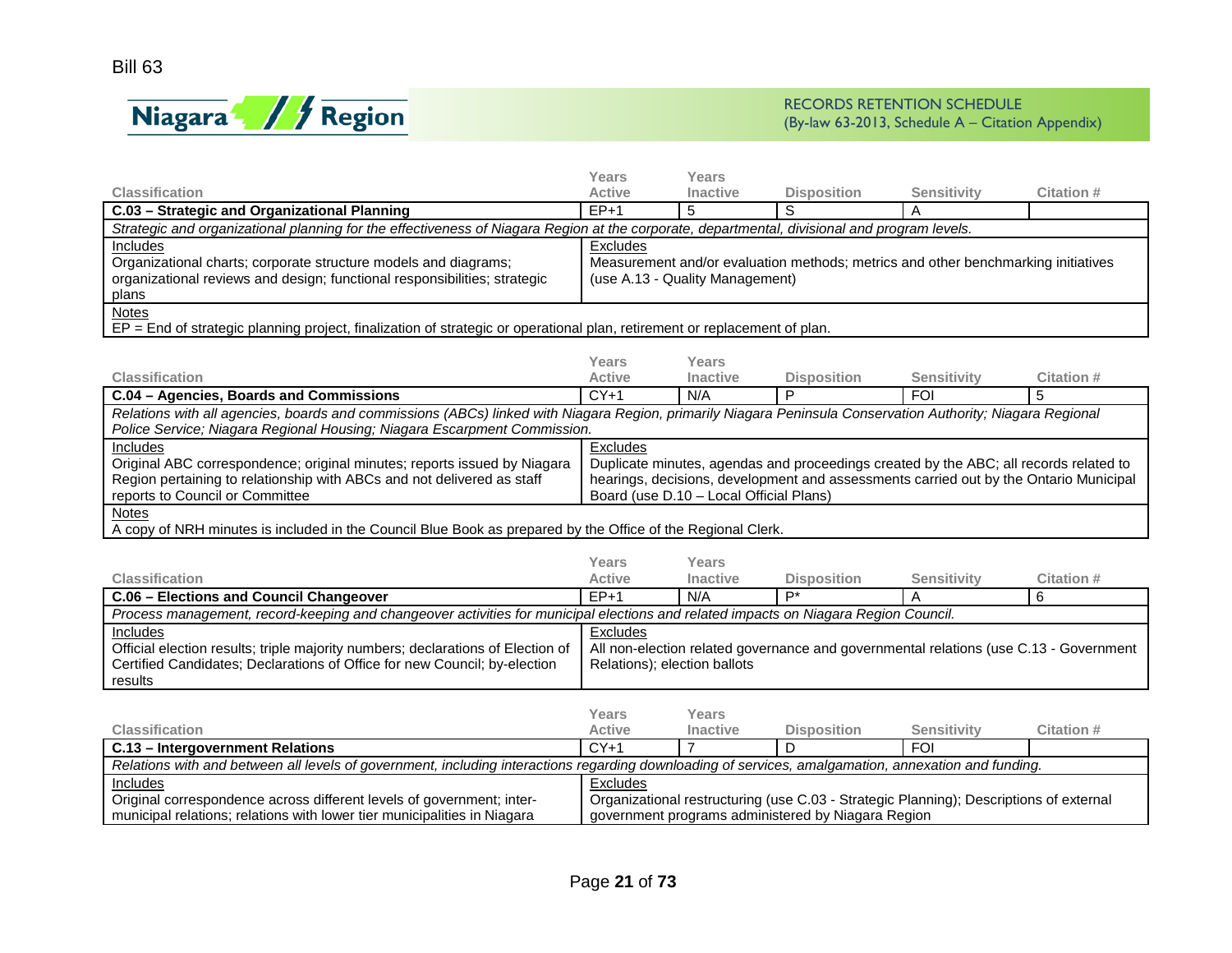

also companion local application under municipal plans (D.10 – Local Official Plans)

## **D Development and Planning**

<span id="page-21-0"></span>correspondence, Ministry of Agriculture and Food Guidelines; Golden

Horseshoe Agriculture and Agri-foods Strategy

|                                                                                                                                                                          | Years           | Years           |                    |                                                                                          |                  |
|--------------------------------------------------------------------------------------------------------------------------------------------------------------------------|-----------------|-----------------|--------------------|------------------------------------------------------------------------------------------|------------------|
| <b>Classification</b>                                                                                                                                                    | <b>Active</b>   | Inactive        | <b>Disposition</b> | <b>Sensitivity</b>                                                                       | <b>Citation#</b> |
| D.00 - Reference                                                                                                                                                         | <b>SO</b>       | $\overline{2}$  | S                  | Α                                                                                        |                  |
| Referencing, researching, and collecting precedents related to professional theory and practice.                                                                         |                 |                 |                    |                                                                                          |                  |
| Includes                                                                                                                                                                 | Excludes        |                 |                    |                                                                                          |                  |
| Publications and reports, kept for general research or reference; provincial                                                                                             |                 |                 |                    |                                                                                          |                  |
| and/or municipal theory and practice guidelines; alternative dispute                                                                                                     |                 |                 |                    |                                                                                          |                  |
| resolution materials; research bibliographies; original research                                                                                                         |                 |                 |                    |                                                                                          |                  |
| <b>Notes</b>                                                                                                                                                             |                 |                 |                    |                                                                                          |                  |
| SO = Resource or publication superseded, obsolete, irrelevant.                                                                                                           |                 |                 |                    |                                                                                          |                  |
|                                                                                                                                                                          |                 |                 |                    |                                                                                          |                  |
|                                                                                                                                                                          | Years           | Years           |                    |                                                                                          |                  |
| <b>Classification</b>                                                                                                                                                    | <b>Active</b>   | <b>Inactive</b> | <b>Disposition</b> | <b>Sensitivity</b>                                                                       | Citation #       |
| D.01 - Aggregate Resources                                                                                                                                               |                 | $\overline{7}$  | S                  | <b>FOI</b>                                                                               | $\overline{7}$   |
| License management of approved quarries.                                                                                                                                 |                 |                 |                    |                                                                                          |                  |
| Includes                                                                                                                                                                 | <b>Excludes</b> |                 |                    |                                                                                          |                  |
| Records related to quarries, including alternative sources of sand and                                                                                                   |                 |                 |                    | Policy Plan - Applications (use D.13 - Niagara Region Policy Plan); also companion       |                  |
| gravel, pedological (soil) information, geological statistics, quarry                                                                                                    |                 |                 |                    | local application under municipal plans (use D.10 - Local Official Plans)                |                  |
| rehabilitation, licenses                                                                                                                                                 |                 |                 |                    |                                                                                          |                  |
| <b>Notes</b>                                                                                                                                                             |                 |                 |                    |                                                                                          |                  |
| $T =$ Closure of quarry.                                                                                                                                                 |                 |                 |                    |                                                                                          |                  |
|                                                                                                                                                                          |                 |                 |                    |                                                                                          |                  |
|                                                                                                                                                                          |                 |                 |                    |                                                                                          |                  |
|                                                                                                                                                                          | Years           | Years           |                    |                                                                                          |                  |
|                                                                                                                                                                          | <b>Active</b>   | <b>Inactive</b> | <b>Disposition</b> | <b>Sensitivity</b>                                                                       | Citation #       |
|                                                                                                                                                                          | EP              | 15              | S                  | <b>FOI</b>                                                                               | 28               |
| <b>Classification</b><br>D.02 - Agricultural Activities<br>Study preparation, report management, research and programs related to agriculture and agricultural land use. |                 |                 |                    |                                                                                          |                  |
| Includes<br>Records respecting the use of agricultural land including studies, reports,                                                                                  | <b>Excludes</b> |                 |                    | Policy Plan applications related to agriculture (use D.13 - Niagara Region Policy Plan); |                  |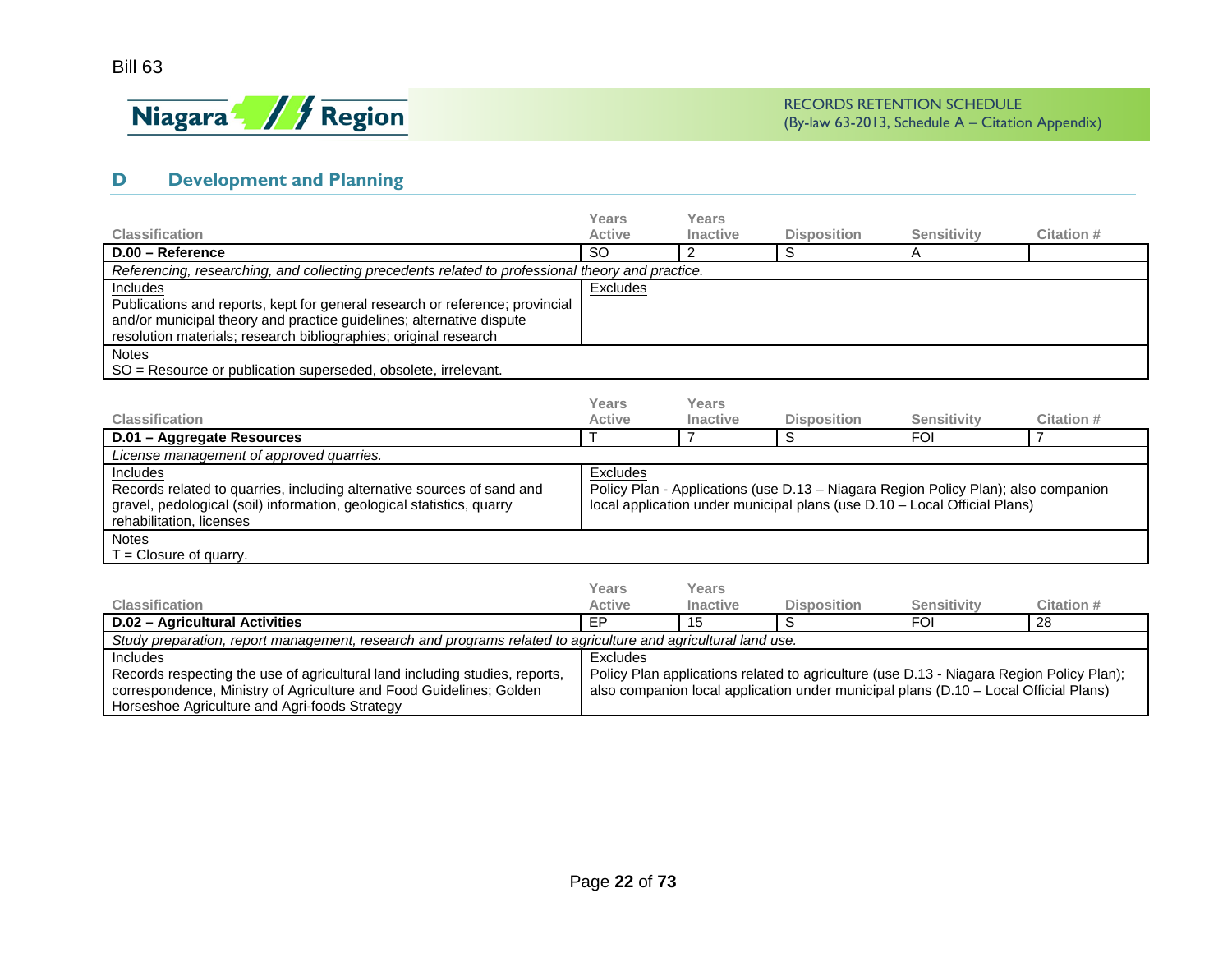

rent, with exception of condominium developments; Housing and

Homelessness Action Plan and similar initiatives

|                                                                                                                                                                        | Years         | Years           |                                                                              |                    |                   |
|------------------------------------------------------------------------------------------------------------------------------------------------------------------------|---------------|-----------------|------------------------------------------------------------------------------|--------------------|-------------------|
| <b>Classification</b>                                                                                                                                                  | <b>Active</b> | <b>Inactive</b> | <b>Disposition</b>                                                           | <b>Sensitivity</b> | Citation #        |
| D.03 - Demographics                                                                                                                                                    | $CY+20$       | N/A             | P                                                                            | <b>FOI</b>         | 8                 |
| Analysis, collection and compilation of demographic information.                                                                                                       |               |                 |                                                                              |                    |                   |
| Includes                                                                                                                                                               | Excludes      |                 |                                                                              |                    |                   |
| Records regarding trends in population growth, census reports, density                                                                                                 |               |                 |                                                                              |                    |                   |
| studies and employment figures.                                                                                                                                        |               |                 |                                                                              |                    |                   |
| <b>Notes</b>                                                                                                                                                           |               |                 |                                                                              |                    |                   |
| Most records in this series are created based on census information received from Statistics Canada.                                                                   |               |                 |                                                                              |                    |                   |
|                                                                                                                                                                        |               |                 |                                                                              |                    |                   |
|                                                                                                                                                                        | Years         | <b>Years</b>    |                                                                              |                    |                   |
| Classification                                                                                                                                                         | <b>Active</b> | Inactive        | <b>Disposition</b>                                                           | <b>Sensitivity</b> | Citation #        |
| D.04 - Economic Development                                                                                                                                            |               | 15              | S                                                                            | <b>FOI</b>         | 28                |
| Strategies, actions and results directed towards the growth of Niagara's economic base.                                                                                |               |                 |                                                                              |                    |                   |
| Includes                                                                                                                                                               | Excludes      |                 |                                                                              |                    |                   |
| Client information, including requests and client inquiries; commercial                                                                                                |               |                 |                                                                              |                    |                   |
| confidential information re: businesses: business cases re: investment in                                                                                              |               |                 |                                                                              |                    |                   |
| Niagara; internally generated or compiled economic data; standalone                                                                                                    |               |                 |                                                                              |                    |                   |
| reports, i.e. sector or industry profiles; project files, organized by topic i.e.                                                                                      |               |                 |                                                                              |                    |                   |
| "Economic Strategy"                                                                                                                                                    |               |                 |                                                                              |                    |                   |
| <b>Notes</b><br>- Variety of situations applying to economic development in Niagara, i.e. investment moves elsewhere; business closes; funding ends; request completed |               |                 |                                                                              |                    |                   |
|                                                                                                                                                                        |               |                 |                                                                              |                    |                   |
|                                                                                                                                                                        | Years         | Years           |                                                                              |                    |                   |
| Classification                                                                                                                                                         | Active        | Inactive        | <b>Disposition</b>                                                           | <b>Sensitivity</b> | <b>Citation #</b> |
| $D.05 - Housing$                                                                                                                                                       | <b>FP</b>     | 15              | S                                                                            | <b>FOI</b>         | 28                |
| Study preparation, report management, research and programs related to housing.                                                                                        |               |                 |                                                                              |                    |                   |
| Includes                                                                                                                                                               | Excludes      |                 |                                                                              |                    |                   |
| Housing studies; records relating to housing policies, programs, statistics                                                                                            |               |                 | Condominium conversions (use D.11 - Subdivision and Condominium Development) |                    |                   |
| and studies, e.g., affordable housing, assisted and specialized convert to                                                                                             |               |                 |                                                                              |                    |                   |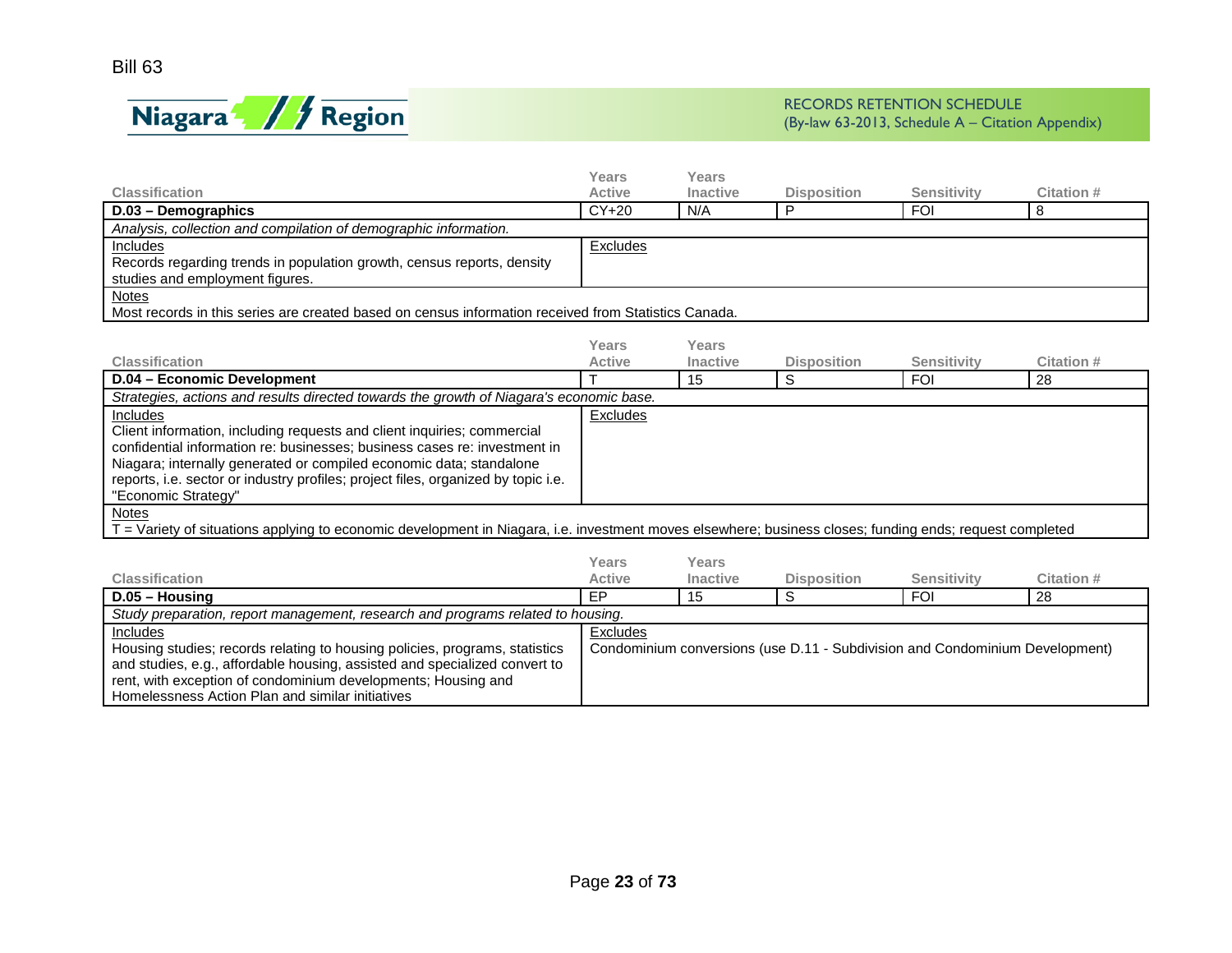

| <b>Classification</b>                                                                                                                                                                                                                                                                                                                                                                                                                                                                                                                                                                                        | <b>Years</b><br>Active | Years<br>Inactive        | <b>Disposition</b>                                                                                                                                                      | <b>Sensitivity</b> | <b>Citation #</b> |
|--------------------------------------------------------------------------------------------------------------------------------------------------------------------------------------------------------------------------------------------------------------------------------------------------------------------------------------------------------------------------------------------------------------------------------------------------------------------------------------------------------------------------------------------------------------------------------------------------------------|------------------------|--------------------------|-------------------------------------------------------------------------------------------------------------------------------------------------------------------------|--------------------|-------------------|
| D.06 - Land Division                                                                                                                                                                                                                                                                                                                                                                                                                                                                                                                                                                                         |                        | N/A                      | P                                                                                                                                                                       | <b>FOI</b>         | 8                 |
| Applications, decisions and appeals made to the Land Division Committee.                                                                                                                                                                                                                                                                                                                                                                                                                                                                                                                                     |                        |                          |                                                                                                                                                                         |                    |                   |
| Includes<br>Former Land Division Committee membership; correspondence; minutes;<br>appeals; hearings; severances and severance applications; iDarts<br>database                                                                                                                                                                                                                                                                                                                                                                                                                                              | Excludes               |                          | Copied notices of hearings (transitory); minutes, notes and correspondence from area<br>municipalities, unless directly related to Niagara Region planning (transitory) |                    |                   |
| Notes<br>$T =$ when conditions imposed by local municipality are cleared.<br>The Niagara Region Land Division Committee was established and governed by the Planning Act, and its records are considered permanent.<br>Approvals are now delegated to the local municipal level, and the Niagara Region Land Division Committee no longer exists.<br>This records series is retained for legacy purposes.<br>Only severances and consents dating from before the year 2000 are retained permanently. Severances and consents confirmed after that date are now retained by<br>the Local Area Municipalities. |                        |                          |                                                                                                                                                                         |                    |                   |
|                                                                                                                                                                                                                                                                                                                                                                                                                                                                                                                                                                                                              | Years                  | Years                    |                                                                                                                                                                         |                    |                   |
| <b>Classification</b>                                                                                                                                                                                                                                                                                                                                                                                                                                                                                                                                                                                        | <b>Active</b>          | <b>Inactive</b>          | <b>Disposition</b>                                                                                                                                                      | <b>Sensitivity</b> | <b>Citation #</b> |
| D.07 - Mapping                                                                                                                                                                                                                                                                                                                                                                                                                                                                                                                                                                                               | $\overline{SO}$        | N/A                      | $P^*$                                                                                                                                                                   | A                  |                   |
| Mapping and recording geographic features, by means including aerial photography; cartography; and GIS.<br>Mapping information used to support projects, reports, studies and policy.<br><b>Includes</b><br>Maps and plans; urban boundaries; cartographic materials; aerial<br>photographs; GIS layers; mapping data; output generated by geocoding;<br>geographic features                                                                                                                                                                                                                                 | Excludes               |                          |                                                                                                                                                                         |                    |                   |
| Notes<br>SO = mapping data and/or content superseded.<br>Mapping data may be selected by staff for permanent archival retention over time, based on anticipated historical value.                                                                                                                                                                                                                                                                                                                                                                                                                            |                        |                          |                                                                                                                                                                         |                    |                   |
| Classification                                                                                                                                                                                                                                                                                                                                                                                                                                                                                                                                                                                               | Years<br><b>Active</b> | Years<br><b>Inactive</b> | <b>Disposition</b>                                                                                                                                                      | <b>Sensitivity</b> | <b>Citation#</b>  |
| <b>D.08 - Natural Resources and Landforms</b>                                                                                                                                                                                                                                                                                                                                                                                                                                                                                                                                                                | EP                     | 15                       | S                                                                                                                                                                       | <b>FOI</b>         | 28                |
| Study preparation, report management, research and programs related to natural resources, watersheds and landforms.                                                                                                                                                                                                                                                                                                                                                                                                                                                                                          |                        |                          |                                                                                                                                                                         |                    |                   |
| Includes<br>Records relating to forestry and watershed management, wildlife, aquatic<br>habitat, municipal drains, drainage, natural watercourses and resource<br>conservation, shorelines, landforms, Welland Canal non-recreational use,<br>the Great Lakes and other environmentally sensitive areas. Includes lake<br>levels and flooding. Also includes related studies and documents i.e. the<br>Canada-US Great Lakes Water Quality Agreement, Niagara Region Water<br>Smart and Water Management Strategy                                                                                            | <b>Excludes</b>        |                          |                                                                                                                                                                         |                    |                   |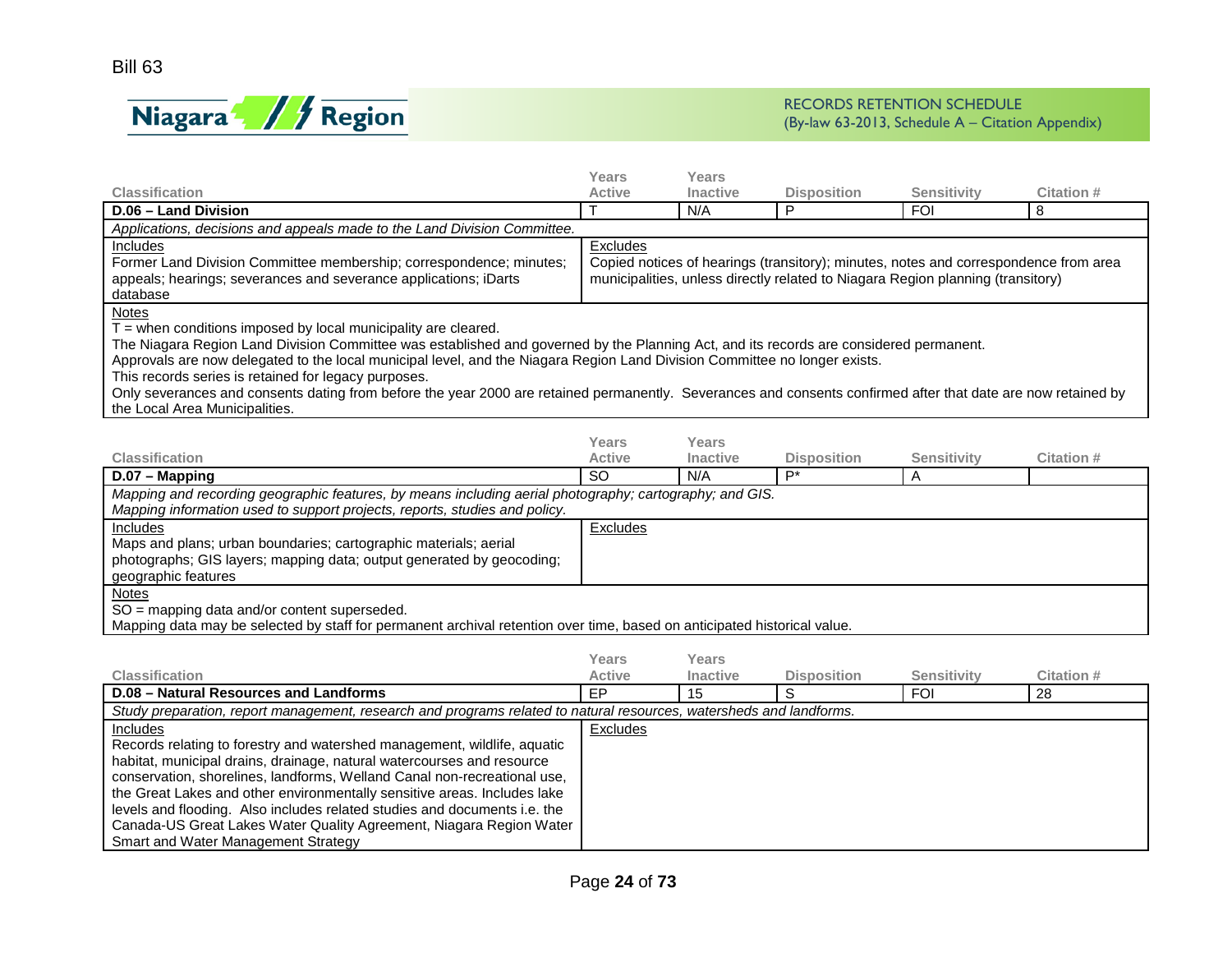

|                                                                                                                                                                                                                                                                                                                                                                         | <b>Years</b>             | <b>Years</b>             |                                                                                        |                    |            |
|-------------------------------------------------------------------------------------------------------------------------------------------------------------------------------------------------------------------------------------------------------------------------------------------------------------------------------------------------------------------------|--------------------------|--------------------------|----------------------------------------------------------------------------------------|--------------------|------------|
| <b>Classification</b>                                                                                                                                                                                                                                                                                                                                                   | <b>Active</b>            | <b>Inactive</b>          | <b>Disposition</b>                                                                     | <b>Sensitivity</b> | Citation # |
| D.09 - Niagara Escarpment                                                                                                                                                                                                                                                                                                                                               | <b>EP</b>                | 15                       | S                                                                                      | <b>FOI</b>         | 28         |
| Planning and development related to the Niagara Escarpment, including interactions with the Niagara Escarpment Commission (NEC).                                                                                                                                                                                                                                        |                          |                          |                                                                                        |                    |            |
| <b>Includes</b><br>Records pertaining to the Niagara Escarpment Commission, including<br>development control permits, NEC plan amendments, correspondence.<br>Reviews and comments provided by Niagara Region on development<br>control permits and interactions with developers re: Niagara Escarpment                                                                 | Excludes<br>Commissions) |                          | Agendas and minutes received from the NEC (use C.04 - Agencies, Boards and             |                    |            |
| <b>Classification</b>                                                                                                                                                                                                                                                                                                                                                   | Years<br><b>Active</b>   | Years<br><b>Inactive</b> | <b>Disposition</b>                                                                     | <b>Sensitivity</b> | Citation # |
| D.10 - Local Official Plans                                                                                                                                                                                                                                                                                                                                             | <sub>SO</sub>            | N/A                      | $\overline{P^*}$                                                                       | <b>FOI</b>         | 8, 10      |
| Management and development of local municipal official plans.                                                                                                                                                                                                                                                                                                           |                          |                          |                                                                                        |                    |            |
| <b>Includes</b><br>Records regarding approved municipal official and secondary plans and<br>amendments, Ontario Municipal Board (OMB) hearings and decisions<br>relating to these planning matters                                                                                                                                                                      | <b>Excludes</b>          |                          |                                                                                        |                    |            |
| <b>Notes</b><br>The Assessment Act now allows for secondary plans to be combined with serving plan creation for the purpose of reducing overlap in both processes.                                                                                                                                                                                                      |                          |                          |                                                                                        |                    |            |
|                                                                                                                                                                                                                                                                                                                                                                         | Years                    | <b>Years</b>             |                                                                                        |                    |            |
| <b>Classification</b>                                                                                                                                                                                                                                                                                                                                                   | <b>Active</b>            | <b>Inactive</b>          | <b>Disposition</b>                                                                     | <b>Sensitivity</b> | Citation # |
| D.11 - Subdivision and Condominium Development                                                                                                                                                                                                                                                                                                                          | EP                       | N/A                      | $P^*$                                                                                  | A                  |            |
| Reviewing approvals for registered plans of subdivision and condominium development, including OMB appeals and hearing notices involving Niagara Region.                                                                                                                                                                                                                |                          |                          |                                                                                        |                    |            |
| <b>Includes</b><br>Approved, registered plans of subdivision and condominium development;<br>related correspondence; applications for subdivision and condominium<br>development. Comments and input provided by Niagara Region during<br>the appeal process; records of public meetings re: subdivision and<br>condominium development required under the Planning Act | Excludes<br>Region       |                          | Records related to any subdivisions or condominiums not directly pertaining to Niagara |                    |            |
| <b>Notes</b><br>$EP = Approval of subdivision.$<br>The original record of subdivision or condominium plan typically rests with the lower tier municipality, though Niagara Region retains copies of these records due to<br>continuation of the Region's approval authority over this process through delegation to local municipalities.                               |                          |                          |                                                                                        |                    |            |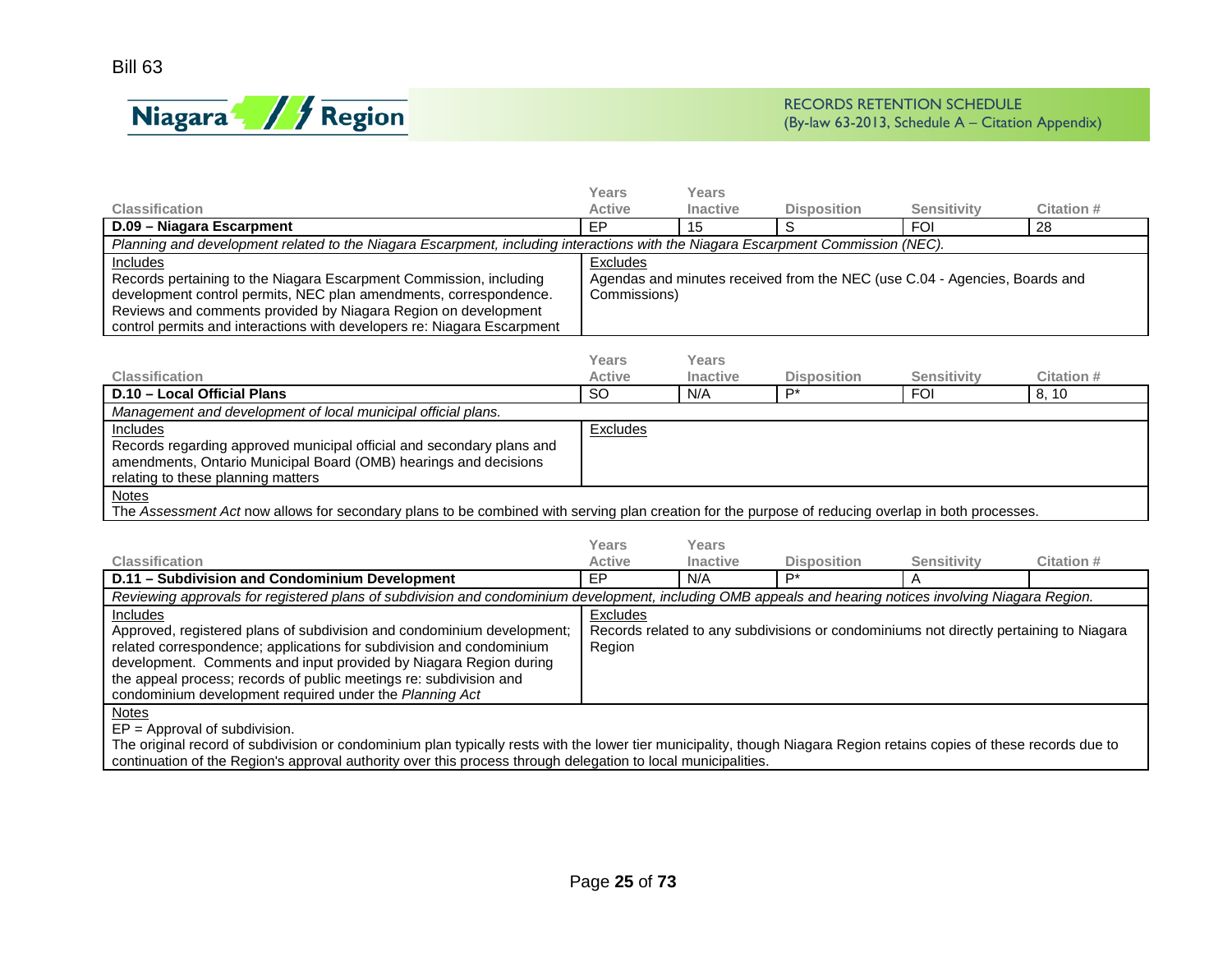

|                                                                                                                                                                                | Years                  | Years                    |                                                                                      |                    |                  |
|--------------------------------------------------------------------------------------------------------------------------------------------------------------------------------|------------------------|--------------------------|--------------------------------------------------------------------------------------|--------------------|------------------|
| <b>Classification</b>                                                                                                                                                          | <b>Active</b>          | <b>Inactive</b>          | <b>Disposition</b>                                                                   | <b>Sensitivity</b> | Citation #       |
| D.12 - Provincial and Municipal Planning                                                                                                                                       | <b>SO</b>              | 5                        | S                                                                                    | A                  |                  |
| Review, comment and analysis of planning policy statements and guidelines.                                                                                                     |                        |                          |                                                                                      |                    |                  |
| Includes                                                                                                                                                                       | Excludes               |                          |                                                                                      |                    |                  |
| Niagara Region comments submitted to Federal, Provincial or Municipal                                                                                                          |                        |                          | Policy statements and guidelines that do not require comment or review by Niagara    |                    |                  |
| levels of government re: policy statements and guidelines.                                                                                                                     |                        |                          | Region, kept only for reference purposes (use D.00 - Reference)                      |                    |                  |
|                                                                                                                                                                                |                        |                          |                                                                                      |                    |                  |
| <b>Classification</b>                                                                                                                                                          | Years<br><b>Active</b> | Years<br><b>Inactive</b> | <b>Disposition</b>                                                                   | <b>Sensitivity</b> | Citation #       |
|                                                                                                                                                                                | <b>SO</b>              | N/A                      | $\mathsf{P}^*$                                                                       | A                  | 11               |
| D.13 - Niagara Region Policy Plan                                                                                                                                              |                        |                          |                                                                                      |                    |                  |
| Developing, approving and amending the Niagara Region Policy Plan for submission to the Province of Ontario, including final Policy Plan documents and approved<br>amendments. |                        |                          |                                                                                      |                    |                  |
| Includes                                                                                                                                                                       | Excludes               |                          |                                                                                      |                    |                  |
| Office consolidation; policy plan amendments and related                                                                                                                       |                        |                          | Corporate policies and procedures (see A.05 - Policies and Procedures)               |                    |                  |
| correspondence; final Niagara Region Policy Plan as approved by the                                                                                                            |                        |                          |                                                                                      |                    |                  |
| Province of Ontario                                                                                                                                                            |                        |                          |                                                                                      |                    |                  |
|                                                                                                                                                                                |                        |                          |                                                                                      |                    |                  |
|                                                                                                                                                                                | Years                  | Years                    |                                                                                      |                    |                  |
| <b>Classification</b>                                                                                                                                                          | <b>Active</b>          | <b>Inactive</b>          | <b>Disposition</b>                                                                   | <b>Sensitivity</b> | Citation #       |
| D.14 - Recreational Planning                                                                                                                                                   | EP                     | 15                       | $\overline{s}$                                                                       | <b>FOI</b>         | $\overline{28}$  |
| Study preparation, report management, research and programs related to recreation.                                                                                             |                        |                          |                                                                                      |                    |                  |
| Includes                                                                                                                                                                       | Excludes               |                          |                                                                                      |                    |                  |
| Records relating to creating projects that have Regional implications -                                                                                                        |                        |                          |                                                                                      |                    |                  |
| Welland Canals Parkway, conservation parks, cycling trails i.e. Greater                                                                                                        |                        |                          |                                                                                      |                    |                  |
| Niagara Circle Route, bridle paths, and Provincial initiatives (Waterfront                                                                                                     |                        |                          |                                                                                      |                    |                  |
| Trust)                                                                                                                                                                         |                        |                          |                                                                                      |                    |                  |
|                                                                                                                                                                                |                        |                          |                                                                                      |                    |                  |
|                                                                                                                                                                                | <b>Years</b>           | Years                    |                                                                                      |                    |                  |
| <b>Classification</b>                                                                                                                                                          | <b>Active</b>          | <b>Inactive</b>          | <b>Disposition</b>                                                                   | <b>Sensitivity</b> | <b>Citation#</b> |
| D.15 - Transportation Planning                                                                                                                                                 | EP                     | 15                       | S                                                                                    | <b>FOI</b>         | 28               |
| Study preparation, report management, research and programs related to transportation.                                                                                         |                        |                          |                                                                                      |                    |                  |
| Includes                                                                                                                                                                       | Excludes               |                          |                                                                                      |                    |                  |
| Records pertaining to studies on land use planning for transportation                                                                                                          |                        |                          | Engineering, technical planning, design and specifications for actual transportation |                    |                  |
| networks including reports, technical information, and development files.                                                                                                      |                        |                          | infrastructure (use T.00 - Transportation Management)                                |                    |                  |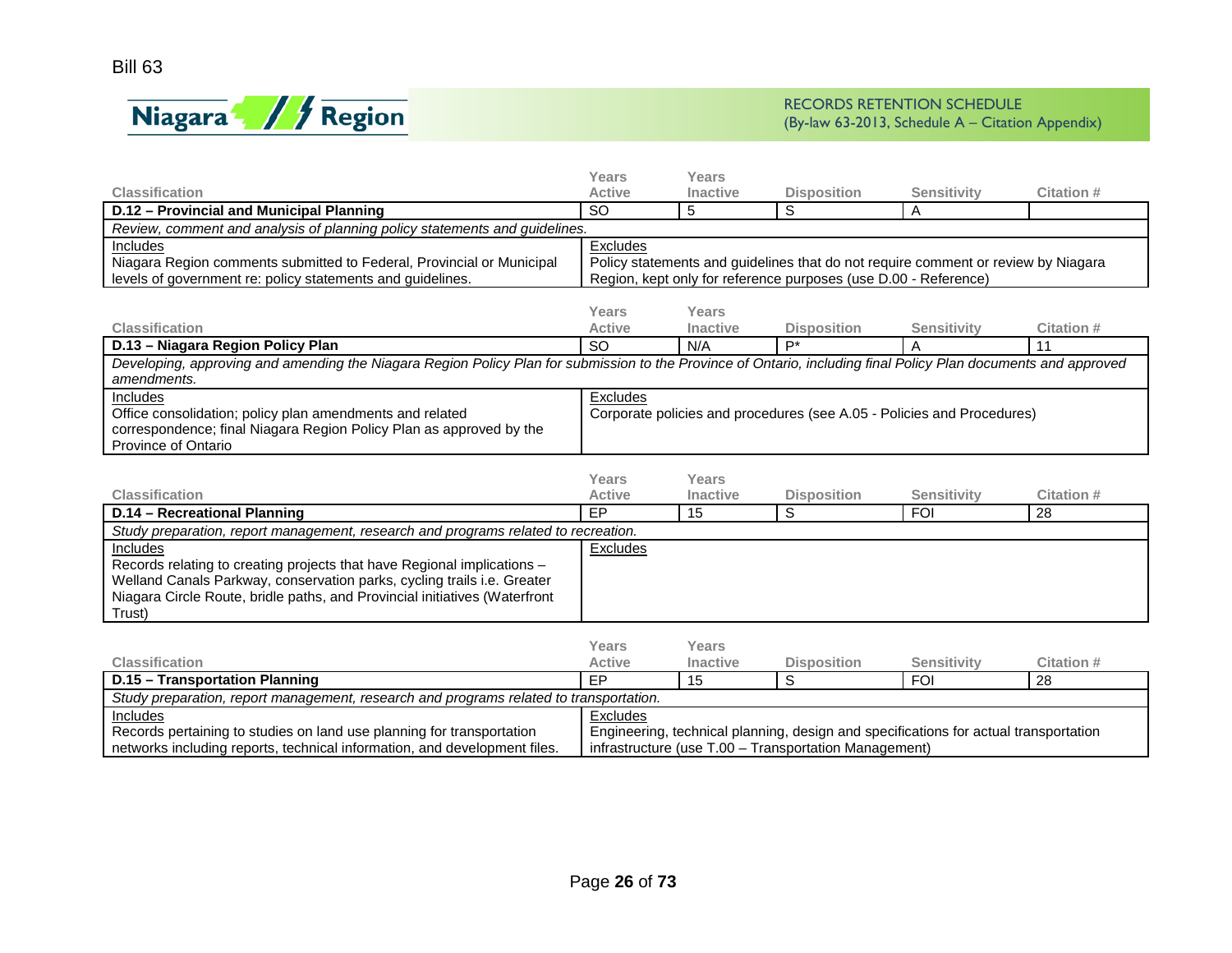

|                                                                                                                                                  | Years                  | Years                    |                         |                    |                   |
|--------------------------------------------------------------------------------------------------------------------------------------------------|------------------------|--------------------------|-------------------------|--------------------|-------------------|
| <b>Classification</b>                                                                                                                            | <b>Active</b>          | <b>Inactive</b>          | <b>Disposition</b>      | <b>Sensitivity</b> | Citation #        |
| D.16 - Urban Land Use                                                                                                                            | EP                     | 15                       | S                       | A                  | $\overline{28}$   |
| Study preparation, report management, research and programs related to urban land use.                                                           |                        |                          |                         |                    |                   |
| Includes                                                                                                                                         | Excludes               |                          |                         |                    |                   |
| Records pertaining to urban design, land classification systems, urban<br>development growth, plus a variety of land uses. Includes those issues |                        |                          |                         |                    |                   |
| relevant to community improvement projects, i.e., downtown revitalization.                                                                       |                        |                          |                         |                    |                   |
|                                                                                                                                                  |                        |                          |                         |                    |                   |
|                                                                                                                                                  | Years                  | Years                    |                         |                    |                   |
| <b>Classification</b>                                                                                                                            | <b>Active</b>          | <b>Inactive</b>          | <b>Disposition</b>      | <b>Sensitivity</b> | <b>Citation #</b> |
| D.17 - Minor Variances                                                                                                                           | $CY+1$                 | 3                        | D                       | <b>FOI</b>         | 8                 |
| Receiving requests for minor variances, processing requests and Committee of Adjustment operations and hearings.                                 |                        |                          |                         |                    |                   |
| Includes                                                                                                                                         | Excludes               |                          |                         |                    |                   |
| Notices of hearings; minutes, notes and correspondence re: Committee of                                                                          |                        |                          |                         |                    |                   |
| Adjustment; minor variances                                                                                                                      |                        |                          |                         |                    |                   |
|                                                                                                                                                  |                        |                          |                         |                    |                   |
| <b>Classification</b>                                                                                                                            | Years<br><b>Active</b> | Years<br><b>Inactive</b> |                         | Sensitivity        | <b>Citation #</b> |
| $D.18 - Zoning$                                                                                                                                  | <b>SO</b>              | 5                        | <b>Disposition</b><br>D | <b>FOI</b>         |                   |
| Zoning as it relates to Niagara Region. Includes Niagara Region involvement in developing zoning by-laws at the local municipal level.           |                        |                          |                         |                    |                   |
| <b>Includes</b>                                                                                                                                  | <b>Excludes</b>        |                          |                         |                    |                   |
| Plans and development proposals related to zoning; comments provided                                                                             |                        |                          |                         |                    |                   |
| by Niagara Region in initial stages of zoning by-law development; zoning                                                                         |                        |                          |                         |                    |                   |
| amendment applications received and reviewed by Development                                                                                      |                        |                          |                         |                    |                   |
| Services, including comments                                                                                                                     |                        |                          |                         |                    |                   |
|                                                                                                                                                  |                        |                          |                         |                    |                   |
|                                                                                                                                                  | Years                  | Years                    |                         |                    |                   |
| <b>Classification</b>                                                                                                                            | <b>Active</b>          | Inactive                 | <b>Disposition</b>      | <b>Sensitivity</b> | Citation #        |
| D.19 - Site Plans                                                                                                                                | $CY+20$                | 3                        | D                       | Α                  |                   |
| Applications for site plan approval, including required review and revision processes.                                                           |                        |                          |                         |                    |                   |
| <b>Includes</b><br>Site plan applications and revisions, prepared by developers and                                                              | Excludes               |                          |                         |                    |                   |
| submitted for approvals; also includes final site plans.                                                                                         |                        |                          |                         |                    |                   |
| <b>Notes</b>                                                                                                                                     |                        |                          |                         |                    |                   |
| Site plans may be prepared externally for a wide variety of settings, i.e. vacant parcel; townhouse; subdivision or undeveloped blocks.          |                        |                          |                         |                    |                   |
| The iDARTS database includes electronic copies of comments created during the review process.                                                    |                        |                          |                         |                    |                   |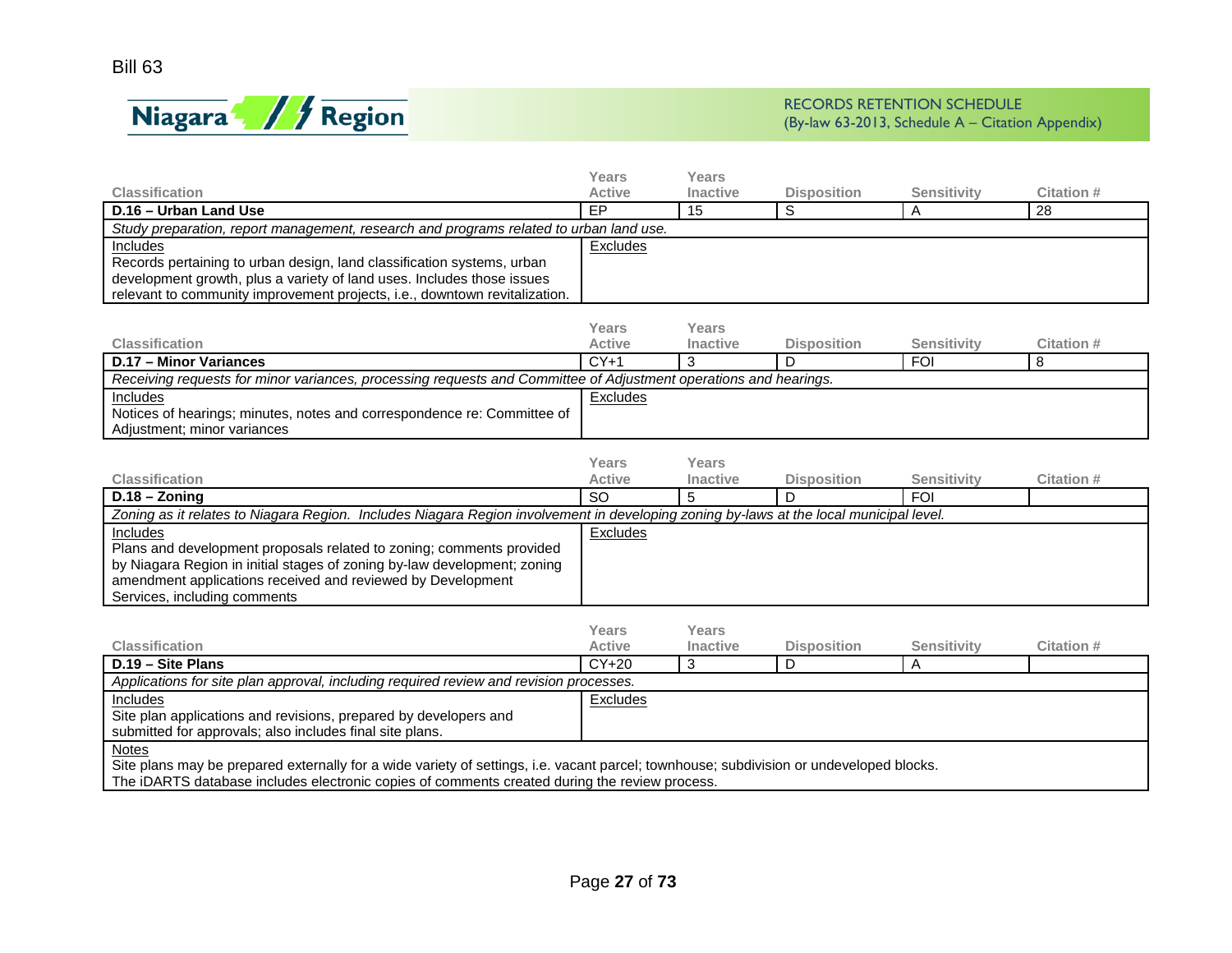Bill 63



<span id="page-27-0"></span>

|                                                                                                                                           | Years         | Years           |                    |             |            |
|-------------------------------------------------------------------------------------------------------------------------------------------|---------------|-----------------|--------------------|-------------|------------|
| <b>Classification</b>                                                                                                                     | <b>Active</b> | <b>Inactive</b> | <b>Disposition</b> | Sensitivity | Citation # |
| D.20 - Community Development                                                                                                              | ЕP            | 15              |                    | <b>FOI</b>  | 28         |
| Study preparation, report management, research, program development and planning activities related to community development initiatives. |               |                 |                    |             |            |
| Includes                                                                                                                                  | Excludes      |                 |                    |             |            |
| Plans and studies generated by Niagara Region in efforts to improve and                                                                   |               |                 |                    |             |            |
| support community development, i.e. Local Food Action Plan, Culture                                                                       |               |                 |                    |             |            |
| Plan, Sustainability Plan                                                                                                                 |               |                 |                    |             |            |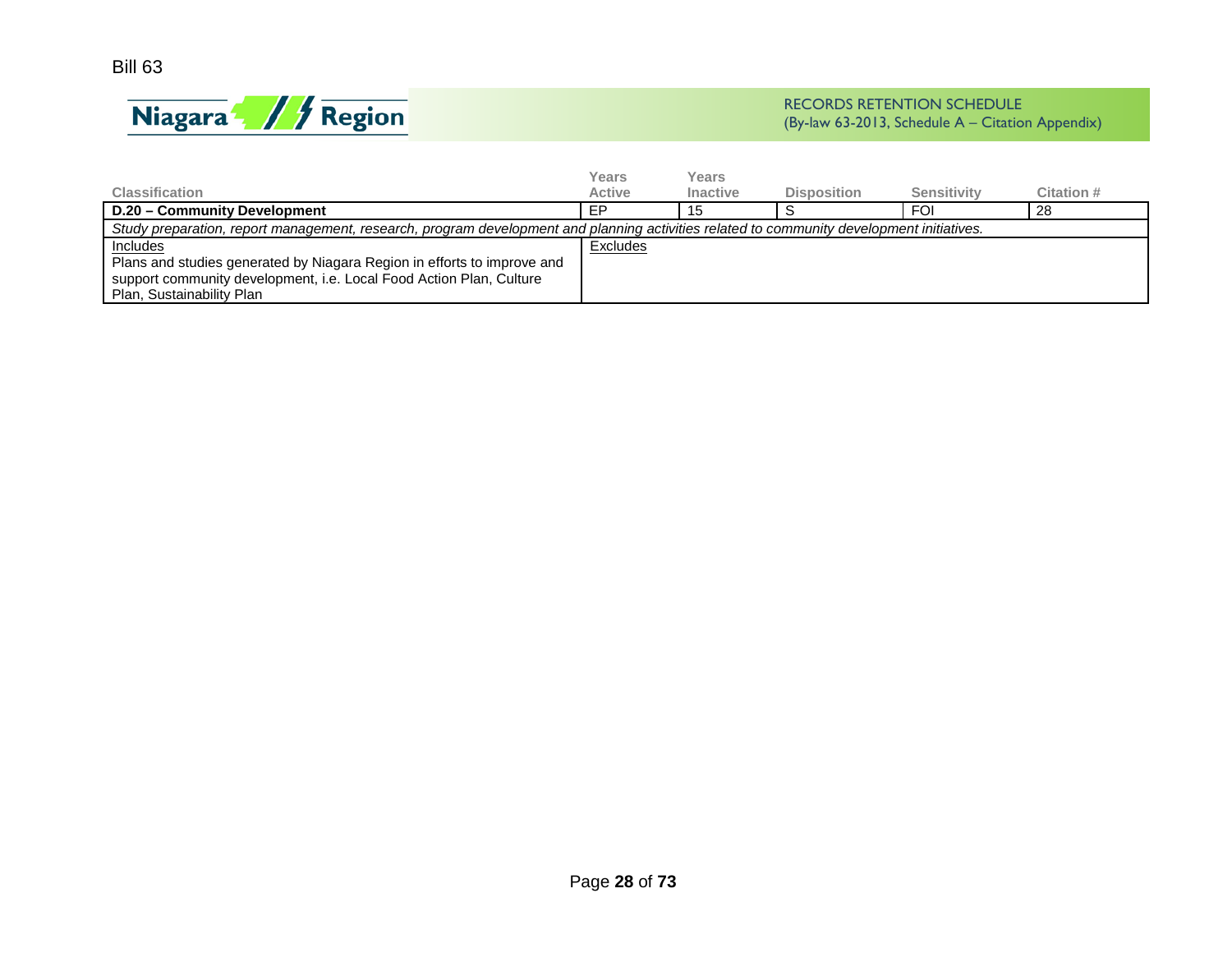

## **E Environmental Services**

|                                                                                                                   | Years           | Years    |                                                                                      |                    |            |
|-------------------------------------------------------------------------------------------------------------------|-----------------|----------|--------------------------------------------------------------------------------------|--------------------|------------|
| <b>Classification</b>                                                                                             | <b>Active</b>   | Inactive | <b>Disposition</b>                                                                   | <b>Sensitivity</b> | Citation # |
| E.01 - Environmental Planning                                                                                     | $CY+1$          | N/A      | P                                                                                    | A                  |            |
| Research, studying, planning and report creation for environmental infrastructure including water and wastewater. |                 |          |                                                                                      |                    |            |
| Includes                                                                                                          | Excludes        |          |                                                                                      |                    |            |
| Infrastructure needs studies; water and wastewater quality improvements;                                          |                 |          | Planning and Development Services records (use D.00-D.20)                            |                    |            |
| water and wastewater master plans                                                                                 |                 |          |                                                                                      |                    |            |
|                                                                                                                   |                 |          |                                                                                      |                    |            |
|                                                                                                                   | Years           | Years    |                                                                                      |                    |            |
| <b>Classification</b>                                                                                             | <b>Active</b>   | Inactive | <b>Disposition</b>                                                                   | <b>Sensitivity</b> | Citation # |
| E.02 - Environmental Monitoring                                                                                   | $CY+1$          | N/A      | P                                                                                    | <b>FOI</b>         |            |
| Data management and monitoring for environmental issues including water supply, draw and fill, leak detection.    |                 |          |                                                                                      |                    |            |
| Includes                                                                                                          | Excludes        |          |                                                                                      |                    |            |
| CCTV inspection; locate requests; temporary and permanent flow                                                    |                 |          | Equipment records related to flow monitoring (use E.02.09); GIS (use D.07 - Mapping) |                    |            |
| monitoring; draw and fills                                                                                        |                 |          |                                                                                      |                    |            |
|                                                                                                                   |                 |          |                                                                                      |                    |            |
|                                                                                                                   | <b>Years</b>    | Years    |                                                                                      |                    |            |
| <b>Classification</b>                                                                                             | <b>Active</b>   | Inactive | <b>Disposition</b>                                                                   | <b>Sensitivity</b> | Citation # |
| $\overline{E.02.04}$ – Weather Monitoring                                                                         | $\overline{CY}$ | 10       | D                                                                                    | A                  |            |
| Weather data and associated analysis, as it pertains to Water and Wastewater and other environmental operations.  |                 |          |                                                                                      |                    |            |
| Includes                                                                                                          | Excludes        |          |                                                                                      |                    |            |
| Weather data and associated analysis.                                                                             |                 |          |                                                                                      |                    |            |
|                                                                                                                   |                 |          |                                                                                      |                    |            |
|                                                                                                                   | <b>Years</b>    | Years    |                                                                                      |                    |            |
| <b>Classification</b>                                                                                             | <b>Active</b>   | Inactive | <b>Disposition</b>                                                                   | <b>Sensitivity</b> | Citation # |
| E.02.08 - Infrastructure Locates                                                                                  | $CY+3$          | 5        | D                                                                                    | <b>FOI</b>         |            |
| Locating water and wastewater infrastructure.                                                                     |                 |          |                                                                                      |                    |            |
| Includes                                                                                                          | Excludes        |          |                                                                                      |                    |            |
| Records related to location procedures and processes for Water and                                                |                 |          |                                                                                      |                    |            |
| Wastewater infrastructure.                                                                                        |                 |          |                                                                                      |                    |            |
| Notes                                                                                                             |                 |          |                                                                                      |                    |            |
| Paper records associated with locates are kept for the Current Year + 1, then securely shredded on-site.          |                 |          |                                                                                      |                    |            |
| Original locate records are stored in a database to which the above retention period applies.                     |                 |          |                                                                                      |                    |            |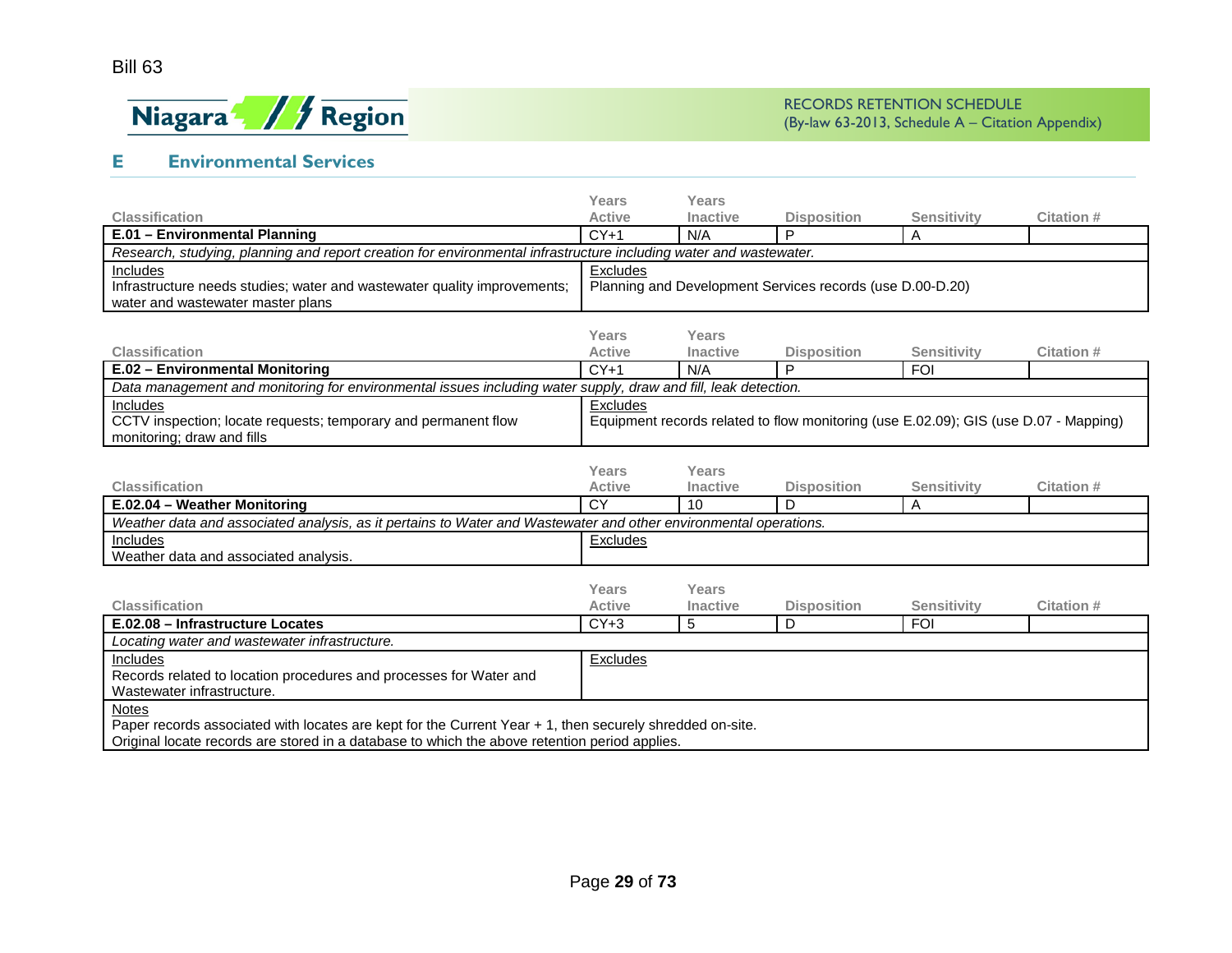

| <b>Active</b><br>$CY+3$<br>Environmental assessment completion for specific construction, infrastructure and property projects<br>Excludes<br>Years<br><b>Active</b><br>$CY+1$ | Inactive<br>N/A<br>Years<br>Inactive<br>N/A | <b>Disposition</b><br>$P^*$<br>Unofficial draft, rough or working EA documentation (transitory)<br><b>Disposition</b>      | <b>Sensitivity</b><br>Α<br><b>Sensitivity</b> | <b>Citation#</b><br>13<br>Citation #                                                                                                                                                                                                                                                                                                                                                                                                                  |
|--------------------------------------------------------------------------------------------------------------------------------------------------------------------------------|---------------------------------------------|----------------------------------------------------------------------------------------------------------------------------|-----------------------------------------------|-------------------------------------------------------------------------------------------------------------------------------------------------------------------------------------------------------------------------------------------------------------------------------------------------------------------------------------------------------------------------------------------------------------------------------------------------------|
|                                                                                                                                                                                |                                             |                                                                                                                            |                                               |                                                                                                                                                                                                                                                                                                                                                                                                                                                       |
|                                                                                                                                                                                |                                             |                                                                                                                            |                                               |                                                                                                                                                                                                                                                                                                                                                                                                                                                       |
|                                                                                                                                                                                |                                             |                                                                                                                            |                                               |                                                                                                                                                                                                                                                                                                                                                                                                                                                       |
|                                                                                                                                                                                |                                             |                                                                                                                            |                                               |                                                                                                                                                                                                                                                                                                                                                                                                                                                       |
|                                                                                                                                                                                |                                             |                                                                                                                            |                                               |                                                                                                                                                                                                                                                                                                                                                                                                                                                       |
|                                                                                                                                                                                |                                             |                                                                                                                            |                                               | 14                                                                                                                                                                                                                                                                                                                                                                                                                                                    |
|                                                                                                                                                                                |                                             |                                                                                                                            |                                               |                                                                                                                                                                                                                                                                                                                                                                                                                                                       |
|                                                                                                                                                                                |                                             |                                                                                                                            |                                               |                                                                                                                                                                                                                                                                                                                                                                                                                                                       |
| Years<br><b>Active</b>                                                                                                                                                         | Years<br>Inactive                           | <b>Disposition</b>                                                                                                         | <b>Sensitivity</b>                            | <b>Citation#</b>                                                                                                                                                                                                                                                                                                                                                                                                                                      |
| <b>SO</b>                                                                                                                                                                      | N/A                                         |                                                                                                                            | A                                             | 14                                                                                                                                                                                                                                                                                                                                                                                                                                                    |
| Requesting and receiving Certificates of Approval for a variety of municipal services.                                                                                         |                                             |                                                                                                                            |                                               |                                                                                                                                                                                                                                                                                                                                                                                                                                                       |
| Excludes                                                                                                                                                                       |                                             |                                                                                                                            |                                               |                                                                                                                                                                                                                                                                                                                                                                                                                                                       |
| Years                                                                                                                                                                          | Years                                       |                                                                                                                            |                                               | <b>Citation #</b>                                                                                                                                                                                                                                                                                                                                                                                                                                     |
|                                                                                                                                                                                |                                             |                                                                                                                            |                                               | 15                                                                                                                                                                                                                                                                                                                                                                                                                                                    |
|                                                                                                                                                                                |                                             |                                                                                                                            |                                               |                                                                                                                                                                                                                                                                                                                                                                                                                                                       |
| <b>Excludes</b>                                                                                                                                                                |                                             |                                                                                                                            |                                               |                                                                                                                                                                                                                                                                                                                                                                                                                                                       |
|                                                                                                                                                                                | Excludes<br>Active<br>$CY+10$               | <b>Inactive</b><br>5<br>Records are organized based on business or property address, filed by address or premise location. | P<br><b>Disposition</b><br>S                  | P<br>$\mathsf A$<br><b>Sensitivity</b><br><b>FOI</b><br>Investigating complaints and enforcing legislation regarding environmental concerns associated with Water and Waste Water and Waste Management services.<br>Environmental Health Inspections (use P.14); tickets and/or orders issued under the<br>POA courts (use A.13 - Provincial Offences Court); by-law enforcement unrelated to the<br>Sewer Use By-Law (use R.01 - By-Law Enforcement) |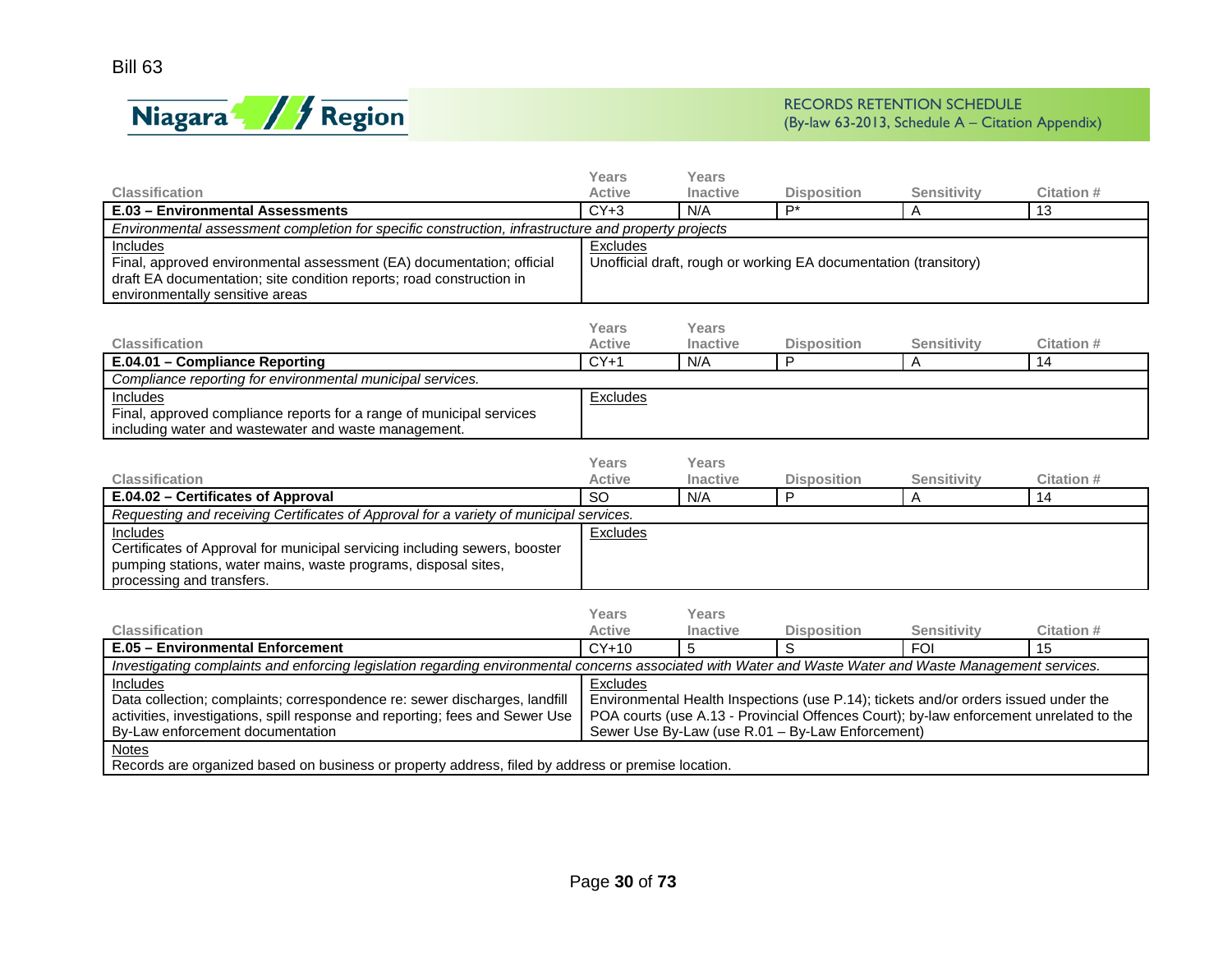

|                                                                                                                                                | <b>Years</b>           | Years                           |                                                                                     |                                  |                                                                                     |
|------------------------------------------------------------------------------------------------------------------------------------------------|------------------------|---------------------------------|-------------------------------------------------------------------------------------|----------------------------------|-------------------------------------------------------------------------------------|
| <b>Classification</b>                                                                                                                          | <b>Active</b>          | <b>Inactive</b>                 | <b>Disposition</b>                                                                  | Sensitivity                      | <b>Citation#</b>                                                                    |
| E.06 - Waste Management                                                                                                                        | $CY+1$                 | N/A                             | P                                                                                   | A                                | 16                                                                                  |
| Waste management performed by Niagara Region, including disposal; monitoring; equipment inventories and planning, research and specifications. |                        |                                 |                                                                                     |                                  |                                                                                     |
| Includes<br>Monitoring records, i.e. gas utilization; tipping; waste reduction; disposal                                                       | Excludes               |                                 | Public Liaison Committee (use A.03 - Employee Committees or C.02 - Council and      |                                  |                                                                                     |
| records; sludge maintenance; testing; daily work diary.                                                                                        |                        |                                 | Committee Proceedings); Capital Projects (use O.01); original contracts (use L.01 - |                                  |                                                                                     |
| Equipment inventories and related logs.                                                                                                        |                        |                                 |                                                                                     |                                  | Agreement Development); maintenance and work orders (use O.02 - Maintenance); land  |
| Planning records, i.e. economic assessments; studies; public consultation;                                                                     |                        |                                 | use and other planning activities not related to waste management (use D.00-20);    |                                  |                                                                                     |
| best practices; consultant reports, studies, audits; pilot projects; research;                                                                 |                        |                                 |                                                                                     |                                  | promotion, education, communication to public (use M.00 - Communications and Public |
| programs; strategy; surveys                                                                                                                    | Relations)             |                                 |                                                                                     |                                  |                                                                                     |
|                                                                                                                                                |                        |                                 |                                                                                     |                                  |                                                                                     |
|                                                                                                                                                | Years                  | Years                           |                                                                                     |                                  |                                                                                     |
| <b>Classification</b>                                                                                                                          | <b>Active</b>          | <b>Inactive</b>                 | <b>Disposition</b>                                                                  | <b>Sensitivity</b>               | Citation #                                                                          |
| E.06.06 - Waste Ticketing                                                                                                                      | $CY+1$                 | $\mathcal{P}$                   | D                                                                                   | <b>FOI</b>                       |                                                                                     |
| Ticket issuance and collection processes for all infractions related to waste collection and management.                                       |                        |                                 |                                                                                     |                                  |                                                                                     |
| Includes                                                                                                                                       | Excludes               |                                 |                                                                                     |                                  |                                                                                     |
| Tickets; record of issuance and response; payments                                                                                             |                        |                                 |                                                                                     |                                  |                                                                                     |
|                                                                                                                                                |                        |                                 |                                                                                     |                                  |                                                                                     |
|                                                                                                                                                | Years                  | Years                           |                                                                                     |                                  |                                                                                     |
| <b>Classification</b>                                                                                                                          | <b>Active</b>          | Inactive                        | <b>Disposition</b>                                                                  | <b>Sensitivity</b>               | Citation #                                                                          |
| E.08 - Waste Collection                                                                                                                        | $CY+1$                 | 6                               | D                                                                                   | <b>FOI</b>                       |                                                                                     |
| Collecting waste and recyclables, establishing and providing set out services.                                                                 |                        |                                 |                                                                                     |                                  |                                                                                     |
| Includes                                                                                                                                       | Excludes               |                                 |                                                                                     |                                  |                                                                                     |
| Extra bag pickup applications; pickups; audits; BIA; purchase and sales<br>for containers, carts, blue and grey boxes, green bins; contract    |                        |                                 | Original contracts (use L.01 - Agreement Development); household hazardous waste    |                                  |                                                                                     |
|                                                                                                                                                |                        |                                 |                                                                                     |                                  |                                                                                     |
|                                                                                                                                                |                        |                                 | programs and management (use E.09 - Waste Diversion)                                |                                  |                                                                                     |
| management, warnings, complaints; exemptions; enhanced services;                                                                               |                        |                                 |                                                                                     |                                  |                                                                                     |
| IC&I maps and routes; multi-residential properties; organics, food waste,                                                                      |                        |                                 |                                                                                     |                                  |                                                                                     |
| leaf and yard; public space collection; residential curbside (BLOS); special                                                                   |                        |                                 |                                                                                     |                                  |                                                                                     |
| collections; tonnages; Niagara Region Waste Curbside Collection                                                                                |                        |                                 |                                                                                     |                                  |                                                                                     |
| Contract                                                                                                                                       |                        |                                 |                                                                                     |                                  |                                                                                     |
|                                                                                                                                                |                        |                                 |                                                                                     |                                  |                                                                                     |
| <b>Classification</b>                                                                                                                          | <b>Years</b><br>Active | <b>Years</b><br><b>Inactive</b> |                                                                                     |                                  | <b>Citation #</b>                                                                   |
| E.09 - Waste Diversion                                                                                                                         | $CY+1$                 | 5                               | <b>Disposition</b><br>S                                                             | <b>Sensitivity</b><br><b>FOI</b> |                                                                                     |
| Reducing and diverting waste, including management of recyclable programs, composting and household hazardous waste.                           |                        |                                 |                                                                                     |                                  |                                                                                     |
| Includes                                                                                                                                       | Excludes               |                                 |                                                                                     |                                  |                                                                                     |
| Funding records for diversion programs; records of diversion for                                                                               |                        |                                 |                                                                                     |                                  |                                                                                     |
| electronics, organics, food waste, leaf and yard; public space recycling;<br>special event recycling; tonnages                                 |                        |                                 |                                                                                     |                                  |                                                                                     |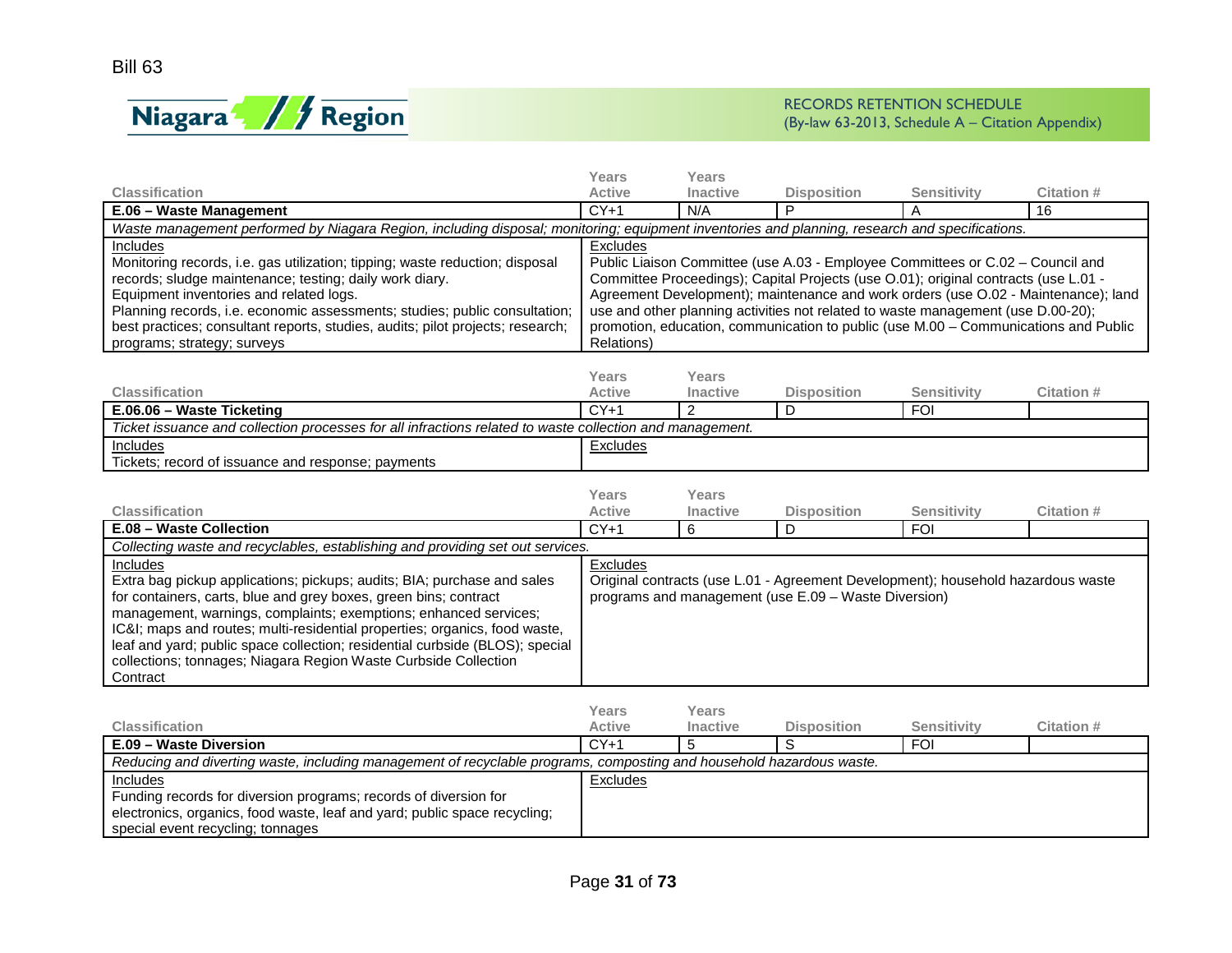

|                                                                                                                                                                                                                                                                                                                                                                                                                                        | Years                  | Years                           |                                                                                                                                                    |                    |            |
|----------------------------------------------------------------------------------------------------------------------------------------------------------------------------------------------------------------------------------------------------------------------------------------------------------------------------------------------------------------------------------------------------------------------------------------|------------------------|---------------------------------|----------------------------------------------------------------------------------------------------------------------------------------------------|--------------------|------------|
| <b>Classification</b>                                                                                                                                                                                                                                                                                                                                                                                                                  | <b>Active</b>          | <b>Inactive</b>                 | <b>Disposition</b>                                                                                                                                 | <b>Sensitivity</b> | Citation # |
| E.10 - Environmental Laboratory Testing                                                                                                                                                                                                                                                                                                                                                                                                | $CY+5$                 | 10                              | D                                                                                                                                                  | <b>FOI</b>         | 17         |
| Collecting and analyzing water and wastewater samples within the Niagara Region Environmental Laboratory for Certificate of Approval compliance, and various<br>external clients.                                                                                                                                                                                                                                                      |                        |                                 |                                                                                                                                                    |                    |            |
| Includes<br>Laboratory reports; laboratory data; laboratory results; testing; samples;<br>analysis; industrial monitoring; WWW plant Certificates of Approval<br>compliance; printouts; calculations; rough notes                                                                                                                                                                                                                      | Excludes<br>Testing)   |                                 | Planning and Development Services records (use D.00-D.20)<br>Water testing and lab results within water facilities (use 0.04.02 - Water Laboratory |                    |            |
| <b>Notes</b><br>Every water treatment plant must keep lab results on-site for 7 years from their receipt, in order to provide adequate documentation in the event of inspection by the<br>Ministry of the Environment.<br>Lab results are stored on the plant shared drive or in hard copy format, and may be destroyed securely on-site after 7 years.<br>Lab results are stored at the Environmental Centre for a total of 15 years. |                        |                                 |                                                                                                                                                    |                    |            |
| <b>Classification</b>                                                                                                                                                                                                                                                                                                                                                                                                                  | Years<br><b>Active</b> | <b>Years</b><br><b>Inactive</b> | <b>Disposition</b>                                                                                                                                 | <b>Sensitivity</b> | Citation # |
| E.11 - Energy Management                                                                                                                                                                                                                                                                                                                                                                                                               | $SO+1$                 | 6                               | D                                                                                                                                                  | A                  |            |
| Reducing and managing energy use for internal and external facilities, programs and projects.                                                                                                                                                                                                                                                                                                                                          |                        |                                 |                                                                                                                                                    |                    |            |
| Includes                                                                                                                                                                                                                                                                                                                                                                                                                               | Excludes               |                                 |                                                                                                                                                    |                    |            |
| Consultant reports: energy use assessments: incentive/rebate program                                                                                                                                                                                                                                                                                                                                                                   |                        |                                 |                                                                                                                                                    |                    |            |

| Consultant reports; energy use assessments; incentive/rebate program   |
|------------------------------------------------------------------------|
| ' management; renewables; conservation and efficiency initiatives;     |
| regulatory compliance; conservation plans; energy audits; Green Master |
| Plan; biogas utilization; targets planning; LEED certification; energy |
|                                                                        |

management projects, including wind energy and power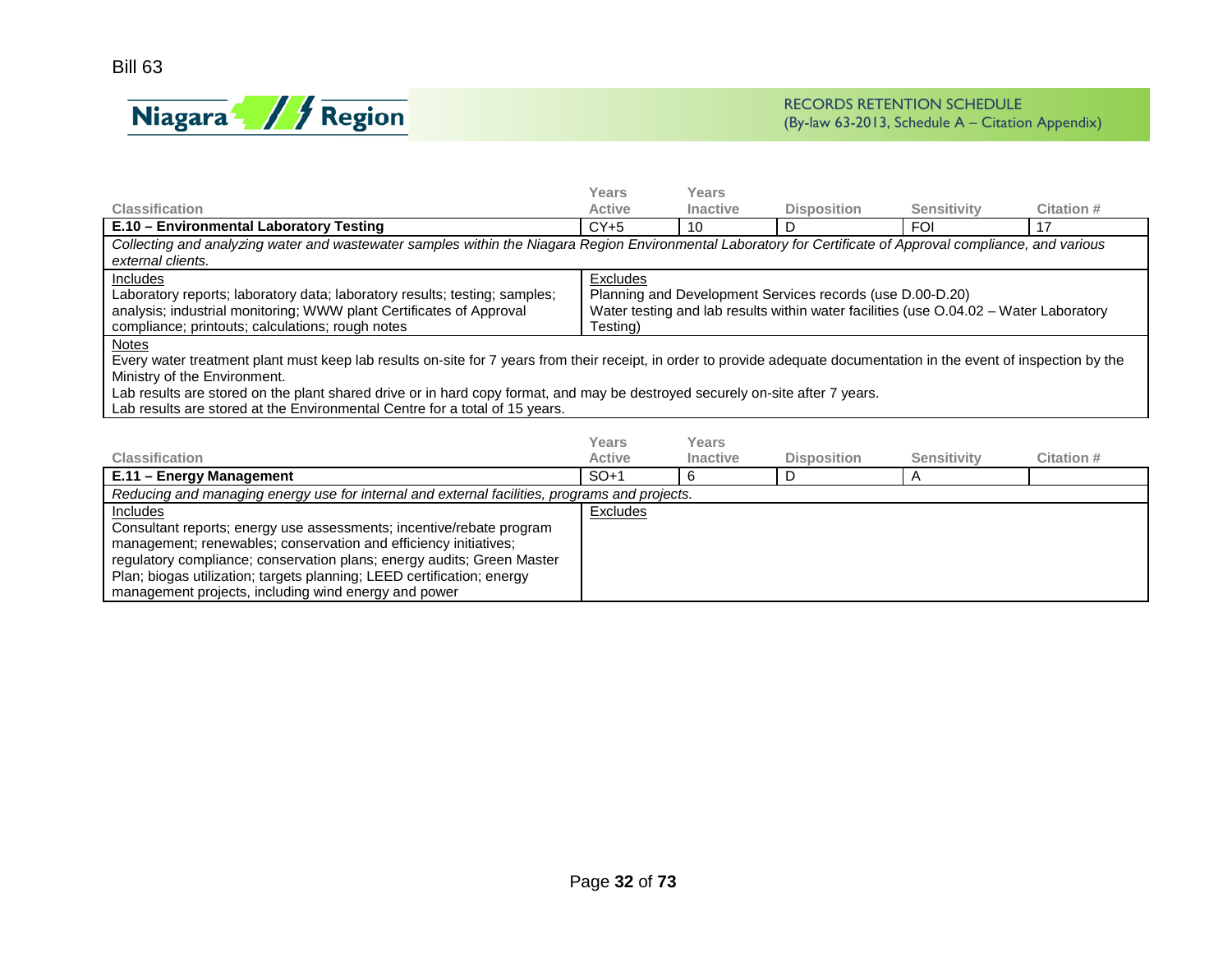

## **F Financial Management**

<span id="page-32-0"></span>

|                                                                                                                                                                                                                                                                                                                                                                                                                                                                                                                                                                                                                                                                                                                                                                    | <b>Years</b>                                                                                                               | Years                    |                    |                    |                   |  |  |
|--------------------------------------------------------------------------------------------------------------------------------------------------------------------------------------------------------------------------------------------------------------------------------------------------------------------------------------------------------------------------------------------------------------------------------------------------------------------------------------------------------------------------------------------------------------------------------------------------------------------------------------------------------------------------------------------------------------------------------------------------------------------|----------------------------------------------------------------------------------------------------------------------------|--------------------------|--------------------|--------------------|-------------------|--|--|
| <b>Classification</b>                                                                                                                                                                                                                                                                                                                                                                                                                                                                                                                                                                                                                                                                                                                                              | <b>Active</b>                                                                                                              | <b>Inactive</b>          | <b>Disposition</b> | <b>Sensitivity</b> | Citation #        |  |  |
| F.01 - Budgeting                                                                                                                                                                                                                                                                                                                                                                                                                                                                                                                                                                                                                                                                                                                                                   | $CY+1$                                                                                                                     | N/A                      | P*                 | A                  | 19                |  |  |
| Finalizing corporate, departmental and capital budgets, determining appropriate budget lines and amounts for all accounts and projects.                                                                                                                                                                                                                                                                                                                                                                                                                                                                                                                                                                                                                            |                                                                                                                            |                          |                    |                    |                   |  |  |
| Includes<br>Final budget submissions and related documentation (budget packages),<br>including budget data and tables; for Capital & Operating Budgets in each<br>Niagara Region department, board and agency. Also includes Salary<br>Disclosure Report.                                                                                                                                                                                                                                                                                                                                                                                                                                                                                                          | Excludes<br>Working, draft and non-approved capital budget submissions (use F.01.06 - Backup<br><b>Budget Submissions)</b> |                          |                    |                    |                   |  |  |
|                                                                                                                                                                                                                                                                                                                                                                                                                                                                                                                                                                                                                                                                                                                                                                    | Years                                                                                                                      | Years                    |                    |                    |                   |  |  |
| <b>Classification</b>                                                                                                                                                                                                                                                                                                                                                                                                                                                                                                                                                                                                                                                                                                                                              | <b>Active</b>                                                                                                              | Inactive                 | <b>Disposition</b> | <b>Sensitivity</b> | Citation #        |  |  |
| F.01.02 - Debt Management                                                                                                                                                                                                                                                                                                                                                                                                                                                                                                                                                                                                                                                                                                                                          | $FP+1$                                                                                                                     | N/A                      | P                  | A                  | 19                |  |  |
| issuing of loans, i.e. Tile Drainage Assistance. Management of investments, debentures and bonds owned by Niagara Region. Includes cancellation at maturity,<br>recording payment of interest, and management of debenture cheques.<br><b>Includes</b><br>Debt records, debt register, debt assumption; issuance; reconciliation of debt charges and related documentation; all documentation related to the issuance and<br>administration of Ioans by Niagara Region; ledger entries; initial issuance; payment to investors; non-subsidized Social Housing stock (mortgages); debenture<br>cheques; matured investment information; broker account statements; credit rating; debt capacity assessment; fiscal agents<br><b>Notes</b><br>$EP = Payment of debt$ |                                                                                                                            |                          |                    |                    |                   |  |  |
| <b>Classification</b>                                                                                                                                                                                                                                                                                                                                                                                                                                                                                                                                                                                                                                                                                                                                              | Years<br><b>Active</b>                                                                                                     | Years<br><b>Inactive</b> | <b>Disposition</b> | <b>Sensitivity</b> | <b>Citation #</b> |  |  |
| F.01.06 - Backup Budget Submissions                                                                                                                                                                                                                                                                                                                                                                                                                                                                                                                                                                                                                                                                                                                                | $CY+1$                                                                                                                     | 6                        | D                  | A                  | 18                |  |  |
| Submitting financial and budget planning information for review and approval in final budgets, including preparatory activities; research; compilation for capital budget<br>submissions.                                                                                                                                                                                                                                                                                                                                                                                                                                                                                                                                                                          |                                                                                                                            |                          |                    |                    |                   |  |  |
| Includes<br>Budget submissions (budget packages) from each Niagara Region<br>department, board and agency; also includes backup paperwork for all<br>budget submissions.                                                                                                                                                                                                                                                                                                                                                                                                                                                                                                                                                                                           | Excludes<br>Final, approved capital budget documentation (use F.01 - Budgeting)                                            |                          |                    |                    |                   |  |  |
| <b>Notes</b><br>Draft budget submissions, until approved by the appropriate authority, are transitory records.                                                                                                                                                                                                                                                                                                                                                                                                                                                                                                                                                                                                                                                     |                                                                                                                            |                          |                    |                    |                   |  |  |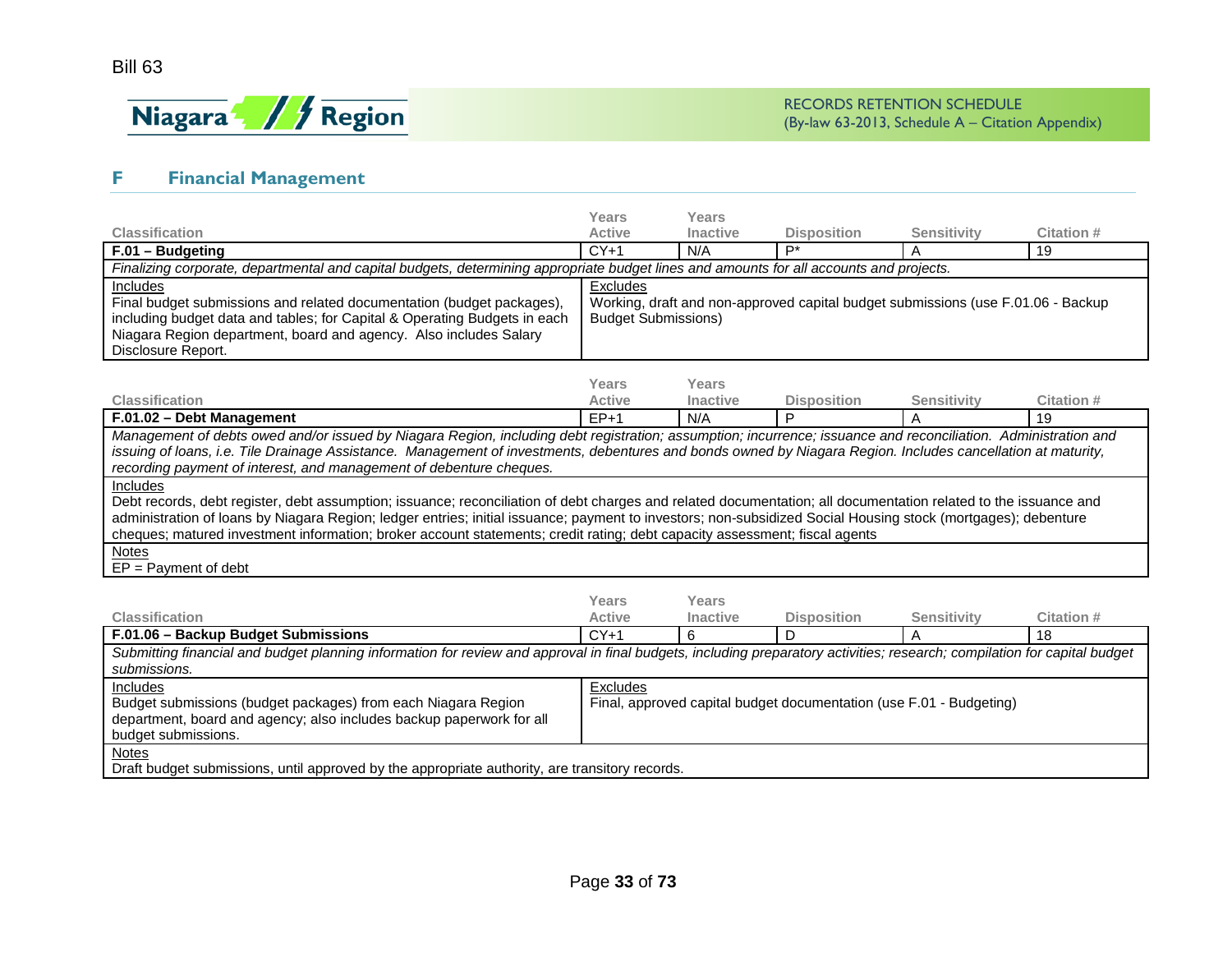

|                                                                                                                                                                       | <b>Years</b>  | Years           |                                                                                        |                    |            |
|-----------------------------------------------------------------------------------------------------------------------------------------------------------------------|---------------|-----------------|----------------------------------------------------------------------------------------|--------------------|------------|
| <b>Classification</b>                                                                                                                                                 | <b>Active</b> | <b>Inactive</b> | <b>Disposition</b>                                                                     | <b>Sensitivity</b> | Citation # |
| F.01.08 - Journal Entries and General Ledger                                                                                                                          | $CY+1$        | N/A             | P                                                                                      | $\overline{A}$     | 19         |
| Journaling financial transactions for all projects and other financial activities initiated and carried out by Niagara Region.                                        |               |                 |                                                                                        |                    |            |
| Includes                                                                                                                                                              | Excludes      |                 |                                                                                        |                    |            |
| Paper and electronic project journals for recording financial transactions,                                                                                           |               |                 |                                                                                        |                    |            |
| i.e. journal entries, capital project journal entries, and operating entries;                                                                                         |               |                 |                                                                                        |                    |            |
| General Ledger and associated reconciliations                                                                                                                         |               |                 |                                                                                        |                    |            |
|                                                                                                                                                                       |               |                 |                                                                                        |                    |            |
|                                                                                                                                                                       | Years         | Years           |                                                                                        |                    |            |
| <b>Classification</b>                                                                                                                                                 | <b>Active</b> | Inactive        | <b>Disposition</b>                                                                     | <b>Sensitivity</b> | Citation # |
| F.02 - Financial Reporting                                                                                                                                            | $CY+1$        | 6               | D                                                                                      | $\overline{A}$     | 18         |
| Recording and reporting all financial transactions completed by Niagara Region in the regular course of business. Includes completion of all Accounts Payable and     |               |                 |                                                                                        |                    |            |
| Receivable transactions, expense reporting and original receipts, along with billing information (i.e. Water and Sewer flows, telecommunications services i.e. Bell). |               |                 |                                                                                        |                    |            |
| Includes management of trust funds and accounts for residents in Seniors Homes administered by Niagara Region.                                                        |               |                 |                                                                                        |                    |            |
| <b>Includes</b>                                                                                                                                                       | Excludes      |                 |                                                                                        |                    |            |
| Tax filings and support; cheque registration; A/P Vouchers and Backup;                                                                                                |               |                 | Setting of sewer/water flow rates (use F.03 - Revenue Generation); audits and year-end |                    |            |
| A/R Invoices; A/R Accruals; A/R YTD Aged Trial Balance; Visa backup;                                                                                                  |               |                 | reporting (use F.12 – Audits and Financial Compliance)                                 |                    |            |
| cash receipts; invoices; cash reconciliation; reserve funds; expense claim                                                                                            |               |                 |                                                                                        |                    |            |
| forms for staff and Council; telecommunications expense records,                                                                                                      |               |                 |                                                                                        |                    |            |
| including billing information received from providers; receivables                                                                                                    |               |                 |                                                                                        |                    |            |
| summary; digital images of cheques; CDSR system for production of                                                                                                     |               |                 |                                                                                        |                    |            |
| charitable receipts; Seniors Home financial transactions and trust fund                                                                                               |               |                 |                                                                                        |                    |            |
| management, i.e. Trust Fund Transfers; Payments from Trust, Trust                                                                                                     |               |                 |                                                                                        |                    |            |
| Accruals, Trust and JE Audit Detail (GEAC)                                                                                                                            |               |                 |                                                                                        |                    |            |
| <b>Notes</b>                                                                                                                                                          |               |                 |                                                                                        |                    |            |
| Original receipts are sent to Corporate Services - Accounts Payable.                                                                                                  |               |                 |                                                                                        |                    |            |
| A copy may be retained by the originating office for 1 calendar year, or until the expense is reimbursed, and then destroyed.                                         |               |                 |                                                                                        |                    |            |
| Voucher backup, original invoices and cash receipts are retained as a backup package in inactive storage.                                                             |               |                 |                                                                                        |                    |            |
|                                                                                                                                                                       |               |                 |                                                                                        |                    |            |
|                                                                                                                                                                       | Years         | Years           |                                                                                        |                    |            |
| <b>Classification</b>                                                                                                                                                 | <b>Active</b> | <b>Inactive</b> | <b>Disposition</b>                                                                     | <b>Sensitivity</b> | Citation # |
| <b>E0204 - Expense Card Applications and Account Maintenance</b>                                                                                                      | $\mathbf{T}$  | $\mathcal{D}$   | D.                                                                                     | $\Delta$           |            |

| F.02.04 – Expense Card Applications and Account Maintenance                                                                                                |                             |  |  |  |  |  |  |  |
|------------------------------------------------------------------------------------------------------------------------------------------------------------|-----------------------------|--|--|--|--|--|--|--|
| Receiving, processing and maintaining corporate credit card accounts (i.e. Visa).                                                                          |                             |  |  |  |  |  |  |  |
| Excludes<br>Includes                                                                                                                                       |                             |  |  |  |  |  |  |  |
| Daily financial transactions and any expenses not completed on an expense card (use<br>Applications for corporate expense cards; account summaries sent by |                             |  |  |  |  |  |  |  |
| credit card company                                                                                                                                        | F.02 - Financial Reporting) |  |  |  |  |  |  |  |
| <b>Notes</b>                                                                                                                                               |                             |  |  |  |  |  |  |  |
| T = Closure of expense card account                                                                                                                        |                             |  |  |  |  |  |  |  |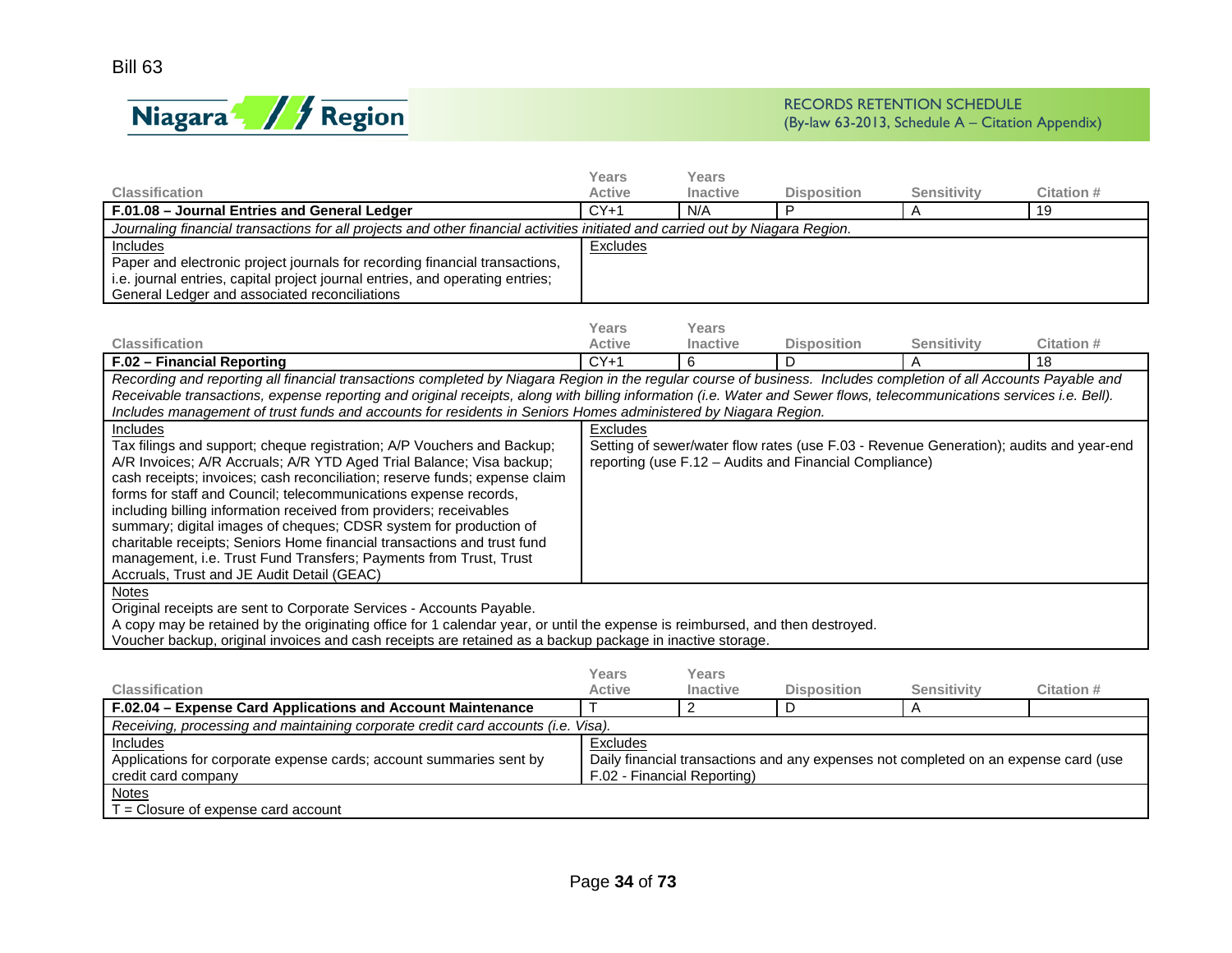

|                                                                                                 | Years                                                                                | Years           |                                                                        |                    |                   |  |  |
|-------------------------------------------------------------------------------------------------|--------------------------------------------------------------------------------------|-----------------|------------------------------------------------------------------------|--------------------|-------------------|--|--|
| <b>Classification</b>                                                                           | <b>Active</b>                                                                        | <b>Inactive</b> | <b>Disposition</b>                                                     | <b>Sensitivity</b> | <b>Citation#</b>  |  |  |
| F.03 - Revenue Generation                                                                       | $CY+1$                                                                               | 6               | D                                                                      | A                  | 18                |  |  |
| Generation of revenues by means other than property taxes and receivables.                      |                                                                                      |                 |                                                                        |                    |                   |  |  |
| Researching the background, structure and effectiveness of revenue generating mechanisms.       |                                                                                      |                 |                                                                        |                    |                   |  |  |
| Includes                                                                                        | Excludes                                                                             |                 |                                                                        |                    |                   |  |  |
| POA fines/tickets; sewer/water flow rates; letters of credit; shared service                    | Property taxes and general Accounts Receivable (use F.02 - Financial Reporting); POA |                 |                                                                        |                    |                   |  |  |
| cost recovery; cost allocation; alternate revenue sources; research re:                         |                                                                                      |                 | court dockets and documentation (use A.13 - Provincial Offences Court) |                    |                   |  |  |
| revenue generation and fee structures                                                           |                                                                                      |                 |                                                                        |                    |                   |  |  |
|                                                                                                 | Years                                                                                | Years           |                                                                        |                    |                   |  |  |
| <b>Classification</b>                                                                           | <b>Active</b>                                                                        | Inactive        | <b>Disposition</b>                                                     | <b>Sensitivity</b> | Citation #        |  |  |
| F.03.04 - Development Charge Payments                                                           | $EP+1$                                                                               | N/A             | P                                                                      | A                  | 19, 20            |  |  |
| Receipt and processing of development charge payments.                                          |                                                                                      |                 |                                                                        |                    |                   |  |  |
| <b>Includes</b>                                                                                 | Excludes                                                                             |                 |                                                                        |                    |                   |  |  |
| Application fees; development charges                                                           | Development Charges By-Law (use C.01 - By-Laws)                                      |                 |                                                                        |                    |                   |  |  |
| <b>Notes</b>                                                                                    |                                                                                      |                 |                                                                        |                    |                   |  |  |
| $EP = Completion of payment$                                                                    |                                                                                      |                 |                                                                        |                    |                   |  |  |
|                                                                                                 |                                                                                      |                 |                                                                        |                    |                   |  |  |
|                                                                                                 | Years                                                                                | Years           |                                                                        |                    |                   |  |  |
| <b>Classification</b>                                                                           | <b>Active</b>                                                                        | <b>Inactive</b> | <b>Disposition</b>                                                     | <b>Sensitivity</b> | <b>Citation #</b> |  |  |
| F.05 - Property Assessments                                                                     | <b>FP</b>                                                                            | $\overline{7}$  | D                                                                      | A                  | 18                |  |  |
| Documentation of taxation related to property, assessments and reviews, tax incentive programs. |                                                                                      |                 |                                                                        |                    |                   |  |  |
| Includes                                                                                        | Excludes                                                                             |                 |                                                                        |                    |                   |  |  |
| Assessment studies; property assessment reviews; market value/actual                            |                                                                                      |                 |                                                                        |                    |                   |  |  |
| assessment reviews; tax ratio working papers; payments in lieu; tax                             |                                                                                      |                 |                                                                        |                    |                   |  |  |
| policies (updated annually)                                                                     |                                                                                      |                 |                                                                        |                    |                   |  |  |
| <b>Notes</b>                                                                                    |                                                                                      |                 |                                                                        |                    |                   |  |  |
| $EP = Completion$ of assessment, study, review or payment                                       |                                                                                      |                 |                                                                        |                    |                   |  |  |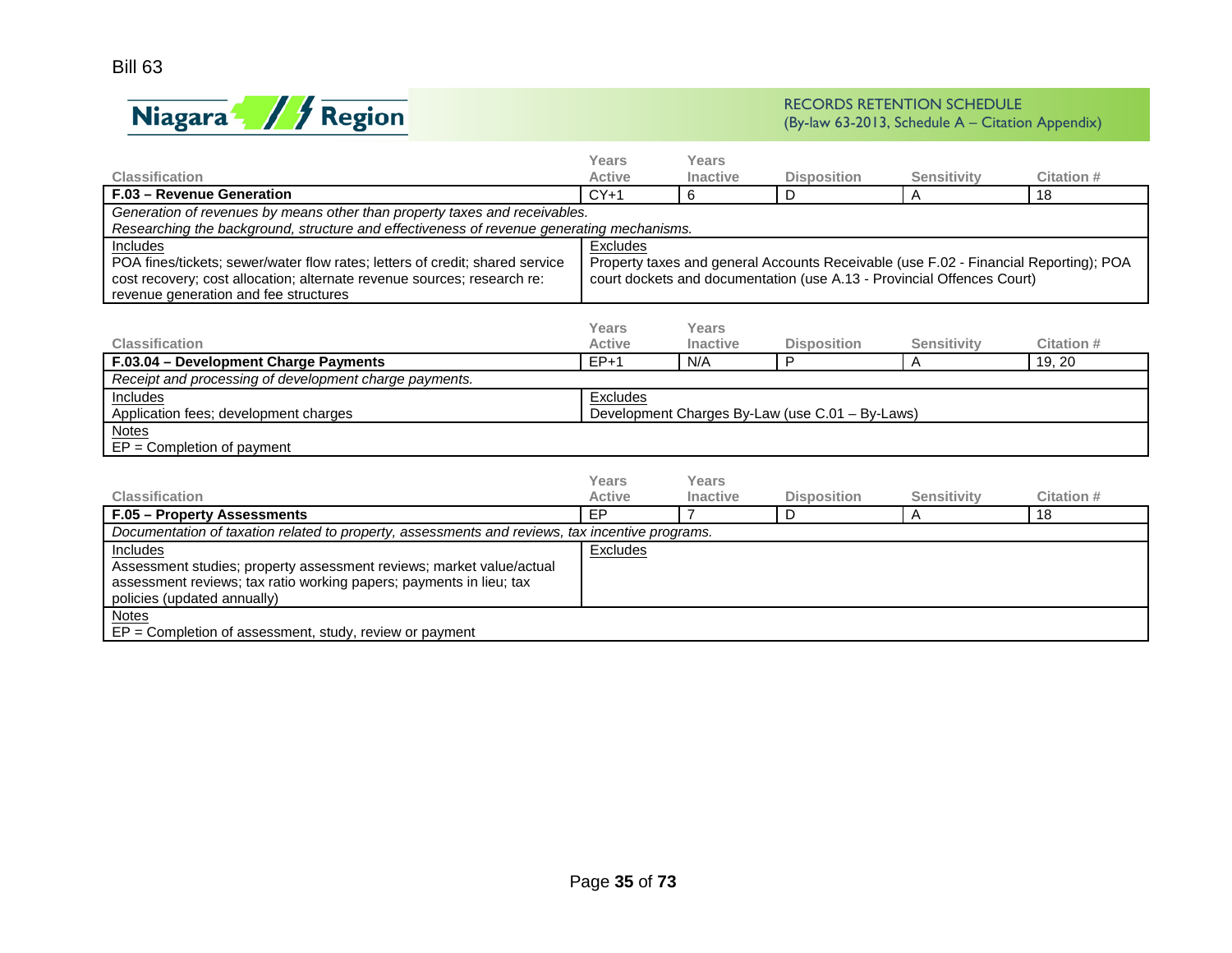

|                                                                                                                                                                                                                                                                                                                                                                                                                                                                                                                                                                                                                                                                                                                                                                                             | Years         | Years                                |                                                                                  |                    |            |  |
|---------------------------------------------------------------------------------------------------------------------------------------------------------------------------------------------------------------------------------------------------------------------------------------------------------------------------------------------------------------------------------------------------------------------------------------------------------------------------------------------------------------------------------------------------------------------------------------------------------------------------------------------------------------------------------------------------------------------------------------------------------------------------------------------|---------------|--------------------------------------|----------------------------------------------------------------------------------|--------------------|------------|--|
| <b>Classification</b>                                                                                                                                                                                                                                                                                                                                                                                                                                                                                                                                                                                                                                                                                                                                                                       | <b>Active</b> | Inactive                             | <b>Disposition</b>                                                               | <b>Sensitivity</b> | Citation # |  |
| F.07 - Payroll Management                                                                                                                                                                                                                                                                                                                                                                                                                                                                                                                                                                                                                                                                                                                                                                   | $CY+1$        | 6.                                   |                                                                                  | <b>PIB</b>         | 18.21      |  |
| Management, administration and operations of corporate-wide payroll system for all employees, and associated records.                                                                                                                                                                                                                                                                                                                                                                                                                                                                                                                                                                                                                                                                       |               |                                      |                                                                                  |                    |            |  |
| Includes<br>Benefit Billings; Employee Notices; CSB Payroll Applications; Direct<br>Deposits and associated information; Payroll Calculations; Pay Registers;<br>Pay Summary; Gross to Net; manual/cancelled cheques; cheque backup<br>detail; pay folders; payroll - weekly YTD detail year end, including<br>agencies; garnishees; pay folders; Records of Employment; retro pay<br>records; run ID/GL Detail; time card detail report; United Way Deduction<br>Authorization forms; vacation payout for PEVA and CSB; MMS payroll;<br>HR financial reporting; tax forms: T4s and annual filing; HRIS<br>programming and configuration; MMS interface reports; manual<br>payments; payroll deduction remittances to CRA; EHT; Unions; CSBs;<br><b>OMERS</b> remittances; year-end records | Excludes      | (use H.02 - Benefits Administration) | OMERS and other pension & benefits management, with the exception of remittances |                    |            |  |

|                                                                                                                           | Years    | Years           |                    |                    |              |  |
|---------------------------------------------------------------------------------------------------------------------------|----------|-----------------|--------------------|--------------------|--------------|--|
| <b>Classification</b>                                                                                                     | Active   | <b>Inactive</b> | <b>Disposition</b> | <b>Sensitivity</b> | Citation #   |  |
| F.07.21 - Attendance Reporting                                                                                            | СY       |                 |                    | <b>PIB</b>         | $2^{\prime}$ |  |
| Recording and reporting all information, decisions, changes and requests related to employee attendance.                  |          |                 |                    |                    |              |  |
| <b>Includes</b>                                                                                                           | Excludes |                 |                    |                    |              |  |
| Attendance reporting forms, time cards, requests for vacation, requests for                                               |          |                 |                    |                    |              |  |
| leave, lieu and other time off; LAG reports and authorization (see notes)                                                 |          |                 |                    |                    |              |  |
| <b>Notes</b>                                                                                                              |          |                 |                    |                    |              |  |
| LAG Reports are legacy records. A limited number of inactive records containing LAG reports will be retained permanently. |          |                 |                    |                    |              |  |
|                                                                                                                           |          |                 |                    |                    |              |  |

|                                                                                                     | Years         | Years           |                    |                    |            |
|-----------------------------------------------------------------------------------------------------|---------------|-----------------|--------------------|--------------------|------------|
| <b>Classification</b>                                                                               | <b>Active</b> | <b>Inactive</b> | <b>Disposition</b> | <b>Sensitivity</b> | Citation # |
| F.07.23 – Income Tax Reporting                                                                      | $CY+1$        |                 |                    | PIB                |            |
| Reporting all relevant information for purposes of Canada Revenue Agency income tax determinations. |               |                 |                    |                    |            |
| Includes                                                                                            | Excludes      |                 |                    |                    |            |
| T4s; T4As; sums; TD1s; UIC Annual Form; renewal applications                                        |               |                 |                    |                    |            |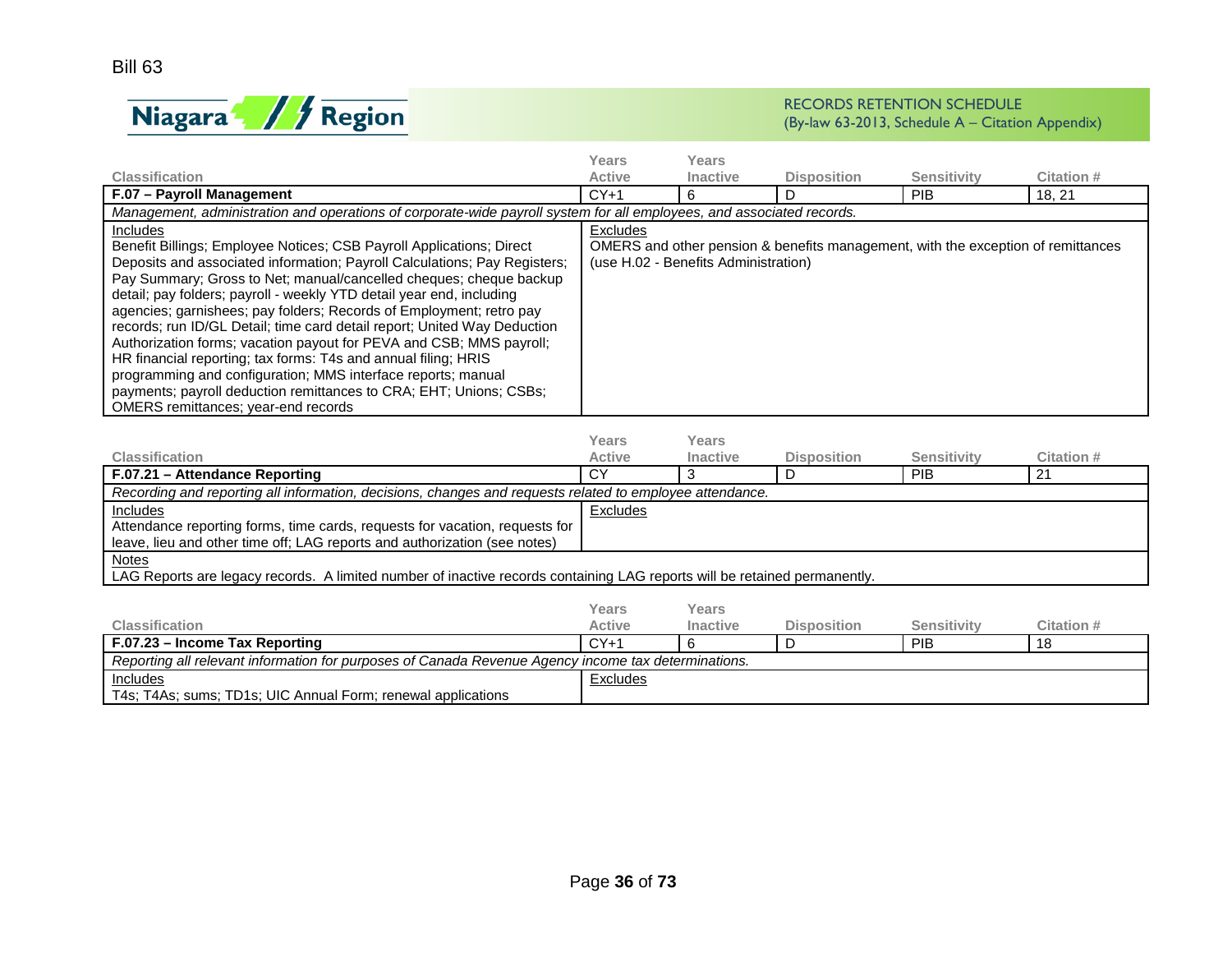

|                                                                                                                                         | <b>Years</b>           | Years           |                                                                                        |                    |                                                                                    |  |  |  |
|-----------------------------------------------------------------------------------------------------------------------------------------|------------------------|-----------------|----------------------------------------------------------------------------------------|--------------------|------------------------------------------------------------------------------------|--|--|--|
| <b>Classification</b>                                                                                                                   | <b>Active</b>          | <b>Inactive</b> | <b>Disposition</b>                                                                     | <b>Sensitivity</b> | Citation #                                                                         |  |  |  |
| $F.08 - Purchasing$                                                                                                                     | $EP+1$                 | 8               | D                                                                                      | <b>FOI</b>         | 18                                                                                 |  |  |  |
| Purchasing and acquisition of goods and services by Niagara Region.                                                                     |                        |                 |                                                                                        |                    |                                                                                    |  |  |  |
| <b>Includes</b>                                                                                                                         | Excludes               |                 |                                                                                        |                    |                                                                                    |  |  |  |
| Tenders; quotations; tender deposits; bonds for work and materials; letters                                                             |                        |                 |                                                                                        |                    | Original agreements (use L.01 - Agreement Development); Accounts Payable (use F.02 |  |  |  |
| of credit for projects; correspondence regarding tenders; construction                                                                  |                        |                 | - Financial Reporting); Requests for Proposal, Information or Quotation (use F.08.09 - |                    |                                                                                    |  |  |  |
| liens; blanket releases; vendor and third-party information                                                                             | Requests for Proposal) |                 |                                                                                        |                    |                                                                                    |  |  |  |
| <b>Notes</b><br>EP = Completion of Purchasing file                                                                                      |                        |                 |                                                                                        |                    |                                                                                    |  |  |  |
|                                                                                                                                         |                        |                 |                                                                                        |                    |                                                                                    |  |  |  |
|                                                                                                                                         | Years                  | <b>Years</b>    |                                                                                        |                    |                                                                                    |  |  |  |
| <b>Classification</b>                                                                                                                   | <b>Active</b>          | Inactive        | <b>Disposition</b>                                                                     | <b>Sensitivity</b> | Citation #                                                                         |  |  |  |
| F.08.01 - Disposal of Surplus Property                                                                                                  | $CY+1$                 | 8               | D                                                                                      | Α                  | 18                                                                                 |  |  |  |
| Finalizing corporate, departmental and capital budgets, determining appropriate budget lines and amounts for all accounts and projects. |                        |                 |                                                                                        |                    |                                                                                    |  |  |  |
| Includes                                                                                                                                | Excludes               |                 |                                                                                        |                    |                                                                                    |  |  |  |
| Description of equipment; auction listings; winning bid price                                                                           |                        |                 | Accounts Receivable (use F.02 - Financial Reporting); Fixed Assets (use F.11)          |                    |                                                                                    |  |  |  |
|                                                                                                                                         |                        |                 |                                                                                        |                    |                                                                                    |  |  |  |
|                                                                                                                                         | <b>Years</b>           | Years           |                                                                                        |                    |                                                                                    |  |  |  |
| <b>Classification</b>                                                                                                                   | <b>Active</b>          | Inactive        | <b>Disposition</b>                                                                     | <b>Sensitivity</b> | Citation #                                                                         |  |  |  |
| F.08.04 - Purchase Orders                                                                                                               | $CY+3$                 | 6               | D                                                                                      | <b>FOI</b>         | 18                                                                                 |  |  |  |
| Ordering of goods and services via purchase order process, and all stages of completion.                                                |                        |                 |                                                                                        |                    |                                                                                    |  |  |  |
| Includes                                                                                                                                | <b>Excludes</b>        |                 |                                                                                        |                    |                                                                                    |  |  |  |
| All purchase order types: alpha, blanket, cancelled, standing; purchase                                                                 |                        |                 |                                                                                        |                    |                                                                                    |  |  |  |
| requisitions                                                                                                                            |                        |                 |                                                                                        |                    |                                                                                    |  |  |  |
|                                                                                                                                         | Years                  | Years           |                                                                                        |                    |                                                                                    |  |  |  |
| <b>Classification</b>                                                                                                                   | <b>Active</b>          | <b>Inactive</b> | <b>Disposition</b>                                                                     | <b>Sensitivity</b> | Citation #                                                                         |  |  |  |
| F.08.09 - Requests for Proposal                                                                                                         | <b>EP</b>              | 6               | D.                                                                                     | A                  | 18                                                                                 |  |  |  |
| Requesting service descriptions and pricing for goods and services required and sought by Niagara Region.                               |                        |                 |                                                                                        |                    |                                                                                    |  |  |  |
| Includes                                                                                                                                | Excludes               |                 |                                                                                        |                    |                                                                                    |  |  |  |
| RFP; RFQ; RFI; all related documentation leading up to issuance of RFP,                                                                 |                        |                 | Original agreements (use L.01 - Agreement Development); RFP/Q/I responses and          |                    |                                                                                    |  |  |  |
| RFQ, RFI; Expressions of Interest (EOI); RFPQ; sale items                                                                               |                        |                 | submissions from vendors (use F.08.11 - Vendor Submissions)                            |                    |                                                                                    |  |  |  |
| <b>Notes</b>                                                                                                                            |                        |                 |                                                                                        |                    |                                                                                    |  |  |  |
| $EP = Closure$ of RFP, RFQ or RFI                                                                                                       |                        |                 |                                                                                        |                    |                                                                                    |  |  |  |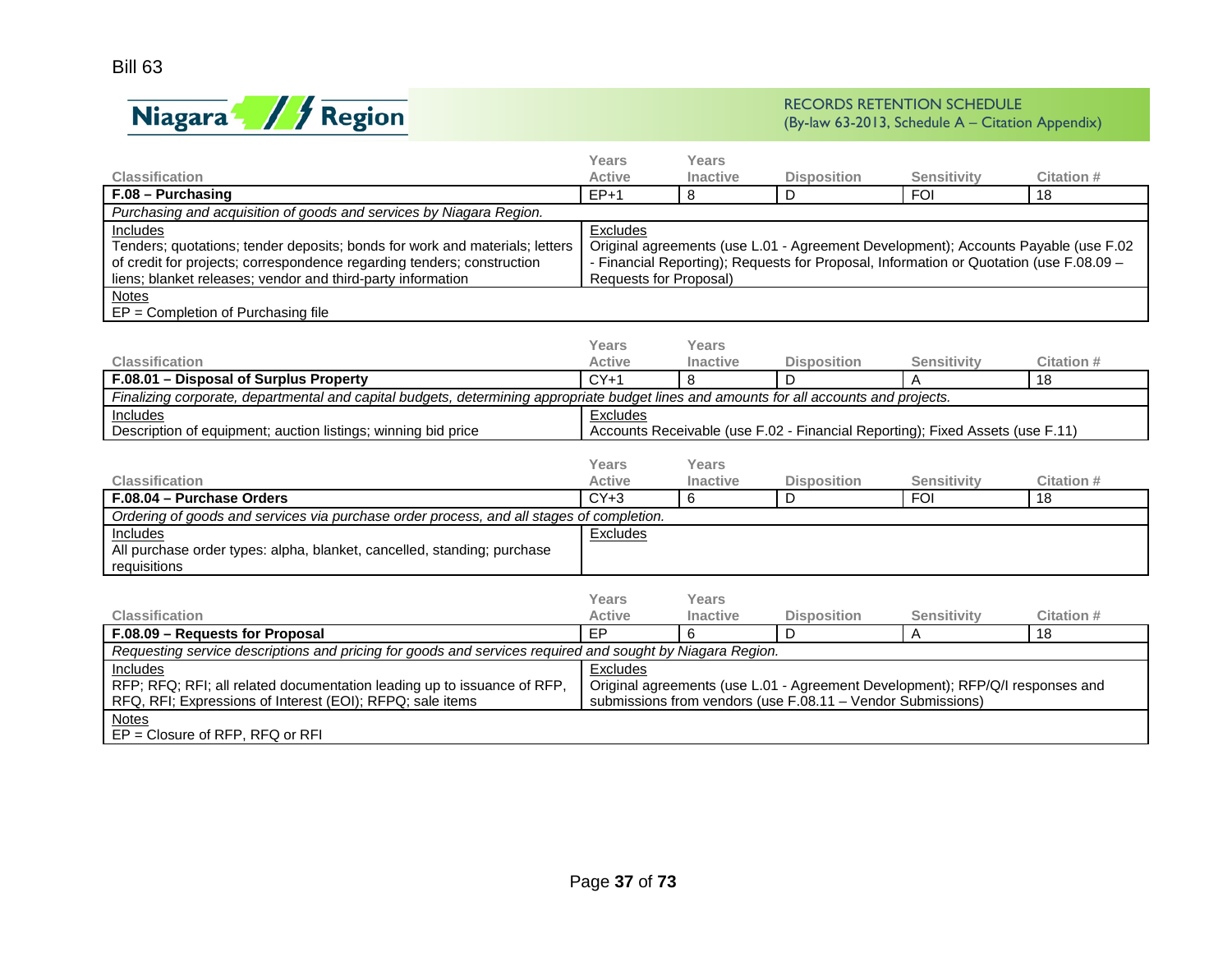

|                                                                                                                                                                | Years                                                                             | Years                                 |                                                                                             |                    |                   |  |  |
|----------------------------------------------------------------------------------------------------------------------------------------------------------------|-----------------------------------------------------------------------------------|---------------------------------------|---------------------------------------------------------------------------------------------|--------------------|-------------------|--|--|
| <b>Classification</b>                                                                                                                                          | Active                                                                            | Inactive                              | <b>Disposition</b>                                                                          | <b>Sensitivity</b> | Citation #        |  |  |
| F.08.11 - Vendor Submissions                                                                                                                                   | $CY+3$                                                                            | 6                                     | D                                                                                           | <b>FOI</b>         | 18                |  |  |
| Receipt and management of bids, tenders and quotations received from third-party vendors in response to RFP, RFQ, RFI and other expressions of interest (EOI). |                                                                                   |                                       |                                                                                             |                    |                   |  |  |
| <b>Includes</b>                                                                                                                                                | Excludes                                                                          |                                       |                                                                                             |                    |                   |  |  |
| Responses to all issued RFP, RFQ, RFI documents as received from                                                                                               | Original agreements (use L.01 - Agreement Development); RFP, RFQ or RFI documents |                                       |                                                                                             |                    |                   |  |  |
| vendors; quotations for service as provided by confirmed vendors                                                                                               |                                                                                   | (use F.08.09 - Requests for Proposal) |                                                                                             |                    |                   |  |  |
|                                                                                                                                                                |                                                                                   |                                       |                                                                                             |                    |                   |  |  |
|                                                                                                                                                                | Years                                                                             | Years                                 |                                                                                             |                    |                   |  |  |
| <b>Classification</b>                                                                                                                                          | <b>Active</b>                                                                     | Inactive                              | <b>Disposition</b>                                                                          | <b>Sensitivity</b> | <b>Citation #</b> |  |  |
| F.10 - Banking and Investments                                                                                                                                 | $CY+1$                                                                            | 6                                     | D                                                                                           | <b>FOI</b>         | 18                |  |  |
| Accounting and reconciliation for all banking activities performed for Niagara Region; includes investments.                                                   |                                                                                   |                                       |                                                                                             |                    |                   |  |  |
| Includes                                                                                                                                                       | Excludes                                                                          |                                       |                                                                                             |                    |                   |  |  |
| Cheque matching; monthly statements; municipal reconciliations;                                                                                                |                                                                                   |                                       | Original agreements (see L.01 - Agreement Development)                                      |                    |                   |  |  |
| investment reports; investment sheets; cheque register (online); cleared<br>cheques; supporting documentation from divisional programs related to              |                                                                                   |                                       |                                                                                             |                    |                   |  |  |
| banking activities, i.e. Sexual Health pill count sheets; trust funds;                                                                                         |                                                                                   |                                       |                                                                                             |                    |                   |  |  |
| investment register; investment sheets; closing books                                                                                                          |                                                                                   |                                       |                                                                                             |                    |                   |  |  |
|                                                                                                                                                                |                                                                                   |                                       |                                                                                             |                    |                   |  |  |
|                                                                                                                                                                | Years                                                                             | Years                                 |                                                                                             |                    |                   |  |  |
| <b>Classification</b>                                                                                                                                          | <b>Active</b>                                                                     | <b>Inactive</b>                       | <b>Disposition</b>                                                                          | <b>Sensitivity</b> | Citation #        |  |  |
| F.11 - Fixed Assets                                                                                                                                            | $CY+1$                                                                            | $\overline{2}$                        | S                                                                                           | A                  | 19                |  |  |
| Inventorying and tracking capital and fixed asset holdings.                                                                                                    |                                                                                   |                                       |                                                                                             |                    |                   |  |  |
| Includes                                                                                                                                                       | Excludes                                                                          |                                       |                                                                                             |                    |                   |  |  |
| Inventories of capital and fixed assets; Capital Program Manager files                                                                                         |                                                                                   |                                       |                                                                                             |                    |                   |  |  |
|                                                                                                                                                                |                                                                                   |                                       |                                                                                             |                    |                   |  |  |
|                                                                                                                                                                | Years                                                                             | Years                                 |                                                                                             |                    |                   |  |  |
| <b>Classification</b>                                                                                                                                          | <b>Active</b>                                                                     | <b>Inactive</b>                       | <b>Disposition</b>                                                                          | Sensitivity        | <b>Citation#</b>  |  |  |
| F.12 - Audits and Financial Compliance                                                                                                                         | $CY+1$                                                                            | 6                                     | $\overline{D}$ / See Notes                                                                  | A                  | 18                |  |  |
| Accounting and auditing of all financial transactions completed by Niagara Region.                                                                             |                                                                                   |                                       |                                                                                             |                    |                   |  |  |
| Includes                                                                                                                                                       | Excludes                                                                          |                                       |                                                                                             |                    |                   |  |  |
| Year-end FIR (see notes); audit working papers; Ministry and external                                                                                          |                                                                                   |                                       | Daily financial transactions not pertaining directly to audit process (see F.02 - Financial |                    |                   |  |  |
| audits; internal financial compliance; reserves; reserve funds; internal                                                                                       | Reporting)                                                                        |                                       |                                                                                             |                    |                   |  |  |
| control                                                                                                                                                        |                                                                                   |                                       |                                                                                             |                    |                   |  |  |
| <b>Notes</b>                                                                                                                                                   |                                                                                   |                                       |                                                                                             |                    |                   |  |  |
| The Year-End FIR is considered P* Archival and retained permanently.                                                                                           |                                                                                   |                                       |                                                                                             |                    |                   |  |  |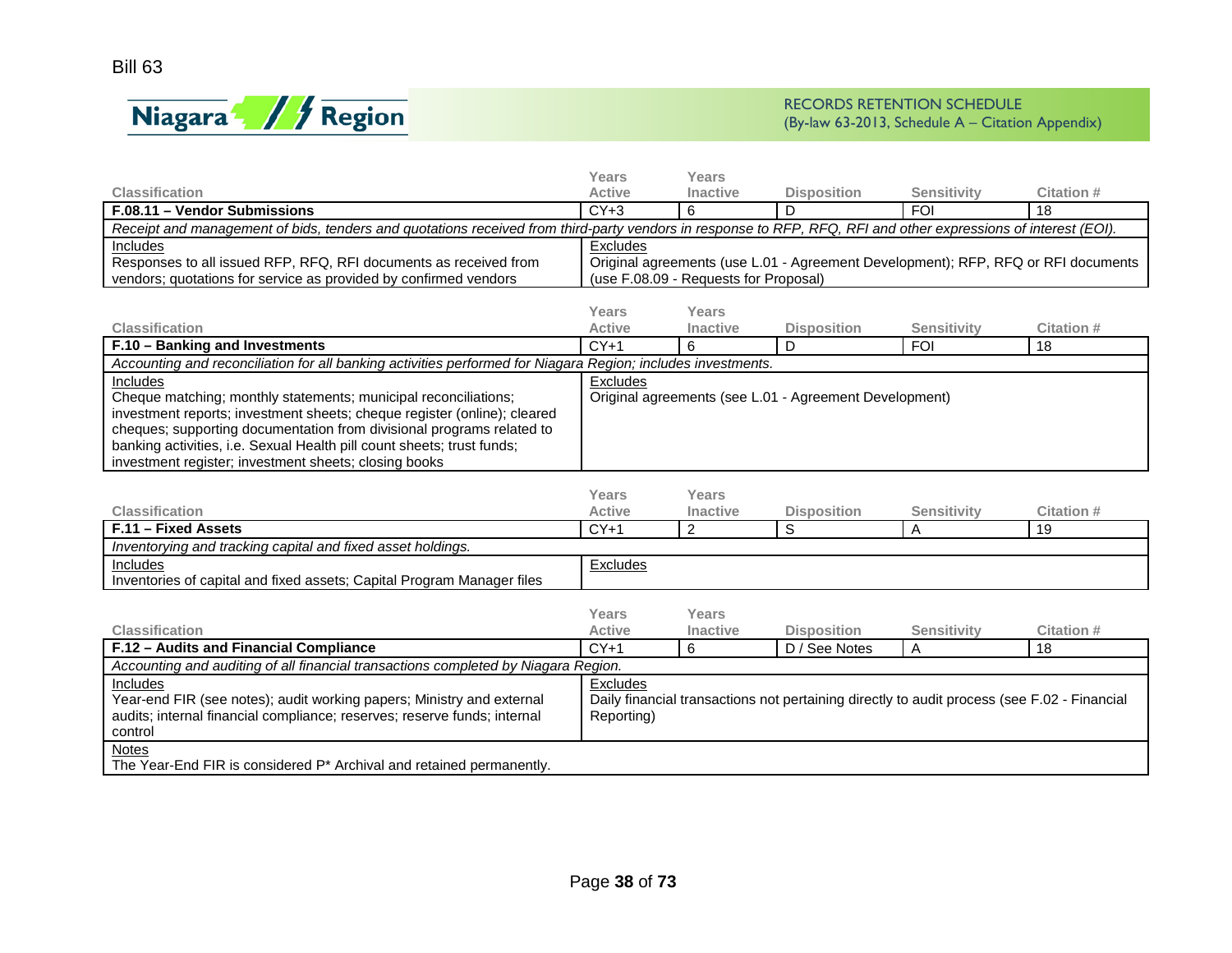

# **H Human Resource Management**

|                                                                                                                                                               | Years                                                                              | Years    |                                                                                     |                    |                                                                                       |  |  |
|---------------------------------------------------------------------------------------------------------------------------------------------------------------|------------------------------------------------------------------------------------|----------|-------------------------------------------------------------------------------------|--------------------|---------------------------------------------------------------------------------------|--|--|
| <b>Classification</b>                                                                                                                                         | <b>Active</b>                                                                      | Inactive | <b>Disposition</b>                                                                  | <b>Sensitivity</b> | Citation #                                                                            |  |  |
| H.01 - Employee Records                                                                                                                                       |                                                                                    | 24       | D                                                                                   | PIB                | 21                                                                                    |  |  |
| Management of all information related to individual employees, and the duration of their employment with Niagara Region.<br>Includes students and volunteers. |                                                                                    |          |                                                                                     |                    |                                                                                       |  |  |
| Includes                                                                                                                                                      | Excludes                                                                           |          |                                                                                     |                    |                                                                                       |  |  |
| Employment applications; resumes; employment history; summaries;                                                                                              | Attendance records (use F.07.21 - Attendance Reporting); employee records for Long |          |                                                                                     |                    |                                                                                       |  |  |
| evaluations; performance assessments; volunteers; students; disciplinary                                                                                      | Term Care Homes (use S.11 - Long Term Care Employee Records)                       |          |                                                                                     |                    |                                                                                       |  |  |
| letters; driver's license and benefit applications; coaching; retirements to                                                                                  |                                                                                    |          |                                                                                     |                    |                                                                                       |  |  |
| 65 or 70, as defined by benefit entitlement; OMERS member statements                                                                                          |                                                                                    |          |                                                                                     |                    |                                                                                       |  |  |
| <b>Notes</b>                                                                                                                                                  |                                                                                    |          |                                                                                     |                    |                                                                                       |  |  |
| All original documents are to be forwarded to and maintained by Human Resources.                                                                              |                                                                                    |          |                                                                                     |                    |                                                                                       |  |  |
| Upon termination, all original employee records outstanding in the department will be forwarded to HR for inclusion in the original employee file.            |                                                                                    |          |                                                                                     |                    |                                                                                       |  |  |
| Any copies of employee records held within the department will be securely destroyed.                                                                         |                                                                                    |          |                                                                                     |                    |                                                                                       |  |  |
| Human Resources is the office and custodian of original record.                                                                                               |                                                                                    |          |                                                                                     |                    |                                                                                       |  |  |
|                                                                                                                                                               | Years                                                                              | Years    |                                                                                     |                    |                                                                                       |  |  |
| <b>Classification</b>                                                                                                                                         | <b>Active</b>                                                                      | Inactive | <b>Disposition</b>                                                                  | <b>Sensitivity</b> | Citation #                                                                            |  |  |
| H.02 - Benefits Administration                                                                                                                                | <b>SO</b>                                                                          | 3        | D                                                                                   | PIB                | 22                                                                                    |  |  |
| Administration of all benefit plans for Niagara Region employee groups.                                                                                       |                                                                                    |          |                                                                                     |                    |                                                                                       |  |  |
| Includes                                                                                                                                                      | Excludes                                                                           |          |                                                                                     |                    |                                                                                       |  |  |
| Benefits billings; early retirement program details; OMERS forms and                                                                                          |                                                                                    |          | Benefit information that is specific to an individual employee (use H.01 - Employee |                    |                                                                                       |  |  |
| applications not related to individual employees; benefit carrier                                                                                             | Records)                                                                           |          |                                                                                     |                    |                                                                                       |  |  |
| information, i.e. Blue Cross; Mercer; Mutual Life Claims Analysis                                                                                             |                                                                                    |          |                                                                                     |                    |                                                                                       |  |  |
|                                                                                                                                                               |                                                                                    |          |                                                                                     |                    |                                                                                       |  |  |
|                                                                                                                                                               | <b>Years</b>                                                                       | Years    |                                                                                     |                    |                                                                                       |  |  |
| Classification                                                                                                                                                | <b>Active</b>                                                                      | Inactive | <b>Disposition</b>                                                                  | <b>Sensitivity</b> | Citation #                                                                            |  |  |
| H.03 - Health and Safety Management                                                                                                                           | $SO+1$                                                                             | 2        | D                                                                                   | PIB                | 23                                                                                    |  |  |
| Management, monitoring, reporting and investigation of all matters related to employee health and safety in the workplace.                                    |                                                                                    |          |                                                                                     |                    |                                                                                       |  |  |
| Includes inspections and correspondence completed by the Joint Health and Safety Committee (JHSC).                                                            |                                                                                    |          |                                                                                     |                    |                                                                                       |  |  |
| Includes                                                                                                                                                      | Excludes                                                                           |          |                                                                                     |                    |                                                                                       |  |  |
| Internal incident reports; designated substances information; Material                                                                                        |                                                                                    |          |                                                                                     |                    | WSIB (use H.06 - Workplace Safety and Insurance Board); Staff policies and procedures |  |  |
| Safety Data Sheet (MSDS); Workplace Hazardous Material Information                                                                                            |                                                                                    |          | (use A.05 - Policies and Procedures); External publications (use M.00 - Public      |                    |                                                                                       |  |  |
| System (WHMIS); protective equipment; safety bulletins (internal);                                                                                            |                                                                                    |          | Relations); JHSC Minutes (use A.03 - Employee Committees and Collaboration)         |                    |                                                                                       |  |  |
| ergonomic assessments; Physical Demands Analysis (PDA); First Aid                                                                                             |                                                                                    |          |                                                                                     |                    |                                                                                       |  |  |
| administration                                                                                                                                                |                                                                                    |          |                                                                                     |                    |                                                                                       |  |  |
| <b>Notes</b>                                                                                                                                                  |                                                                                    |          |                                                                                     |                    |                                                                                       |  |  |
| SO = Records superseded or obsolete, exposure or health and safety risk no longer applicable, risk resolved or substance no longer used in the workplace.     |                                                                                    |          |                                                                                     |                    |                                                                                       |  |  |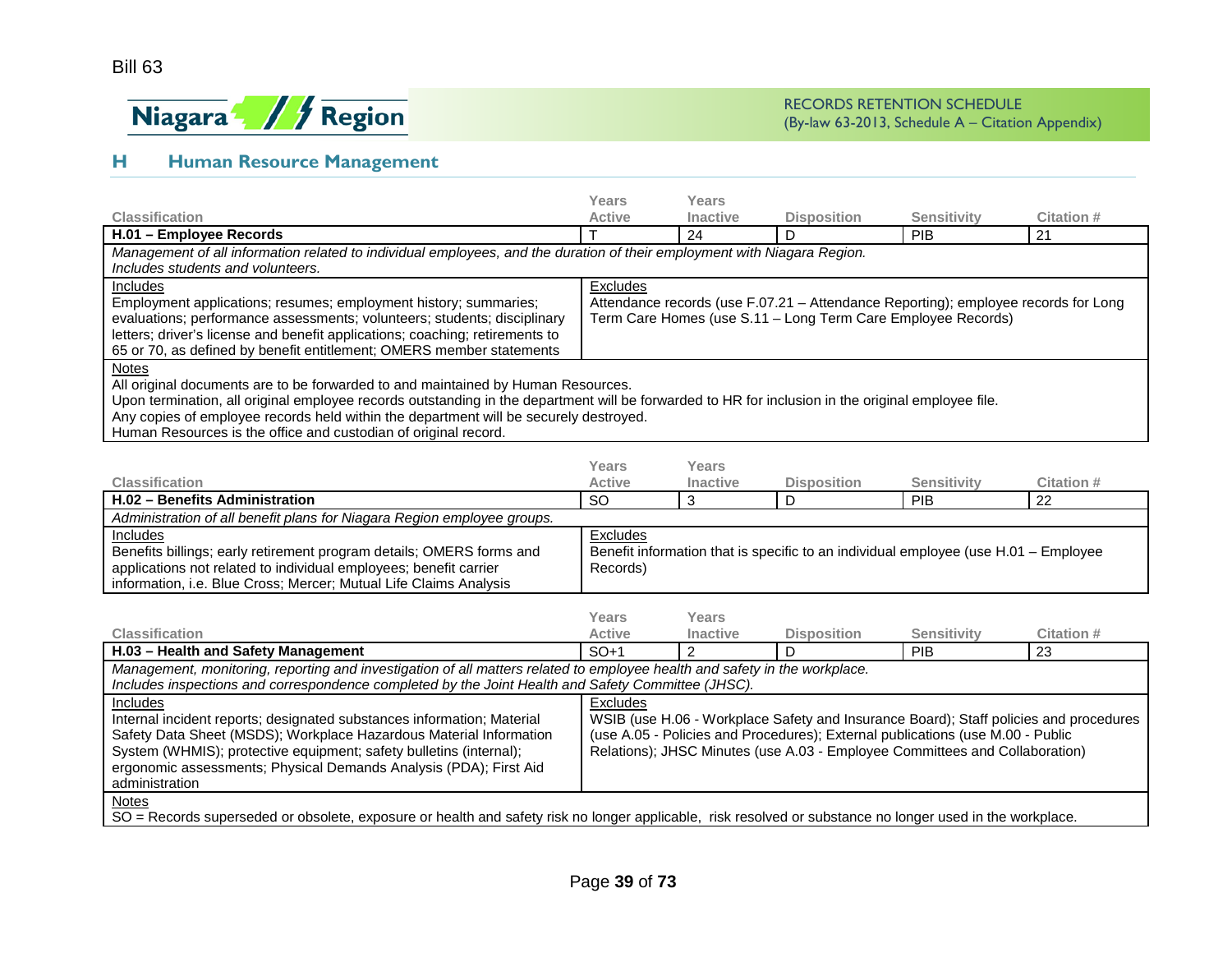

|                                                                                                                                                | <b>Years</b>  | <b>Years</b>    |                                                                     |                    |                   |
|------------------------------------------------------------------------------------------------------------------------------------------------|---------------|-----------------|---------------------------------------------------------------------|--------------------|-------------------|
| <b>Classification</b>                                                                                                                          | <b>Active</b> | Inactive        | <b>Disposition</b>                                                  | <b>Sensitivity</b> | <b>Citation#</b>  |
| H.03.01 - Health and Safety Monitoring                                                                                                         | $EP+1$        | $\mathcal{P}$   | D                                                                   | <b>FOI</b>         | 23                |
| Reporting, testing and research on health and safety conditions in the workplace. Includes Occupational Exposure Limit setting and monitoring. |               |                 |                                                                     |                    |                   |
| <b>Includes</b>                                                                                                                                | Excludes      |                 |                                                                     |                    |                   |
| Health and safety reports; studies; workplace testing                                                                                          |               |                 |                                                                     |                    |                   |
| <b>Notes</b><br>$EP = Completion$ of report, study or testing                                                                                  |               |                 |                                                                     |                    |                   |
|                                                                                                                                                | Years         | Years           |                                                                     |                    |                   |
| Classification                                                                                                                                 | <b>Active</b> | Inactive        | <b>Disposition</b>                                                  | <b>Sensitivity</b> | <b>Citation #</b> |
| H.03.02 - Health and Safety Ministry of Labour Reporting                                                                                       | $EP+1$        | $\overline{2}$  | D                                                                   | <b>FOI</b>         | 23                |
| Interactions with the Ministry of Labour on all matters related to Health and Safety.                                                          |               |                 |                                                                     |                    |                   |
| Includes                                                                                                                                       | Excludes      |                 |                                                                     |                    |                   |
| Critical incident reports; Ministry of Labour inspections, orders and reports                                                                  |               |                 | Internal incident reports (use H.03 - Health and Safety Management) |                    |                   |
| <b>Notes</b>                                                                                                                                   |               |                 |                                                                     |                    |                   |
| $EP = Completion$ of inspection or reporting process                                                                                           |               |                 |                                                                     |                    |                   |
|                                                                                                                                                |               |                 |                                                                     |                    |                   |
|                                                                                                                                                | Years         | Years           |                                                                     |                    |                   |
| <b>Classification</b>                                                                                                                          | <b>Active</b> | <b>Inactive</b> | <b>Disposition</b>                                                  | <b>Sensitivity</b> | Citation #        |
| H.04.01 - Negotiations and Interest Arbitration                                                                                                | $CY+3$        | N/A             | P                                                                   | PIB                |                   |
| Negotiations for renewed collective agreements and interest arbitration for renewed collective agreements who do not have the right to strike. |               |                 |                                                                     |                    |                   |
| Includes                                                                                                                                       | Excludes      |                 |                                                                     |                    |                   |
| Negotiations; proposals for change from collective bargaining unit or                                                                          |               |                 | Service agreements (use L.01 - Agreement Development)               |                    |                   |
| Niagara Region; conciliation notes; memoranda of settlements; interest                                                                         |               |                 |                                                                     |                    |                   |
| arbitrations, including briefs; original signed collective agreements.                                                                         |               |                 |                                                                     |                    |                   |
| <b>Notes</b>                                                                                                                                   |               |                 |                                                                     |                    |                   |
| Retained permanently for legacy purposes, and in order to allow reference in future to previous negotiations.                                  |               |                 |                                                                     |                    |                   |
|                                                                                                                                                |               |                 |                                                                     |                    |                   |
|                                                                                                                                                | Years         | Years           |                                                                     |                    |                   |
| <b>Classification</b>                                                                                                                          | Active        | <b>Inactive</b> | <b>Disposition</b>                                                  | <b>Sensitivity</b> | <b>Citation#</b>  |
| H.04.03 - Arbitration Payment - Supporting Documentation                                                                                       | $CY+1$        | 1               | D                                                                   | PIB                |                   |
| Preparation and administration of reimbursements related to arbitration of settlements and grievances.                                         |               |                 |                                                                     |                    |                   |
| <b>Includes</b>                                                                                                                                | Excludes      |                 |                                                                     |                    |                   |
| Background information related to arbitration payments, paid either to the                                                                     |               |                 |                                                                     |                    |                   |
| grievor or arbitrator in grievance and arbitration settlements.                                                                                |               |                 |                                                                     |                    |                   |
| <b>Notes</b><br>Original cheque requisitions are sent to and retained by Accounts Payable.                                                     |               |                 |                                                                     |                    |                   |
| A copy of the cheque requisition may be retained by HR for reference and retained along with other H.04.03 materials.                          |               |                 |                                                                     |                    |                   |
|                                                                                                                                                |               |                 |                                                                     |                    |                   |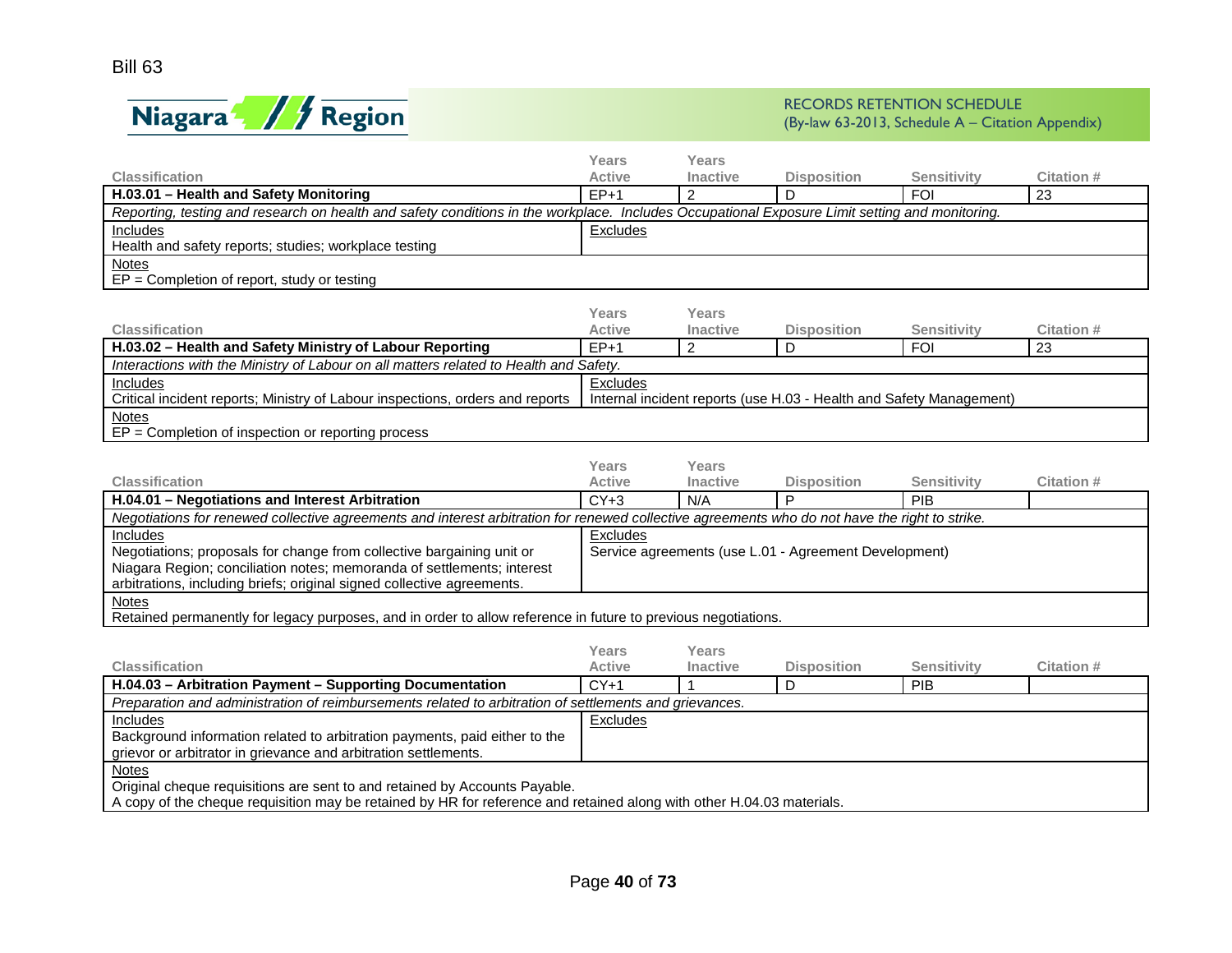

|                                                                                                                                                             | Years         | Years           |                                                                                                   |                    |                   |
|-------------------------------------------------------------------------------------------------------------------------------------------------------------|---------------|-----------------|---------------------------------------------------------------------------------------------------|--------------------|-------------------|
| <b>Classification</b>                                                                                                                                       | <b>Active</b> | <b>Inactive</b> | <b>Disposition</b>                                                                                | <b>Sensitivity</b> | <b>Citation #</b> |
| H.04.04 - Labour Issue Resolution                                                                                                                           | $EP+1$        | 3               | S                                                                                                 | <b>PIB</b>         |                   |
| Management, resolution and monitoring of labour issues including grievances, employment equity, human rights, harassment, and respectful workplace conduct. |               |                 |                                                                                                   |                    |                   |
| <b>Includes</b>                                                                                                                                             | Excludes      |                 |                                                                                                   |                    |                   |
| Grievance files; harassment files; human rights complaints; workplace                                                                                       |               |                 |                                                                                                   |                    |                   |
| conduct complaints and investigations, including outcomes                                                                                                   |               |                 |                                                                                                   |                    |                   |
| Notes                                                                                                                                                       |               |                 |                                                                                                   |                    |                   |
| $EP = End$ of investigation. Selective retention will apply in cases of grievance or significant complaints.                                                |               |                 |                                                                                                   |                    |                   |
|                                                                                                                                                             |               |                 |                                                                                                   |                    |                   |
|                                                                                                                                                             | Years         | Years           |                                                                                                   |                    |                   |
| <b>Classification</b>                                                                                                                                       | <b>Active</b> | <b>Inactive</b> | <b>Disposition</b>                                                                                | <b>Sensitivity</b> | Citation #        |
| H.05 - Training and Development                                                                                                                             | EP            | 5               | D                                                                                                 | <b>FOI</b>         | 24                |
| Development and delivery of training materials for Niagara Region staff on a wide variety of topics.                                                        |               |                 |                                                                                                   |                    |                   |
| <b>Includes</b>                                                                                                                                             | Excludes      |                 |                                                                                                   |                    |                   |
| Course material; slides; activity sheets; course attendance logs; Requests                                                                                  |               |                 | All records related to individual training requests and/or reimbursements, <i>i.e.</i> individual |                    |                   |
| to Attend Staff Training; course evaluations; certificate courses; webinars                                                                                 |               |                 | employee participation in Tuition Reimbursement Program (use H.01 - Employee                      |                    |                   |
| workshops; employee development and coaching; Staff Educational                                                                                             | Records)      |                 |                                                                                                   |                    |                   |

Notes

 $\overline{EP}$  = End of training session or training and development program.

Assistance Fund; Tuition Reimbursement; apprentice and mentorship programs; orientation; corporate training; Corporate Learning Calendar

| <b>Classification</b>                                                                                                                                                                                                                                                | Years<br><b>Active</b> | Years<br><b>Inactive</b> | <b>Disposition</b> | <b>Sensitivity</b> | Citation # |
|----------------------------------------------------------------------------------------------------------------------------------------------------------------------------------------------------------------------------------------------------------------------|------------------------|--------------------------|--------------------|--------------------|------------|
| H.06 - Workplace Safety and Insurance Board (WSIB)                                                                                                                                                                                                                   |                        |                          |                    | <b>PIB</b>         | 25         |
| Administration and management of WSIB claims.                                                                                                                                                                                                                        |                        |                          |                    |                    |            |
| Includes<br>Employee WSIB claims; occupational incident reports; forms;<br>correspondence; invoices; statistical reports and supporting<br>documentation; appeals; appeals tribunal; occupational modified work<br>programs; accident investigations; WSIB reporting | Excludes               |                          |                    |                    |            |
| <b>Notes</b><br>$T =$ termination of employee                                                                                                                                                                                                                        |                        |                          |                    |                    |            |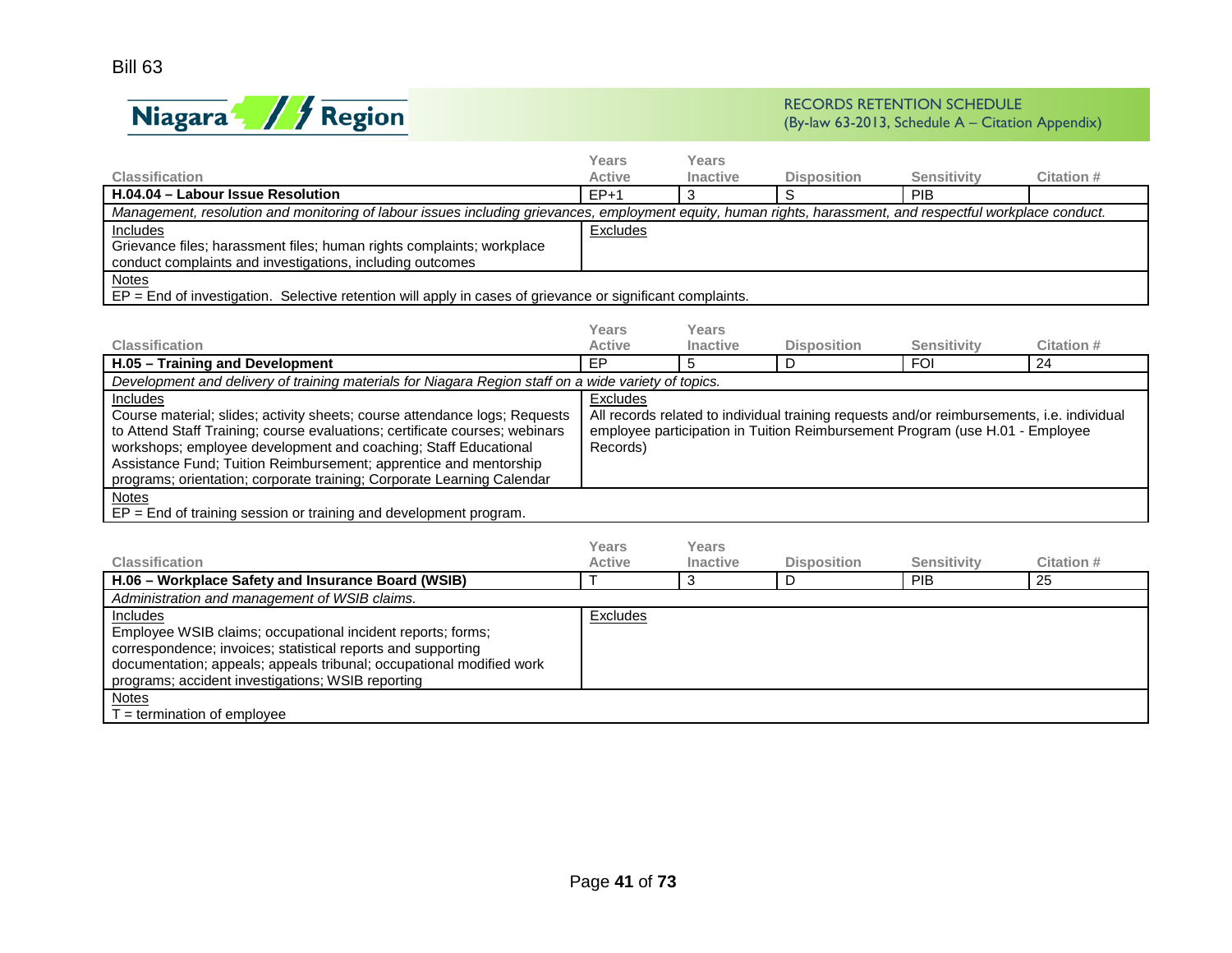

|                                                                                                                                                                  | Years                                                                                 | Years                                      |                                                         |                                                                                |                   |  |  |  |
|------------------------------------------------------------------------------------------------------------------------------------------------------------------|---------------------------------------------------------------------------------------|--------------------------------------------|---------------------------------------------------------|--------------------------------------------------------------------------------|-------------------|--|--|--|
| <b>Classification</b>                                                                                                                                            | <b>Active</b>                                                                         | <b>Inactive</b>                            | <b>Disposition</b>                                      | <b>Sensitivity</b>                                                             | <b>Citation #</b> |  |  |  |
| H.07 - Job Evaluations and Compensation                                                                                                                          | $\overline{SO}$                                                                       | 3                                          | D                                                       |                                                                                |                   |  |  |  |
| Reviewing, assessing and establishing both union and non-union job descriptions; evaluating and classifying existing jobs; determining appropriate compensation. |                                                                                       |                                            |                                                         |                                                                                |                   |  |  |  |
| Includes                                                                                                                                                         | Excludes                                                                              |                                            |                                                         |                                                                                |                   |  |  |  |
| Salary administration; compensation; job descriptions; job evaluations;                                                                                          | Benefit and compensation information pertaining to an individual employee (use H.01 - |                                            |                                                         |                                                                                |                   |  |  |  |
| Job Analysis Questionnaires; pay equity; Public Salary Disclosure Report;                                                                                        | Employee Records)                                                                     |                                            |                                                         |                                                                                |                   |  |  |  |
| severance                                                                                                                                                        |                                                                                       |                                            |                                                         | Salary Disclosure Report issued by Financial Services (use F.01 - Budgeting)   |                   |  |  |  |
| <b>Notes</b>                                                                                                                                                     |                                                                                       |                                            |                                                         |                                                                                |                   |  |  |  |
| SO = Cancellation, change or replacement of role                                                                                                                 |                                                                                       |                                            |                                                         |                                                                                |                   |  |  |  |
|                                                                                                                                                                  |                                                                                       |                                            |                                                         |                                                                                |                   |  |  |  |
|                                                                                                                                                                  | Years                                                                                 | <b>Years</b>                               |                                                         |                                                                                |                   |  |  |  |
| <b>Classification</b>                                                                                                                                            | <b>Active</b>                                                                         | Inactive                                   | <b>Disposition</b>                                      | <b>Sensitivity</b>                                                             | <b>Citation #</b> |  |  |  |
| H.08 - Staffing                                                                                                                                                  |                                                                                       | 3                                          | D                                                       | PIB                                                                            |                   |  |  |  |
| Creating, processing, receiving and managing employment applications, job requisitions, postings and related information, including information received from    |                                                                                       |                                            |                                                         |                                                                                |                   |  |  |  |
| individual selected candidates in the process of filling job postings. Includes student and co-op positions.                                                     |                                                                                       |                                            |                                                         |                                                                                |                   |  |  |  |
| Includes                                                                                                                                                         | Excludes                                                                              |                                            |                                                         |                                                                                |                   |  |  |  |
| Job postings; requisitions; employment programs; employment agency                                                                                               |                                                                                       |                                            | Severance (use H.07 - Job Evaluations and Compensation) |                                                                                |                   |  |  |  |
| postings and temporary services; reference contacts and reference                                                                                                |                                                                                       |                                            |                                                         |                                                                                |                   |  |  |  |
| checks; advertising; staff movement, bumping, hire, transfers; pre-screen                                                                                        |                                                                                       |                                            |                                                         |                                                                                |                   |  |  |  |
| tools - testing (clerical and physical assessments); completed job                                                                                               |                                                                                       |                                            |                                                         |                                                                                |                   |  |  |  |
| applications, received from individuals selected for interviews, including                                                                                       |                                                                                       |                                            |                                                         |                                                                                |                   |  |  |  |
| cover letters; resumes; education, reference documents; interview files,                                                                                         |                                                                                       |                                            |                                                         |                                                                                |                   |  |  |  |
| notes, response letters; interview questions; manager hire reports                                                                                               |                                                                                       |                                            |                                                         |                                                                                |                   |  |  |  |
| (electronic job posing files) pertaining to job posting                                                                                                          |                                                                                       |                                            |                                                         |                                                                                |                   |  |  |  |
| <b>Notes</b>                                                                                                                                                     |                                                                                       |                                            |                                                         |                                                                                |                   |  |  |  |
| $T =$ Posting complete                                                                                                                                           |                                                                                       |                                            |                                                         |                                                                                |                   |  |  |  |
|                                                                                                                                                                  |                                                                                       |                                            |                                                         |                                                                                |                   |  |  |  |
|                                                                                                                                                                  | Years                                                                                 | Years                                      |                                                         |                                                                                |                   |  |  |  |
| <b>Classification</b>                                                                                                                                            | <b>Active</b>                                                                         | Inactive                                   | <b>Disposition</b>                                      | <b>Sensitivity</b>                                                             | <b>Citation#</b>  |  |  |  |
| H.09 - Employee Medical Records                                                                                                                                  |                                                                                       | 40                                         | D                                                       | PIB                                                                            | $\overline{26}$   |  |  |  |
| Receiving and managing all records and information related to medical history, status and health of an individual employee.                                      |                                                                                       |                                            |                                                         |                                                                                |                   |  |  |  |
| Includes                                                                                                                                                         | Excludes                                                                              |                                            |                                                         |                                                                                |                   |  |  |  |
| Employee Medical Docket, including: medical records; OHN reports and                                                                                             |                                                                                       |                                            |                                                         | Employee Records (use H.01 - Employee Records); WSIB claims and reporting (use |                   |  |  |  |
| evaluations; Functional Abilities Evaluation; correspondence with care                                                                                           |                                                                                       | H.06 - Workers Safety and Insurance Board) |                                                         |                                                                                |                   |  |  |  |
| providers, LTD applications, correspondence and denials; STD; medical                                                                                            |                                                                                       |                                            |                                                         |                                                                                |                   |  |  |  |
| surveillance; regulations; non-occupational medical records; modified                                                                                            |                                                                                       |                                            |                                                         |                                                                                |                   |  |  |  |
| work programs; all other health-related information specific to an individual                                                                                    |                                                                                       |                                            |                                                         |                                                                                |                   |  |  |  |
| <b>Notes</b>                                                                                                                                                     |                                                                                       |                                            |                                                         |                                                                                |                   |  |  |  |
| $T = T$ ermination of employee                                                                                                                                   |                                                                                       |                                            |                                                         |                                                                                |                   |  |  |  |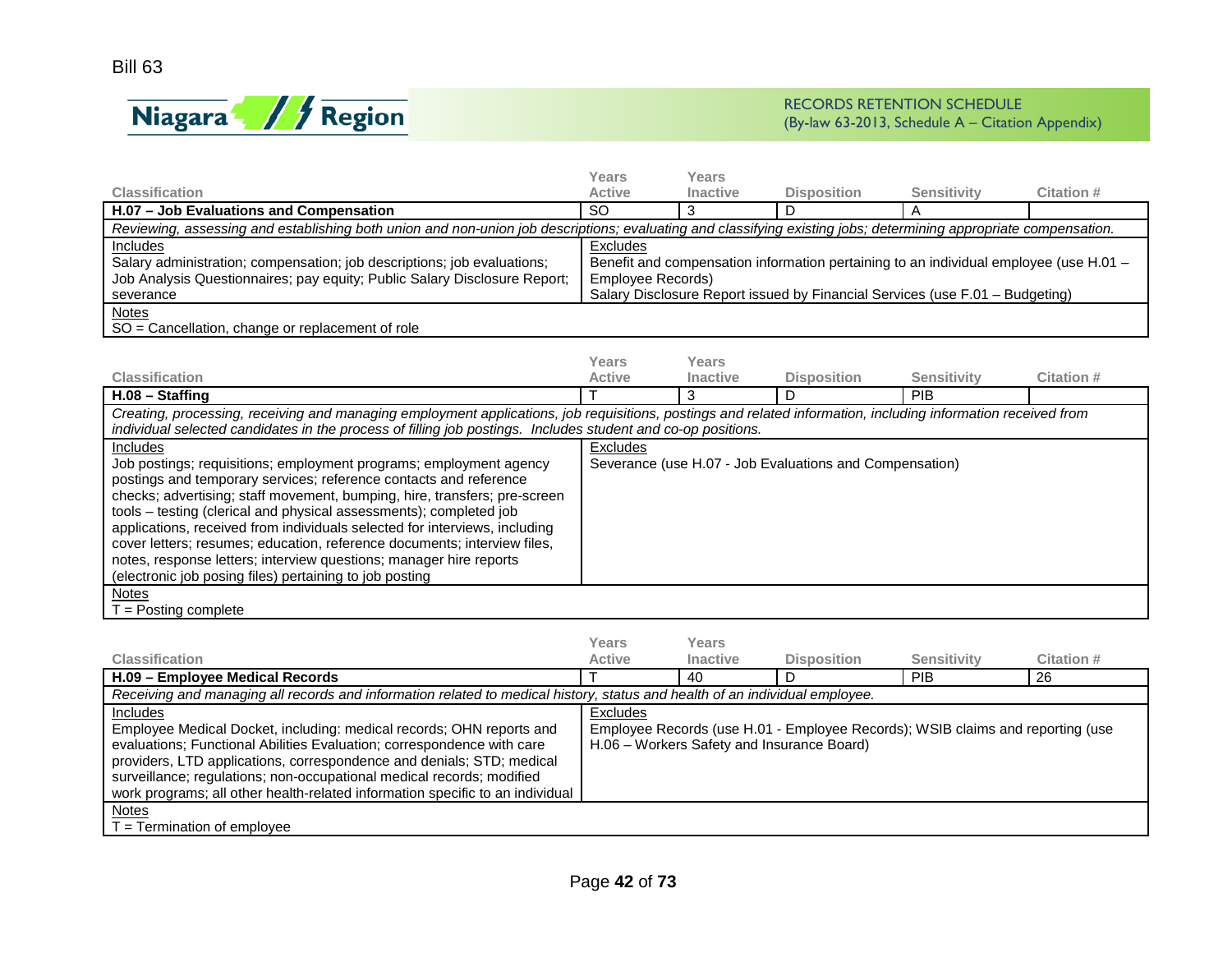

|                                                                                                                                                                                                | Years                                                                             | Years           |                    |                    |            |  |  |  |
|------------------------------------------------------------------------------------------------------------------------------------------------------------------------------------------------|-----------------------------------------------------------------------------------|-----------------|--------------------|--------------------|------------|--|--|--|
| <b>Classification</b>                                                                                                                                                                          | <b>Active</b>                                                                     | <b>Inactive</b> | <b>Disposition</b> | <b>Sensitivity</b> | Citation # |  |  |  |
| H.10 - Performance Management                                                                                                                                                                  | SO                                                                                |                 |                    |                    |            |  |  |  |
| Developing programs designed to support the appraisal, evaluation and coaching of employees on matters related to performance.<br>Establishing workplace standards and expectations for staff. |                                                                                   |                 |                    |                    |            |  |  |  |
| <b>Includes</b><br>Performance management programs and all related records, including<br>development and execution; corporate standards for performance;<br>evaluation matrices and criteria   | <b>Excludes</b><br>Completed performance appraisals (use H.01 - Employee Records) |                 |                    |                    |            |  |  |  |
| <b>Notes</b><br>SO = Replacement or obsolescence of performance management program                                                                                                             |                                                                                   |                 |                    |                    |            |  |  |  |

|                                                                                                      | Years                                                                          | Years           |                                                                                       |             |            |  |  |  |
|------------------------------------------------------------------------------------------------------|--------------------------------------------------------------------------------|-----------------|---------------------------------------------------------------------------------------|-------------|------------|--|--|--|
| <b>Classification</b>                                                                                | <b>Active</b>                                                                  | <b>Inactive</b> | <b>Disposition</b>                                                                    | Sensitivity | Citation # |  |  |  |
| H.11 - Occupational Risk Management                                                                  | $CY+1$                                                                         |                 |                                                                                       | <b>FOI</b>  |            |  |  |  |
| Data collection, analysis and reporting on LTD, STD, WSIB and attendance support program statistics. |                                                                                |                 |                                                                                       |             |            |  |  |  |
| Includes                                                                                             | <b>Excludes</b>                                                                |                 |                                                                                       |             |            |  |  |  |
| Statistics; data analysis and summary reports                                                        |                                                                                |                 | Information about identifiable individuals and personal attendance issues (use H.01 - |             |            |  |  |  |
|                                                                                                      | Employee Records); WSIB claims (use H.06 - Workers Safety and Insurance Board) |                 |                                                                                       |             |            |  |  |  |
|                                                                                                      |                                                                                |                 |                                                                                       |             |            |  |  |  |
|                                                                                                      | Years<br>___                                                                   | Years           |                                                                                       |             |            |  |  |  |

| <b>Classification</b>                                                                                                                                                  | <b>Active</b> | <b>Inactive</b> | <b>Disposition</b> | Sensitivity | Citation # |  |
|------------------------------------------------------------------------------------------------------------------------------------------------------------------------|---------------|-----------------|--------------------|-------------|------------|--|
| H.12 - Exposure Management                                                                                                                                             | $EP+1$        | 20 or 40        |                    | PIB         | -26        |  |
| Incident reporting for instances of exposure to designated or controlled substances experienced by employees.                                                          |               |                 |                    |             |            |  |
| Includes                                                                                                                                                               | Excludes      |                 |                    |             |            |  |
| Exposure records; related medical information; incident reports for                                                                                                    |               |                 |                    |             |            |  |
| particular cases.                                                                                                                                                      |               |                 |                    |             |            |  |
| <b>Notes</b>                                                                                                                                                           |               |                 |                    |             |            |  |
| 20 or 40 year retention is determined by legislation, severity of case and/or age of employee at the time of incident. See Citation Appendix #26 for more information. |               |                 |                    |             |            |  |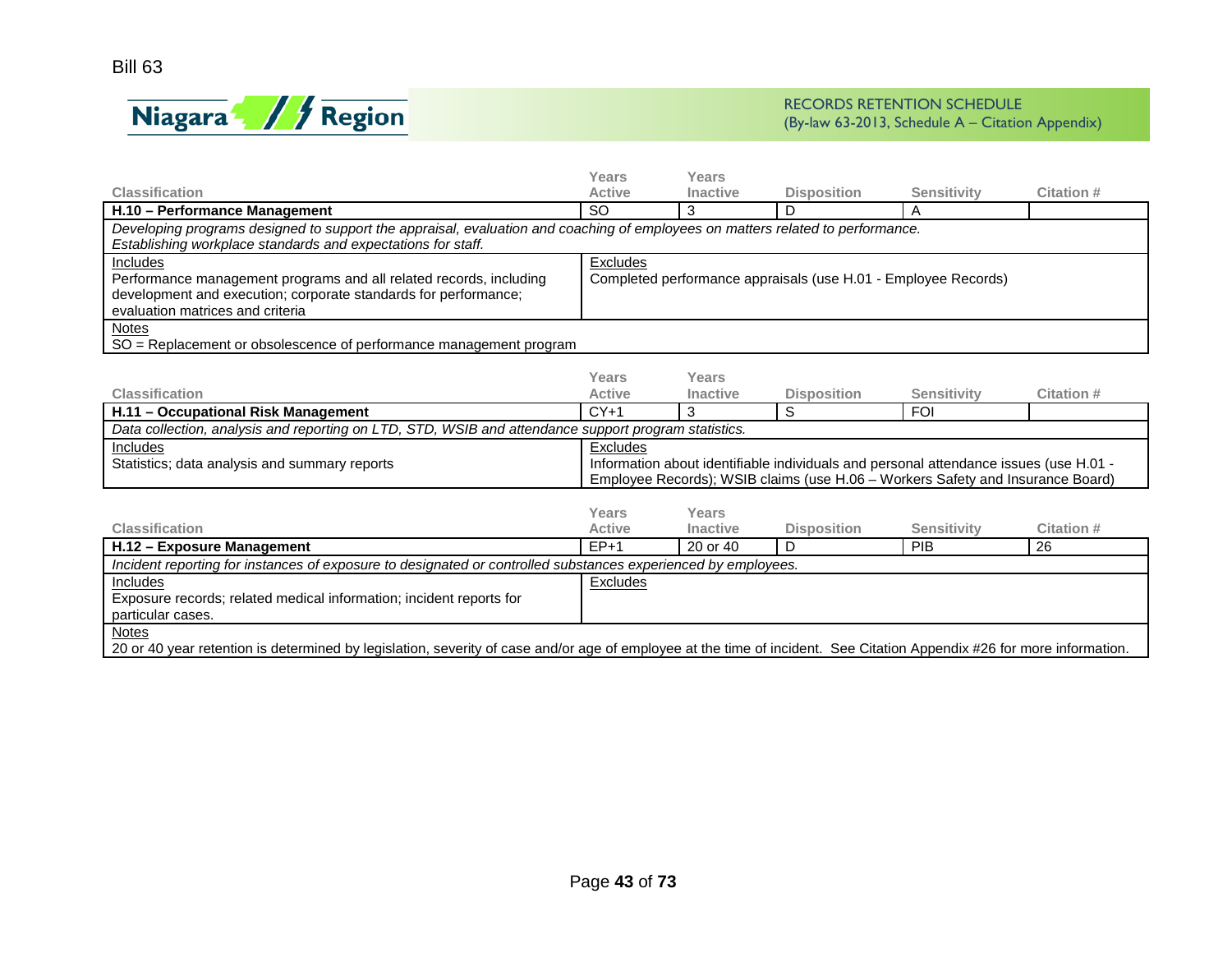

# **L Legal Protection**

This series includes records which support the development and ongoing protection of Niagara Region's legal interests, rights, relationships and assets, including application of compliance strategies, risk controls, legal instruments, and judicial or quasi-judicial proceedings.

|                                                                                                                      | Years         | Years           |                    |             |            |  |  |  |
|----------------------------------------------------------------------------------------------------------------------|---------------|-----------------|--------------------|-------------|------------|--|--|--|
| <b>Classification</b>                                                                                                | <b>Active</b> | <b>Inactive</b> | <b>Disposition</b> | Sensitivity | Citation # |  |  |  |
| L.00 - Legal Consultation                                                                                            | $CY+1$        |                 |                    | <b>FOI</b>  | 27         |  |  |  |
| Delivery of ad hoc or minor advisory legal services to clients which do not warrant creation of an actual case file. |               |                 |                    |             |            |  |  |  |
| Includes                                                                                                             | Excludes      |                 |                    |             |            |  |  |  |
| Correspondence in all formats; opinions; precedents; research material;                                              |               |                 |                    |             |            |  |  |  |
| notes; legal advice                                                                                                  |               |                 |                    |             |            |  |  |  |
| <b>Notes</b>                                                                                                         |               |                 |                    |             |            |  |  |  |
| Content is typically arranged by client (i.e. department name) and/or year.                                          |               |                 |                    |             |            |  |  |  |
| File numbers include Primary and Secondary corporate classifications, followed by a unique divisional number.        |               |                 |                    |             |            |  |  |  |

|                                                                                                                                                                       | Years    | Years           |                                                                                  |                    |            |  |  |  |
|-----------------------------------------------------------------------------------------------------------------------------------------------------------------------|----------|-----------------|----------------------------------------------------------------------------------|--------------------|------------|--|--|--|
| <b>Classification</b>                                                                                                                                                 | Active   | <b>Inactive</b> | <b>Disposition</b>                                                               | <b>Sensitivity</b> | Citation # |  |  |  |
| L.01 - Agreement Development                                                                                                                                          | $T+1$    | 14              |                                                                                  | <b>FOI</b>         | -28        |  |  |  |
| Negotiating and drafting agreements to be entered in to by Niagara Region, including agreements governing all areas i.e. fixed asset purchasing, sales, construction, |          |                 |                                                                                  |                    |            |  |  |  |
| funding, public infrastructure operation, employment, labour relations, student placement. Includes holding of original agreements for reference and operational      |          |                 |                                                                                  |                    |            |  |  |  |
| purposes, once approved.                                                                                                                                              |          |                 |                                                                                  |                    |            |  |  |  |
| <b>Includes</b>                                                                                                                                                       | Excludes |                 |                                                                                  |                    |            |  |  |  |
| Original, signed agreements; original, signed contracts; all associated                                                                                               |          |                 | All agreements and other records directly related to the use, crossing, leasing, |                    |            |  |  |  |
| schedules, appendices, annexes, and addenda; working papers; drafts;                                                                                                  |          |                 | purchasing and/or sale of land (use L.04 – Property Interest Development)        |                    |            |  |  |  |
| agreement correspondence                                                                                                                                              |          |                 |                                                                                  |                    |            |  |  |  |
| <b>Notes</b>                                                                                                                                                          |          |                 |                                                                                  |                    |            |  |  |  |
| F = Termination or end of contract, expiry of agreement                                                                                                               |          |                 |                                                                                  |                    |            |  |  |  |

|                                                                                                                                                                                                                                                                                                            | Years         | Years           |                                                 |             |            |  |  |
|------------------------------------------------------------------------------------------------------------------------------------------------------------------------------------------------------------------------------------------------------------------------------------------------------------|---------------|-----------------|-------------------------------------------------|-------------|------------|--|--|
| <b>Classification</b>                                                                                                                                                                                                                                                                                      | <b>Active</b> | <b>Inactive</b> | <b>Disposition</b>                              | Sensitivity | Citation # |  |  |
| L.02 - Legislation Development                                                                                                                                                                                                                                                                             | $EP+1$        | 14              |                                                 | FOI         | 28         |  |  |
| Developing municipal by-laws and other legislation, including new legislation and the amendment or repeal of existing legislation. Supporting activities include legal<br>research, drafting of legal language, review of draft by-laws, and interpretation of related federal and provincial legislation. |               |                 |                                                 |             |            |  |  |
| Includes<br>Records related to legislation development, including draft by-laws; draft<br>laws; external legal advice; legal opinions; precedents; research material;<br>meeting notes and correspondence                                                                                                  | Excludes      |                 | Final, approved by-laws (use $C.01 - By-Laws$ ) |             |            |  |  |
| <b>Notes</b><br>$EP = Completion$ of draft legislation, submission for authoritative approval                                                                                                                                                                                                              |               |                 |                                                 |             |            |  |  |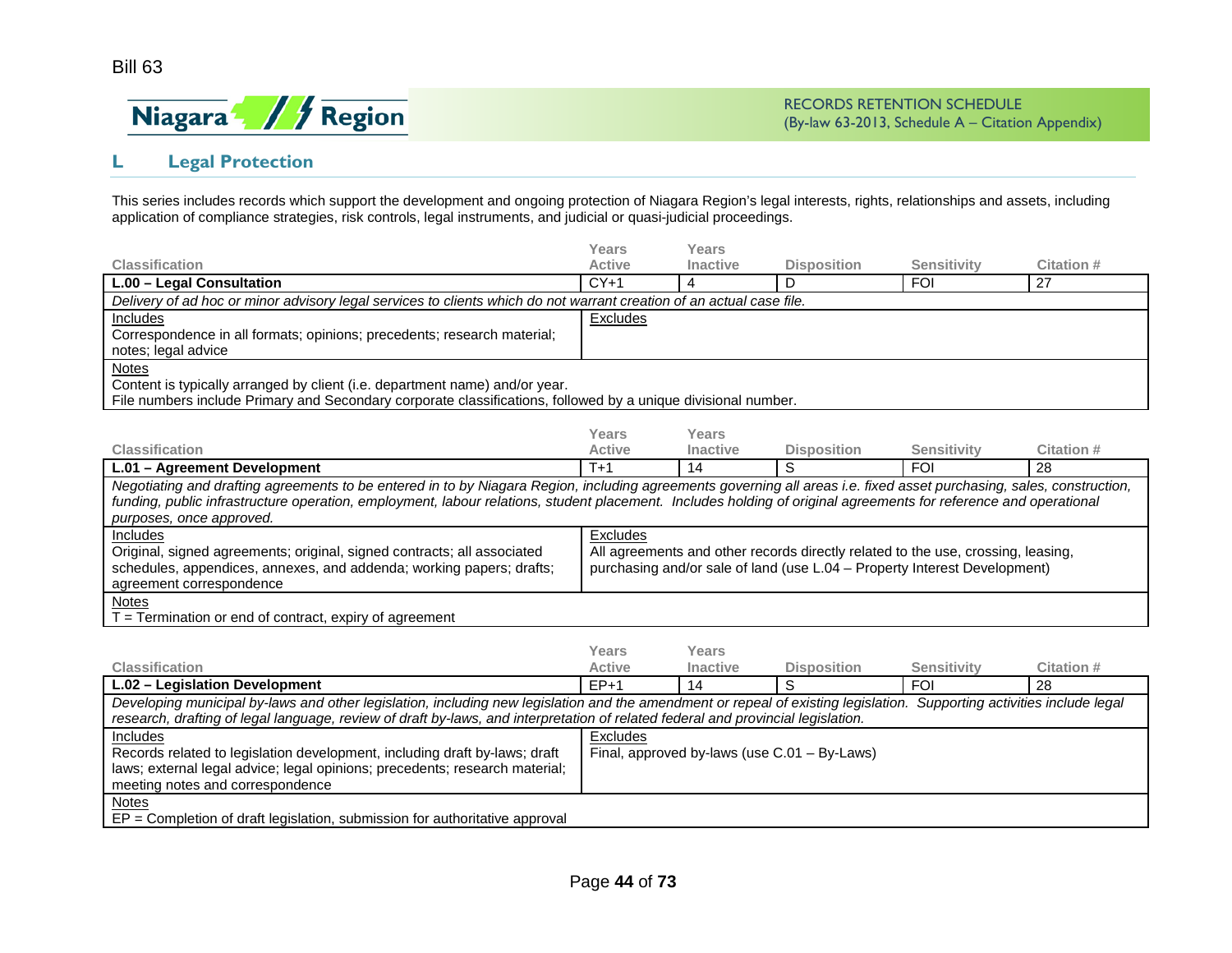

|                                                                                          | Years         | Years           |                                                         |                    |                   |  |  |  |
|------------------------------------------------------------------------------------------|---------------|-----------------|---------------------------------------------------------|--------------------|-------------------|--|--|--|
| <b>Classification</b>                                                                    | <b>Active</b> | <b>Inactive</b> | <b>Disposition</b>                                      | <b>Sensitivity</b> | <b>Citation #</b> |  |  |  |
| L.03 - Litigation and Dispute Resolution                                                 | $EP+1$        | 14              | S                                                       | <b>FOI</b>         | 28                |  |  |  |
| Pursuing or defending legal actions and claims other than insurance claims.              |               |                 |                                                         |                    |                   |  |  |  |
| Includes negotiation of settlements, court actions, appeals, tribunals and prosecutions. |               |                 |                                                         |                    |                   |  |  |  |
| Includes                                                                                 | Excludes      |                 |                                                         |                    |                   |  |  |  |
| Notices of claim; external legal advice; opinions; precedents; legal                     |               |                 | Insurance claims (use L.05 - Insurance Risk Management) |                    |                   |  |  |  |
| research; copies of relevant agreements and other documentation;                         |               |                 |                                                         |                    |                   |  |  |  |
| evidence; exhibits; pleading; judgments; appeal documentation;                           |               |                 |                                                         |                    |                   |  |  |  |
| productions; orders; tribunal documentation; resolution documentation and                |               |                 |                                                         |                    |                   |  |  |  |
| correspondence; POA prosecutions; by-law enforcement court                               |               |                 |                                                         |                    |                   |  |  |  |
| proceedings, i.e. tobacco control; Small Claims Court and Superior Court                 |               |                 |                                                         |                    |                   |  |  |  |
| enforcement documents for which fines have been paid in full                             |               |                 |                                                         |                    |                   |  |  |  |
| <b>Notes</b>                                                                             |               |                 |                                                         |                    |                   |  |  |  |
| $EP = Dispute resolved and/or claim settled$                                             |               |                 |                                                         |                    |                   |  |  |  |
|                                                                                          |               |                 |                                                         |                    |                   |  |  |  |
|                                                                                          | Years         | Years           |                                                         |                    |                   |  |  |  |
| <b>Classification</b>                                                                    | <b>Active</b> | Inactive        | <b>Disposition</b>                                      | <b>Sensitivity</b> | <b>Citation #</b> |  |  |  |
| L.04 – Property Interest Development                                                     | $EP+1$        | N/A             | P                                                       | <b>FOI</b>         | 28, 29, 30        |  |  |  |
| Transactions related to Niagara Region's real and intellectual property interests.       |               |                 |                                                         |                    |                   |  |  |  |

*Acquisition, disposition and preservation of interest in lands (fee simple, leasehold, license, easement, acquisition, encroachment possession), dedication of lands as public highway, road closures, land and road transfers, pipe crossing, expropriations, participation in land-related hearings (i.e. OMB), sales and purchases. Includes application for and registration of intellectual property rights, including copyright, patents and trademarks.*

| mcludes application for and registration of intellectual property rights, including copyright, patents and trademarks.                                                                                                                                                                                                                                                                           |                                                                                                                                                                                                                            |  |  |  |  |  |  |
|--------------------------------------------------------------------------------------------------------------------------------------------------------------------------------------------------------------------------------------------------------------------------------------------------------------------------------------------------------------------------------------------------|----------------------------------------------------------------------------------------------------------------------------------------------------------------------------------------------------------------------------|--|--|--|--|--|--|
| Includes                                                                                                                                                                                                                                                                                                                                                                                         | Excludes                                                                                                                                                                                                                   |  |  |  |  |  |  |
| All land-related contracts and agreements (sale agreements, purchase<br>agreements, leases, easements, crossings); licences; permits; notices;<br>sales data copyright applications; copyright registrations; trademark<br>applications; trademark registrations; patent applications; patent<br>registrations; supporting documents; correspondence re: property<br>acquisition and development | Original contracts and agreements not related to property (use L.01 - Agreement<br>Development); documentation created, sent and received prior to actual property<br>acquisition (use L.07 – Property Project Management) |  |  |  |  |  |  |
| Notes                                                                                                                                                                                                                                                                                                                                                                                            |                                                                                                                                                                                                                            |  |  |  |  |  |  |
| $EP = Disposition$ of property and remediation of environmental impacts                                                                                                                                                                                                                                                                                                                          |                                                                                                                                                                                                                            |  |  |  |  |  |  |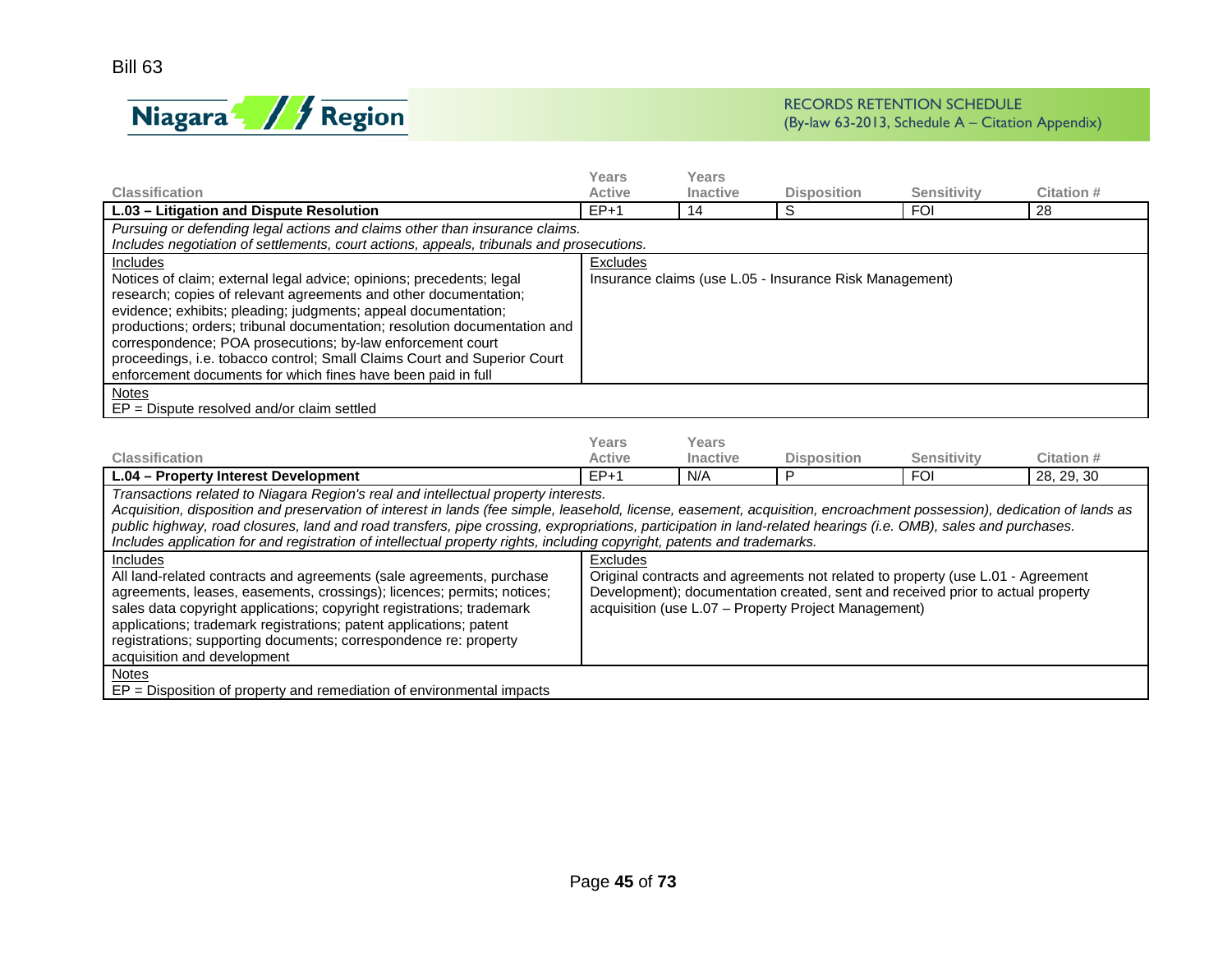

|                                                                                                                                                            | Years                                                                    | Years           |                                                                                       |             |            |  |  |  |
|------------------------------------------------------------------------------------------------------------------------------------------------------------|--------------------------------------------------------------------------|-----------------|---------------------------------------------------------------------------------------|-------------|------------|--|--|--|
| <b>Classification</b>                                                                                                                                      | <b>Active</b>                                                            | <b>Inactive</b> | <b>Disposition</b>                                                                    | Sensitivity | Citation # |  |  |  |
| L.05 - Insurance Risk Management                                                                                                                           | $SO+1$                                                                   | 14              |                                                                                       | FOI         | -28        |  |  |  |
| Assessing and mitigating risks to Niagara Region, including negotiating and developing insurance policies and oversight of claims under relevant policies. |                                                                          |                 |                                                                                       |             |            |  |  |  |
| <b>Includes</b>                                                                                                                                            | Excludes                                                                 |                 |                                                                                       |             |            |  |  |  |
| Insurance policies; Certificates of Insurance not provided through Niagara                                                                                 |                                                                          |                 | Risk Management Committee (use A.03 - Employee Committees and Collaboration);         |             |            |  |  |  |
| Region procurement processes; renewals; correspondence with providers                                                                                      |                                                                          |                 | individual insurance claims (use L.06 - Insurance Claims Resolution); Certificates of |             |            |  |  |  |
|                                                                                                                                                            | Insurance provided through procurement processes (use F.08 - Purchasing) |                 |                                                                                       |             |            |  |  |  |
| <b>Notes</b>                                                                                                                                               |                                                                          |                 |                                                                                       |             |            |  |  |  |
| SO = Insurance policy rescinded or superseded                                                                                                              |                                                                          |                 |                                                                                       |             |            |  |  |  |

| <b>Classification</b>                                                                                                                                                                                                                                               | Years<br><b>Active</b>  | Years           |                    | <b>Sensitivity</b> | Citation #                                                                                  |
|---------------------------------------------------------------------------------------------------------------------------------------------------------------------------------------------------------------------------------------------------------------------|-------------------------|-----------------|--------------------|--------------------|---------------------------------------------------------------------------------------------|
|                                                                                                                                                                                                                                                                     |                         | <b>Inactive</b> | <b>Disposition</b> |                    |                                                                                             |
| L.06 - Insurance Claims Resolution                                                                                                                                                                                                                                  | $E P+1$                 | 14              | S (see notes)      | <b>FOI</b>         | 28                                                                                          |
| Initiating, administering and resolving insurance claims either by or against Niagara Region and its clients.                                                                                                                                                       |                         |                 |                    |                    |                                                                                             |
| Includes<br>Notices of claim; external legal advice; opinions; precedents; legal<br>research; copies of relevant policies and certificates; exhibits; pleadings;<br>judgments; appeal documentation re: insurance claims; instances of<br>bodily injury (see notes) | Excludes<br>Resolution) |                 |                    |                    | Legal claims not directly related to an insurance policy (use L.03 - Litigation and Dispute |
| <b>Notes</b><br>Bodily Injury records require Permanent retention.                                                                                                                                                                                                  |                         |                 |                    |                    |                                                                                             |

| <b>Classification</b>                                                                                                                                                                            | Years<br><b>Active</b>                                                                                                     | Years<br><b>Inactive</b> | <b>Disposition</b> | <b>Sensitivity</b> | Citation # |  |  |
|--------------------------------------------------------------------------------------------------------------------------------------------------------------------------------------------------|----------------------------------------------------------------------------------------------------------------------------|--------------------------|--------------------|--------------------|------------|--|--|
| L.07 - Property Project Management                                                                                                                                                               | $EP+1$                                                                                                                     | 14                       |                    | <b>FOI</b>         | -29        |  |  |
| Project management for real property prior to a real property transaction, including research and negotiations.                                                                                  |                                                                                                                            |                          |                    |                    |            |  |  |
| <b>Includes</b><br>All records associated with the process prior to a property transaction or<br>Capital Project, including potential transactions; general research;<br>inquiries and projects. | Excludes<br>Real property transactions (use L.04 - Property Interest Development); approved Capital<br>Projects (use O.01) |                          |                    |                    |            |  |  |
| <b>Notes</b><br>$EP = When$ a project results in a transaction, or a negotiation occurs but does not result in a transaction.                                                                    |                                                                                                                            |                          |                    |                    |            |  |  |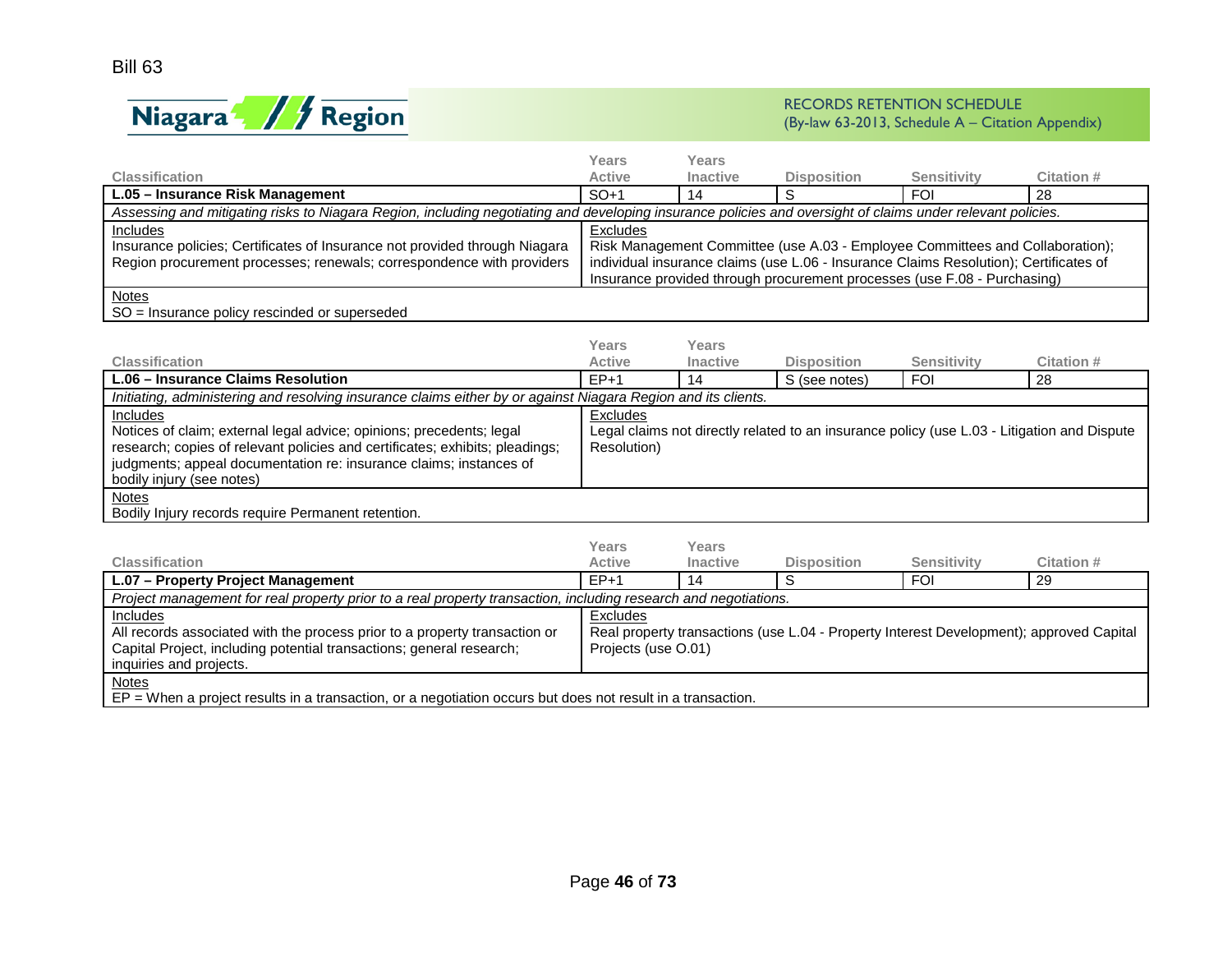

# **M Communications and Public Relations**

| <b>Classification</b>                                                                                                                                               | Years<br><b>Active</b> | Years<br>Inactive | <b>Disposition</b>          |                         | Citation # |  |  |  |
|---------------------------------------------------------------------------------------------------------------------------------------------------------------------|------------------------|-------------------|-----------------------------|-------------------------|------------|--|--|--|
| M.00 - Communications and Public Relations                                                                                                                          | $SO+1$                 | 2                 | S                           | <b>Sensitivity</b><br>A |            |  |  |  |
| Communicating to the public in all forms, disseminating information to clients and the public at large through a wide variety of media.                             |                        |                   |                             |                         |            |  |  |  |
| Includes                                                                                                                                                            |                        |                   |                             |                         |            |  |  |  |
| Speaking notes; records of public presentations; public educational events; promotional material; educational publications; pamphlets; brochures; publicly          |                        |                   |                             |                         |            |  |  |  |
| disseminated information; media releases; outreach activities not related to a specific program mandate; posters; public notices; fundraising; ceremonies; special  |                        |                   |                             |                         |            |  |  |  |
| events; awards i.e. Regional Chair's Bursary                                                                                                                        |                        |                   |                             |                         |            |  |  |  |
| <b>Notes</b>                                                                                                                                                        |                        |                   |                             |                         |            |  |  |  |
| SO = Material irrelevant or inaccurate                                                                                                                              |                        |                   |                             |                         |            |  |  |  |
|                                                                                                                                                                     |                        |                   |                             |                         |            |  |  |  |
| <b>Classification</b>                                                                                                                                               | Years<br><b>Active</b> | Years<br>Inactive |                             | <b>Sensitivity</b>      | Citation # |  |  |  |
|                                                                                                                                                                     |                        |                   | <b>Disposition</b><br>$P^*$ |                         |            |  |  |  |
| M.02 - Niagara Region Archives                                                                                                                                      | $CY+1$                 | N/A               |                             | A                       |            |  |  |  |
| Commemorating and preserving records of historical or archival value to Niagara Region.                                                                             |                        |                   |                             |                         |            |  |  |  |
| Includes                                                                                                                                                            |                        |                   |                             |                         |            |  |  |  |
| Annual reports; logo and Coat of Arms; inaugural addresses to Council; scrap books; minutes of the former Lincoln and Welland Counties; photographs; invitations;   |                        |                   |                             |                         |            |  |  |  |
| programs; wide range of material with historical significance, documenting the evolution of programs, decision-making and community involvement at Niagara Region.  |                        |                   |                             |                         |            |  |  |  |
| Notes<br>Archival identification and preservation of corporate records is coordinated through Information Management Services and the Office of the Regional Clerk. |                        |                   |                             |                         |            |  |  |  |
|                                                                                                                                                                     |                        |                   |                             |                         |            |  |  |  |
|                                                                                                                                                                     | Years                  | Years             |                             |                         |            |  |  |  |
| <b>Classification</b>                                                                                                                                               | <b>Active</b>          | <b>Inactive</b>   | <b>Disposition</b>          | <b>Sensitivity</b>      | Citation # |  |  |  |
| M.04 - Graphic Design and Visual Communication                                                                                                                      | $CY+1$                 | 2                 | D                           | A                       |            |  |  |  |
| Design process and configuration of all publications, banners, logos and other signage.                                                                             |                        |                   |                             |                         |            |  |  |  |
| Includes                                                                                                                                                            |                        |                   |                             |                         |            |  |  |  |
| Design files; graphic design requisitions; design consultations; logo development; Visual Standards and Identity Guide; sign orders; corporate fonts                |                        |                   |                             |                         |            |  |  |  |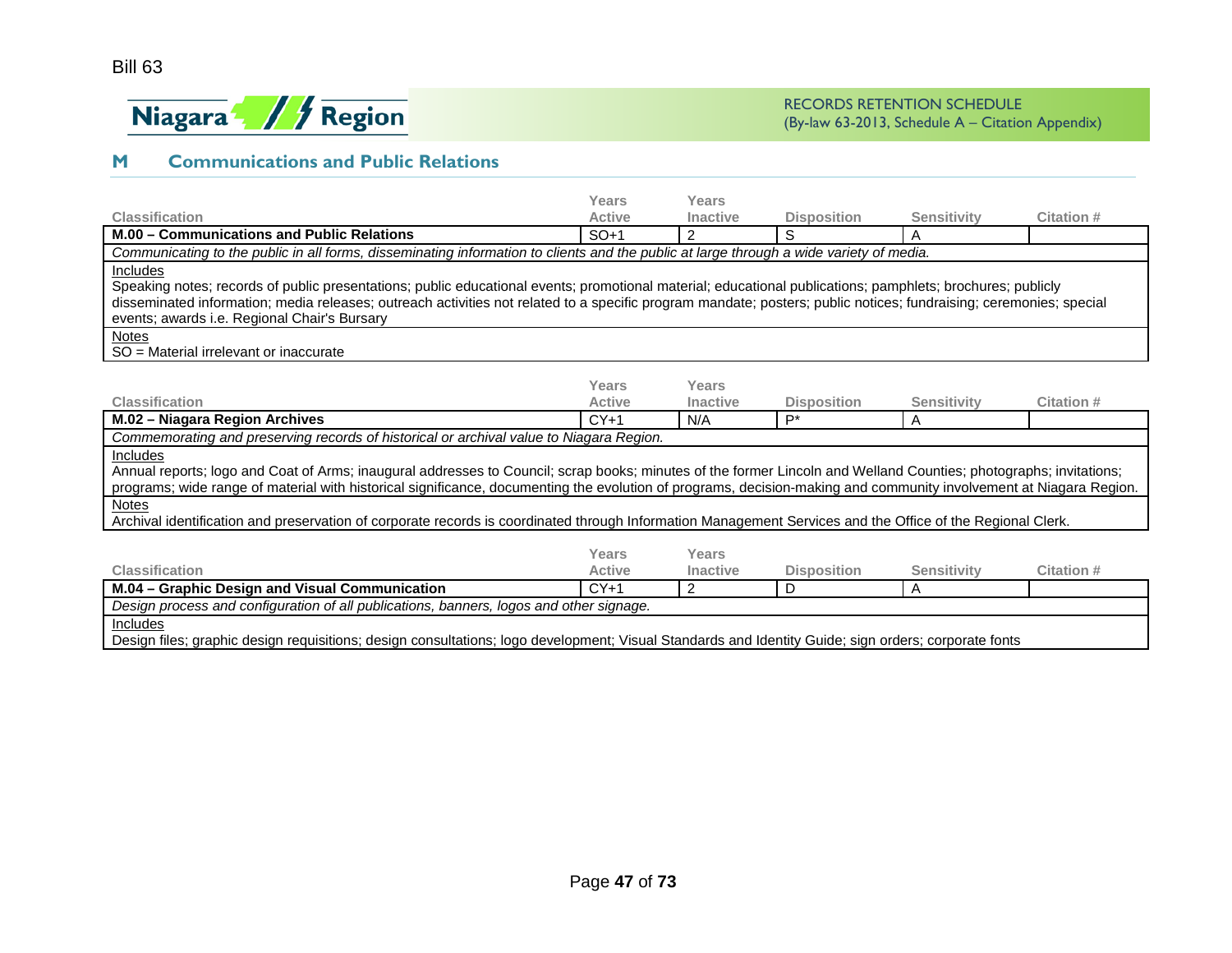# Bill 63



# **O Operations**

|                                                                                                                     | <b>Years</b>                                                                                                                             | Years                                 |                    |                                                                           |                                                                                       |  |  |  |
|---------------------------------------------------------------------------------------------------------------------|------------------------------------------------------------------------------------------------------------------------------------------|---------------------------------------|--------------------|---------------------------------------------------------------------------|---------------------------------------------------------------------------------------|--|--|--|
| <b>Classification</b>                                                                                               | <b>Active</b>                                                                                                                            | Inactive                              | <b>Disposition</b> | <b>Sensitivity</b>                                                        | Citation #                                                                            |  |  |  |
| O.01 - Capital Projects                                                                                             | EP                                                                                                                                       | 25                                    | S                  | <b>FOI</b>                                                                | 28                                                                                    |  |  |  |
|                                                                                                                     | Project management and associated operations for capital projects across Niagara Region, including project-related financial management. |                                       |                    |                                                                           |                                                                                       |  |  |  |
| Includes                                                                                                            | Excludes                                                                                                                                 |                                       |                    |                                                                           |                                                                                       |  |  |  |
| Design plans; engineering drawings; "as-builts"; surveys re: road                                                   |                                                                                                                                          |                                       |                    |                                                                           | Original contract and/or agreement files (use L.01 - Agreement Development); Requests |  |  |  |
| construction, culverts and bridges; grade separations; building                                                     |                                                                                                                                          | for Proposals (use F.08 - Purchasing) |                    |                                                                           |                                                                                       |  |  |  |
| construction; infrastructure and Niagara Region facilities; Capital Analyst                                         |                                                                                                                                          |                                       |                    |                                                                           |                                                                                       |  |  |  |
| files and other financial management records for capital projects                                                   |                                                                                                                                          |                                       |                    |                                                                           |                                                                                       |  |  |  |
| <b>Notes</b>                                                                                                        |                                                                                                                                          |                                       |                    |                                                                           |                                                                                       |  |  |  |
| $EP =$ Completion of project close out, including 1 year warranty period where applicable                           |                                                                                                                                          |                                       |                    |                                                                           |                                                                                       |  |  |  |
|                                                                                                                     | <b>Years</b>                                                                                                                             | Years                                 |                    |                                                                           |                                                                                       |  |  |  |
| <b>Classification</b>                                                                                               | <b>Active</b>                                                                                                                            | <b>Inactive</b>                       | <b>Disposition</b> | <b>Sensitivity</b>                                                        | <b>Citation #</b>                                                                     |  |  |  |
| O.02 - Maintenance                                                                                                  | <b>SO</b>                                                                                                                                | 2                                     | D                  | <b>FOI</b>                                                                | 31                                                                                    |  |  |  |
| Maintenance for all Niagara Region buildings, vehicles, properties and equipment, both leased and owned.            |                                                                                                                                          |                                       |                    |                                                                           |                                                                                       |  |  |  |
| Includes renovating and improving Niagara Region facilities and lands. Also includes security and safety protocols. |                                                                                                                                          |                                       |                    |                                                                           |                                                                                       |  |  |  |
| Includes                                                                                                            | Excludes                                                                                                                                 |                                       |                    |                                                                           |                                                                                       |  |  |  |
| Work orders; equipment inspection records, including waste management                                               |                                                                                                                                          |                                       |                    |                                                                           | Maintenance and log records for water and wastewater infrastructure (use O.03 - Water |  |  |  |
| equipment i.e. containers; vehicle maintenance; equipment repair;                                                   |                                                                                                                                          | and Wastewater Maintenance)           |                    |                                                                           |                                                                                       |  |  |  |
| renovation and improvement plans; fire alarm response; fire inspection                                              |                                                                                                                                          |                                       |                    |                                                                           |                                                                                       |  |  |  |
| reports; building security                                                                                          |                                                                                                                                          |                                       |                    |                                                                           |                                                                                       |  |  |  |
| <b>Notes</b>                                                                                                        |                                                                                                                                          |                                       |                    |                                                                           |                                                                                       |  |  |  |
| SO = Equipment superceded or replaced; facility vacated; machinery replaced or retired                              |                                                                                                                                          |                                       |                    |                                                                           |                                                                                       |  |  |  |
|                                                                                                                     |                                                                                                                                          |                                       |                    |                                                                           |                                                                                       |  |  |  |
|                                                                                                                     | <b>Years</b>                                                                                                                             | Years                                 |                    |                                                                           |                                                                                       |  |  |  |
| <b>Classification</b>                                                                                               | <b>Active</b>                                                                                                                            | <b>Inactive</b>                       | <b>Disposition</b> | Sensitivity                                                               | <b>Citation #</b>                                                                     |  |  |  |
| <b>O.03 - Wastewater Facility Operations</b>                                                                        | $CY+1$                                                                                                                                   | 5                                     | S                  | A                                                                         | $\overline{32}$                                                                       |  |  |  |
| Operational records for all Niagara Region wastewater facilities.                                                   |                                                                                                                                          |                                       |                    |                                                                           |                                                                                       |  |  |  |
| Includes                                                                                                            | Excludes                                                                                                                                 |                                       |                    |                                                                           |                                                                                       |  |  |  |
| Sewer facility log sheets; sewage pumping stations                                                                  |                                                                                                                                          |                                       |                    | Maintenance records related to water and wastewater (use O.09 – Water and |                                                                                       |  |  |  |
|                                                                                                                     | <b>Wastewater Maintenance)</b>                                                                                                           |                                       |                    |                                                                           |                                                                                       |  |  |  |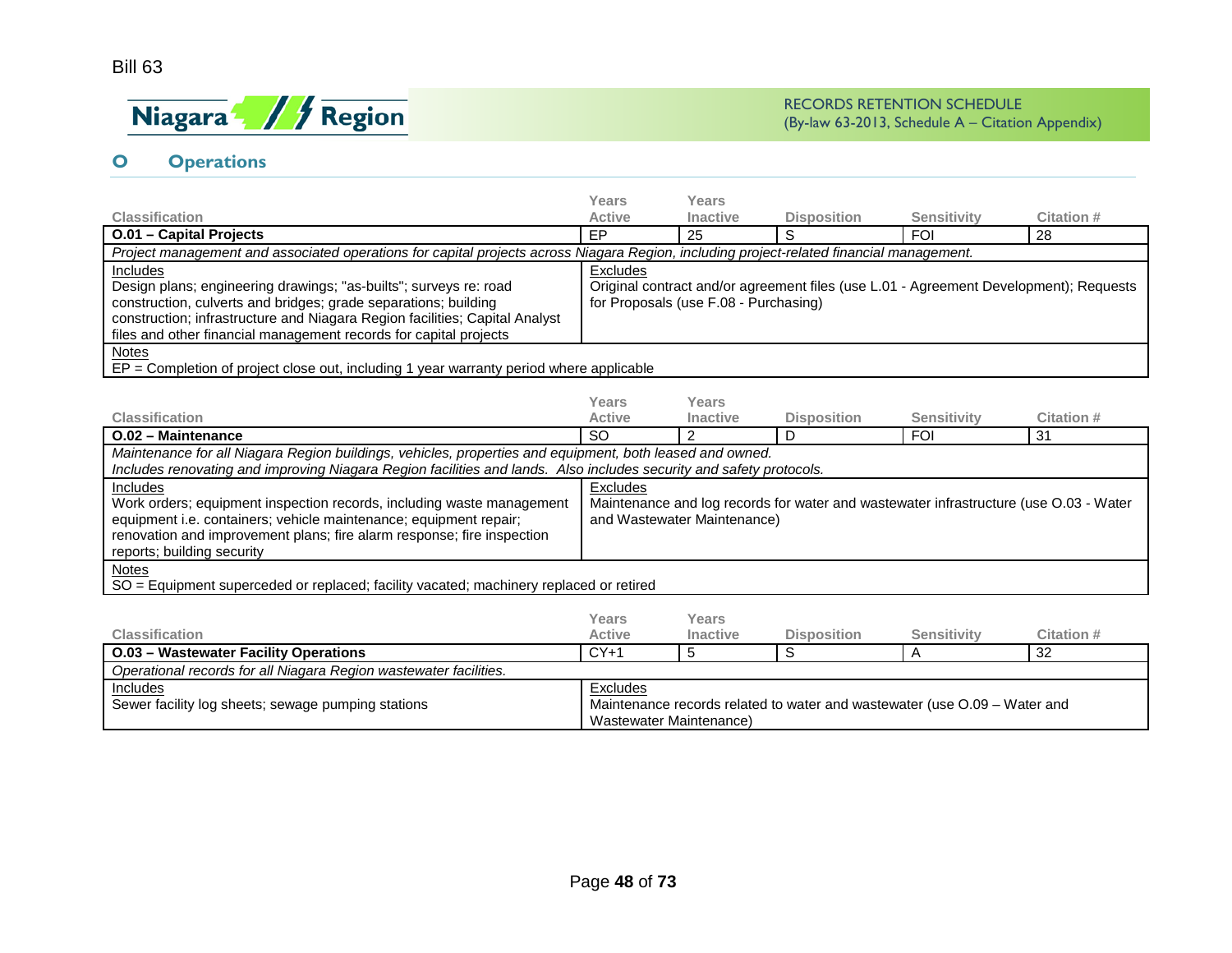

|                                                                                                                                                                           | <b>Years</b>            | <b>Years</b>    |                                                                                          |                    |            |  |  |
|---------------------------------------------------------------------------------------------------------------------------------------------------------------------------|-------------------------|-----------------|------------------------------------------------------------------------------------------|--------------------|------------|--|--|
| <b>Classification</b>                                                                                                                                                     | <b>Active</b>           | Inactive        | <b>Disposition</b>                                                                       | <b>Sensitivity</b> | Citation # |  |  |
| <b>O.04 - Water Facility Operations</b>                                                                                                                                   | $CY+1$                  | 5               | S                                                                                        | A                  | 32         |  |  |
| Operational records for all Niagara Region water facilities.                                                                                                              |                         |                 |                                                                                          |                    |            |  |  |
| Includes                                                                                                                                                                  | Excludes                |                 |                                                                                          |                    |            |  |  |
| Operational records for water plants and all other elements of the water                                                                                                  |                         |                 | Maintenance records related to water and wastewater (use O.09 - Water and                |                    |            |  |  |
| supply system.                                                                                                                                                            | Wastewater Maintenance) |                 |                                                                                          |                    |            |  |  |
|                                                                                                                                                                           |                         |                 | Water testing (use O.04.02 - Water Laboratory Testing)                                   |                    |            |  |  |
|                                                                                                                                                                           |                         |                 |                                                                                          |                    |            |  |  |
|                                                                                                                                                                           | Years                   | <b>Years</b>    |                                                                                          |                    |            |  |  |
| <b>Classification</b>                                                                                                                                                     | <b>Active</b>           | <b>Inactive</b> | <b>Disposition</b>                                                                       | <b>Sensitivity</b> | Citation # |  |  |
| O.04.02 - Water Laboratory Testing                                                                                                                                        | $CY+5$                  | 10              | D                                                                                        | A                  |            |  |  |
| Laboratory samples, collection, testing, results and reporting for water samples at water facilities.                                                                     |                         |                 |                                                                                          |                    |            |  |  |
| Includes                                                                                                                                                                  | Excludes                |                 |                                                                                          |                    |            |  |  |
| Sample collection records; test records; recorded results; lab reports                                                                                                    |                         |                 | Lab reports unrelated to water testing at water facilities (use E.10 - Environmental     |                    |            |  |  |
|                                                                                                                                                                           | Laboratory Testing)     |                 |                                                                                          |                    |            |  |  |
|                                                                                                                                                                           |                         |                 |                                                                                          |                    |            |  |  |
|                                                                                                                                                                           | Years                   | Years           |                                                                                          |                    |            |  |  |
| <b>Classification</b>                                                                                                                                                     | <b>Active</b>           | <b>Inactive</b> | <b>Disposition</b>                                                                       | Sensitivity        | Citation # |  |  |
|                                                                                                                                                                           |                         |                 |                                                                                          |                    |            |  |  |
| O.05 - Permit Issuance                                                                                                                                                    |                         | 6               | D                                                                                        | $\overline{A}$     |            |  |  |
| Issuance of permits by Niagara Region for all aspects of regulated activities, properties, events, infrastructure and facility use, including parking and regional roads. |                         |                 |                                                                                          |                    |            |  |  |
| Includes                                                                                                                                                                  | Excludes                |                 |                                                                                          |                    |            |  |  |
| All permits including those for road closure; occupancy; encroachments;                                                                                                   |                         |                 | Ministry of the Environment permits for road, sewer, water infrastructure (use O.05.02 - |                    |            |  |  |
| ingress/egress for business on Regional Roads; staff parking; licenses                                                                                                    | Ministry Permits)       |                 |                                                                                          |                    |            |  |  |
| Notes                                                                                                                                                                     |                         |                 |                                                                                          |                    |            |  |  |
| $T =$ Expiry of permit                                                                                                                                                    |                         |                 |                                                                                          |                    |            |  |  |
|                                                                                                                                                                           |                         |                 |                                                                                          |                    |            |  |  |
|                                                                                                                                                                           | Years                   | Years           |                                                                                          |                    |            |  |  |
| <b>Classification</b>                                                                                                                                                     | <b>Active</b>           | Inactive        | <b>Disposition</b>                                                                       | <b>Sensitivity</b> | Citation # |  |  |
| O.05.02 - Ministry of the Environment Permits                                                                                                                             |                         | 10              | S                                                                                        | Α                  |            |  |  |
| Holding and maintaining all permits issued to Niagara Region by the Ministry of Environment.                                                                              |                         |                 |                                                                                          |                    |            |  |  |
| Includes                                                                                                                                                                  | Excludes                |                 |                                                                                          |                    |            |  |  |
| Permits issued by the Ministry of the Environment and related                                                                                                             |                         |                 | Permits issued by Niagara Region (use O.05 - Permit Issuance)                            |                    |            |  |  |
| correspondence re: roads, sewer, water, road closures, occupancy,                                                                                                         |                         |                 |                                                                                          |                    |            |  |  |
| encroachments, ingress/egress for businesses on regional roads                                                                                                            |                         |                 |                                                                                          |                    |            |  |  |
| <b>Notes</b><br>$T =$ Expiry of permit                                                                                                                                    |                         |                 |                                                                                          |                    |            |  |  |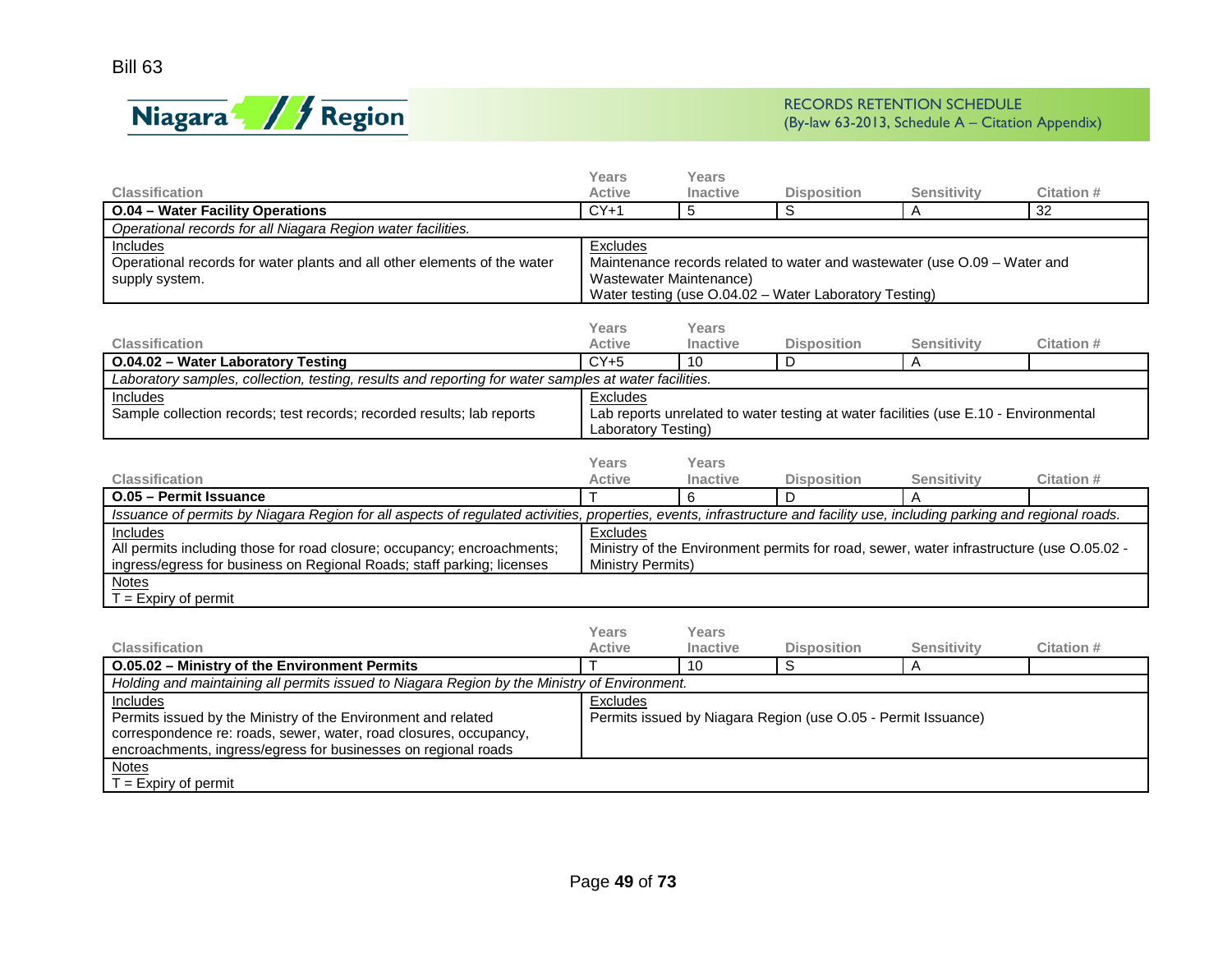

|                                                                                                                                | Years         | Years           |                                                                               |                    |            |  |
|--------------------------------------------------------------------------------------------------------------------------------|---------------|-----------------|-------------------------------------------------------------------------------|--------------------|------------|--|
| <b>Classification</b>                                                                                                          | <b>Active</b> | <b>Inactive</b> | <b>Disposition</b>                                                            | <b>Sensitivity</b> | Citation # |  |
| O.06 - Service Requests and Dispatch Logs                                                                                      | $CY+1$        | 6               | D                                                                             | <b>FOI</b>         |            |  |
| Responding to dispatch calls and service requests, including those that occur outside of normal business hours; logging calls. |               |                 |                                                                               |                    |            |  |
| Includes                                                                                                                       | Excludes      |                 |                                                                               |                    |            |  |
| Records of dispatch and service requests for water, sewer, road repairs;                                                       |               |                 | EMS and 9-1-1 response, ambulance dispatch (use R.00 - Public Safety and      |                    |            |  |
| signal malfunctions; dispatcher logs                                                                                           |               |                 | Emergency Operations or R.04 - Ambulance Services)                            |                    |            |  |
|                                                                                                                                |               |                 |                                                                               |                    |            |  |
|                                                                                                                                | Years         | Years           |                                                                               |                    |            |  |
| <b>Classification</b>                                                                                                          | <b>Active</b> | <b>Inactive</b> | <b>Disposition</b>                                                            | <b>Sensitivity</b> | Citation # |  |
| <b>O.08 - Biosolids Facility Operations</b>                                                                                    | $CY+1$        | 5               | S                                                                             | <b>FOI</b>         |            |  |
| Management of biosolids facilities and operations.                                                                             |               |                 |                                                                               |                    |            |  |
| Includes                                                                                                                       | Excludes      |                 |                                                                               |                    |            |  |
| Records related to the management of biosolids, including                                                                      |               |                 |                                                                               |                    |            |  |
| correspondence and reports, operations of the biosolids facilities.                                                            |               |                 |                                                                               |                    |            |  |
|                                                                                                                                |               |                 |                                                                               |                    |            |  |
|                                                                                                                                | Years         | Years           |                                                                               |                    |            |  |
| <b>Classification</b>                                                                                                          | <b>Active</b> | <b>Inactive</b> | <b>Disposition</b>                                                            | <b>Sensitivity</b> | Citation # |  |
| O.09 - Water and Wastewater Maintenance                                                                                        | $CY+1$        | 5               | D                                                                             | <b>FOI</b>         | 32         |  |
| Maintenance records for all Water and Wastewater facilities.                                                                   |               |                 |                                                                               |                    |            |  |
| Includes                                                                                                                       | Excludes      |                 |                                                                               |                    |            |  |
| Maintenance records for all water and wastewater plants, including history                                                     |               |                 | Maintenance records unrelated to water and waste water facilities (use O.02 - |                    |            |  |
| of repairs, work orders, inspections, equipment                                                                                | Maintenance)  |                 |                                                                               |                    |            |  |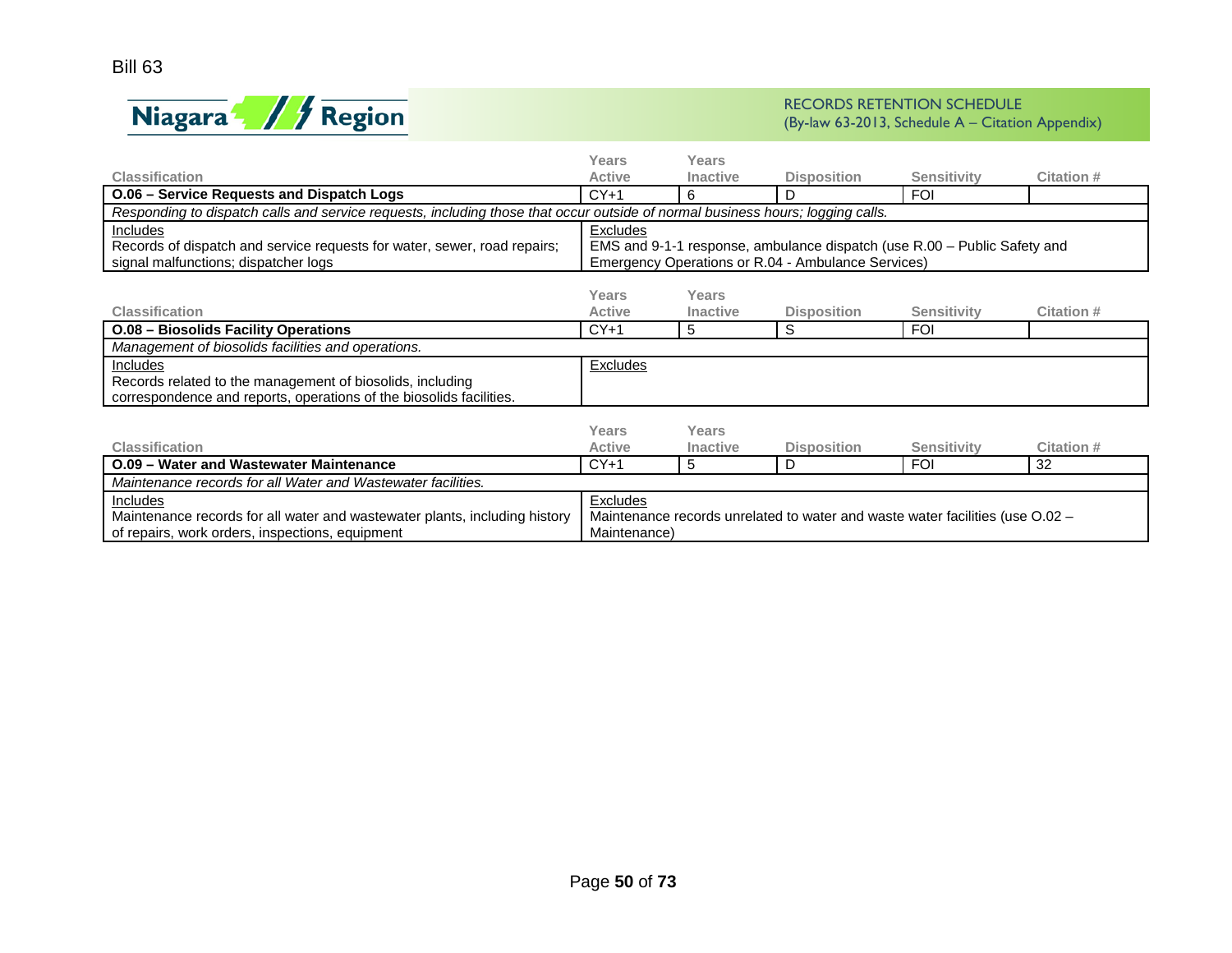

# **P Public Health**

|                                                                                                                                                                                                                                                 | Years         | Years           |                                                                                                                                                                                                                                                                                                                                                                                                                                         |                    |            |  |  |  |
|-------------------------------------------------------------------------------------------------------------------------------------------------------------------------------------------------------------------------------------------------|---------------|-----------------|-----------------------------------------------------------------------------------------------------------------------------------------------------------------------------------------------------------------------------------------------------------------------------------------------------------------------------------------------------------------------------------------------------------------------------------------|--------------------|------------|--|--|--|
| <b>Classification</b>                                                                                                                                                                                                                           | <b>Active</b> | <b>Inactive</b> | <b>Disposition</b>                                                                                                                                                                                                                                                                                                                                                                                                                      | <b>Sensitivity</b> | Citation # |  |  |  |
| P.01 - Public Health Financial Management and Reporting                                                                                                                                                                                         | $T+1$         |                 |                                                                                                                                                                                                                                                                                                                                                                                                                                         | <b>FOI</b>         | 18         |  |  |  |
| Management of records related to Ministry of Health and Long Term Care budgets, funding agreements, accountability agreements, and supporting documentation.                                                                                    |               |                 |                                                                                                                                                                                                                                                                                                                                                                                                                                         |                    |            |  |  |  |
| <b>Includes</b><br>Ministry of Health and Long Term Care budget documents, funding and<br>financial statements re: funding agreements and reporting; work plans<br>related to funding agreements.                                               | Excludes      |                 | General administrative operations and daily administrative activities (use A.00 -<br>Administrative Operations); all Public Health budgets and financial reporting not related<br>to MHLTC (use F.01 - Budgets and F.02 - Financial Reporting); non-financial original<br>agreements signed by Public Health (use L.01 - Agreement Development); surveys re:<br>general population health (use P.02.04 - Disease Inventory and Control) |                    |            |  |  |  |
| <b>Notes</b><br>$\tau$ , and the set of the set of the set of the set of the set of the set of the set of the set of the set of the set of the set of the set of the set of the set of the set of the set of the set of the set of the set of t |               |                 |                                                                                                                                                                                                                                                                                                                                                                                                                                         |                    |            |  |  |  |

T = Termination or completion of funding agreement and related financial processes.

Final retention period may vary depending on date of funding period expiry date.

|                                                                                                                                                      | Years       | Years           |                                                                              |                    |            |  |  |
|------------------------------------------------------------------------------------------------------------------------------------------------------|-------------|-----------------|------------------------------------------------------------------------------|--------------------|------------|--|--|
| <b>Classification</b>                                                                                                                                | Active      | <b>Inactive</b> | <b>Disposition</b>                                                           | <b>Sensitivity</b> | Citation # |  |  |
| P.01.04 - Public Health Accreditation                                                                                                                | EP          | N/A             |                                                                              | <b>FOI</b>         |            |  |  |
| Compiling, researching and submitting all information subject to Public Health Accreditation process, including Accreditation review and assessment. |             |                 |                                                                              |                    |            |  |  |
| <b>Includes</b>                                                                                                                                      | Excludes    |                 |                                                                              |                    |            |  |  |
| Correspondence re: Accreditation; summary reports; Accreditation project                                                                             |             |                 | Original corporate or departmental policy documents (use A.05 - Policies and |                    |            |  |  |
| files; final assessment; project scope and planning; Accreditation Sherpa                                                                            | Procedures) |                 |                                                                              |                    |            |  |  |
| site content                                                                                                                                         |             |                 |                                                                              |                    |            |  |  |
| Notes                                                                                                                                                |             |                 |                                                                              |                    |            |  |  |
| $EP = End of accreditation period$                                                                                                                   |             |                 |                                                                              |                    |            |  |  |

|                                                                         | Years                                                                                                                   | Years           |                                                                                  |             |            |  |  |
|-------------------------------------------------------------------------|-------------------------------------------------------------------------------------------------------------------------|-----------------|----------------------------------------------------------------------------------|-------------|------------|--|--|
| <b>Classification</b>                                                   | Active                                                                                                                  | <b>Inactive</b> | <b>Disposition</b>                                                               | Sensitivity | Citation # |  |  |
| P.02 - Medical Officer of Health                                        | $CY+1$                                                                                                                  |                 |                                                                                  | <b>FOI</b>  | 28         |  |  |
|                                                                         | Operations, accountability, leadership, advice and decision-making directed or issued by the Medical Officer of Health. |                 |                                                                                  |             |            |  |  |
| <b>Includes</b>                                                         | Excludes                                                                                                                |                 |                                                                                  |             |            |  |  |
| Correspondence; literature authorized by the Medical Officer of Health; |                                                                                                                         |                 | Staffing files for FT/PT employees, volunteers and students (use H.01 - Employee |             |            |  |  |
| precedent cases; health surveys; correspondence with MHLTC and other    |                                                                                                                         |                 | Records); departmental structure and strategic goals (use C.03 - Strategic and   |             |            |  |  |
| provincial/federal ministries                                           | Organizational Planning)                                                                                                |                 |                                                                                  |             |            |  |  |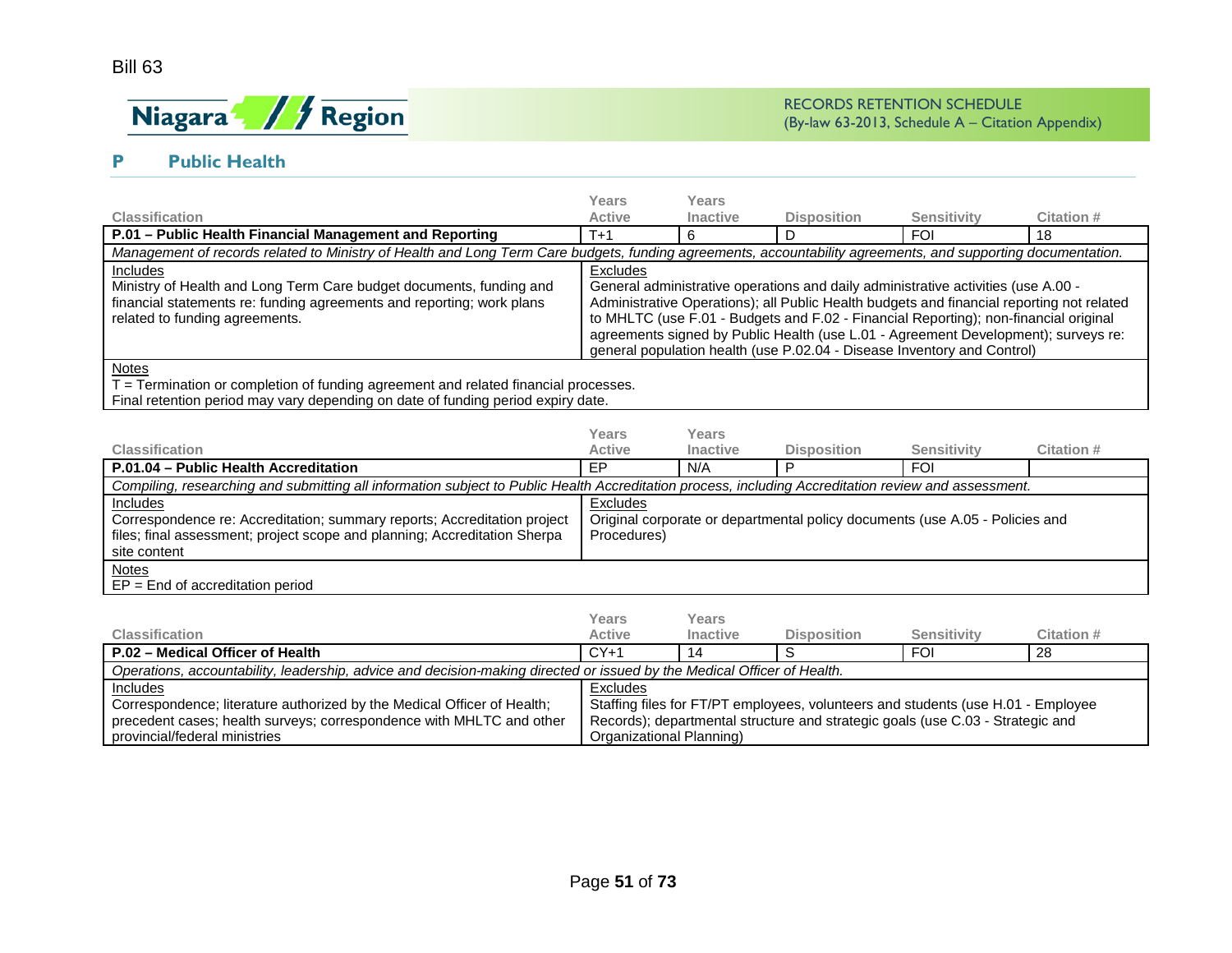



|                                                                                                                        | Years           | Years                      |                    |                                                                                               |                   |  |  |  |
|------------------------------------------------------------------------------------------------------------------------|-----------------|----------------------------|--------------------|-----------------------------------------------------------------------------------------------|-------------------|--|--|--|
| <b>Classification</b>                                                                                                  | <b>Active</b>   | <b>Inactive</b>            | <b>Disposition</b> | <b>Sensitivity</b>                                                                            | <b>Citation #</b> |  |  |  |
| P.02.04 - Disease Inventory and Control (Epidemiology)                                                                 | $CY+1$          | 14                         | S                  | <b>FOI</b>                                                                                    | 28                |  |  |  |
| Population-based disease research, inventory, data collection, analysis and monitoring.                                |                 |                            |                    |                                                                                               |                   |  |  |  |
| Includes                                                                                                               | Excludes        |                            |                    |                                                                                               |                   |  |  |  |
| Medical research; precedent cases; disease statistics and inventory;                                                   |                 |                            |                    | Quality of services received, i.e. survey or questionnaire re: satisfaction with service (use |                   |  |  |  |
| epidemiological studies, data and reports; population health and health                                                |                 | A.14 - Quality Management) |                    |                                                                                               |                   |  |  |  |
| demographic surveys; health informatics                                                                                |                 |                            |                    |                                                                                               |                   |  |  |  |
|                                                                                                                        |                 |                            |                    |                                                                                               |                   |  |  |  |
|                                                                                                                        | Years           | Years                      |                    |                                                                                               |                   |  |  |  |
| <b>Classification</b>                                                                                                  | <b>Active</b>   | <b>Inactive</b>            | <b>Disposition</b> | <b>Sensitivity</b>                                                                            | Citation #        |  |  |  |
| P.06.01 - Medical (OHIP) and Dental Claims Processing                                                                  | $CY+2$          | 10                         | D                  | <b>FOI</b>                                                                                    | 33                |  |  |  |
| Submission and administration of OHIP claims for Sexual Health and Clinical Services.                                  |                 |                            |                    |                                                                                               |                   |  |  |  |
| Includes payment of Dental claims received by Niagara Region Public Health.                                            |                 |                            |                    |                                                                                               |                   |  |  |  |
| Includes                                                                                                               | <b>Excludes</b> |                            |                    |                                                                                               |                   |  |  |  |
| OHIP claims; dental claims; receipts of payment                                                                        |                 |                            |                    |                                                                                               |                   |  |  |  |
|                                                                                                                        |                 |                            |                    |                                                                                               |                   |  |  |  |
|                                                                                                                        | Years           | Years                      |                    |                                                                                               |                   |  |  |  |
| <b>Classification</b>                                                                                                  | <b>Active</b>   | <b>Inactive</b>            | <b>Disposition</b> | <b>Sensitivity</b>                                                                            | <b>Citation #</b> |  |  |  |
| P.08.01 - School (SK/JK) Registrations                                                                                 | $CY+1$          | 2                          | D                  | PIB                                                                                           |                   |  |  |  |
| Registering Junior and Senior Kindergarten students for participation in Immunization and Vaccine Management programs. |                 |                            |                    |                                                                                               |                   |  |  |  |
| <b>Includes</b>                                                                                                        | Excludes        |                            |                    |                                                                                               |                   |  |  |  |
| Student registrations; completed forms                                                                                 |                 |                            |                    |                                                                                               |                   |  |  |  |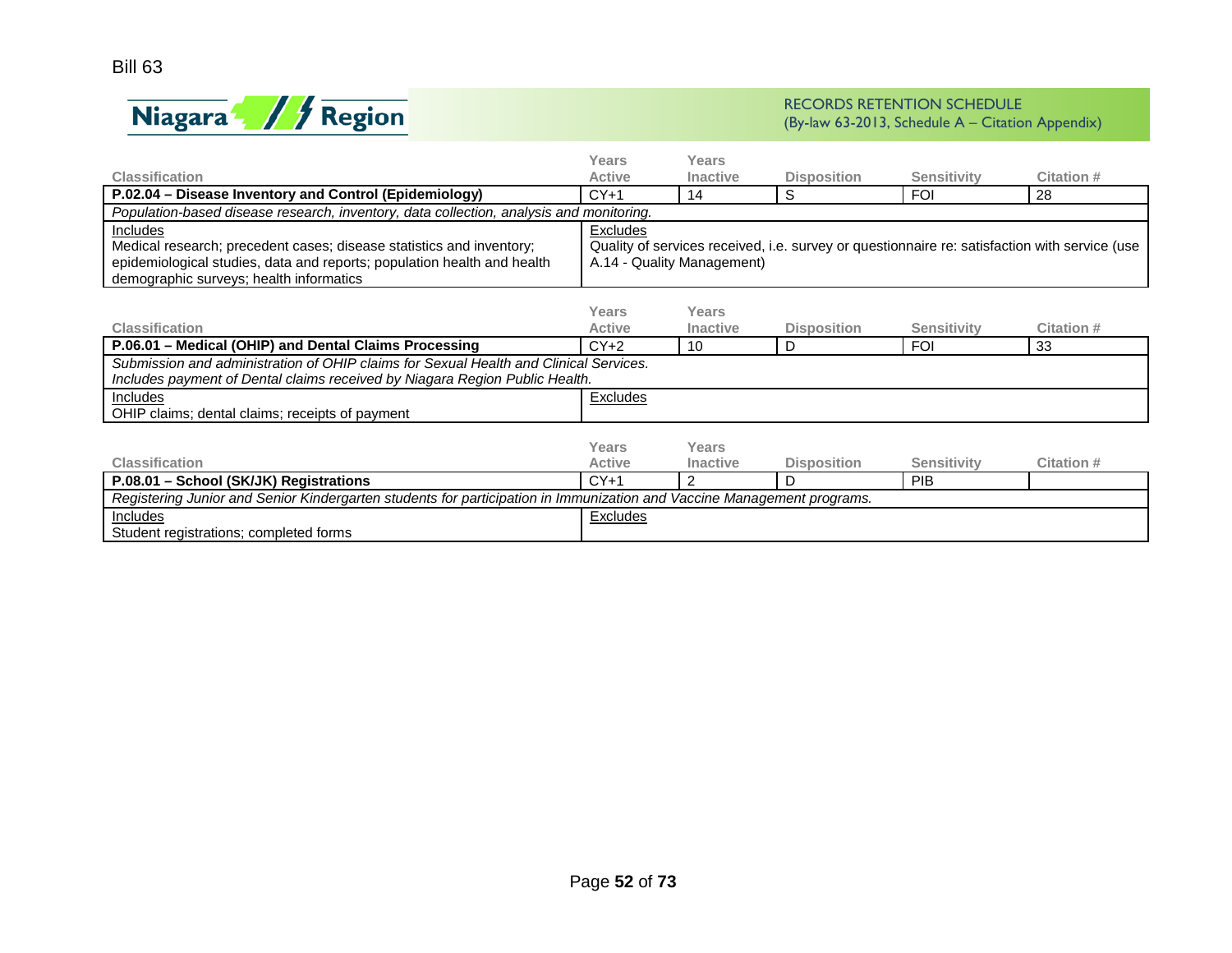

| <b>Classification</b>                                                                                                           | Years           | Years                         |                                                                                       |                    |            |  |  |  |  |
|---------------------------------------------------------------------------------------------------------------------------------|-----------------|-------------------------------|---------------------------------------------------------------------------------------|--------------------|------------|--|--|--|--|
|                                                                                                                                 | <b>Active</b>   | <b>Inactive</b>               | <b>Disposition</b>                                                                    | <b>Sensitivity</b> | Citation # |  |  |  |  |
| P.14 - Environmental Health Inspections                                                                                         | $EP+1$          | 6                             | D                                                                                     | <b>FOI</b>         | 34         |  |  |  |  |
| Inspection of all areas, facilities, properties, activities and other issues that may impact public and population health.      |                 |                               |                                                                                       |                    |            |  |  |  |  |
| Includes inspection records for the full range of issues and potential health hazards investigated by Public Health Inspectors. |                 |                               |                                                                                       |                    |            |  |  |  |  |
| Includes                                                                                                                        | <b>Excludes</b> |                               |                                                                                       |                    |            |  |  |  |  |
| Inspection records; related correspondence; site visit notes, i.e. Black                                                        |                 |                               | General administrative and operational records (use A.00 - Administrative Operations) |                    |            |  |  |  |  |
| Books; photographs; complaints.                                                                                                 |                 |                               | Publications and educational materials (use M.00 - Public Relations)                  |                    |            |  |  |  |  |
| Inspection types include:                                                                                                       |                 |                               | Septic systems (use R.02 - Part VIII Inspections)                                     |                    |            |  |  |  |  |
|                                                                                                                                 |                 |                               | Tickets, orders and court proceedings (use A.13 - Provincial Offences Courts)         |                    |            |  |  |  |  |
| <b>Fixed Premises</b>                                                                                                           |                 |                               | Rabies vaccine administration and management (use P.20 - Program Operations and       |                    |            |  |  |  |  |
| Food Premises, Recreational Water Facilities, Personal Services Settings,                                                       |                 | P.22 - Client and Case Files) |                                                                                       |                    |            |  |  |  |  |
| Migrant Farm Housing, Day Care, Long Term Care Homes, Group                                                                     |                 |                               |                                                                                       |                    |            |  |  |  |  |
| Homes, Hospitals, Retirement Homes, Hostels, Detention Centres,<br>Funeral Homes, School Cafeterias, Arenas                     |                 |                               |                                                                                       |                    |            |  |  |  |  |
|                                                                                                                                 |                 |                               |                                                                                       |                    |            |  |  |  |  |
| Safe Water Program                                                                                                              |                 |                               |                                                                                       |                    |            |  |  |  |  |
| Boil water advisories, Beach Inspections                                                                                        |                 |                               |                                                                                       |                    |            |  |  |  |  |
|                                                                                                                                 |                 |                               |                                                                                       |                    |            |  |  |  |  |
| Vector Borne Disease Investigation and Rabies Investigations                                                                    |                 |                               |                                                                                       |                    |            |  |  |  |  |
| All aspects of the Rabies Program, excepting Vaccine Management                                                                 |                 |                               |                                                                                       |                    |            |  |  |  |  |
|                                                                                                                                 |                 |                               |                                                                                       |                    |            |  |  |  |  |
| <b>Notes</b>                                                                                                                    |                 |                               |                                                                                       |                    |            |  |  |  |  |
| $EP =$ signatures applied to close inspection file.                                                                             |                 |                               |                                                                                       |                    |            |  |  |  |  |
| If reopened, inspections are considered active until closed a second time, when the total 7 year retention period begins again. |                 |                               |                                                                                       |                    |            |  |  |  |  |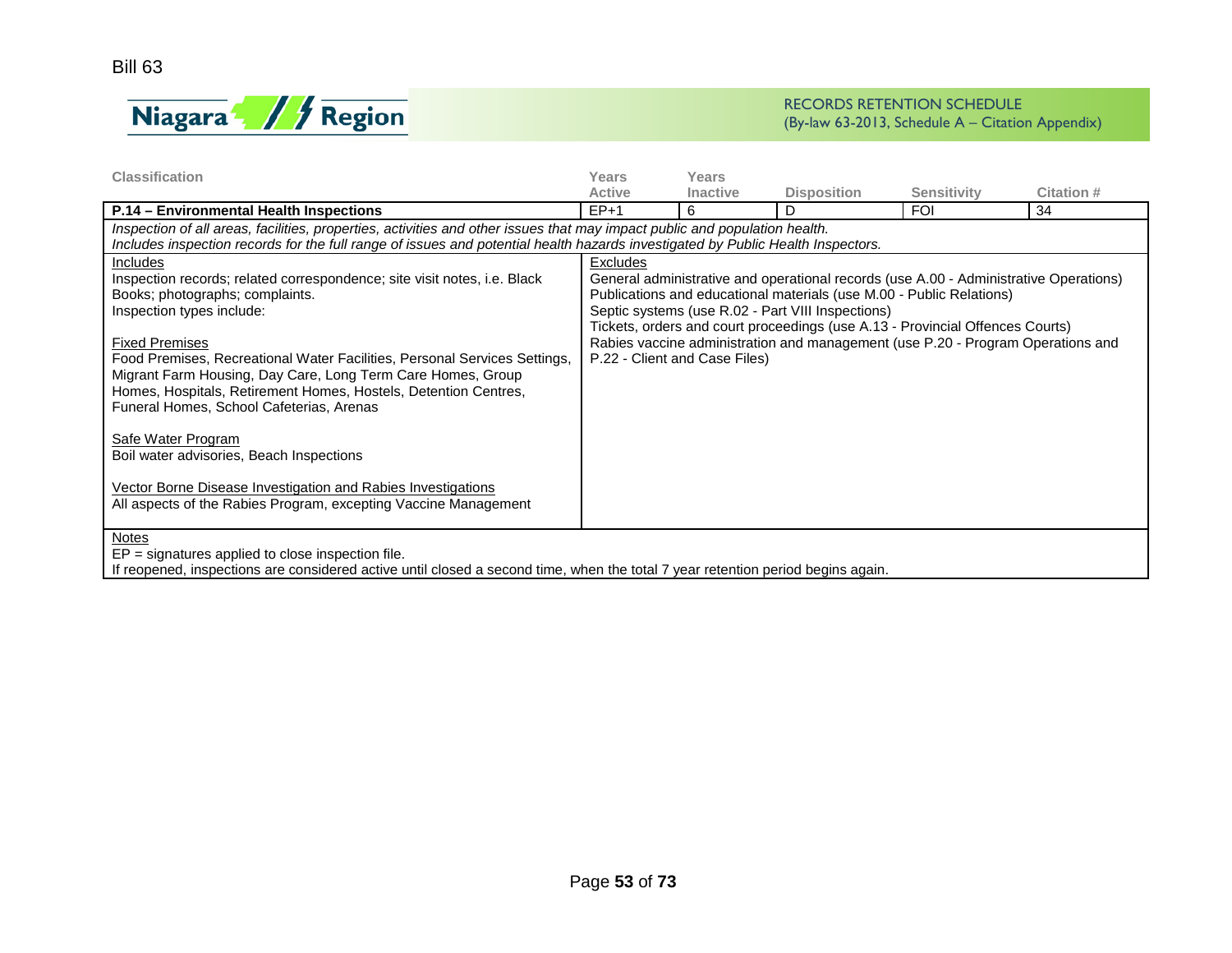

|                                                                                                                                                                        | Years         | Years           |                                                                                                                                                              |                    |                                                                                       |  |  |  |  |
|------------------------------------------------------------------------------------------------------------------------------------------------------------------------|---------------|-----------------|--------------------------------------------------------------------------------------------------------------------------------------------------------------|--------------------|---------------------------------------------------------------------------------------|--|--|--|--|
| <b>Classification</b>                                                                                                                                                  | <b>Active</b> | <b>Inactive</b> | <b>Disposition</b>                                                                                                                                           | <b>Sensitivity</b> | Citation #                                                                            |  |  |  |  |
| P.20 - Program Operations                                                                                                                                              | $CY+1$        | 5               | D                                                                                                                                                            | <b>PIB</b>         | 35                                                                                    |  |  |  |  |
| Managing Public Health programs, responding to service requests and dispatch calls, including those that occur outside of normal business hours; logging calls;        |               |                 |                                                                                                                                                              |                    |                                                                                       |  |  |  |  |
| program processes.                                                                                                                                                     |               |                 |                                                                                                                                                              |                    |                                                                                       |  |  |  |  |
| <b>Includes</b>                                                                                                                                                        | Excludes      |                 |                                                                                                                                                              |                    |                                                                                       |  |  |  |  |
| All record types related to the management and administration of Public                                                                                                |               |                 |                                                                                                                                                              |                    | OHIP claims (use P.06.01 - Medical and Dental Claims Processing); banking information |  |  |  |  |
| Health programs, including Family Health; Chronic Disease and Injury<br>Prevention (CDIP); Sexual Health; Health Bus; Vaccine Preventable                              |               |                 | re: medication sales (use F.10 - Banking); tobacco inspections and enforcement under<br>the Smoke Free Ontario Act and Tobacco Use By-Law (use R.01 - By-Law |                    |                                                                                       |  |  |  |  |
| Disease; Infectious Disease; Mental Health; Dental; Infant and Child                                                                                                   | Enforcement)  |                 |                                                                                                                                                              |                    |                                                                                       |  |  |  |  |
| Health; Reproductive Health; Healthy Children and Teens; Environmental                                                                                                 |               |                 |                                                                                                                                                              |                    |                                                                                       |  |  |  |  |
| Health, i.e. questionnaires; program planning; class administration; fridge                                                                                            |               |                 |                                                                                                                                                              |                    |                                                                                       |  |  |  |  |
| wheel charts; cold chain files; immunization activity sheets                                                                                                           |               |                 |                                                                                                                                                              |                    |                                                                                       |  |  |  |  |
| <b>Notes</b>                                                                                                                                                           |               |                 |                                                                                                                                                              |                    |                                                                                       |  |  |  |  |
| Personal health information may occasionally be provided to Niagara Region Public Health during the referral and/or intake process, but the individual may never       |               |                 |                                                                                                                                                              |                    |                                                                                       |  |  |  |  |
| become a client, as they may never ultimately receive services from Public Health.                                                                                     |               |                 |                                                                                                                                                              |                    |                                                                                       |  |  |  |  |
|                                                                                                                                                                        |               |                 |                                                                                                                                                              |                    |                                                                                       |  |  |  |  |
| Information pertaining to these individuals, as well as client refusals of service and re-referrals, will be retained for a minimum of 1 year, then securely destroyed |               |                 |                                                                                                                                                              |                    |                                                                                       |  |  |  |  |
| within the applicable program.                                                                                                                                         |               |                 |                                                                                                                                                              |                    |                                                                                       |  |  |  |  |
| Day planners are maintained for two years after the current year, then securely destroyed within the applicable program.                                               |               |                 |                                                                                                                                                              |                    |                                                                                       |  |  |  |  |
|                                                                                                                                                                        |               |                 |                                                                                                                                                              |                    |                                                                                       |  |  |  |  |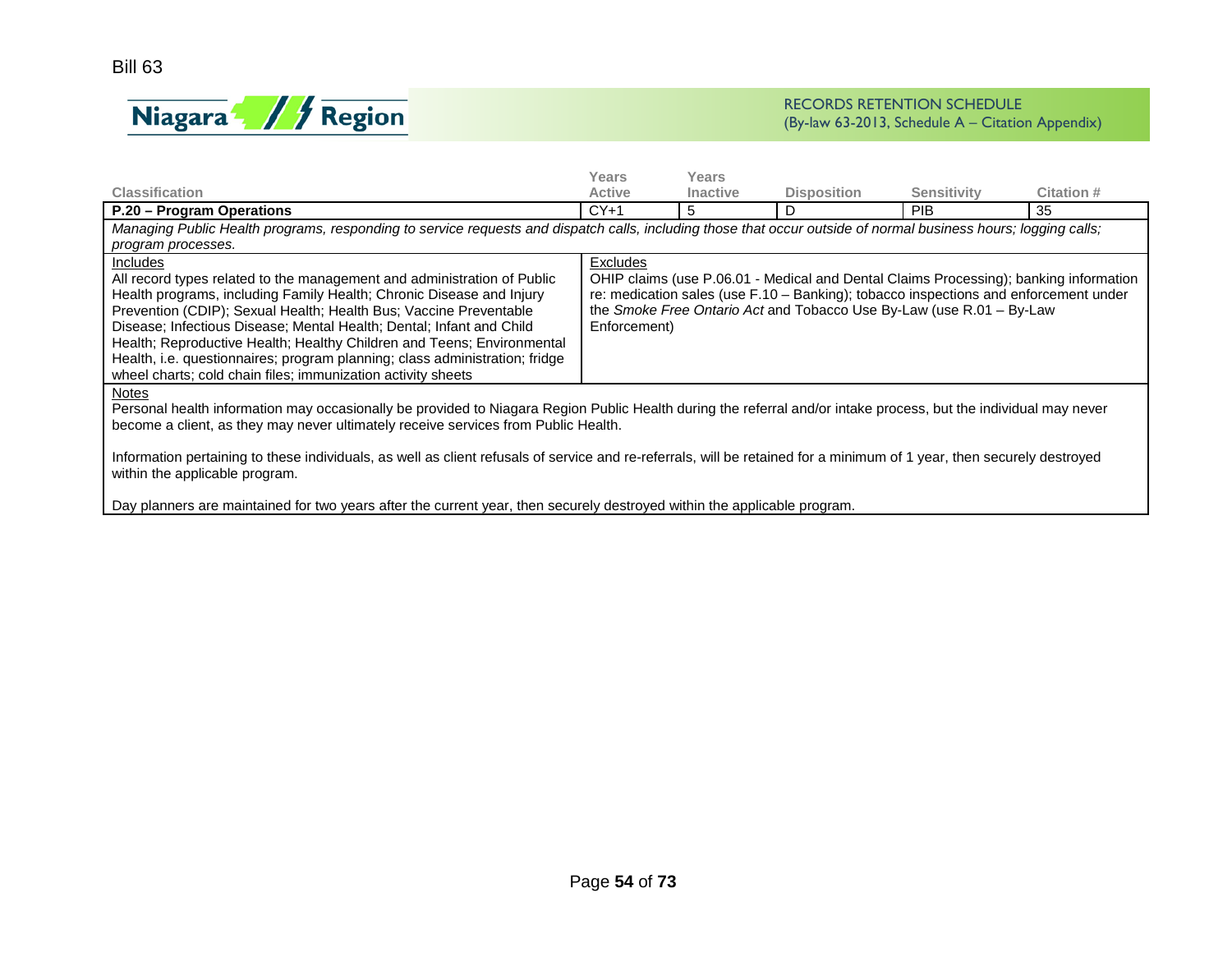

|                                                                                                                                                                            | <b>Years</b>         | <b>Years</b>                             |                                                    |                    |            |  |  |  |  |
|----------------------------------------------------------------------------------------------------------------------------------------------------------------------------|----------------------|------------------------------------------|----------------------------------------------------|--------------------|------------|--|--|--|--|
| <b>Classification</b>                                                                                                                                                      | <b>Active</b>        | <b>Inactive</b>                          | <b>Disposition</b>                                 | <b>Sensitivity</b> | Citation # |  |  |  |  |
| P.22 - Client and Case Files                                                                                                                                               | $T+1$                | See Notes                                | D                                                  | PIB                | 36         |  |  |  |  |
| Management of individual and/or family Public Health client information, including provision of all Public Health services directly to identifiable individuals.           |                      |                                          |                                                    |                    |            |  |  |  |  |
| Managing cases of disease outbreak and infection within the broader Niagara Region population.                                                                             |                      |                                          |                                                    |                    |            |  |  |  |  |
| Formerly "client files" or "case files" in a variety of programs.                                                                                                          |                      |                                          |                                                    |                    |            |  |  |  |  |
| Includes                                                                                                                                                                   |                      |                                          |                                                    |                    |            |  |  |  |  |
| Consent forms and statements of medical exemption, conscience or religious belief (day nursery and school)                                                                 |                      |                                          |                                                    |                    |            |  |  |  |  |
| Infectious Disease case files                                                                                                                                              |                      |                                          |                                                    |                    |            |  |  |  |  |
| Sexual Health client files including reportable STI case and client files; HIV, AIDS and Syphilis client files; TB test results; Hepatitis C and other reportable diseases |                      |                                          |                                                    |                    |            |  |  |  |  |
| Mental Health client files                                                                                                                                                 |                      |                                          |                                                    |                    |            |  |  |  |  |
| Health Bus client files<br>Travel immunization records; travel charts                                                                                                      |                      |                                          |                                                    |                    |            |  |  |  |  |
| Dental Program clients, including records of dental screening; referrals; parent notifications; dental follow up letters                                                   |                      |                                          |                                                    |                    |            |  |  |  |  |
| Infant and Child Health client files (aged 6 years and under), including assessments and interventions; postpartum screening; telephone assessments; developmental         |                      |                                          |                                                    |                    |            |  |  |  |  |
| reports; client progress notes; education of parents; counseling and follow-up                                                                                             |                      |                                          |                                                    |                    |            |  |  |  |  |
| Reproductive and Prenatal program clients                                                                                                                                  |                      |                                          |                                                    |                    |            |  |  |  |  |
| School Children ages 4 to 19, including individual and community assessment; intervention; education; counseling; follow up and referrals on teen and child issues         |                      |                                          |                                                    |                    |            |  |  |  |  |
| School Health client files: elementary and secondary                                                                                                                       |                      |                                          |                                                    |                    |            |  |  |  |  |
| Correspondence between Public Health staff and clients re: personal health information, services and treatment, including email, text messages and social media            |                      |                                          |                                                    |                    |            |  |  |  |  |
| Telephone logs relating to Personal Health Information from clients                                                                                                        |                      |                                          |                                                    |                    |            |  |  |  |  |
| Staff documentation                                                                                                                                                        |                      |                                          |                                                    |                    |            |  |  |  |  |
| Notes                                                                                                                                                                      |                      |                                          |                                                    |                    |            |  |  |  |  |
| Retention triggers (T) vary depending on unique Public Health program requirements and scenarios.                                                                          |                      |                                          |                                                    |                    |            |  |  |  |  |
| When completing CRMS data entry, please consult the divisional Client and Case file plan for further guidance, which is available from program staff.                      |                      |                                          |                                                    |                    |            |  |  |  |  |
| Total retention period for all program clients = 15 years + (18 years of age minus age of youngest client in program).                                                     |                      |                                          |                                                    |                    |            |  |  |  |  |
| <b>Mental Health</b>                                                                                                                                                       |                      | Infectious Diseases / Travel Charts      |                                                    |                    |            |  |  |  |  |
| $\overline{T}$ = Discharge of client                                                                                                                                       |                      |                                          | $T =$ Discharge of client / closure of annual file |                    |            |  |  |  |  |
| Total Retention = 19 years $[15+(18-14)]$                                                                                                                                  |                      | Total Retention = 33 years $[15+(18-0)]$ |                                                    |                    |            |  |  |  |  |
|                                                                                                                                                                            |                      |                                          |                                                    |                    |            |  |  |  |  |
| Statements of Conscience in Day Nurseries                                                                                                                                  |                      | Vaccine Preventable Disease              |                                                    |                    |            |  |  |  |  |
| T = Completion of Statement of Conscience                                                                                                                                  |                      |                                          | For school campaigns, $T =$ End of school year     |                    |            |  |  |  |  |
| Total Retention = 33 years $[15+(18-0)]$                                                                                                                                   |                      |                                          | For consents, $T =$ End of calendar year           |                    |            |  |  |  |  |
|                                                                                                                                                                            |                      | Total Retention = 33 years $[15+(18-0)]$ |                                                    |                    |            |  |  |  |  |
| Statements of Conscience in School Age Children                                                                                                                            |                      |                                          |                                                    |                    |            |  |  |  |  |
| T = Completion of Statement of Conscience                                                                                                                                  | <b>Sexual Health</b> |                                          |                                                    |                    |            |  |  |  |  |
| Total Retention = 29 years $[15+(18-4)]$                                                                                                                                   |                      | $T =$ Date of discharge.                 |                                                    |                    |            |  |  |  |  |
|                                                                                                                                                                            |                      |                                          | Total Retention = 21 years $[15+(18-12)]$          |                    |            |  |  |  |  |
| <b>Family Health</b><br>$T =$ Date of last visit                                                                                                                           |                      |                                          |                                                    |                    |            |  |  |  |  |
|                                                                                                                                                                            |                      |                                          |                                                    |                    |            |  |  |  |  |
| Total Retention = 19 years $[15+(18-14)]$                                                                                                                                  |                      |                                          |                                                    |                    |            |  |  |  |  |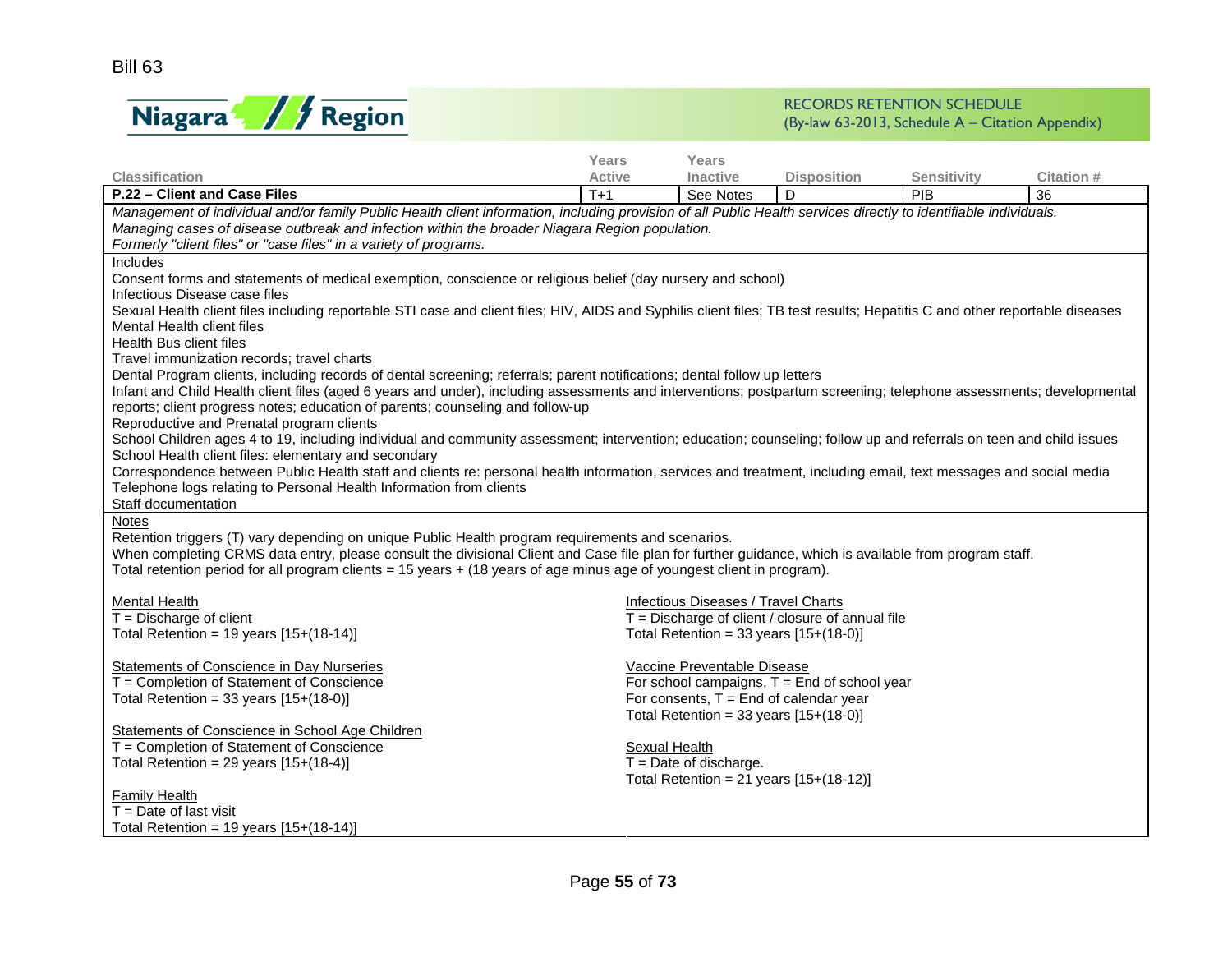

# **R Public Safety**

|                                                                                                                                                        | Years                                                                             | Years                              |                                                                                         |                    |                  |  |  |
|--------------------------------------------------------------------------------------------------------------------------------------------------------|-----------------------------------------------------------------------------------|------------------------------------|-----------------------------------------------------------------------------------------|--------------------|------------------|--|--|
| <b>Classification</b>                                                                                                                                  | <b>Active</b>                                                                     | <b>Inactive</b>                    | <b>Disposition</b>                                                                      | <b>Sensitivity</b> | Citation #       |  |  |
| R.00 - Public Safety and Emergency Operations                                                                                                          | $CY+1$                                                                            | $\overline{2}$                     | D                                                                                       | <b>FOI</b>         |                  |  |  |
| Administration and activities related to the Niagara Regional Police Service and Fire Coordinators.                                                    |                                                                                   |                                    |                                                                                         |                    |                  |  |  |
| Includes                                                                                                                                               | Excludes                                                                          |                                    |                                                                                         |                    |                  |  |  |
| Correspondence with NRPS and Fire Coordinators; general discussion of                                                                                  | Duplicate records created by NRPS or Fire Coordinators (transitory); Policies and |                                    |                                                                                         |                    |                  |  |  |
| public safety and/or emergency issues                                                                                                                  | Procedures (use A.05 - Policies and Procedures); long-term objectives (use C.03 - |                                    |                                                                                         |                    |                  |  |  |
|                                                                                                                                                        | Strategic and Organizational Planning)                                            |                                    |                                                                                         |                    |                  |  |  |
|                                                                                                                                                        |                                                                                   |                                    |                                                                                         |                    |                  |  |  |
|                                                                                                                                                        | Years                                                                             | Years                              |                                                                                         |                    |                  |  |  |
| <b>Classification</b>                                                                                                                                  | <b>Active</b>                                                                     | <b>Inactive</b>                    | <b>Disposition</b>                                                                      | <b>Sensitivity</b> | Citation #       |  |  |
| R.01 - By-Law Enforcement                                                                                                                              | $CY+1$                                                                            | 6                                  | $\overline{s}$                                                                          | <b>FOI</b>         |                  |  |  |
| Enforcement of provincial statutes, regulations, and municipal by-laws.                                                                                |                                                                                   |                                    |                                                                                         |                    |                  |  |  |
| Investigation of potential by-law infractions, including Tobacco inspections and enforcement.                                                          |                                                                                   |                                    |                                                                                         |                    |                  |  |  |
| Includes                                                                                                                                               | Excludes                                                                          |                                    |                                                                                         |                    |                  |  |  |
| By-law and regulatory enforcement records including but not limited to                                                                                 |                                                                                   |                                    | Litigation and Dispute Resolution (use L.03); POA court tickets and proceedings (use    |                    |                  |  |  |
| tobacco, tree cutting, sewer use, dumping, traffic, parking, property<br>matters, seizure alert and seeing eye dogs.                                   |                                                                                   | A.13 - Provincial Offences Courts) |                                                                                         |                    |                  |  |  |
|                                                                                                                                                        |                                                                                   |                                    |                                                                                         |                    |                  |  |  |
|                                                                                                                                                        | Years                                                                             | Years                              |                                                                                         |                    |                  |  |  |
|                                                                                                                                                        |                                                                                   |                                    |                                                                                         |                    |                  |  |  |
|                                                                                                                                                        |                                                                                   |                                    |                                                                                         |                    |                  |  |  |
| <b>Classification</b>                                                                                                                                  | <b>Active</b>                                                                     | <b>Inactive</b><br>N/A             | <b>Disposition</b><br>P                                                                 | <b>Sensitivity</b> | Citation #       |  |  |
| R.02 - Environmental Protection Act Inspection (Part VIII)                                                                                             | $CY+1$                                                                            |                                    |                                                                                         | <b>FOI</b>         | 37               |  |  |
| Inspections pertaining to pollution of land, water and air resources, and all aspects of the Environmental Protection Act, Part VIII.                  |                                                                                   |                                    |                                                                                         |                    |                  |  |  |
| Includes                                                                                                                                               | Excludes                                                                          |                                    |                                                                                         |                    |                  |  |  |
| Inspection records; complaints; photographs and documentation of site<br>status                                                                        |                                                                                   |                                    | All inspections conducted by Environmental Health, along with investigations of general |                    |                  |  |  |
|                                                                                                                                                        |                                                                                   |                                    | health hazards (use P.14 - Environmental Health Inspections)                            |                    |                  |  |  |
|                                                                                                                                                        | Years                                                                             | Years                              |                                                                                         |                    |                  |  |  |
| <b>Classification</b>                                                                                                                                  | <b>Active</b>                                                                     | Inactive                           | <b>Disposition</b>                                                                      | <b>Sensitivity</b> | <b>Citation#</b> |  |  |
| R.03 - Emergency Response                                                                                                                              | $CY+1$                                                                            | $\overline{7}$                     | S                                                                                       | <b>FOI</b>         |                  |  |  |
| Coordination of shared response between regional land, air and water emergency services, including 9-1-1 response and the Emergency Operations Centre. |                                                                                   |                                    |                                                                                         |                    |                  |  |  |
| Includes                                                                                                                                               | <b>Excludes</b>                                                                   |                                    |                                                                                         |                    |                  |  |  |
| Records of response provided by various local or regional land, air and                                                                                |                                                                                   |                                    |                                                                                         |                    |                  |  |  |
| water emergency services associated with Niagara Region.                                                                                               |                                                                                   |                                    |                                                                                         |                    |                  |  |  |
| Emergency Operations Centre records may include incident reports,                                                                                      |                                                                                   |                                    |                                                                                         |                    |                  |  |  |
| status reports, situation reports, action plans, position logs, maps,                                                                                  |                                                                                   |                                    |                                                                                         |                    |                  |  |  |
| resource requests and tracking, and event and status boards.                                                                                           |                                                                                   |                                    |                                                                                         |                    |                  |  |  |
| <b>Notes</b><br>Records of particularly significant community emergencies will be selected for Permanent or P* Archival retention.                     |                                                                                   |                                    |                                                                                         |                    |                  |  |  |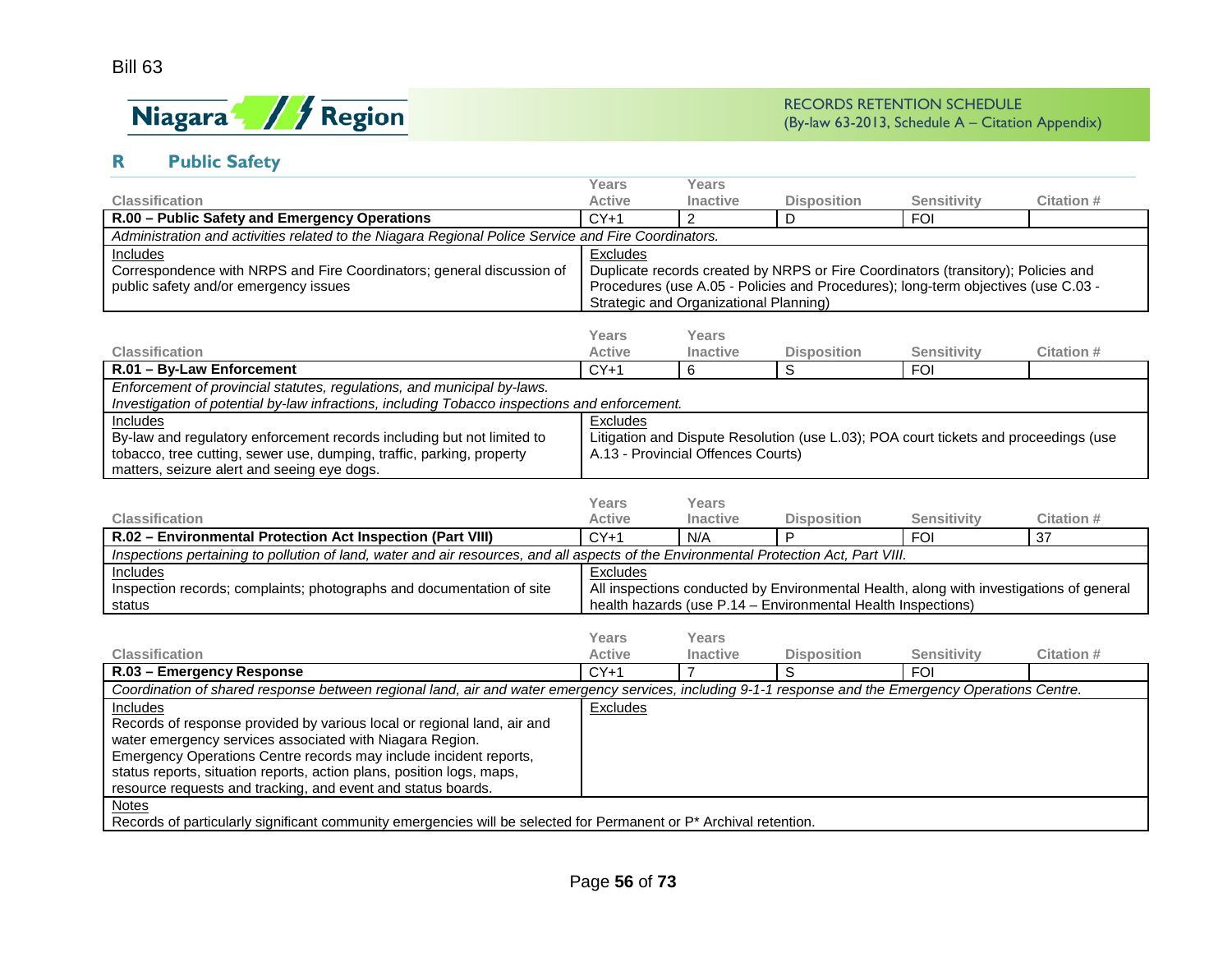

|                                                                                                                                                                                                                                        | Years         | Years           |                                                                                                                                                   |             |            |  |  |  |
|----------------------------------------------------------------------------------------------------------------------------------------------------------------------------------------------------------------------------------------|---------------|-----------------|---------------------------------------------------------------------------------------------------------------------------------------------------|-------------|------------|--|--|--|
| <b>Classification</b>                                                                                                                                                                                                                  | <b>Active</b> | <b>Inactive</b> | <b>Disposition</b>                                                                                                                                | Sensitivity | Citation # |  |  |  |
| R.04 - Ambulance Services                                                                                                                                                                                                              | СY            | 10              |                                                                                                                                                   | PIB.        | 38         |  |  |  |
| Administration and delivery of Emergency Medical Services under the Ambulance Act, including all aspects of operations and delivery of services to individual clients<br>and dispatch operations for ambulance services (Niagara EMS). |               |                 |                                                                                                                                                   |             |            |  |  |  |
| Includes<br>Niagara EMS program and operational records; Ambulance Call Reports                                                                                                                                                        | Excludes      |                 | General administration (use A.00 - Administrative Operations); service goals and<br>objectives (use C.03 - Strategic and Organizational Planning) |             |            |  |  |  |

# **S Community Services**

|                                                                                                          | Years                     | <b>Years</b>    |                                                                                        |                    |            |
|----------------------------------------------------------------------------------------------------------|---------------------------|-----------------|----------------------------------------------------------------------------------------|--------------------|------------|
| <b>Classification</b>                                                                                    | <b>Active</b>             | <b>Inactive</b> | <b>Disposition</b>                                                                     | <b>Sensitivity</b> | Citation # |
| S.01 - Seniors Services Operations                                                                       | $CY+1$                    |                 | D                                                                                      | <b>FOI</b>         |            |
| Correspondence unique to Long Term Care Homes and associated community programs.                         |                           |                 |                                                                                        |                    |            |
| Accreditation and response to general inquiries.                                                         |                           |                 |                                                                                        |                    |            |
| Includes                                                                                                 | Excludes                  |                 |                                                                                        |                    |            |
| Correspondence; Accreditation records; general inquiries from public                                     |                           |                 | General correspondence and administration (use A.00 - Administrative Operations)       |                    |            |
|                                                                                                          |                           |                 |                                                                                        |                    |            |
|                                                                                                          | Years                     | Years           |                                                                                        |                    |            |
| <b>Classification</b>                                                                                    | <b>Active</b>             | <b>Inactive</b> | <b>Disposition</b>                                                                     | <b>Sensitivity</b> | Citation # |
| S.02 - Long Term Care Resident Files                                                                     |                           | 10              | D                                                                                      | <b>PIB</b>         | 39         |
| Collection and management of Long Term Care resident information, including nursing and supportive care. |                           |                 |                                                                                        |                    |            |
| Closure and administration of resident files following death or discharge of resident.                   |                           |                 |                                                                                        |                    |            |
| Includes                                                                                                 | <b>Excludes</b>           |                 |                                                                                        |                    |            |
| Resident files for long and short-term stays, including all records related to                           |                           |                 | Consent forms related to individual resident financial matters (use S.02.03 - Resident |                    |            |
| the resident during their stay in Long Term Care, and medical records.                                   | <b>Financial Records)</b> |                 |                                                                                        |                    |            |
| Includes consent forms related to personal health information and medical                                |                           |                 |                                                                                        |                    |            |
| care or treatment, and pharmacy records i.e. prescriptions, narcotic sign-                               |                           |                 |                                                                                        |                    |            |
| offs; 24-hour nursing reports; daily nursing activity logs; planners and                                 |                           |                 |                                                                                        |                    |            |
| other notes related to individual resident care                                                          |                           |                 |                                                                                        |                    |            |
| Notes                                                                                                    |                           |                 |                                                                                        |                    |            |
| $T =$ Date of discharge, or death of resident.                                                           |                           |                 |                                                                                        |                    |            |
| New resident files are stored electronically in the Point Click Care system.                             |                           |                 |                                                                                        |                    |            |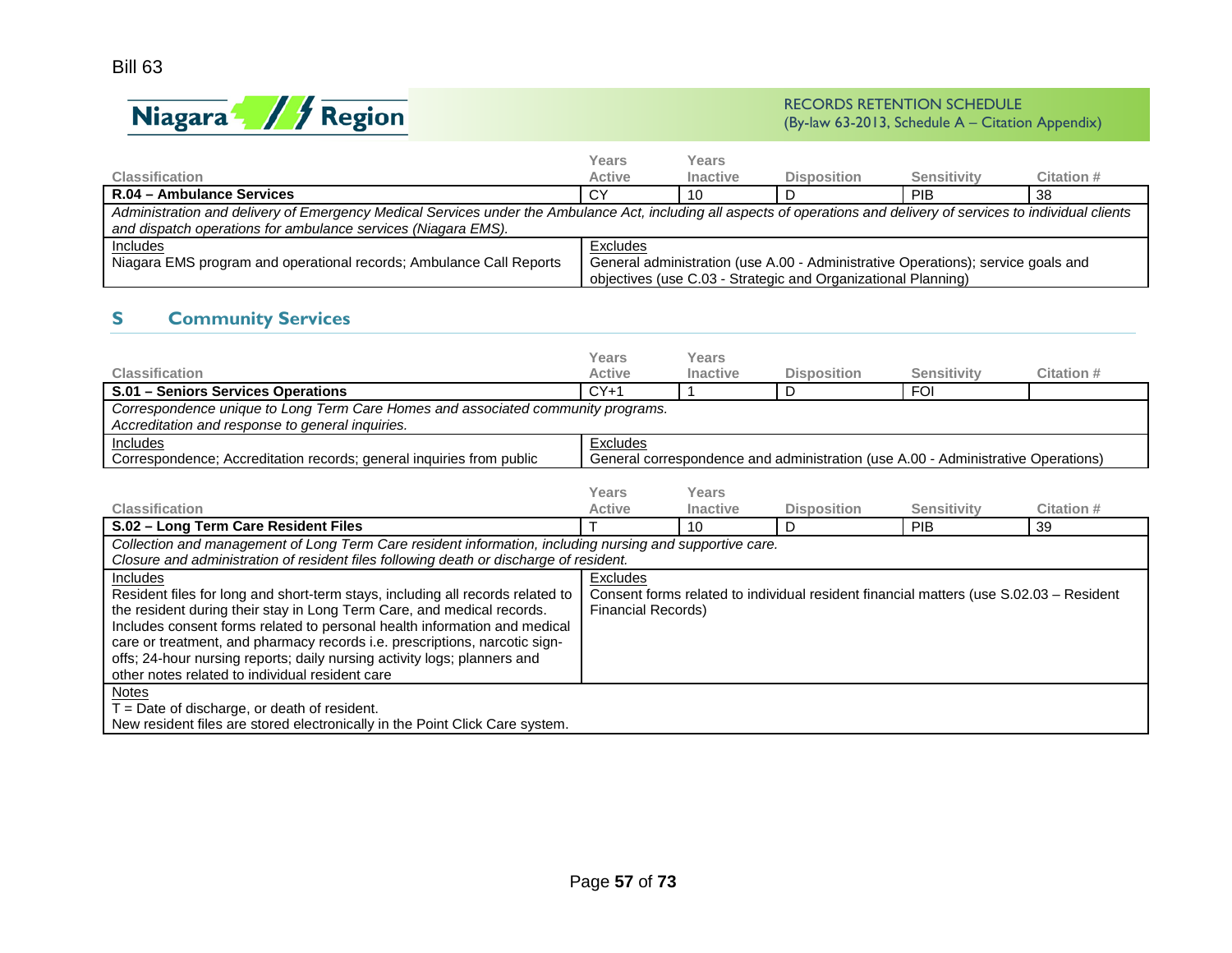

|                                                                                                                                                                                                                                                        | Years                                                                                                                                        | Years           |                    |                    |            |  |  |
|--------------------------------------------------------------------------------------------------------------------------------------------------------------------------------------------------------------------------------------------------------|----------------------------------------------------------------------------------------------------------------------------------------------|-----------------|--------------------|--------------------|------------|--|--|
| <b>Classification</b>                                                                                                                                                                                                                                  | <b>Active</b>                                                                                                                                | <b>Inactive</b> | <b>Disposition</b> | <b>Sensitivity</b> | Citation # |  |  |
| S.02.03 - Resident Financial Records                                                                                                                                                                                                                   |                                                                                                                                              | 10              |                    | <b>PIB</b>         | 18, 39     |  |  |
| Administration of financial records and related agreements for individual residents in Long Term Care Homes.                                                                                                                                           |                                                                                                                                              |                 |                    |                    |            |  |  |
| <b>Includes</b><br>Admission agreements; consent forms related to individual resident<br>financial matters; Access Niagara forms A & B; instructions;<br>correspondence on financial matters; resident banking and/or financial<br>account information | Excludes<br>Consent forms related to personal health information and medical care or treatment (use<br>S.02 - Long Term Care Resident Files) |                 |                    |                    |            |  |  |
| <b>Notes</b><br>$T =$ Date of discharge, or death of resident                                                                                                                                                                                          |                                                                                                                                              |                 |                    |                    |            |  |  |

|                                                                                                      | Years         | Years           |                    |             |            |  |  |
|------------------------------------------------------------------------------------------------------|---------------|-----------------|--------------------|-------------|------------|--|--|
| <b>Classification</b>                                                                                | <b>Active</b> | <b>Inactive</b> | <b>Disposition</b> | Sensitivity | Citation # |  |  |
| S.02.07 - Seniors Community Program Management                                                       | ЕP            |                 |                    | <b>PIB</b>  |            |  |  |
| Administration and management of all programs related to Seniors Services and care in the community. |               |                 |                    |             |            |  |  |
| <b>Includes</b>                                                                                      | Excludes      |                 |                    |             |            |  |  |
| Day Program; supportive housing; Respite Companion clients; client                                   |               |                 |                    |             |            |  |  |
| intervention and assistance; Home Help services; client/worker                                       |               |                 |                    |             |            |  |  |
| correspondence and communication                                                                     |               |                 |                    |             |            |  |  |

|                                                                                                           | Years         | Years           |                    |                    |            |
|-----------------------------------------------------------------------------------------------------------|---------------|-----------------|--------------------|--------------------|------------|
| <b>Classification</b>                                                                                     | <b>Active</b> | <b>Inactive</b> | <b>Disposition</b> | <b>Sensitivity</b> | Citation # |
| S.04.01 - SAEO Eligibility Review                                                                         | EP            | See Notes       | See Notes          | PIB.               |            |
| Reviewing SAEO client records and status to determine eligibility. Also includes investigations of fraud. |               |                 |                    |                    |            |
| Includes                                                                                                  | Excludes      |                 |                    |                    |            |
| Eligibility Review Officer investigations; includes investigations that                                   |               |                 |                    |                    |            |
| demonstrate fraud and those that show allegations are unfounded.                                          |               |                 |                    |                    |            |
| <b>Notes</b>                                                                                              |               |                 |                    |                    |            |
| $EP = End$ of review, investigation or resolution of allegation.                                          |               |                 |                    |                    |            |

If investigation shows that allegation was unfounded, records are destroyed soon as possible.

If suspicion of fraud is confirmed, records are maintained for the duration of criminal investigation and potential legal action.

When resolved, records are incorporated to the existing client file when the case has been terminated from Ontario Works.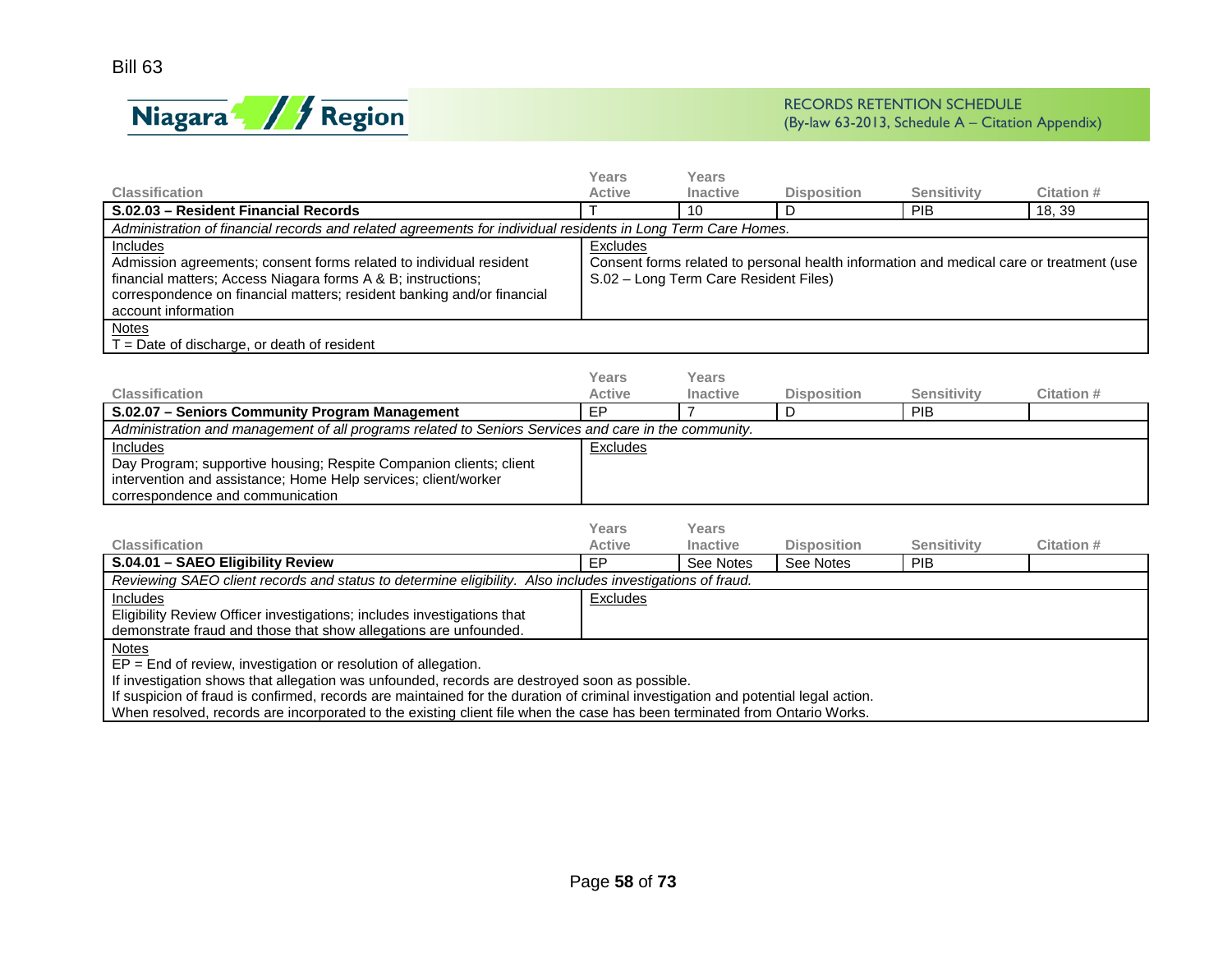

|                                                                                                                                                                   | Years         | Years    |                                                                                        |                    |            |  |  |  |  |  |
|-------------------------------------------------------------------------------------------------------------------------------------------------------------------|---------------|----------|----------------------------------------------------------------------------------------|--------------------|------------|--|--|--|--|--|
| <b>Classification</b>                                                                                                                                             | <b>Active</b> | Inactive | <b>Disposition</b>                                                                     | <b>Sensitivity</b> | Citation # |  |  |  |  |  |
| S.04.03 - SAEO Client Files                                                                                                                                       | $T+2$         | 3        | See Notes                                                                              | PIB                |            |  |  |  |  |  |
| Administration and operational management for provision of SAEO and Ontario Works assistance to individuals.                                                      |               |          |                                                                                        |                    |            |  |  |  |  |  |
| Includes all information related to clients during period when assistance is received.                                                                            |               |          |                                                                                        |                    |            |  |  |  |  |  |
| Includes                                                                                                                                                          | Excludes      |          |                                                                                        |                    |            |  |  |  |  |  |
| Intake forms; financial information; benefits; Family Support programs;                                                                                           |               |          |                                                                                        |                    |            |  |  |  |  |  |
| notes and all other information pertaining to individual Ontario Works                                                                                            |               |          |                                                                                        |                    |            |  |  |  |  |  |
| clients                                                                                                                                                           |               |          |                                                                                        |                    |            |  |  |  |  |  |
| Notes                                                                                                                                                             |               |          |                                                                                        |                    |            |  |  |  |  |  |
| Client files will be securely destroyed after the prescribed retention period, except in the following situations, when they will be retained indefinitely:       |               |          |                                                                                        |                    |            |  |  |  |  |  |
| Where an overpayment is still outstanding<br>$\bullet$                                                                                                            |               |          |                                                                                        |                    |            |  |  |  |  |  |
| Where the applicant or recipient is being investigated for social assistance fraud<br>$\bullet$                                                                   |               |          |                                                                                        |                    |            |  |  |  |  |  |
| Where there are outstanding family support issues<br>$\bullet$                                                                                                    |               |          |                                                                                        |                    |            |  |  |  |  |  |
| Where a legal assignment is still outstanding<br>$\bullet$                                                                                                        |               |          |                                                                                        |                    |            |  |  |  |  |  |
|                                                                                                                                                                   |               |          |                                                                                        |                    |            |  |  |  |  |  |
| Upon resolution, all documentation related to the resolution of these described situations will be housed within the client file.                                 |               |          |                                                                                        |                    |            |  |  |  |  |  |
| <b>Continued on Next Page</b>                                                                                                                                     |               |          |                                                                                        |                    |            |  |  |  |  |  |
| S.04.03 - SAEO Client Files (Notes) Continued                                                                                                                     |               |          |                                                                                        |                    |            |  |  |  |  |  |
| The retention period of 5 years will commence upon resolution for terminated Ontario Works cases.                                                                 |               |          |                                                                                        |                    |            |  |  |  |  |  |
| If no financial supports are provided and the case is deemed ineligible, retention of this series changes to EP+2 years, when records will be securely destroyed. |               |          |                                                                                        |                    |            |  |  |  |  |  |
|                                                                                                                                                                   |               |          |                                                                                        |                    |            |  |  |  |  |  |
| Sometimes, a client file is created but no services are provided due to withdrawal, "no shows" or no mandatory forms signed.                                      |               |          |                                                                                        |                    |            |  |  |  |  |  |
| These 'pending' client files will be retained for 1 year past the date of initial entry, then securely destroyed.                                                 |               |          |                                                                                        |                    |            |  |  |  |  |  |
|                                                                                                                                                                   |               |          |                                                                                        |                    |            |  |  |  |  |  |
|                                                                                                                                                                   | Years         | Years    |                                                                                        |                    |            |  |  |  |  |  |
| <b>Classification</b>                                                                                                                                             | <b>Active</b> | Inactive | <b>Disposition</b>                                                                     | <b>Sensitivity</b> | Citation # |  |  |  |  |  |
| S.04.08 - Legislated Programs                                                                                                                                     | EP            | 8        | D                                                                                      | PIB                | 40         |  |  |  |  |  |
| Administration and operational management for Community Services programs as mandated by legislation, i.e. hostel services, dental and other programs.            |               |          |                                                                                        |                    |            |  |  |  |  |  |
| Includes OSS payments related to SAEO.                                                                                                                            |               |          |                                                                                        |                    |            |  |  |  |  |  |
| Includes                                                                                                                                                          | Excludes      |          |                                                                                        |                    |            |  |  |  |  |  |
| Program administration and individual participation in Community Services                                                                                         |               |          | SAEO and Ontario Works client files (use S.04.03); funeral files and related financial |                    |            |  |  |  |  |  |
| programs legislated by Ontario law, including Hostel Services; Women's                                                                                            |               |          | processes, including internment rights (use S.04.09)                                   |                    |            |  |  |  |  |  |
| Place referrals; El requests; Social Housing services; Job Development;                                                                                           |               |          |                                                                                        |                    |            |  |  |  |  |  |
| <b>Discretionary Benefits</b>                                                                                                                                     |               |          |                                                                                        |                    |            |  |  |  |  |  |
| <b>Notes</b>                                                                                                                                                      |               |          |                                                                                        |                    |            |  |  |  |  |  |
| $EP = End$ of program, completion of service                                                                                                                      |               |          |                                                                                        |                    |            |  |  |  |  |  |
|                                                                                                                                                                   |               |          |                                                                                        |                    |            |  |  |  |  |  |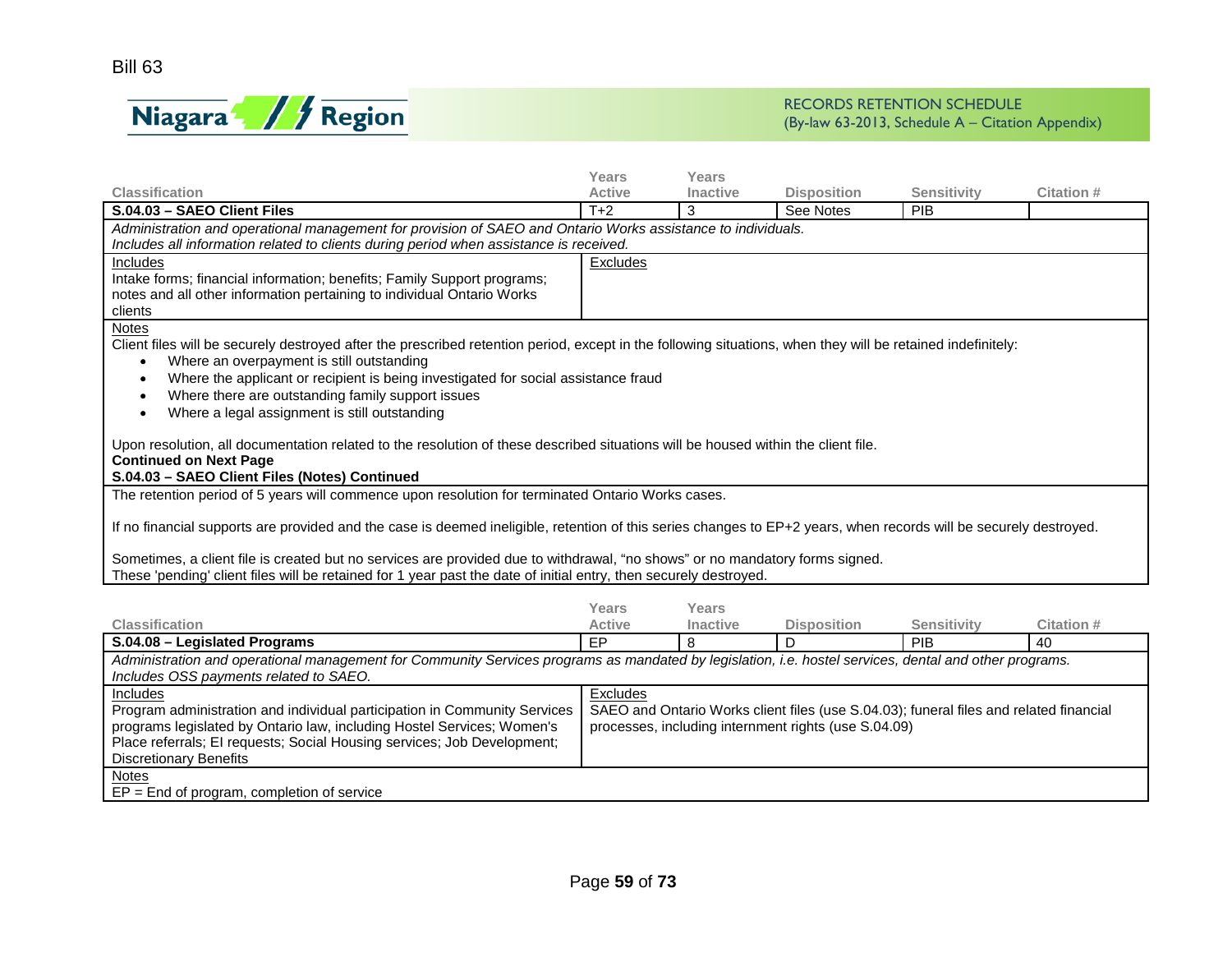

| <b>Classification</b>                                                                                                                                                                                                                                                                                                                                                                                                                                                      | Years<br><b>Active</b>                                                                                                                                                                                                                       | Years<br><b>Inactive</b> | <b>Disposition</b>                                                                                                                               | <b>Sensitivity</b> | Citation # |  |  |
|----------------------------------------------------------------------------------------------------------------------------------------------------------------------------------------------------------------------------------------------------------------------------------------------------------------------------------------------------------------------------------------------------------------------------------------------------------------------------|----------------------------------------------------------------------------------------------------------------------------------------------------------------------------------------------------------------------------------------------|--------------------------|--------------------------------------------------------------------------------------------------------------------------------------------------|--------------------|------------|--|--|
| S.04.09 - Funeral File Management                                                                                                                                                                                                                                                                                                                                                                                                                                          | EP                                                                                                                                                                                                                                           | 9                        | See Notes                                                                                                                                        | <b>PIB</b>         | 41         |  |  |
| Management of records related to funeral assistance provided by SAEO.                                                                                                                                                                                                                                                                                                                                                                                                      |                                                                                                                                                                                                                                              |                          |                                                                                                                                                  |                    |            |  |  |
| Includes                                                                                                                                                                                                                                                                                                                                                                                                                                                                   | <b>Excludes</b>                                                                                                                                                                                                                              |                          |                                                                                                                                                  |                    |            |  |  |
| Funeral Tracking Database; internment rights owned by Niagara Region;<br>Certificates of Internment; Letters to Transfer Internment Rights                                                                                                                                                                                                                                                                                                                                 |                                                                                                                                                                                                                                              |                          |                                                                                                                                                  |                    |            |  |  |
| <b>Notes</b><br>EP = File is accepted for processing by Funerals and Recoveries CSW, fully reimbursed.                                                                                                                                                                                                                                                                                                                                                                     |                                                                                                                                                                                                                                              |                          |                                                                                                                                                  |                    |            |  |  |
|                                                                                                                                                                                                                                                                                                                                                                                                                                                                            | If denied, the file remains with Funerals and Recoveries CSW for 3 months and is forwarded to SAEO Records Management for 9 months of further storage.<br>After 1 year from the date of denial, denied funeral files are securely destroyed. |                          |                                                                                                                                                  |                    |            |  |  |
| 9 year retention is dependent on the status of internment rights:<br>If released to Next of Kin, the funeral file is sent to inactive storage for 9 years and then securely destroyed.<br>If Niagara Region holds the internment rights, the record is retained permanently, regardless of whether or not it has been fully reimbursed.<br>If no financial supports are provided, retention of this series changes to EP+2 years, when records will be securely destroyed. |                                                                                                                                                                                                                                              |                          |                                                                                                                                                  |                    |            |  |  |
|                                                                                                                                                                                                                                                                                                                                                                                                                                                                            | Years                                                                                                                                                                                                                                        | Years                    |                                                                                                                                                  |                    |            |  |  |
| Classification                                                                                                                                                                                                                                                                                                                                                                                                                                                             | <b>Active</b>                                                                                                                                                                                                                                | <b>Inactive</b>          | <b>Disposition</b>                                                                                                                               | <b>Sensitivity</b> | Citation # |  |  |
| S.06 - Children's Services Program Management                                                                                                                                                                                                                                                                                                                                                                                                                              | <b>FP</b>                                                                                                                                                                                                                                    |                          | D                                                                                                                                                | PIB                | 42         |  |  |
| Program administration for Children's Services. Includes operation of Niagara Region Child Care Centres, Home Child Care Program and provider administration.                                                                                                                                                                                                                                                                                                              |                                                                                                                                                                                                                                              |                          |                                                                                                                                                  |                    |            |  |  |
| Includes                                                                                                                                                                                                                                                                                                                                                                                                                                                                   | <b>Excludes</b>                                                                                                                                                                                                                              |                          |                                                                                                                                                  |                    |            |  |  |
| Correspondence re: program administration; service provider records,                                                                                                                                                                                                                                                                                                                                                                                                       | General administrative records (use A.00 - Administrative Operations); original                                                                                                                                                              |                          |                                                                                                                                                  |                    |            |  |  |
| including licenses and agreements; financial records related to program                                                                                                                                                                                                                                                                                                                                                                                                    |                                                                                                                                                                                                                                              |                          | agreements (use L.01 - Agreement Development); financial records not related to<br>Children's Services programs (use F.02 - Financial Reporting) |                    |            |  |  |
| <b>Notes</b><br>ED. End of proprietor of topological or of oppulses with provider                                                                                                                                                                                                                                                                                                                                                                                          |                                                                                                                                                                                                                                              |                          |                                                                                                                                                  |                    |            |  |  |

EP = End of program or termination of services with provider

| <b>Classification</b>                                                                                                                                                                                    | Years<br><b>Active</b> | Years<br><b>Inactive</b> | <b>Disposition</b> | Sensitivity                                                                                | Citation # |
|----------------------------------------------------------------------------------------------------------------------------------------------------------------------------------------------------------|------------------------|--------------------------|--------------------|--------------------------------------------------------------------------------------------|------------|
| S.07 - Children's Services Client Files                                                                                                                                                                  |                        |                          |                    | <b>PIB</b>                                                                                 | -42        |
| Collection, retention and management of client information as it relates to participation in Children's Services programs.                                                                               |                        |                          |                    |                                                                                            |            |
| <b>Includes</b><br>All information related to or provided by clients of Children's Services<br>programs; completed applications for fee subsidy; correspondence with<br>client; appeals; client payments | Excludes<br>Reporting) |                          |                    | Financial records not related to Children's Services client payments (use F.02 - Financial |            |
| $\frac{\text{Notes}}{\text{The image}}$<br>.                                                                                                                                                             |                        |                          |                    |                                                                                            |            |

T = client file closed, no longer receiving services or participating in Childrens Services programs

Prospective clients may submit personal information to Children's Services during the fee subsidy intake process.

If their application does not proceed to the active client stage after 3 months, all personal information submitted during intake will be securely destroyed.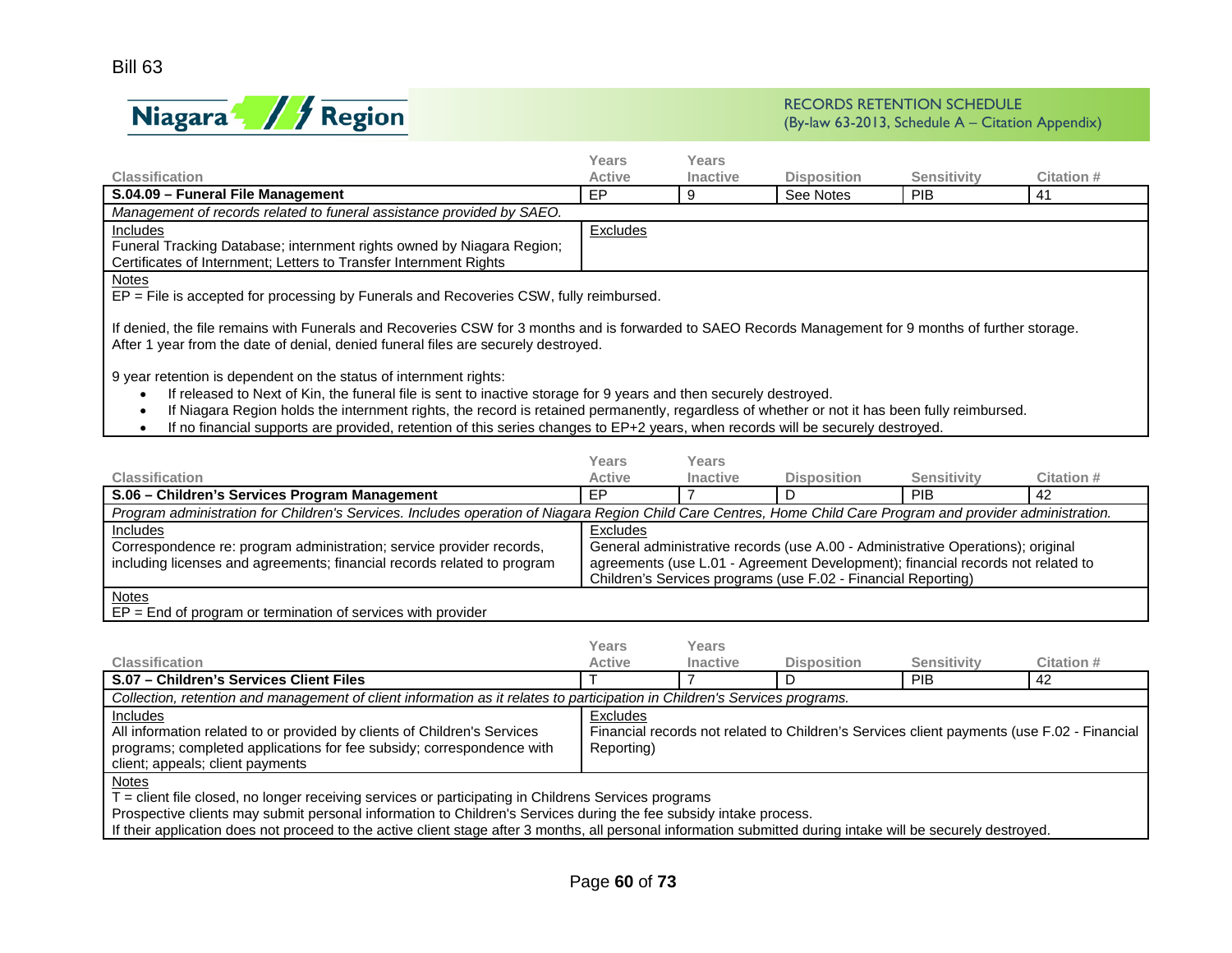

# **T Transportation Services**

|                                                                                                                                                                                                                                                                                                                                                                                                                                                          | Years         | Years           |                                                                                                  |                    |            |  |
|----------------------------------------------------------------------------------------------------------------------------------------------------------------------------------------------------------------------------------------------------------------------------------------------------------------------------------------------------------------------------------------------------------------------------------------------------------|---------------|-----------------|--------------------------------------------------------------------------------------------------|--------------------|------------|--|
| <b>Classification</b>                                                                                                                                                                                                                                                                                                                                                                                                                                    | <b>Active</b> | <b>Inactive</b> | <b>Disposition</b>                                                                               | <b>Sensitivity</b> | Citation # |  |
| T.00 - Transportation Management                                                                                                                                                                                                                                                                                                                                                                                                                         | EP            |                 | D                                                                                                | PIB                |            |  |
| Planning, designing and implementing traffic improvements, engineering, signals, expansion and other infrastructure within the Regional Road network.<br>Includes inter-municipal transit management and Fleet Services.                                                                                                                                                                                                                                 |               |                 |                                                                                                  |                    |            |  |
| Includes<br>Project plans; installation of traffic signals; traffic signal timings and<br>controller settings; interchange and intersection improvements, design;<br>street realignments; road sign approvals; maps and routes; Niagara<br>Specialized Transit, including individual applications and assessments;<br>Roads Needs studies; Roads Review; QEW and local highways; railroad<br>crossings; grade separation                                 | Excludes      |                 | Capital Projects (use O.01 - Capital Projects)<br>Requests for Proposals (use F.08 - Purchasing) |                    |            |  |
| <b>Notes</b><br>PIB in this classification relates to information included on applications for Niagara Specialized Transit, i.e. medical assessments.                                                                                                                                                                                                                                                                                                    | Years         | Years           |                                                                                                  |                    |            |  |
| <b>Classification</b>                                                                                                                                                                                                                                                                                                                                                                                                                                    | <b>Active</b> | <b>Inactive</b> | <b>Disposition</b>                                                                               | <b>Sensitivity</b> | Citation # |  |
| T.01 - Regional Road Maintenance                                                                                                                                                                                                                                                                                                                                                                                                                         | $CY+1$        | 14              | D                                                                                                | A                  | 28         |  |
| Maintenance and repairs for all Regional Roads, culverts, bridges and traffic signals.                                                                                                                                                                                                                                                                                                                                                                   |               |                 |                                                                                                  |                    |            |  |
| Includes reporting, tree cutting, snow removal and deicing operations.                                                                                                                                                                                                                                                                                                                                                                                   |               |                 |                                                                                                  |                    |            |  |
| Includes<br>Excludes<br>Requests for Proposals (use F.08 - Purchasing)<br>Maintenance closures; reports on road conditions; safety assessments;<br>weather conditions; field notes; railway crossings and warrants; tree/brush<br>cutting and removal; planting and roadside vegetation; mowing; snow<br>removal; salt damage assessments; maintenance for traffic signal timings<br>and controller settings; Adopt-a-Road program; Requests for Service |               |                 |                                                                                                  |                    |            |  |

| <b>Classification</b>                                                                                                 | Years<br><b>Active</b>                                                                       | Years<br><b>Inactive</b> | <b>Disposition</b> | Sensitivity                                                                                                                                                                                                                                                       | Citation # |  |
|-----------------------------------------------------------------------------------------------------------------------|----------------------------------------------------------------------------------------------|--------------------------|--------------------|-------------------------------------------------------------------------------------------------------------------------------------------------------------------------------------------------------------------------------------------------------------------|------------|--|
| T.02 - Traffic Management                                                                                             | $CY+1$                                                                                       |                          |                    |                                                                                                                                                                                                                                                                   |            |  |
|                                                                                                                       | Research and data collection for existing traffic conditions and patterns on Regional Roads. |                          |                    |                                                                                                                                                                                                                                                                   |            |  |
| Includes<br>Traffic counts; traffic reports; turning movements; road markings; signs;<br>photographs; related studies | Excludes<br>Road Maintenance)                                                                |                          |                    | Accident reports (use L.00 - Legal Consultation); road sign work orders and graphic<br>design (use M.04 - Graphic Design and Visual Communication); any and all records<br>related to the maintenance of roads and traffic-related equipment (use T.01 - Regional |            |  |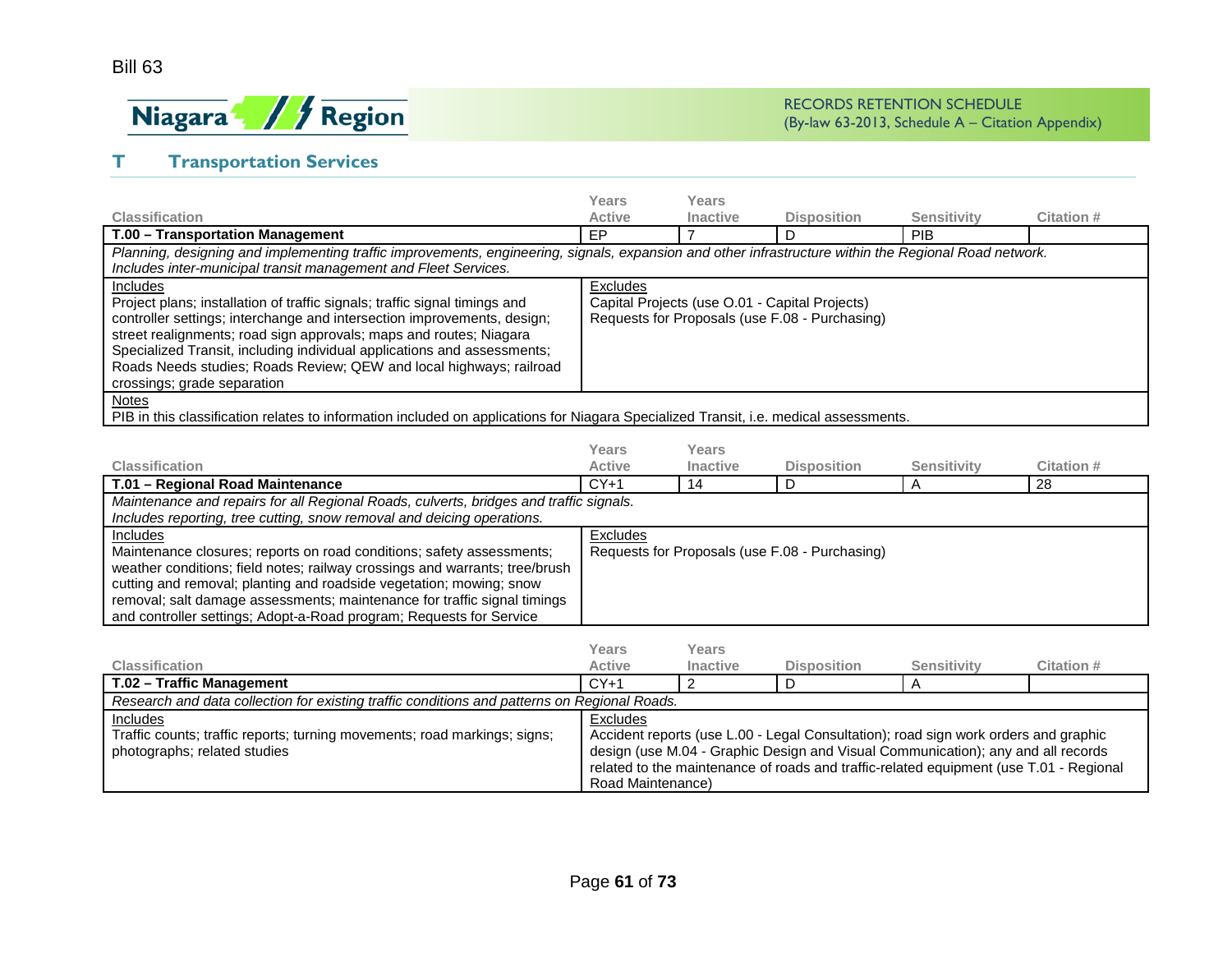

# **Citation Appendix**

Unless otherwise specified, citations refer to the Royal Statues of Ontario. In most cases, excerpts are pulled fro[m www.e-laws.gov.on.ca](http://www.e-laws.gov.on.ca/) and were last accessed on May 2, 2013.

| #              | Code         | Title                                                 | Citation                                                                                                        | Excerpt                                                                                                                                                                                                                                                                                                                                                                         |
|----------------|--------------|-------------------------------------------------------|-----------------------------------------------------------------------------------------------------------------|---------------------------------------------------------------------------------------------------------------------------------------------------------------------------------------------------------------------------------------------------------------------------------------------------------------------------------------------------------------------------------|
|                | A.06         | Records and<br>Information<br>Management              | Municipal Act, 2001 s.254(1), (9);<br>255(3)                                                                    | 254. (1) A municipality shall retain and preserve the records of the municipality and<br>its local boards in a secure and accessible manner                                                                                                                                                                                                                                     |
|                | C.01<br>C.02 | By-Laws<br>Council and<br>Committee                   |                                                                                                                 | (9) In this section, the requirement to retain and preserve records in an<br>accessible manner means that the records can be retrieved within a reasonable<br>time and that the records are in a format that allows the content of the records to be<br>readily ascertained by a person inspecting the records.                                                                 |
|                |              | Proceedings                                           |                                                                                                                 | 255. (3) A municipality may, subject to the approval of the municipal auditor,<br>establish retention periods during which the records of the municipality and local<br>boards of the municipality must be retained and preserved in accordance with<br>section 254.                                                                                                            |
| $\overline{2}$ | A.07         | Access to Information<br>and Protection of<br>Privacy | Municipal Freedom of<br>Information and Protection of<br>Privacy Act s.30(1); 39(2)                             | (1) Personal information that has been used by an institution shall be retained<br>30.<br>after use by the institution for the period prescribed by regulation in order to ensure<br>that the individual to whom it relates has a reasonable opportunity to obtain access<br>to the personal information.                                                                       |
|                |              |                                                       |                                                                                                                 | (2) An appeal under subsection (1) shall be made within thirty days after the<br>39.<br>notice was given of the decision appealed from by filing with the Commissioner<br>written notice of appeal.                                                                                                                                                                             |
|                |              |                                                       | Personal Health Information<br>Protection Act s.13(2); $56(2)(a)$                                               | (2) Despite subsection (1), a health information custodian that has custody or<br>13.<br>control of personal health information that is the subject of a request for access<br>under section 53 shall retain the information for as long as necessary to allow the<br>individual to exhaust any recourse under this Act that he or she may have with<br>respect to the request. |
|                |              |                                                       |                                                                                                                 | (2) A complaint that a person makes under subsection (1) must be in writing<br>56.<br>and must be filed within.<br>(a) one year after the subject-matter of the complaint first came to the attention<br>of the complainant or should reasonably have come to the attention of the<br>complainant, whichever is the shorter                                                     |
| 3              | A.13         | <b>Provincial Offences</b><br>Court                   | Provincial Offences Act O. Reg.<br>$67/12$ , s. $6(5)$                                                          | (5) The period of time for which a document is to be retained is not affected<br>6.<br>by whether the document is filed or maintained in an electronic format.                                                                                                                                                                                                                  |
|                |              |                                                       | POA Transfer Project, "Managing<br>Your POA Court: Manual for<br><b>Provincial Offences Office</b><br>Managers" | Specifies retention periods for various types of POA records.                                                                                                                                                                                                                                                                                                                   |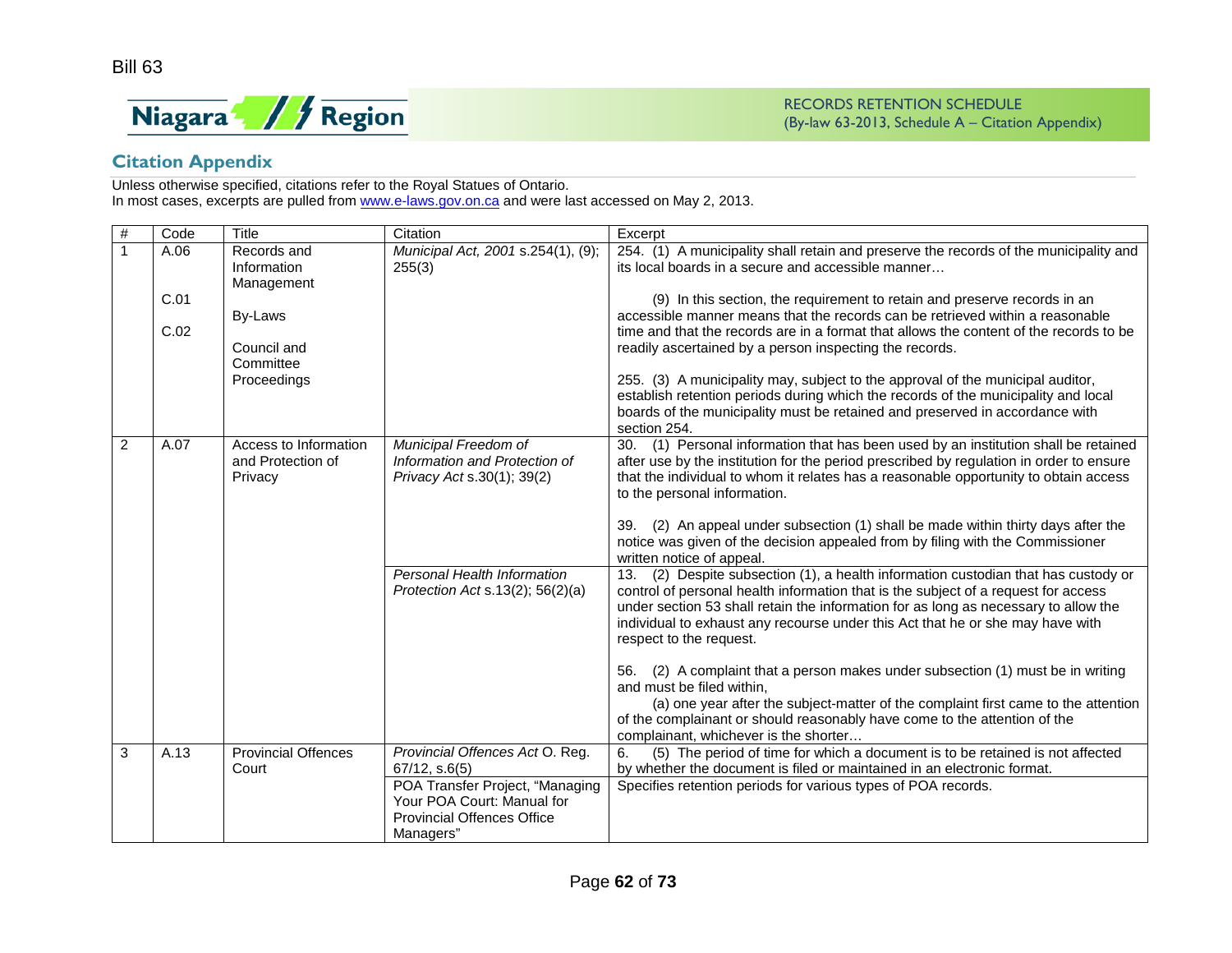

| $\overline{4}$          | C.01 | By-Laws                      | Municipal Act, 2001 s.253(1)     | 253. (1) Subject to the Municipal Freedom of Information and Protection of Privacy<br>Act, any person may, at all reasonable times, inspect any of the records under the |
|-------------------------|------|------------------------------|----------------------------------|--------------------------------------------------------------------------------------------------------------------------------------------------------------------------|
|                         | C.02 | Council and                  |                                  | control of the clerk, including,                                                                                                                                         |
|                         |      | Committee                    |                                  | (a) by-laws and resolutions of the municipality and of its local boards;                                                                                                 |
|                         |      | Proceedings                  |                                  | (b) minutes and proceedings of regular, special or committee meetings of the                                                                                             |
|                         |      |                              |                                  | council or local board, whether the minutes and proceedings have been adopted or                                                                                         |
|                         |      |                              |                                  | not:                                                                                                                                                                     |
|                         |      |                              |                                  | (c) records considered at a meeting, except those records considered during                                                                                              |
|                         |      |                              |                                  | that part of a meeting that was closed to the public;                                                                                                                    |
|                         |      |                              |                                  | (d) the records of the council;                                                                                                                                          |
|                         |      |                              |                                  | (e) statements of remuneration and expenses prepared under section 284.                                                                                                  |
|                         |      |                              |                                  | 2001, c. 25, s. 253 (1).                                                                                                                                                 |
| $\sqrt{5}$              | C.04 | Agencies, Boards and         | Municipal Act, 2001 s.254(2)     | 254. (2) a local board that has ownership and control of its records shall retain                                                                                        |
|                         |      | Commissions                  |                                  | and preserve the records in a secure and accessible manner.                                                                                                              |
| 6                       | C.06 | <b>Elections and Council</b> |                                  | (1) The clerk shall retain the ballots and all other documents and materials                                                                                             |
|                         |      | Changeover                   | Municipal Elections Act, 1996    | 88.                                                                                                                                                                      |
|                         |      |                              | s.88(1), (2)(b)                  | related to an election for 120 days after declaring the results of the election                                                                                          |
|                         |      |                              |                                  | (2) When the 120-day period has elapsed, the clerk,                                                                                                                      |
|                         |      |                              |                                  | (b) may destroy any other documents and materials related to the election.                                                                                               |
| $\overline{7}$          | D.01 | <b>Aggregate Resources</b>   | Aggregate Resources Act s.62(1)  | (1) Every licensee and permittee shall keep, for a period of seven years,<br>62.                                                                                         |
|                         |      |                              |                                  | detailed records of the operation for which the licence or permit has been issued,                                                                                       |
|                         |      |                              |                                  | including copies of all documents relating to quantities of material removed from the                                                                                    |
|                         |      |                              |                                  | site, inventories of material on the site, sales and shipments.                                                                                                          |
|                         |      |                              | Limitations Act, 2002 s.15(2)    | (2) No proceeding shall be commenced in respect of any claim after the 15th<br>15.                                                                                       |
|                         |      |                              |                                  | anniversary of the day on which the act or omission on which the claim is based                                                                                          |
|                         |      |                              |                                  | took place.                                                                                                                                                              |
| $\overline{\mathbf{8}}$ | D.06 | <b>Land Division</b>         | Planning Act s.14.2(6), 44(10)   | 14.2 (6) The secretary-treasurer shall keep on file minutes and records of all                                                                                           |
|                         |      |                              |                                  | applications and the decisions on them and of all other business of the authority,                                                                                       |
|                         | D.10 | <b>Local Official Plans</b>  |                                  | and section 253 of the Municipal Act, 2001 applies(see citation 1)                                                                                                       |
|                         |      |                              |                                  |                                                                                                                                                                          |
|                         | D.17 | <b>Minor Variances</b>       |                                  | 44. (10) The secretary-treasurer shall keep on file minutes and records of all                                                                                           |
|                         |      |                              |                                  | applications and the decisions on them and of all other business of the authority,                                                                                       |
|                         |      |                              |                                  | and section 253 of the Municipal Act, 2001 applies(see citation 1)                                                                                                       |
| 9                       | D.08 | Natural Resources and        | Ontario Water Resources Act      | 53.1 (7) If an agreement under section 81 of the Environmental Protection Act was                                                                                        |
|                         |      | Landforms                    | s.53.1(7)(a)                     | in force immediately before the repeal of Part VIII of that Act, the party which was                                                                                     |
|                         |      |                              |                                  | administering Part VIII under the agreement shall,                                                                                                                       |
|                         |      |                              |                                  | (a) keep all records in their possession or under their control with respect to                                                                                          |
|                         |      |                              |                                  | matters continued under this section for a period of 6 years from the date of the                                                                                        |
|                         |      |                              |                                  | repeal                                                                                                                                                                   |
| 10                      | D.10 | Local Official Plans         | Places to Grow Act, 2005 s.8(1), | (1) A copy of a growth plan and of every amendment to it, certified by the<br>8.                                                                                         |
|                         |      |                              | 9(1)                             | Minister, shall be filedwith the clerk of each municipality and with the secretary-                                                                                      |
|                         |      |                              |                                  | treasurer of each municipal planning authority and planning board having                                                                                                 |
|                         |      |                              |                                  | jurisdiction in the area covered by the plan or the amendment                                                                                                            |
|                         |      |                              |                                  |                                                                                                                                                                          |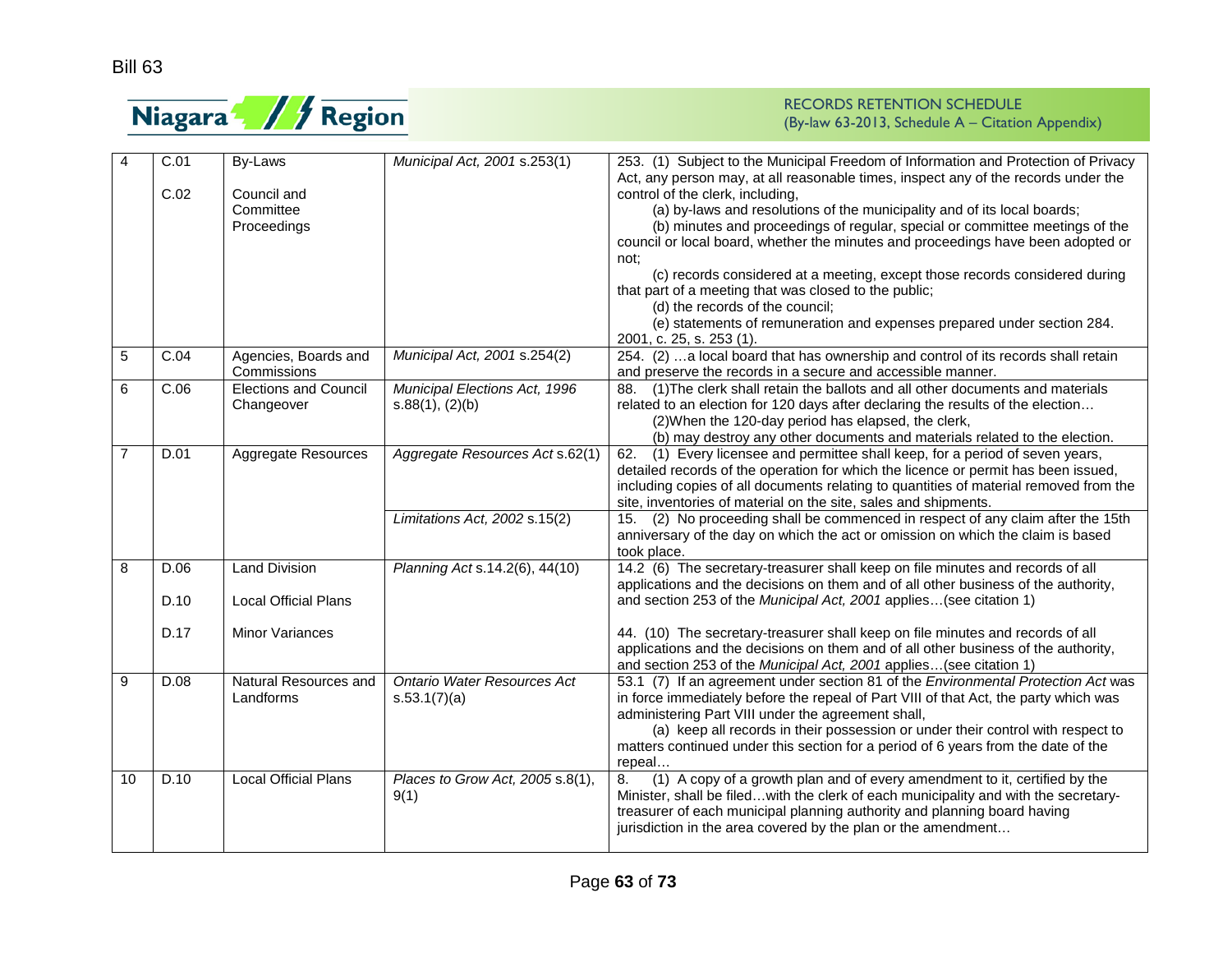

|    |                    |                                                            |                                                                                                  | 9.<br>(1) The Minister shall ensure that a review of each growth plan is carried out<br>at least every 10 years after the date the plan comes into force to determine<br>whether the plan should be revised.                                                                                                                                                                                                                                                                                                                                                                                                                                                                                                                                                                                                                                                |
|----|--------------------|------------------------------------------------------------|--------------------------------------------------------------------------------------------------|-------------------------------------------------------------------------------------------------------------------------------------------------------------------------------------------------------------------------------------------------------------------------------------------------------------------------------------------------------------------------------------------------------------------------------------------------------------------------------------------------------------------------------------------------------------------------------------------------------------------------------------------------------------------------------------------------------------------------------------------------------------------------------------------------------------------------------------------------------------|
|    |                    |                                                            | Greenbelt Act, 2005 s.3(2)(b)                                                                    | (2) The Minister shall ensure that a copy of the Greenbelt Plan and of every<br>3.<br>amendment to it is filed.<br>(b) with the clerk of each municipality that has jurisdiction in the Greenbelt<br>Area                                                                                                                                                                                                                                                                                                                                                                                                                                                                                                                                                                                                                                                   |
| 11 | D.13               | Niagara Region Policy<br>Plan                              | Planning Act s.3(10)                                                                             | 3. (10) The Minister shall, at least every five years from the date that a policy<br>statement is issued under subsection (1), ensure that a review of the policy<br>statement is undertaken for the purpose of determining the need for a revision of the<br>policy statement.                                                                                                                                                                                                                                                                                                                                                                                                                                                                                                                                                                             |
| 12 | E.01               | Environmental<br>Planning                                  | Safe Water Drinking Act, 2002<br>s.17(2)                                                         | 17. (2) Every accredited operating authority of a drinking water system for which<br>operational plans are required under this Act shall retain copies of the operational<br>plans for the system in accordance with the Director's directions                                                                                                                                                                                                                                                                                                                                                                                                                                                                                                                                                                                                              |
| 13 | E.03               | Environmental<br>Assessments                               | <b>Environmental Protection Act</b><br>s.168.3(1), s.168.4(5)<br>Environmental Protection Act O. | 168.3(1) The Director shall establish, maintain and operate a registry known in<br>English as the Environmental Site Registry<br>1. To allow the filing of records of site condition<br>2. To facilitate public access to information contained in records of site<br>condition that have been filed<br>168.4(5) If a qualified person has relied on a report in making a certificationor in a<br>record of site condition that has been filed under this section, the following persons<br>shall retain a copy of the report for the period prescribed by the regulations:<br>1. The owner of the property who submitted the record of site condition for<br>filing or who filed the record of site condition.<br>2. The qualified person who made the certification.<br>18. (1) For the purposes of subsection 168.4(5) of the Act, the prescribed period |
|    |                    |                                                            | Reg. 153/04 - Records of Site<br>Condition s.18(1)                                               | for the retention of a report is seven years after the date the record of site condition<br>listing the report is filed in the Registry.                                                                                                                                                                                                                                                                                                                                                                                                                                                                                                                                                                                                                                                                                                                    |
|    |                    |                                                            | <b>Environmental Assessment Act</b><br>s.30(3)                                                   | 30. (3) Upon request, the Director shall make available for inspection any record<br>referred to in this section including any document that forms part of the record and<br>shall make a document available as soon as practicable after the document is<br>issued or received.                                                                                                                                                                                                                                                                                                                                                                                                                                                                                                                                                                            |
| 14 | E.04.01<br>E.04.02 | <b>Compliance Reporting</b><br>Certificates of<br>Approval | <b>Environmental Protection Act,</b><br>s.165.1(1)(3)                                            | 165.1(1) Every person required by this Act or the regulations to retain a record shall<br>make it available to a provincial officer for inspection upon his or her request.<br>(3) If a record is retained in electronic form, the provincial officer may require<br>that a copy of it be provided to him or her on paper or in a machine-readable<br>medium or both.                                                                                                                                                                                                                                                                                                                                                                                                                                                                                       |
|    |                    |                                                            | Limitations Act, 2002 s.17                                                                       | 17. There is no limitation period in respect of an environmental claim that has not<br>been discovered.                                                                                                                                                                                                                                                                                                                                                                                                                                                                                                                                                                                                                                                                                                                                                     |
| 15 | E.05               | Environmental<br>Enforcement                               | Limitations Act, 2002 s.17                                                                       | 17. There is no limitation period in respect of an environmental claim that has not<br>been discovered.                                                                                                                                                                                                                                                                                                                                                                                                                                                                                                                                                                                                                                                                                                                                                     |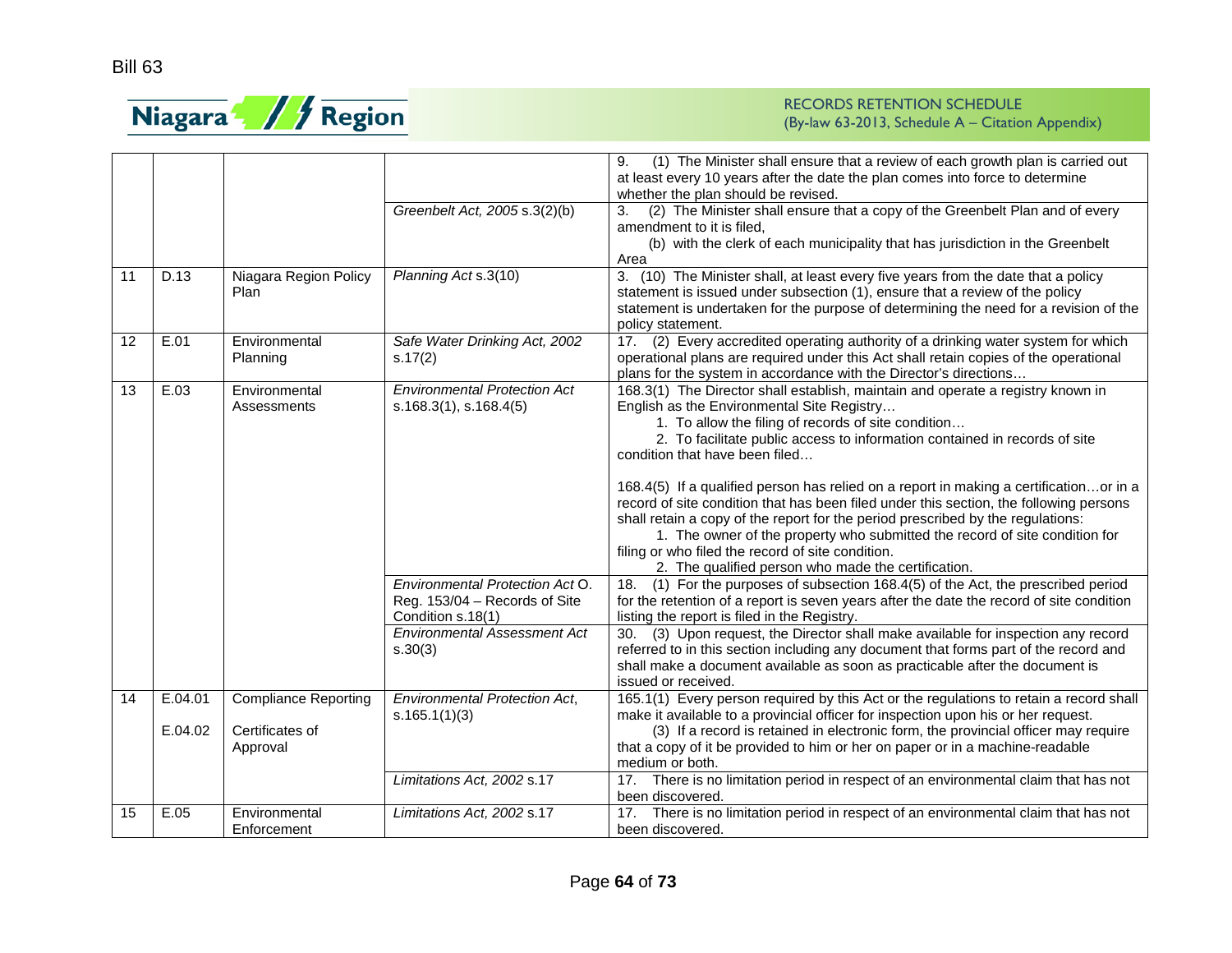

|    |      |                         | Environmental Protection Act O.<br>Reg. 675/98 - Classification and<br>Exemption of Spills and<br>Reporting of Discharges<br>s.12(1.1) | 12. (1.1) the person having control of the pollutant shall make a record of the spill<br>containing the details listed in subsection (2) and shall keep the record for five years<br>after the spill and during that period shall make the record available for inspection<br>upon the request of a provincial officer.                                                                                                                                                                                                                                                                                                               |
|----|------|-------------------------|----------------------------------------------------------------------------------------------------------------------------------------|---------------------------------------------------------------------------------------------------------------------------------------------------------------------------------------------------------------------------------------------------------------------------------------------------------------------------------------------------------------------------------------------------------------------------------------------------------------------------------------------------------------------------------------------------------------------------------------------------------------------------------------|
|    |      |                         | Environmental Protection Act, O.<br>Reg. 224/07 - Spill Prevention<br>and Contingency Plans s.6(1)                                     | 6. (1) 7. Procedures to ensure that all steps taken under paragraph 6 to respond to<br>a spill are recorded and that the record is retained for five years.                                                                                                                                                                                                                                                                                                                                                                                                                                                                           |
| 16 | E.06 | <b>Waste Management</b> | <b>Environmental Protection Act.</b><br>RRO 1990, Regulation 347 -<br>General - Waste Management<br>s.16(5)                            | (5) The operator of a waste management system for hauled sewage shall,<br>16.<br>(a) keep daily records of the premises from which hauled sewage is collected<br>and the amounts of sewage collected from those premises;<br>(b) keep daily records of the disposal site or disposal sites at which hauled<br>sewage is discharged or disposed of and the amounts of hauled sewage discharged<br>or disposed of at those sites; and<br>(c) keep the daily records required by clauses (a) and (b) available for review<br>by the Director, as the Director may require, for a period of at least two years after<br>the calendar year |
|    |      |                         | <b>Environmental Protection Act,</b><br>RRO 1990, Regulation 347 -<br>General - Waste Management<br>s.17.2                             | 17.2 If subject waste is stored at the waste generation facility for more than 90<br>days A record made or updated under paragraph 5 or 6 must be retained until the<br>date that the subject waste is no longer stored, and for at least two years after that<br>date.                                                                                                                                                                                                                                                                                                                                                               |
|    |      |                         | <b>Environmental Protection Act,</b><br>RRO 1990, Regulation 347 -<br>General - Waste Management<br>s.18(8)(9)                         | 18. (8) Every generator shall keep a record of the subject waste disposed of at the<br>waste generation facility including the name, waste number, quantity and disposition<br>of the waste. R.R.O. 1990, Reg. 347, s. 18 (8).<br>(9) A record referred to in subsection (8) may be disposed of after two years.                                                                                                                                                                                                                                                                                                                      |
|    |      |                         | <b>Environmental Protection Act,</b><br>RRO 1990, Regulation 347 -<br>General - Waste Management<br>s.29.4(f)                          | 29.4 (f) a written record is kept each time hazardous waste or liquid industrial waste<br>is received and stored at the facility or is transferred from the facility, and the record<br>specifies the nature and quantity of the waste and is retained at the facility for at<br>least two years after the record is made                                                                                                                                                                                                                                                                                                             |
|    |      |                         | <b>Environmental Protection Act,</b><br>RRO 1990, Regulation 347 -<br>General - Waste Management<br>s.56(4)                            | 56. (4) Each operator and owner of a selected waste depot shall ensure that each<br>record made at the depot under subsection (1) is kept at the depot during a period<br>of two years after it is made.                                                                                                                                                                                                                                                                                                                                                                                                                              |
|    |      |                         | Environmental Protection Act, O.<br>Reg. 232/98 - Landfilling Sites<br>s.20                                                            | 20. The owner and the operator of a landfilling site shall ensure that daily records of<br>site operations are made during the operation of the site and that the records are<br>retained for at least two years after they are made.                                                                                                                                                                                                                                                                                                                                                                                                 |
|    |      |                         | Environmental Protection Act, O.<br>Reg. 101/94 - Recycling and<br>Composting of Municipal Waste<br>s.23                               | 23. 26. A record shall be kept that includes information about,<br>i. the type, amount and sources of wastes accepted at the site,<br>ii. the processing that the wastes received, any significant problems that<br>occurred during the processing and any actions that were taken in response to such<br>problems,                                                                                                                                                                                                                                                                                                                   |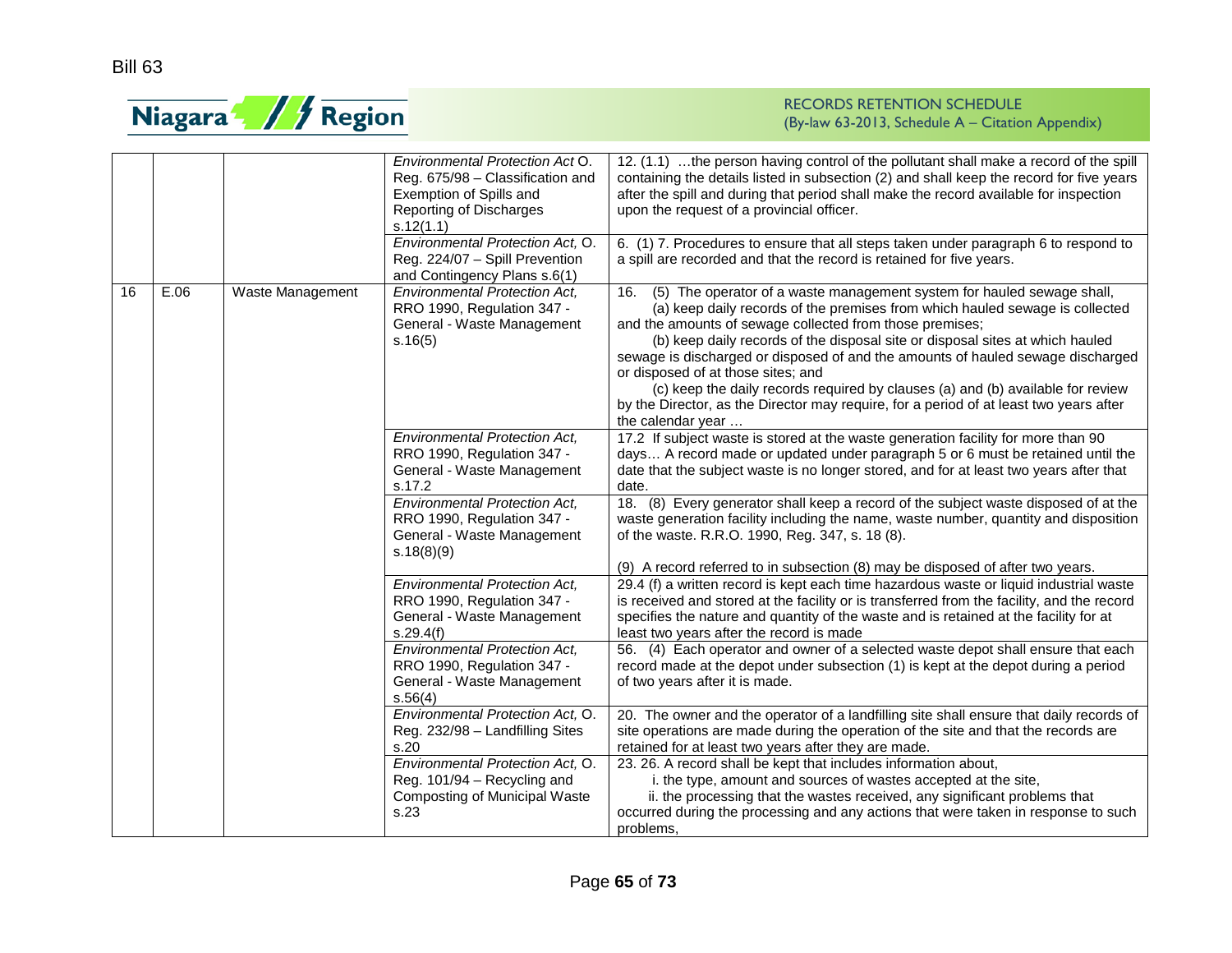

| 16  |         |                               |                                      | iii. the types and amounts of residues, wastes and materials transferred from           |
|-----|---------|-------------------------------|--------------------------------------|-----------------------------------------------------------------------------------------|
| ctd |         |                               |                                      | the site, the purposes for which they were transferred and the names of the persons     |
|     |         |                               |                                      | to whom residues, wastes and materials, other than compost, were transferred.           |
|     |         |                               |                                      | 27. Information in the record required under paragraph 26 shall be retained in the      |
|     |         |                               |                                      | record for at least two years after the event to which the information relates.         |
|     |         |                               | <b>Environmental Protection Act,</b> | 4. (5) Two years after an operator of a waste disposal site gives written notice to     |
|     |         |                               | RRO 1990, Regulation 362 -           | the Director that the operator has ceased to be a holder of PCB waste, the operator     |
|     |         |                               | Waste Management PCBs s.4(5)         | may dispose of records kept under subsection (1).                                       |
| 17  | E.10    | Environmental                 | Safe Water Drinking Act, 2002        | These sections outline a wide range of water testing and reporting records that must    |
|     |         | <b>Laboratory Testing</b>     | O. Reg. 170/03 - Drinking Water      | be kept for a minimum of 2, 5, 6, or 15 years.                                          |
|     |         |                               | Systems s.13                         |                                                                                         |
|     |         |                               | O. Reg. 248/03 - Drinking Water      | Given the vital importance of drinking water quality for the health of Niagara          |
|     |         |                               | Testing Services s.13(1)             | residents, all water quality testing results and related reports are retained by        |
|     |         |                               |                                      | Niagara Region for 15 years, regardless of test type.                                   |
|     |         |                               | <b>United Nations Industrial</b>     | 3.3.2. Quality system records                                                           |
|     |         |                               | Development Organization,            | There should be a documented policy on the period of retention of records. ISO          |
|     |         |                               | "Complying With ISO 17025: A         | 17025 has no actual period specified but the laboratory must commit to a policy.        |
|     |         |                               | Practical Guidebook." Vienna,        | Accreditation bodies usually have their own regulations and these vary from body to     |
|     |         |                               | 2009                                 |                                                                                         |
|     |         |                               |                                      | body.                                                                                   |
|     |         |                               |                                      | However, a typical requirement is connected with the practice of most accreditation     |
|     |         |                               |                                      | bodies of carrying out a full re-assessment of a laboratory every four years. The       |
|     |         |                               |                                      | normal requirement then becomes that all records for the past four-year period must     |
|     |         |                               |                                      | be available. After the re-assessment, most records for the four previous years can     |
|     |         |                               |                                      | be disposed of. The only rider to this is that any records which are relevant to        |
|     |         |                               |                                      | ongoing issues need to be kept for at least the duration of that issue.                 |
| 18  | F.01.06 | Backup Budget                 | Income Tax Act (Canada)              | 230. (4) Every person required by this section to keep records and books of             |
|     |         | Submissions                   | R.S.C., 1985, c. 1 (5th Supp.)       | account shall retain                                                                    |
|     | F.02    | <b>Financial Reporting</b>    |                                      |                                                                                         |
|     | F.03    | <b>Revenue Generation</b>     |                                      | (a) the records and books of account referred to in this section in respect of which a  |
|     | F.05    | <b>Property Assessments</b>   |                                      | period is prescribed, together with every account and voucher necessary to verify       |
|     | F.07    | Payroll Management            |                                      | the information contained therein, for such period as is prescribed; and                |
|     | F.07.23 | Income Tax Reporting          |                                      |                                                                                         |
|     | F.08    | Purchasing                    |                                      | (b) all other records and books of account referred to in this section, together with   |
|     | F.08.01 | Disposal of Surplus           |                                      | every account and voucher necessary to verify the information contained therein,        |
|     |         | Property                      |                                      | until the expiration of six years from the end of the last taxation year to which the   |
|     | F.08.04 | <b>Purchase Orders</b>        |                                      | records and books of account relate.                                                    |
|     | F.08.09 | Requests for                  |                                      |                                                                                         |
|     |         | Proposals                     |                                      | (4.1) Every person required by this section to keep records who does so                 |
|     | F.08.11 | <b>Vendor Submissions</b>     |                                      | electronically shall retain them in an electronically readable format for the retention |
|     | F.10    | Banking and                   |                                      | period referred to in subsection 230(4).                                                |
|     |         | Investments                   |                                      |                                                                                         |
|     |         |                               |                                      |                                                                                         |
|     | F.12    | <b>Audits &amp; Financial</b> | Canada Revenue Agency Guide          | As a general rule, you must keep all of the records and supporting documents that       |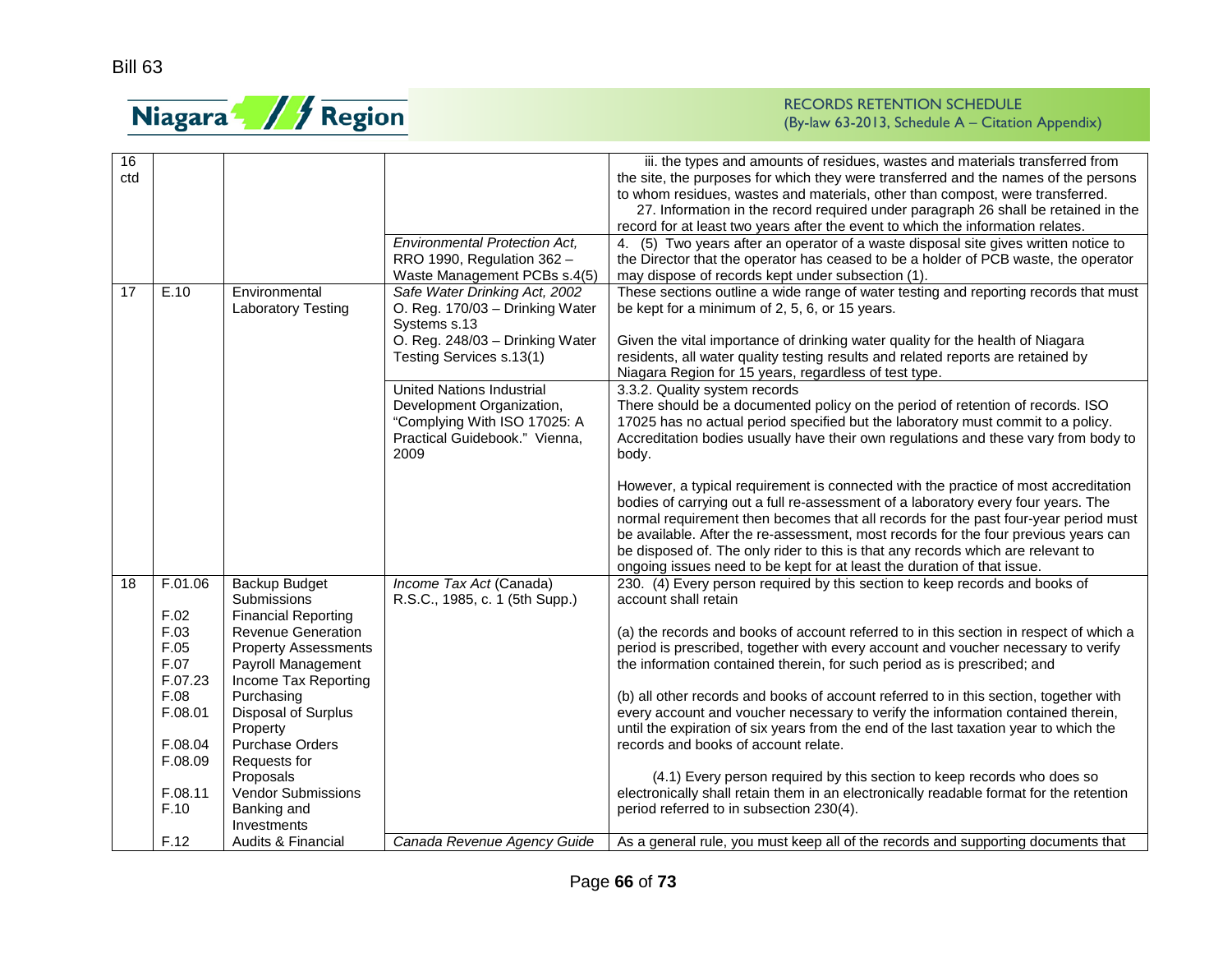

|    |         | Compliance                  | RC4409, "Keeping Records"       | are required to determine your tax obligations and entitlements for a period of six   |
|----|---------|-----------------------------|---------------------------------|---------------------------------------------------------------------------------------|
|    | P.01    | <b>PH Financial</b>         |                                 | years from the end of the last tax year to which they relate.                         |
|    |         | Management                  |                                 |                                                                                       |
|    | S.02.03 | <b>Resident Financial</b>   |                                 | The six-year retention period under the ITA begins at the end of the tax year to      |
|    |         | Records                     |                                 | which the records relate. The tax year is the fiscal period for corporations and the  |
|    |         |                             |                                 | calendar year for all other taxpayers.                                                |
| 19 | F.01    | <b>Budgeting</b>            | Canada Revenue Agency Guide     | Records and supporting documents concerning long-term acquisitions and disposal       |
|    | F.01.02 | Debt Management             | RC4409, "Keeping Records"       | of property, the share registry, and other historical information that would have an  |
|    | F.01.08 | Journal Entries and         |                                 | impact upon sale or liquidation or wind-up of the business must be kept indefinitely. |
|    |         | General Ledger              |                                 |                                                                                       |
|    | F.03.04 | Development Charge          |                                 | When a corporation is dissolved, the following records have to be kept for two years  |
|    |         | Payments                    |                                 | after the date of dissolution:                                                        |
|    | F.11    | <b>Fixed Assets</b>         |                                 | all records and supporting documents to verify the tax obligations and                |
|    | F.12    | Audits and Financial        |                                 | entitlements: and                                                                     |
|    |         | Compliance                  |                                 | all the additional records that corporations have to keep, as listed above.           |
| 20 | F.03.04 | Development Charge          | Development Charges Act, 1997   | 28. Despite any other Act, a municipality is not required to issue a building permit  |
|    |         | Payments                    | s.28                            | for development to which a development charge applies unless the development          |
|    |         |                             |                                 | charge has been paid.                                                                 |
| 21 | F.07    | Payroll Management          | Employment Standards Act,       | 15. (1) An employer shall record the following information with respect to each       |
|    |         |                             | 2000 s.15(1), (5)               | employee, including an employee who is a homeworker:                                  |
|    | F.07.21 | <b>Attendance Reporting</b> |                                 | 1. The employee's name and address.                                                   |
|    |         |                             |                                 | 2. The employee's date of birth, if the employee is a student and under 18            |
|    | H.01    | Employee Records            |                                 | years of age.                                                                         |
|    |         |                             |                                 | 3. The date on which the employee began his or her employment.                        |
|    |         |                             |                                 | 4. The number of hours the employee worked in each day and each week.                 |
|    |         |                             |                                 |                                                                                       |
|    |         |                             |                                 | (5) The employer shall retain or arrange for some other person to retain the          |
|    |         |                             |                                 | records of the information required under this section for the following periods:     |
|    |         |                             |                                 | 1. For information referred to in paragraph 1 or 3 of subsection (1), three years     |
|    |         |                             |                                 | after the employee ceased to be employed by                                           |
|    |         |                             |                                 | the employer.                                                                         |
|    |         |                             |                                 | 2. For information referred to in paragraph 2 of subsection (1), the earlier of,      |
|    |         |                             |                                 | i. three years after the employee's 18th birthday, or                                 |
|    |         |                             |                                 | ii. three years after the employee ceased to be employed by the employer.             |
|    |         |                             |                                 | 3. For information referred to in paragraph 4 of subsection (1) or in subsection      |
|    |         |                             |                                 | (3), three years after the day or week to which                                       |
|    |         |                             |                                 | the information relates.                                                              |
|    |         |                             |                                 | 4. For information referred to in paragraph 5 of subsection (1), three years after    |
|    |         |                             |                                 | the information was given to the employee.                                            |
|    |         |                             | Ministry of Labour, "Your Guide | http://www.labour.gov.on.ca/english/es/pdf/es_quide.pdf                               |
|    |         |                             | to the Employment Standards     |                                                                                       |
|    |         |                             | Act" Section 2 - Record Keeping |                                                                                       |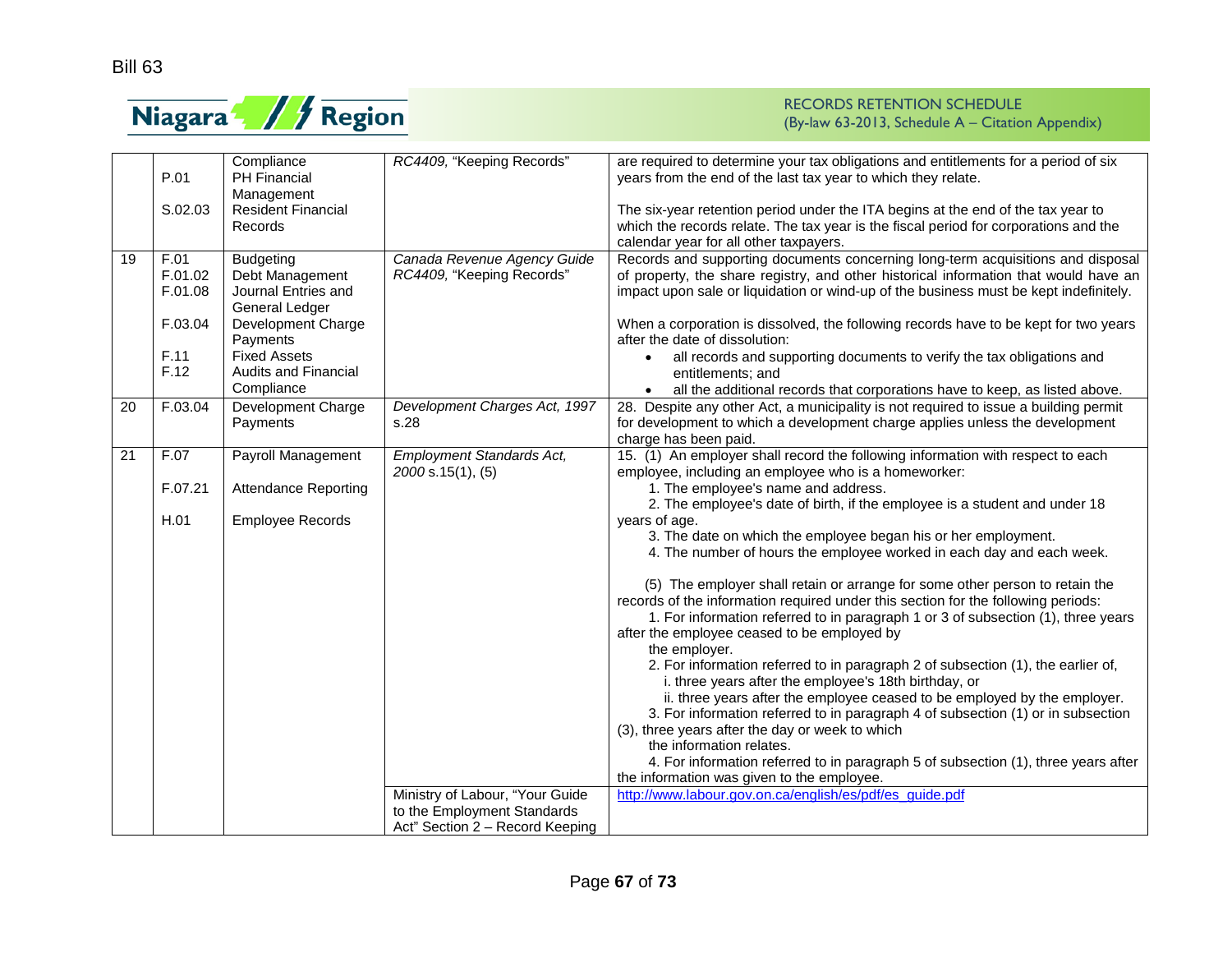

| 22 | H.02    | <b>Benefits Administration</b>                           | <b>Financial Services Commission</b>                                                           | http://www.fsco.gov.on.ca/en/pensions/policies/active/Documents/A300-200.pdf                                                                                                                                                                                                                                                                                                                                                                                                                                                                                                                                                                          |
|----|---------|----------------------------------------------------------|------------------------------------------------------------------------------------------------|-------------------------------------------------------------------------------------------------------------------------------------------------------------------------------------------------------------------------------------------------------------------------------------------------------------------------------------------------------------------------------------------------------------------------------------------------------------------------------------------------------------------------------------------------------------------------------------------------------------------------------------------------------|
|    |         |                                                          | of Ontario, "Management and<br>Retention of Pension Plan<br>Records by the Administrator"      | To prevent or minimize loss of important records, FSCO strongly recommends that<br>all administrators make it a priority to establish a formal and comprehensive written<br>records management and retention policy. Such a policy should set out appropriate<br>practices and procedures that address for example, how plan records are to be<br>managed, how long records are to be retained and the individuals who are<br>responsible for these records.                                                                                                                                                                                          |
|    |         |                                                          | Pension Benefits Act, s.24.1                                                                   | 24.1 The administrator of a pension plan shall retain the prescribed records about<br>the pension plan and the pension fund for the prescribed period of time.                                                                                                                                                                                                                                                                                                                                                                                                                                                                                        |
| 23 | H.03    | Health and Safety<br>Management                          | Occupational Health and Safety<br>Act, $s.26(1)(c)(d)(f)$<br>Occupational Health and Safety    | 26. (1) In addition to the duties imposed by section 25, an employer shall,<br>(c) keep and maintain accurate records of the handling, storage, use and<br>disposal of biological, chemical or physical agents as prescribed;                                                                                                                                                                                                                                                                                                                                                                                                                         |
|    | H.03.01 | <b>Health and Safety</b><br>Monitoring                   | Act, $s.26(1)(c)(d)(f)$                                                                        | (d) accurately keep and maintain and make available to the worker affected<br>such records of the exposure of a worker to biological, chemical or physical agents                                                                                                                                                                                                                                                                                                                                                                                                                                                                                     |
|    | H.03.02 | Health and Safety -<br>Ministry of Labour<br>Reporting   |                                                                                                | as may be prescribed;<br>(f) monitor at such time or times or at such interval or intervals the levels of<br>biological, chemical or physical agents in a workplace and keep and post accurate<br>records thereof as prescribed;                                                                                                                                                                                                                                                                                                                                                                                                                      |
| 24 | H.05    | Training and<br>Development                              | Safe Water Drinking Act, 2002 O.<br>Reg. 128/04, s.29(7), 31(7)                                | (7) The owner or operating authority shall ensure that records are maintained<br>29.<br>for at least five years of the on-the-job practical training completed by the water<br>quality analysts employed in the subsystem, including the names of the water<br>quality analysts who attended training, the dates of the training, the method used for<br>training, the instructor, the duration of each training session and the subjects<br>covered.                                                                                                                                                                                                 |
|    |         |                                                          |                                                                                                | 31.<br>(7) Same as above.                                                                                                                                                                                                                                                                                                                                                                                                                                                                                                                                                                                                                             |
|    |         |                                                          | Safe Water Drinking Act, 2002 O.<br>Reg. 248/03 - Drinking Water<br>Testing Services s.13(1) 5 | 13. (1) A person who provides drinking water testing services shall ensure that the<br>following documents are kept for at least five years:<br>5. All documents related to staff training.                                                                                                                                                                                                                                                                                                                                                                                                                                                           |
| 25 | H.06    | Workplace Safety and<br><b>Insurance Board</b><br>(WSIB) | Workplace Safety and Insurance<br>Act, 1997, s.80, s.141.2 (9)                                 | 80. (1) A Schedule 1 employer shall keep accurate records of all wages paid to the<br>employer's workers and shall keep the records in Ontario. 1997, c. 16, Sched. A, s.<br>80.<br>(2) The employer shall produce the records referred to in subsection (1) when<br>the Board or any of its officers requires the employer to do so. 2001, c. 9, Sched. I,<br>s. 4(2).<br>141.2 (9) The person shall keep a certificate or copy of a certificate obtained under<br>this section for at least three years after the date it is obtained, and shall produce it<br>for inspection at the request of the Board or of a person appointed or authorized by |
|    |         |                                                          |                                                                                                | the Board.                                                                                                                                                                                                                                                                                                                                                                                                                                                                                                                                                                                                                                            |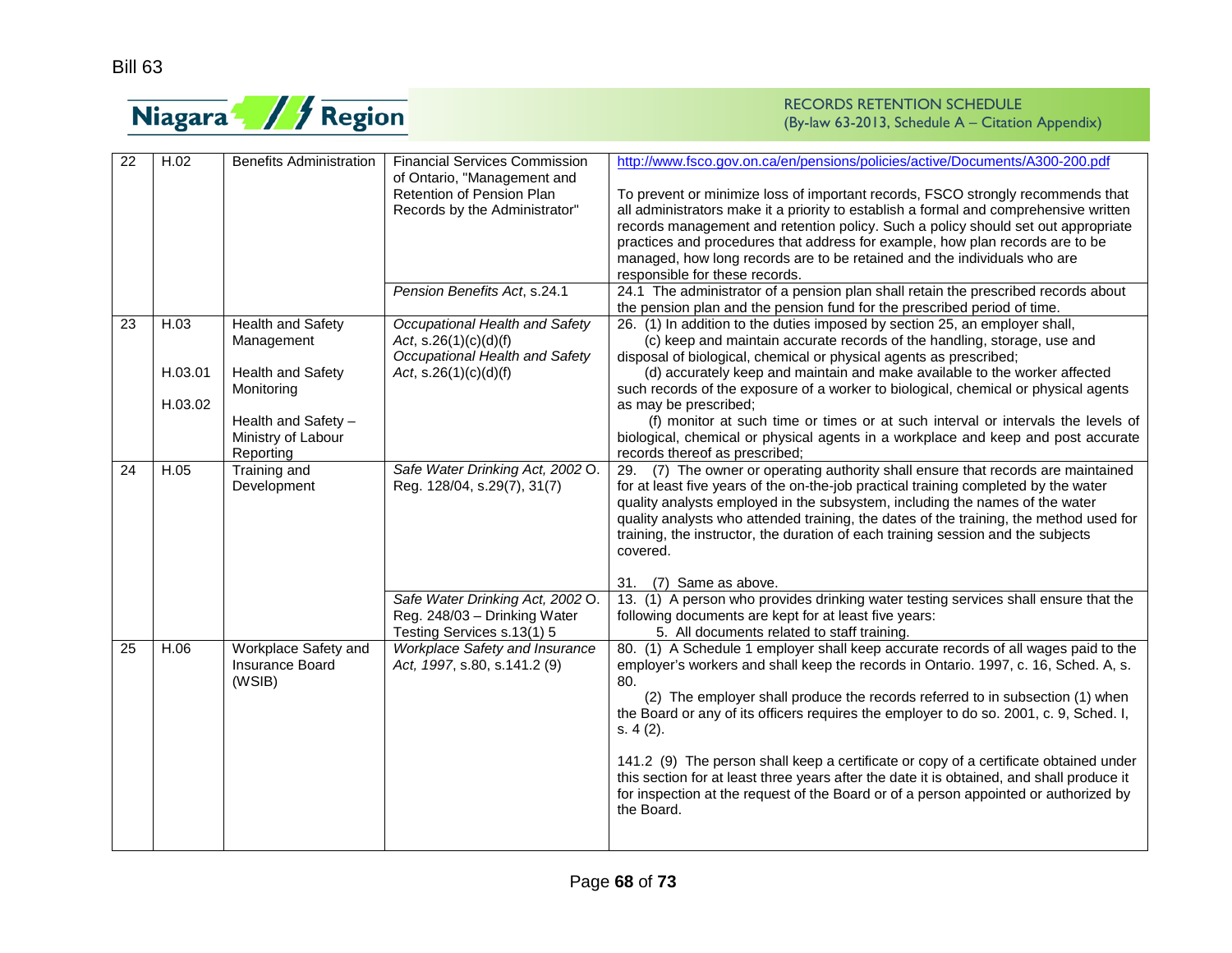

| 26 | H.09<br>H.12 | <b>Employee Medical</b><br><b>Records</b><br>Exposure<br>Management | Occupational Health and Safety<br>Act, O.Reg 490/09, "Designated<br>Substances" | 30. (1) A physician who is provided with a copy of a worker's personal exposure<br>record under clause 27 (1) (a) shall keep the copy in a secure place until the later of<br>the following dates:<br>1. The 40th anniversary of the date the first record was created in the personal<br>exposure record.<br>2. The 20th anniversary of the date the last record was added to the personal<br>exposure record.<br>31. (1) A physician who conducted medical examinations of a worker or supervised<br>clinical tests of a worker shall, if section 29 applies, keep the records of the<br>examinations and tests in a secure place until the later of the following dates:<br>1. The 40th anniversary of the date the first record was made.<br>2. The 20th anniversary of the date the last record was made. O. Reg. 490/09,<br>$s. 31(1)$ . |
|----|--------------|---------------------------------------------------------------------|---------------------------------------------------------------------------------|------------------------------------------------------------------------------------------------------------------------------------------------------------------------------------------------------------------------------------------------------------------------------------------------------------------------------------------------------------------------------------------------------------------------------------------------------------------------------------------------------------------------------------------------------------------------------------------------------------------------------------------------------------------------------------------------------------------------------------------------------------------------------------------------------------------------------------------------|
| 27 | L.00         | Legal Consultation and<br>Advice                                    | Limitations Act, 2002 s.4                                                       | 4. Unless this Act provides otherwise, a proceeding shall not be commenced in<br>respect of a claim after the second anniversary of the day on which the claim was<br>discovered.                                                                                                                                                                                                                                                                                                                                                                                                                                                                                                                                                                                                                                                              |
| 28 | D.05         | Housing                                                             | Limitations Act, 2002 s.15(2)                                                   | (2) No proceeding shall be commenced in respect of any claim after the 15th<br>15.                                                                                                                                                                                                                                                                                                                                                                                                                                                                                                                                                                                                                                                                                                                                                             |
|    | D.08         | Natural Resources &                                                 |                                                                                 | anniversary of the day on which the act or omission on which the claim is based                                                                                                                                                                                                                                                                                                                                                                                                                                                                                                                                                                                                                                                                                                                                                                |
|    |              | Landforms                                                           |                                                                                 | took place.                                                                                                                                                                                                                                                                                                                                                                                                                                                                                                                                                                                                                                                                                                                                                                                                                                    |
|    | D.09         | Niagara Escarpment                                                  |                                                                                 |                                                                                                                                                                                                                                                                                                                                                                                                                                                                                                                                                                                                                                                                                                                                                                                                                                                |
|    | D.14         | <b>Recreational Planning</b>                                        |                                                                                 |                                                                                                                                                                                                                                                                                                                                                                                                                                                                                                                                                                                                                                                                                                                                                                                                                                                |
|    | D.15         | Transportation                                                      |                                                                                 |                                                                                                                                                                                                                                                                                                                                                                                                                                                                                                                                                                                                                                                                                                                                                                                                                                                |
|    |              | Planning                                                            |                                                                                 |                                                                                                                                                                                                                                                                                                                                                                                                                                                                                                                                                                                                                                                                                                                                                                                                                                                |
|    | D.16         | Urban Land Use                                                      |                                                                                 |                                                                                                                                                                                                                                                                                                                                                                                                                                                                                                                                                                                                                                                                                                                                                                                                                                                |
|    | D.20         | Community                                                           |                                                                                 |                                                                                                                                                                                                                                                                                                                                                                                                                                                                                                                                                                                                                                                                                                                                                                                                                                                |
|    |              | Development                                                         |                                                                                 |                                                                                                                                                                                                                                                                                                                                                                                                                                                                                                                                                                                                                                                                                                                                                                                                                                                |
|    |              | Agreement                                                           |                                                                                 |                                                                                                                                                                                                                                                                                                                                                                                                                                                                                                                                                                                                                                                                                                                                                                                                                                                |
|    | L.01         | Development                                                         |                                                                                 |                                                                                                                                                                                                                                                                                                                                                                                                                                                                                                                                                                                                                                                                                                                                                                                                                                                |
|    |              | Legislation                                                         |                                                                                 |                                                                                                                                                                                                                                                                                                                                                                                                                                                                                                                                                                                                                                                                                                                                                                                                                                                |
|    | L.02         | Development                                                         |                                                                                 |                                                                                                                                                                                                                                                                                                                                                                                                                                                                                                                                                                                                                                                                                                                                                                                                                                                |
|    |              | Litigation & Dispute                                                |                                                                                 |                                                                                                                                                                                                                                                                                                                                                                                                                                                                                                                                                                                                                                                                                                                                                                                                                                                |
|    | L.03         | Resolution                                                          |                                                                                 |                                                                                                                                                                                                                                                                                                                                                                                                                                                                                                                                                                                                                                                                                                                                                                                                                                                |
|    |              | Property Interest                                                   |                                                                                 |                                                                                                                                                                                                                                                                                                                                                                                                                                                                                                                                                                                                                                                                                                                                                                                                                                                |
|    | L.04         | Development                                                         |                                                                                 |                                                                                                                                                                                                                                                                                                                                                                                                                                                                                                                                                                                                                                                                                                                                                                                                                                                |
|    |              | <b>Insurance Risk</b>                                               |                                                                                 |                                                                                                                                                                                                                                                                                                                                                                                                                                                                                                                                                                                                                                                                                                                                                                                                                                                |
|    | L.05         | Management                                                          |                                                                                 |                                                                                                                                                                                                                                                                                                                                                                                                                                                                                                                                                                                                                                                                                                                                                                                                                                                |
|    |              | <b>Insurance Claims</b>                                             |                                                                                 |                                                                                                                                                                                                                                                                                                                                                                                                                                                                                                                                                                                                                                                                                                                                                                                                                                                |
|    | L.06         | Resolution                                                          |                                                                                 |                                                                                                                                                                                                                                                                                                                                                                                                                                                                                                                                                                                                                                                                                                                                                                                                                                                |
|    |              | <b>Capital Projects</b>                                             | Limitations Act, 2002 s.15(2)                                                   |                                                                                                                                                                                                                                                                                                                                                                                                                                                                                                                                                                                                                                                                                                                                                                                                                                                |
|    | O.01         |                                                                     |                                                                                 | (2) No proceeding shall be commenced in respect of any claim after the 15th<br>15.                                                                                                                                                                                                                                                                                                                                                                                                                                                                                                                                                                                                                                                                                                                                                             |
|    |              | Medical Officer of                                                  |                                                                                 | anniversary of the day on which the act or omission on which the claim is based                                                                                                                                                                                                                                                                                                                                                                                                                                                                                                                                                                                                                                                                                                                                                                |
|    | P.02         | Health                                                              |                                                                                 | took place.                                                                                                                                                                                                                                                                                                                                                                                                                                                                                                                                                                                                                                                                                                                                                                                                                                    |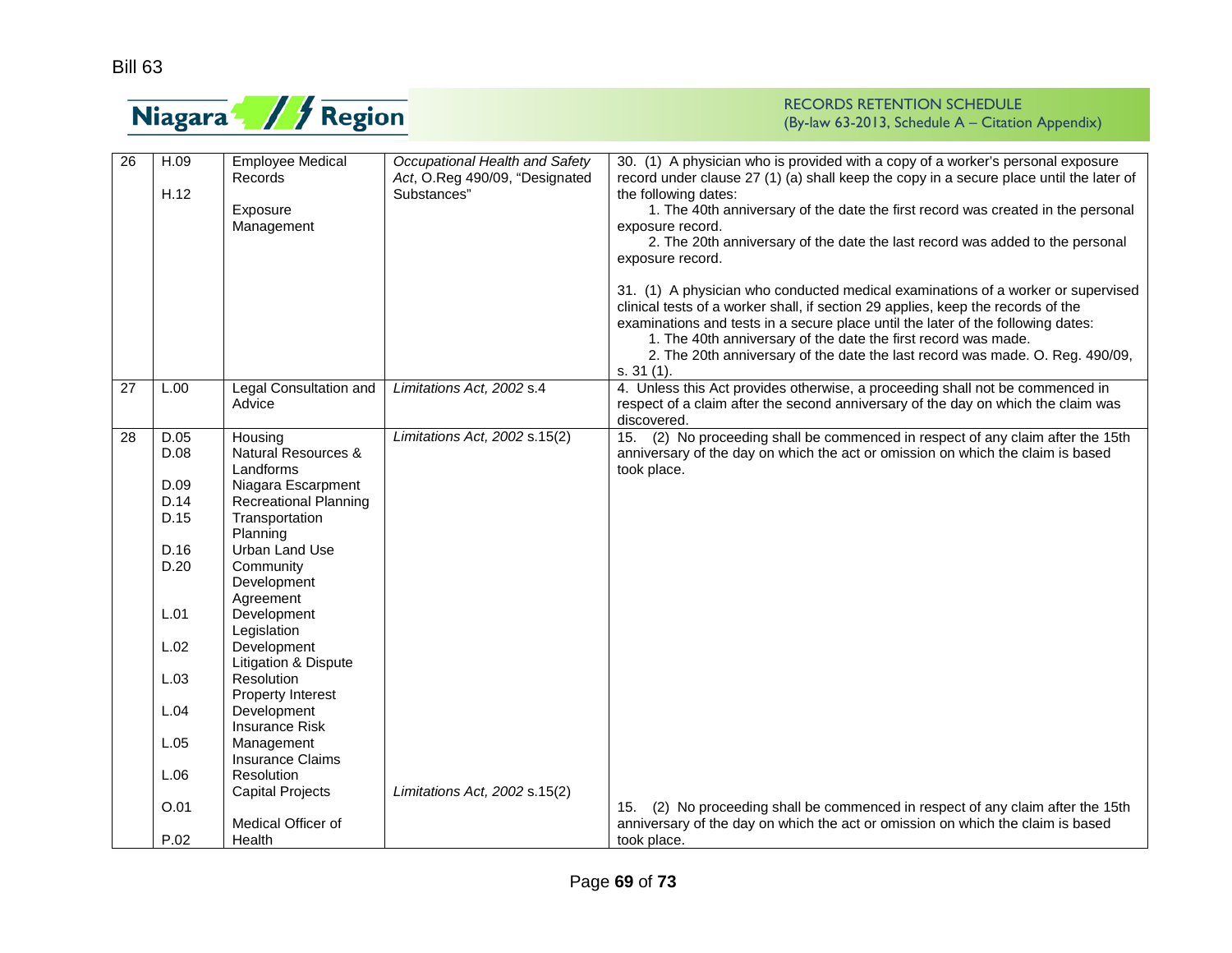

| 28  |              | Disease Inventory and                                                     |                                             |                                                                                                                                                                                                                                                                                                                                                                                                                                                                                                                                                                                                                                                                                                                                                                  |
|-----|--------------|---------------------------------------------------------------------------|---------------------------------------------|------------------------------------------------------------------------------------------------------------------------------------------------------------------------------------------------------------------------------------------------------------------------------------------------------------------------------------------------------------------------------------------------------------------------------------------------------------------------------------------------------------------------------------------------------------------------------------------------------------------------------------------------------------------------------------------------------------------------------------------------------------------|
| ctd | P.02.04      | Control                                                                   |                                             |                                                                                                                                                                                                                                                                                                                                                                                                                                                                                                                                                                                                                                                                                                                                                                  |
|     |              |                                                                           |                                             |                                                                                                                                                                                                                                                                                                                                                                                                                                                                                                                                                                                                                                                                                                                                                                  |
|     |              | <b>Regional Road</b>                                                      |                                             |                                                                                                                                                                                                                                                                                                                                                                                                                                                                                                                                                                                                                                                                                                                                                                  |
|     | T.01         | Maintenance                                                               |                                             |                                                                                                                                                                                                                                                                                                                                                                                                                                                                                                                                                                                                                                                                                                                                                                  |
| 29  | L.04<br>L.07 | Property Interest<br>Development<br><b>Property Project</b><br>Management | Real Property Limitations Act s.4,<br>17(1) | No person shall make an entry or distress, or bring an action to recover any<br>4.<br>land or rent, but within ten years next after the time at which the right to make such<br>entry or distress, or to bring such action, first accrued to some person through whom<br>the person making or bringing it claims, or if the right did not accrue to any person<br>through whom that person claims, then within ten years next after the time at which<br>the right to make such entry or distress, or to bring such action, first accrued to the<br>person making or bringing it.<br>17. (1) No arrears of rent, or of interest in respect of any sum of money charged<br>upon or payable out of any land or rent, or in respect of any legacy, whether it is or |
|     |              |                                                                           |                                             | is not charged upon land, or any damages in respect of such arrears of rent or<br>interest, shall be recovered by any distress or action but within six years next after<br>the same respectively has become due, or next after any acknowledgment in writing<br>of the same has been given to the person entitled thereto or the person's agent,<br>signed by the person by whom the same was payable or that person's agent.                                                                                                                                                                                                                                                                                                                                   |
| 30  | L.04         | Property Interest                                                         | Copyright Act, s.22                         | Subject to subsection (2), a court may not award a remedy in relation to an                                                                                                                                                                                                                                                                                                                                                                                                                                                                                                                                                                                                                                                                                      |
|     |              | Development                                                               |                                             | infringement unless<br>(a) in the case where the plaintiff knew, or could reasonably have been<br>expected to know, of the infringement at the time it occurred, the proceedings for<br>infringement are commenced within three years after the infringement occurred; or<br>(b) in the case where the plaintiff did not know, and could not reasonably have<br>been expected to know, of the infringement at the time it occurred, the proceedings<br>for infringement are commenced within three years after the time when the plaintiff<br>first knew, or could reasonably have been expected to know, of the infringement.                                                                                                                                   |
|     |              |                                                                           | Patent Act, s.48, s.76.1(3),<br>s.83(7)     | 48. No remedy may be awarded for an act of infringement committed more than<br>six years before the commencement of the action for infringement.                                                                                                                                                                                                                                                                                                                                                                                                                                                                                                                                                                                                                 |
|     |              |                                                                           |                                             | 76.1 (3) Proceedings for an offence under subsection (1) or (2) may be commenced<br>within, but not later than, two years after the time when the subject-matter of the<br>proceedings arose.                                                                                                                                                                                                                                                                                                                                                                                                                                                                                                                                                                    |
|     |              |                                                                           |                                             | 83. (7) No order may be made under this section in respect of a former patentee<br>who, more than three years before the day on which the proceedings in the matter<br>commenced, ceased to be entitled to the benefit of the patent or to exercise any<br>rights in relation to the patent.                                                                                                                                                                                                                                                                                                                                                                                                                                                                     |
|     |              |                                                                           | Trademarks Act, s.11.19(1)                  | 11.19 (1) Sections 11.14 and 11.15 do not apply to the adoption or use of a trade-<br>mark by a person if no proceedings are taken to enforce those sections in respect of<br>that person's use or adoption of the trade-mark within five years after use of the                                                                                                                                                                                                                                                                                                                                                                                                                                                                                                 |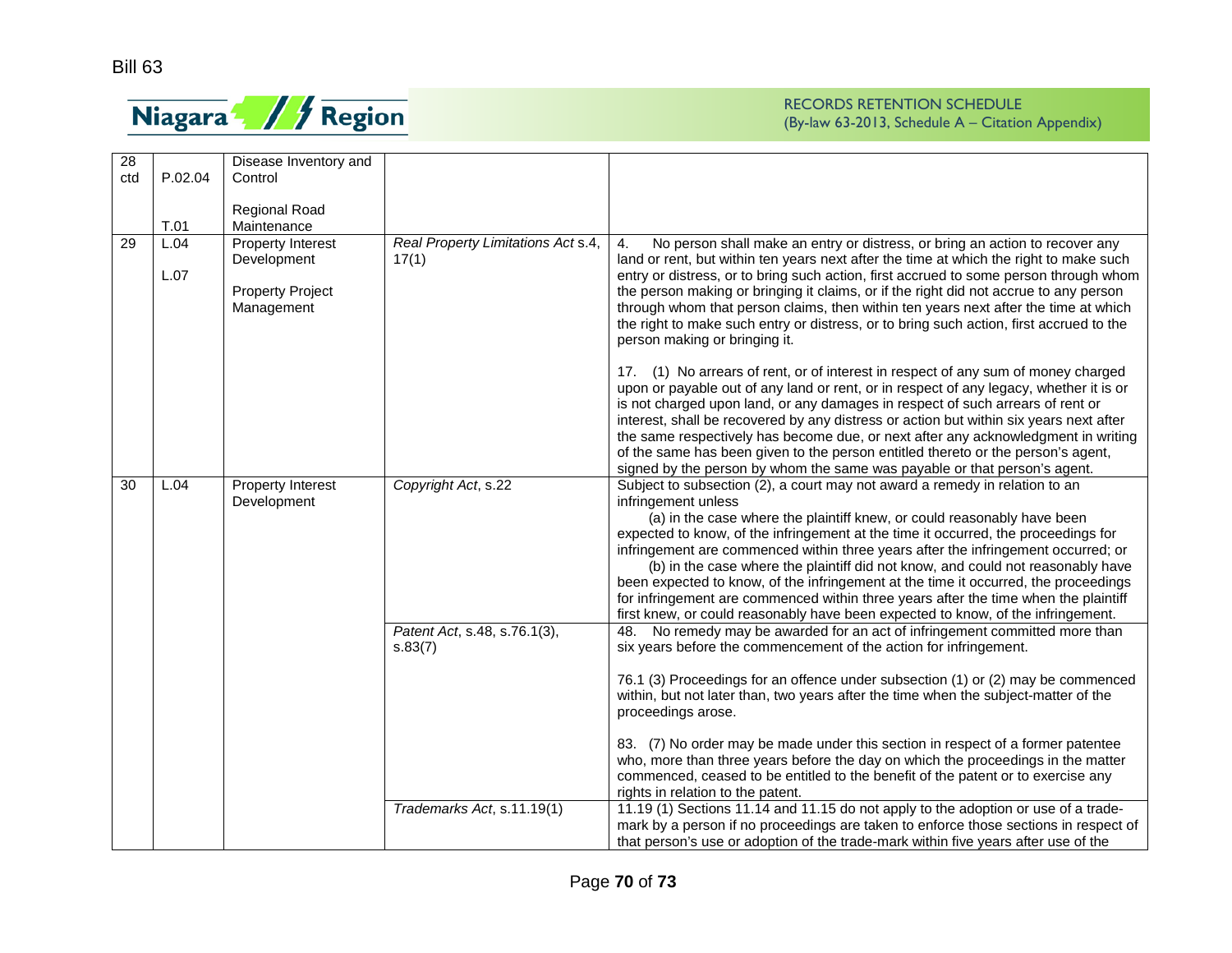

| 30<br>ctd |              |                                                                            |                                                                                                                                                    | trade-mark by that person or that person's predecessor-in-title has become<br>generally known in Canada or the trade-mark has been registered by that person in<br>Canada, unless it is established that that person or that person's predecessor-in-title<br>first used or adopted the trade-mark with knowledge                                                                                                                                                                                                                                                                 |
|-----------|--------------|----------------------------------------------------------------------------|----------------------------------------------------------------------------------------------------------------------------------------------------|-----------------------------------------------------------------------------------------------------------------------------------------------------------------------------------------------------------------------------------------------------------------------------------------------------------------------------------------------------------------------------------------------------------------------------------------------------------------------------------------------------------------------------------------------------------------------------------|
| 31        | O.02         | Maintenance                                                                | Highway Traffic Act, O.Reg<br>199/07, s.16(2)                                                                                                      | 16. (2) An operator shall retain the records described in subsection (1) for at least<br>two years or, if a record relates to a vehicle that ceases to be operated by the<br>operator, for six months after the vehicle ceases to be operated by the operator,<br>whichever period is shorter.                                                                                                                                                                                                                                                                                    |
| 32        | O.03         | <b>Wastewater Facility</b><br>Operations                                   | Safe Drinking Water Act, 2002 O.<br>Reg. 170/03 - Drinking Water<br>Systems s.13 Schedule 8 s.8-                                                   | (1) The owner of a drinking water system shall ensure that the following<br>13.<br>documents and records are kept for at least two years:<br>Schedule 8                                                                                                                                                                                                                                                                                                                                                                                                                           |
|           | O.04<br>O.09 | <b>Water Facility</b><br>Operations<br>Water and Wastewater<br>Maintenance | 2(1)(5)                                                                                                                                            | 8-2. Equipment Maintenance<br>(1) If a report that complies with section 21-5 of Schedule 21 has been<br>prepared in respect of a drinking water system in accordance with that Schedule,<br>the owner of the system and the operating authority for the system shall ensure that<br>the maintenance schedule referred to in clause 21-5 (d) of Schedule 21 is complied<br>with by a certified operator<br>(5) The owner of the drinking water system and the operating authority for the<br>system shall ensure that a record is made of the date and time of every action taken |
|           |              |                                                                            |                                                                                                                                                    | under subsections $(1)$ to $(4)$ , the name of the person who took the action and the<br>results of the action.                                                                                                                                                                                                                                                                                                                                                                                                                                                                   |
| 33        | P.06.01      | Medical (OHIP) and<br><b>Dental Claims</b><br>Processing                   | Health Insurance Act, s.37.1(1)                                                                                                                    | 37.1 (1) For the purposes of this Act, every physician, practitioner and health<br>facility shall maintain such records as may be necessary to establish whether he,<br>she or it has provided an insured service to a person.                                                                                                                                                                                                                                                                                                                                                    |
| 34        | P.14         | <b>Environmental Health</b><br>Inspections                                 | Food Safety and Quality Act,<br>2001. s.45                                                                                                         | 45. No proceeding for an offence under this Act or the regulations shall be<br>commenced more than two years after the later of,<br>(a) the day on which the offence was committed; and<br>(b) the day evidence of the offence first came to the attention of a director.                                                                                                                                                                                                                                                                                                         |
|           |              |                                                                            | <b>Health Protection and Promotion</b><br>Act, O.Reg 319/08 - "Small<br>Drinking Water Systems"                                                    | 10. (1) The owner and operator of a small drinking water system shall ensure that<br>the following documents and other records are kept for at least five years:<br>1. Every record or report related to a test required under this Regulation.<br>2. Every record or report related to a test required under the Act or another<br>regulation made under the Act.                                                                                                                                                                                                                |
| 35        | P.20         | Program Management                                                         | Association of Local Public<br>Health Agencies (alPHa),<br>"Guidelines on Minimum<br><b>Retentions for Health Unit</b><br>Records" - December 2012 | http://c.ymcdn.com/sites/www.alphaweb.org/resource/resmgr/Records_Managemen<br>t/alPHa_Guidelines_Min_Retenti.pdf                                                                                                                                                                                                                                                                                                                                                                                                                                                                 |
| 36        | P.22         | <b>Client and Case Files</b>                                               | Medicine Act, 1991 O.Reg<br>114/94, s.19(1)                                                                                                        | 19. (1) A member shall retain the records required by regulation for at least ten<br>years after the date of the last entry in the record, or until ten years after the day on<br>which the patient reached or would have reached the age of eighteen years, or until<br>the member ceases to practise medicine, whichever occurs first, subject to<br>subsection (2).                                                                                                                                                                                                            |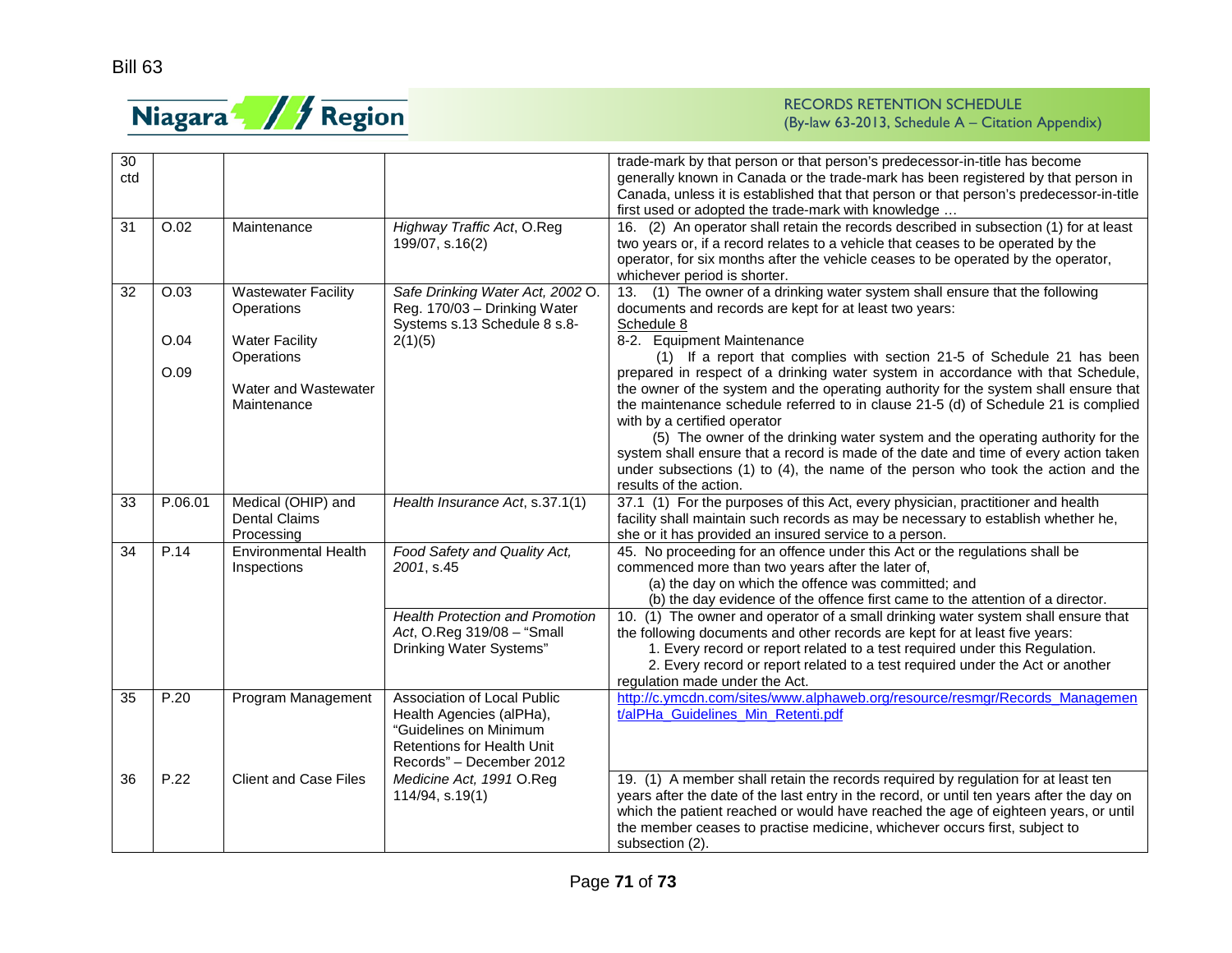

| 36<br>ctd |      |                                                                  | Limitations Act, 2002 s.15(2)                                                                                                                 | 15. (2) No proceeding shall be commenced in respect of any claim after the 15th<br>anniversary of the day on which the act or omission on which the claim is based<br>took place.                                                                                                                                                                                                                                                                                                                                                                                                                                                                                         |
|-----------|------|------------------------------------------------------------------|-----------------------------------------------------------------------------------------------------------------------------------------------|---------------------------------------------------------------------------------------------------------------------------------------------------------------------------------------------------------------------------------------------------------------------------------------------------------------------------------------------------------------------------------------------------------------------------------------------------------------------------------------------------------------------------------------------------------------------------------------------------------------------------------------------------------------------------|
|           |      |                                                                  | College of Physicians and<br>Surgeons of Ontario, Policy<br>Statement #4-12, "Medical<br>Records"                                             | http://www.cpso.on.ca/uploadedFiles/policies/policies/policyitems/medical records.p<br>df<br>The Regulation requires that physicians keep medical records for the following time<br>periods:<br>Adult patients: records must be kept for 10 years from the date of the last<br>entry in the record.<br>Patients who are children: records must be kept until 10 years after the day<br>on which the patient reached or would<br>have reached the age of 18 years.<br>Notwithstanding the above requirements from the Regulation, the College<br>recommends that records be maintained for a minimum of 15 years. This is because                                          |
|           |      |                                                                  |                                                                                                                                               | of a provision in the Limitations Act which states that some legal proceedings<br>against physicians can be brought 15 years after the act or omission on which the<br>claim is based took place. The College makes this recommendation to ensure that<br>physicians will be able to provide evidence should it be required in any future legal<br>proceedings brought against them.                                                                                                                                                                                                                                                                                      |
| 37        | R.02 | Environmental<br><b>Protection Act</b><br>Inspection (Part VIII) | <b>Environmental Protection Act,</b><br>O.Reg. 511/09, s.18                                                                                   | 18. (1) For the purposes of subsection 168.4 (5) of the Act, the prescribed period<br>for the retention of a report is seven years after the date the record of site condition<br>listing the report is filed in the Registry.                                                                                                                                                                                                                                                                                                                                                                                                                                            |
| 38        | R.04 | <b>Ambulance Services</b>                                        | Ambulance Act, O.Reg 257/00 -<br>"General" s.17(1)(2)                                                                                         | 17. (1) The operator of an applicable enterprise shall,<br>(a) maintain financial records, including books of account and accounting<br>records, in accordance with generally accepted accounting principles;<br>(d) maintain personnel, equipment and supply records, as well as a record of<br>daily hours of work performed by each employee of each applicable enterprise. O.<br>Reg. 257/00, s. 17 (1).<br>(2) The operator of an applicable enterprise shall ensure that the records and<br>statements referred to in subsection (1) are kept separate from those of any other<br>applicable enterprise, business, undertaking or venture operated by the operator. |
|           |      |                                                                  | Ministry of Health and Long Term<br>Care, Emergency Health<br>Services Branch, "Ambulance<br>Service Documentation<br>Standards" - April 2000 | http://www.ambulance-<br>transition.com/pdf_documents/standards_amb_service_documentation.pdf<br>Reports made under this standard will be retained for a period of at least 5 years<br>from the date of the documented event.                                                                                                                                                                                                                                                                                                                                                                                                                                             |
| 39        | S.02 | Long Term Care<br><b>Resident Files</b>                          | Long Term Care Homes Act,<br>2007 O. Reg. 79/10 s.233(1)(2)                                                                                   | 233. (1) Every licensee of a long-term care home shall ensure that the record of<br>every former resident of the home is retained by the licensee for at least 10 years<br>after the resident is discharged from the home.<br>(2) A record kept under subsection (1) must be kept at the home for at least<br>the first year after the resident is discharged from the home.                                                                                                                                                                                                                                                                                              |